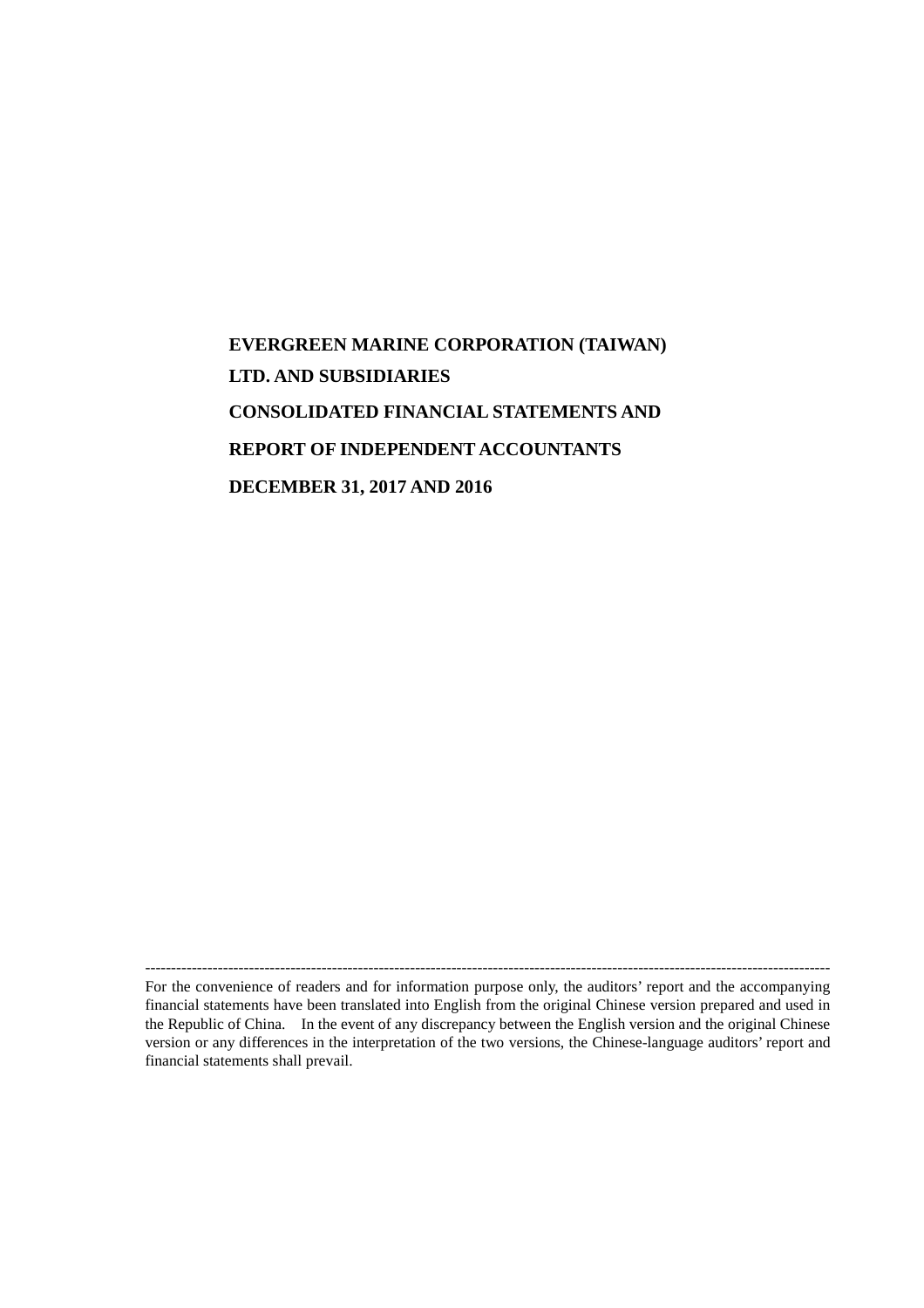# REPORT OF INDEPENDENT ACCOUNTANTS TRANSLATED FROM CHINESE

To the Board of Directors and Shareholders of Evergreen Marine Corporation (Taiwan) Ltd.

# *Opinion*

We have audited the accompanying consolidated balance sheets of Evergreen Marine Corporation (Taiwan) Ltd. (the" Company") and its subsidiaries (collectively referred herein as the "Group") as of December 31, 2017 and 2016, and the related consolidated statements of comprehensive income, of changes in equity and of cash flows for the years then ended, and a summary of the significant accounting policies and other explanatory information.

In our opinion, based on our audits and the reports of other independent accountants (please refer to *Other Matter* section of the report), the accompanying consolidated financial statements present fairly, in all material respects, the financial position of the Group as of December 31, 2017 and 2016, and its financial performance and cash flows for the years then ended in accordance with the "Regulations Governing the Preparations of Financial Reports by Securities Issuers" and the International Financial Reporting Standards, International Accounting Standards, IFRIC Interpretations, and SIC Interpretations as endorsed by the Financial Supervisory Commission.

# *Basis for opinion*

We conducted our audits in accordance with the "Regulations Governing Auditing and Attestation of Financial Statements by Certified Public Accountants" and generally accepted auditing standards in the Republic of China (ROC GAAS). Our responsibilities under those standards are further described in the *Auditor's Responsibilities for the Audit of the Consolidated Financial Statements* section of our report. We are independent of the Group in accordance with the Code of Professional Ethics for Certified Public Accountants in the Republic of China (the "Code"), and we have fulfilled our other ethical responsibilities in accordance with the Code. We believe that the audit evidence we have obtained and the reports of other independent accountants are sufficient and appropriate to provide a basis for our opinion.

# *Key audit matters*

Key audit matters are those matters that, in our professional judgement, were of most significance in our audit of the financial statements of the current period. These matters were addressed in the context of our audit of the financial statements as a whole and, in forming our opinion thereon, we do not provide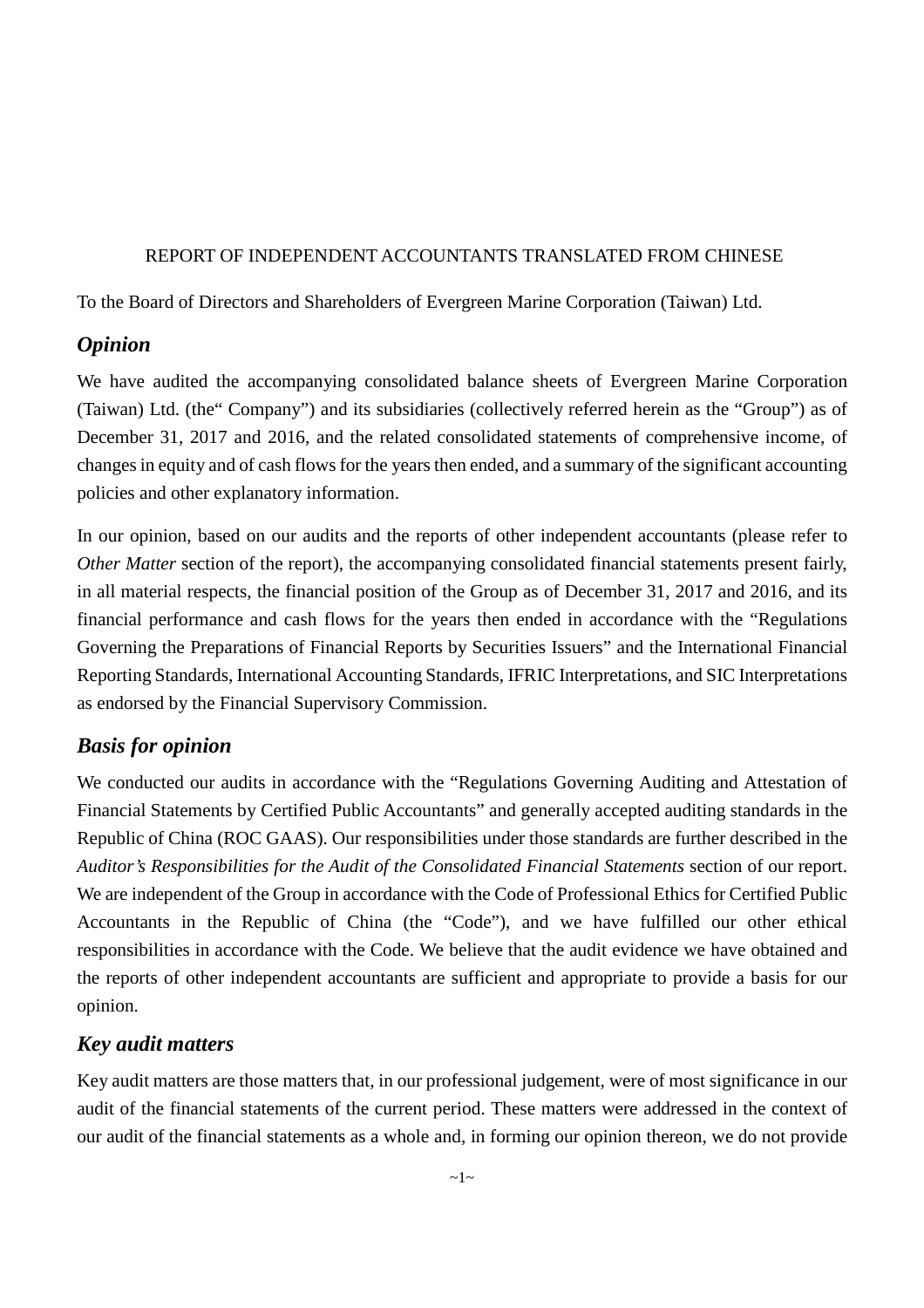a separate opinion on these matters.

The key audit matters of the Group's consolidated financial statements for the year ended December 31, 2017 are as follows:

# **Accuracy of freight revenue**

# Description

Please refer to Note 4(31) for accounting policies on revenue recognition, Note 5(2) for uncertainty of accounting estimates and assumptions applied on revenue recognition, and Note 6(21) for details of sales revenue.

Evergreen Marine Corporation (Taiwan) Ltd. primarily engages in global container shipping service covering ocean-going and near-sea shipping line, shipping agency business as well as container freight station business. In 2017, freight revenue was NT\$ 135,358,310 thousand, representing 89.89% of operating revenue. Since ocean-going shipping often lasts for several days, voyages are sometimes completed after the date of balance sheet. Also, demands for freight are consistently sent by forwarders during voyage. Due to the factors mentioned above, freight revenue is recognized under the percentageof-completion method for each vessel during the reporting period.

Despite the Group conducting business worldwide, its transactions are all in small amounts, whereas the freight rate is subject to fluctuation caused by cargo loading rate as well as market competition. Worldwide shipping agencies use a system to record the transactions by entering data including shipping departure, destination, counterparty, transit time, shipping amounts, and freight price for the Group. Therefore, management could recognize freight revenue in accordance with the data on bill of lading reports generated from the system, accompanied by estimation made from past experience and current cargo loading conditions the revenue that would flow in, and calculate the revenue under percentage-ofcompletion method. As the process of recording transactions, communicating with agencies, maintaining the system are done manually, and the estimation of freight revenue are subject to management's judgement, therefore freight revenue involves high uncertainty and is material to the financial statements. Given the conditions mentioned above, we consider the accuracy of freight revenue and the appropriate use of cut-off by the Group and its investee companies as a key audit matter.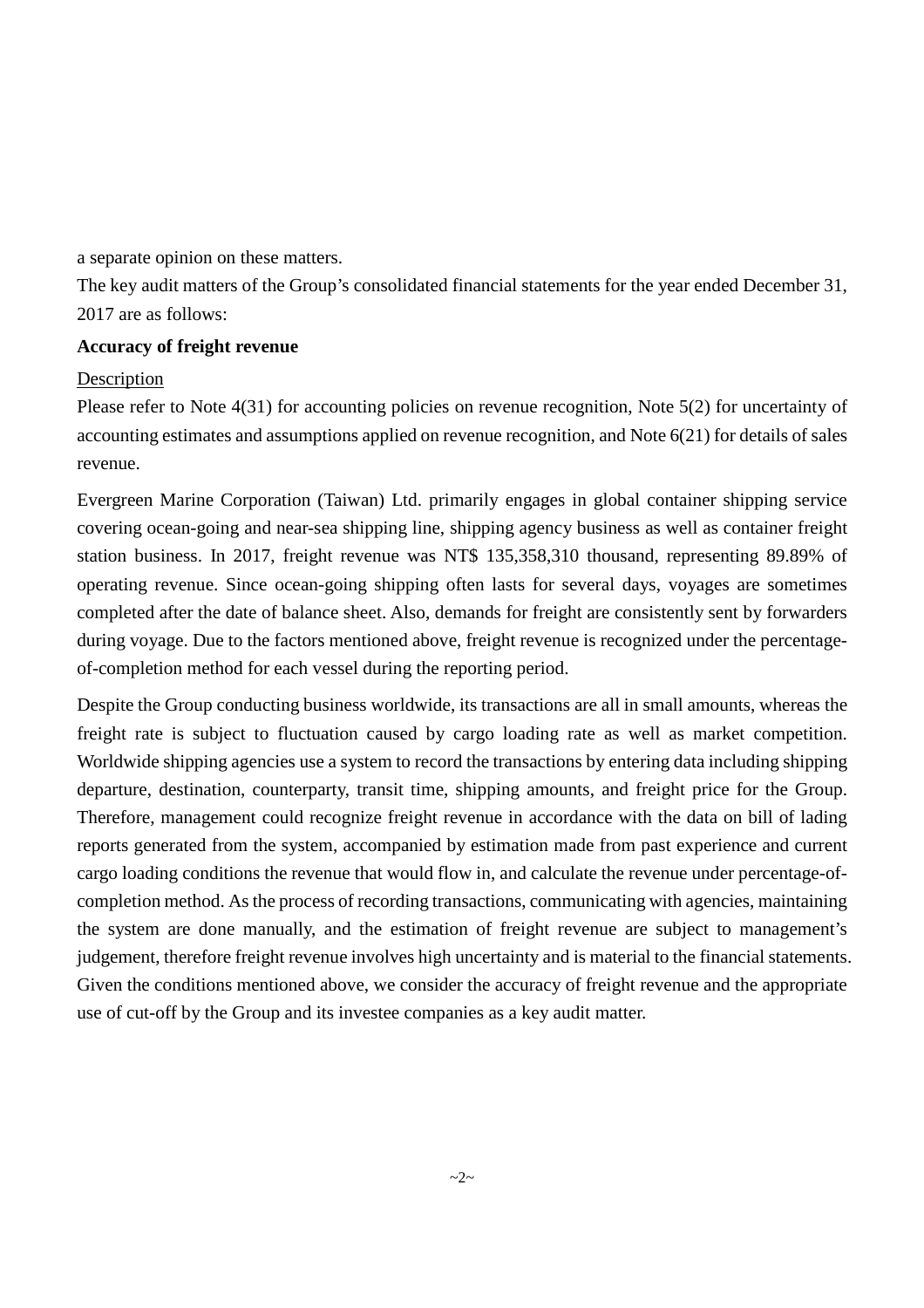## How our audit addressed the matter

We performed the following audit procedures on the above key audit matter:

- 1. Obtained an understanding of the operation and industry of the Group to assess the reasonableness of policies and procedures on revenue recognition, and confirmed whether it is appropriate to the financial statements.
- 2. Obtained an understanding of the procedures of revenue recognition from booking, picking, billing to receiving. Assessed and tested relevant internal controls, including checking freight items and amounts of delivery information against the approved contracts and booking list. In addition, recalculated the accuracy of freight revenue, and ensured its consistency with the bill of lading report.
- 3. Obtained the estimated freight income report for vessels underway as of balance sheets date, and inquired with management for the reasonableness of judgement. In addition, checked historical freight revenue for total voyage under each individual vessel, along with comparing with current cargo loading condition as well as actual revenue received after period end to ensure the reasonableness of revenue assumptions.
- 4. Confirmed the completeness of vessels underway for the reporting period, including tracking the movements of shipments on the internet to ensure the vessels that depart before period end have been taken into consideration in the freight revenue calculation.
- 5. Verified accuracy of data used in calculating percentage of completion under each voyage, including selecting samples and check whether total shipping days shown on the Company's website are in agreement with cruise timetable as well as recalculating shipping days (days between departure and balance sheet date), in order to examine the soundness of percentage applied.

# **Impairment of property, plant and equipment**

# Description

Please refer to Note 4(16) for accounting policies on property, plant and equipment, Note 5(2) for uncertainty of accounting estimates and assumptions applied on impairment of property, plant and equipment, and Note 6(8) for details of property, plant and equipment.

As of December 31, 2017, property, plant and equipment amounted to NT\$ 97,687,454 thousand, constituting 48.82% of total assets, and ship equipment, transport equipment and cargo handling equipment amounted to NT\$ 76,190,454 thousand, accounting for approximately 77.99% of total property, plant and equipment. As new ships have been built and put into operation by many carriers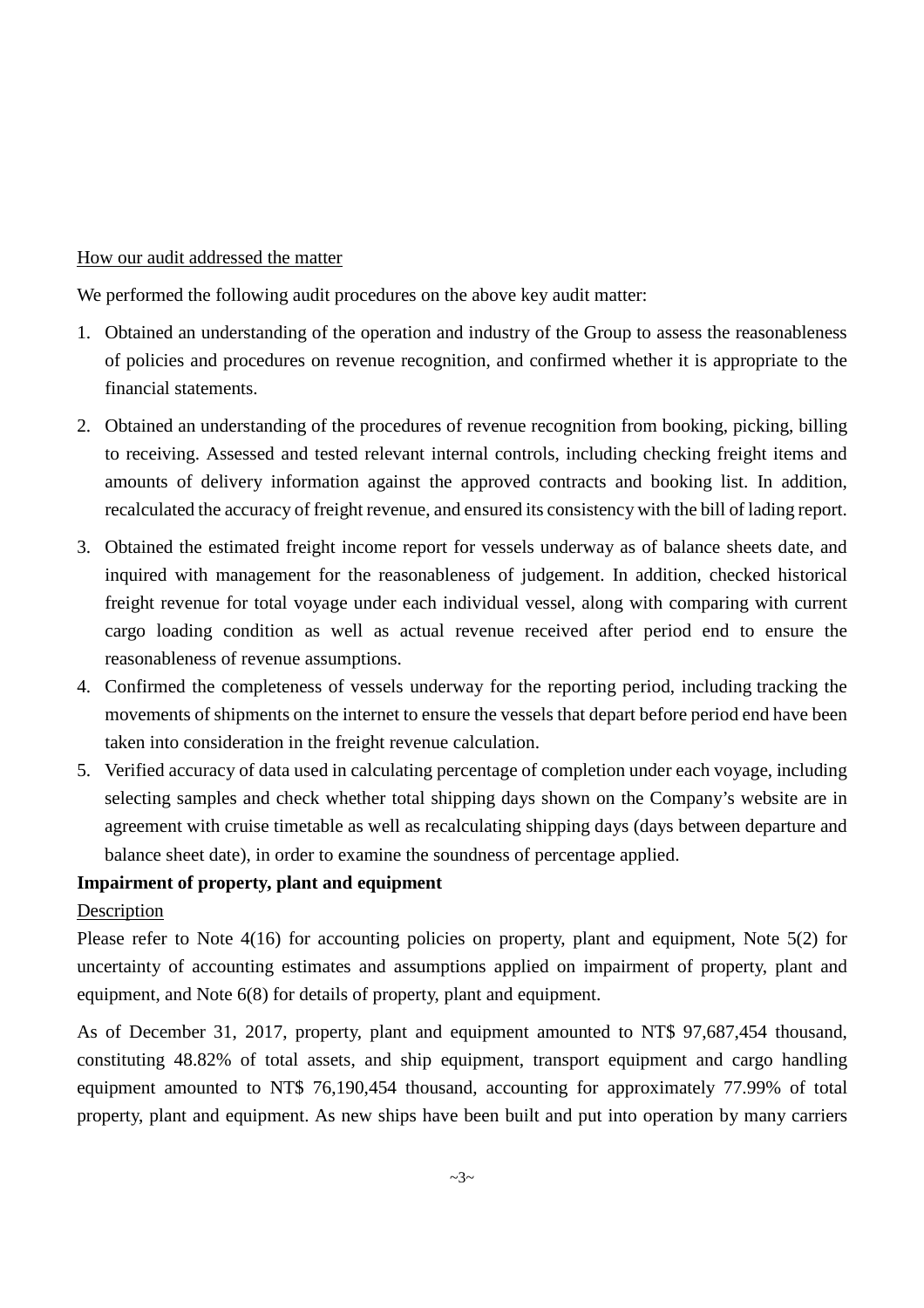around the world, market supply has exceeded demand. Therefore, the market imbalance led to price competition, resulting to losses for the industry and raising the risk of asset impairment. The valuation of impairment and recoverable amounts are evaluated by the Group using the present value of the future cash flows expected to be derived from an asset or cash-generating unit compared to the book value. The main assumptions of discount rates used in recoverable amounts, and expected operating revenue growth rates, gross profit, operating profit rates, capital expenditures and discount rates used in future cash flow estimates are subject to management's judgement and involve high uncertainty, and the estimated results are material to the consolidated financial statements. Given the conditions mentioned above, we consider the impairment assessment of ship equipment, transport equipment and cargo handling equipment in the property, plant and equipment under the Group and its investee companies as a key audit matter.

### How our audit addressed the matter

We performed the following audit procedures on the above key audit matter:

- 1. Obtained an understanding and assessed the relevant policies, internal controls and process applied to valuation of assets impairments.
- 2. Interviewed with management regarding the impairment test report, and assessed the reasonableness of discounts rate and the reasonableness of operating revenue, gross profit, operating profit rate, growth rates and capital expenditure that management used in estimating future cash flows by checking actual performance under past operating plans and comparing the performance with industry forecast to evaluate the intention and capability of management.
- 3. Checked the parameters of the valuation model and recalculated the valuation model for accuracy.

# *Other matter – Audit by other independent accountants*

We did not audit the financial statements of all the consolidated subsidiaries. Those statements and the information disclosed in Note 13 were performed by other independent accountants whose reports thereon have been furnished to us, and our audit expressed herein is based solely on the reports of the other independent accountants. The statements reflect that total assets in these subsidiaries amounted to NT\$53,765,827 thousand and NT\$62,747,081 thousand, constituting 26.87% and 33.07% of the total consolidated assets as of December 31, 2017, and 2016, respectively. Net operating revenues in the subsidiaries amounted to NT\$55,681,727 thousand and NT\$46,208,197 thousand, constituting 36.98% and 37.12% of the total consolidated net operating revenues of 2017 and 2016 for the years then ended. In addition, we did not audit the financial statements of all the investee companies accounted for using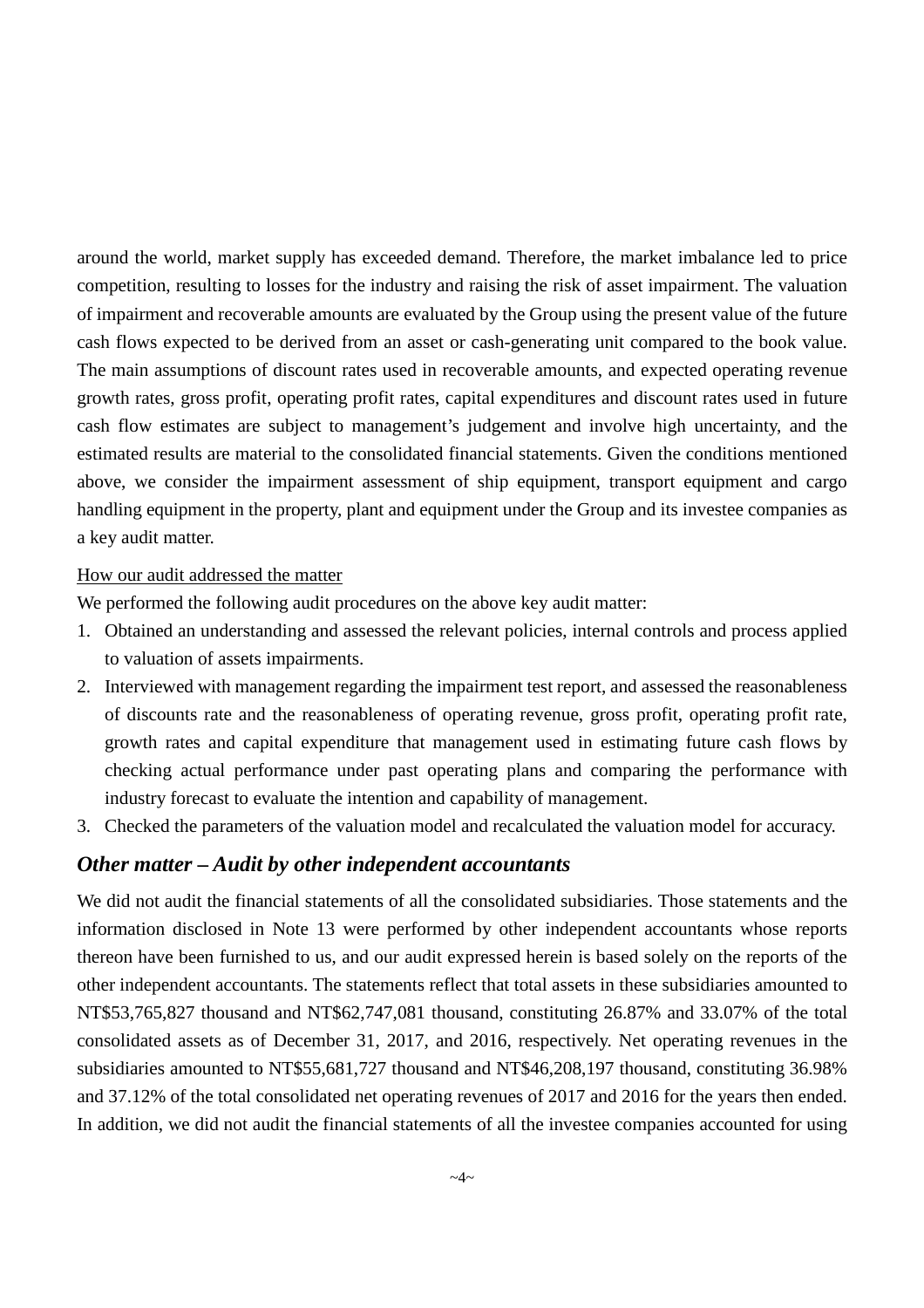equity method. Those statements were audited by other independent accountants whose reports thereon have been furnished to us, and our audit expressed herein, insofar as it relates to the amounts included for those investee companies accounted for using equity method and information disclosed in Note 13 related to these long-term equity investments, is based solely on the reports of other independent accountants. Long-term equity investments in these investee companies amounted to NT\$16,239,361 thousand and NT\$15,396,048 thousand, constituting 8.12% and 8.11% of the total consolidated assets as of December 31, 2017 and 2016, respectively, and comprehensive loss (including share of profit or loss and share of other comprehensive income of associates and joint ventures accounted for using equity method) was NT\$1,892,245 thousand and NT\$1,049,924 thousand for the years then ended.

We have also audited the parent company only financial statement of Evergreen Marine Corporation (Taiwan) Ltd. as of and for the years ended December 31, 2017 and 2016 on which we have issued an unqualified opinion with explanatory paragraph thereon.

# *Responsibilities of management and those charged with governance for the consolidated financial statements*

Management is responsible for the preparation and fair presentation of the consolidated financial statements in accordance with the "Regulations Governing the Preparations of Financial Reports by Securities Issuers" and the International Financial Reporting Standards, International Accounting Standards, IFRIC Interpretations, and SIC Interpretations as endorsed by the Financial Supervisory Commission, and for such internal control as management determines is necessary to enable the preparation of financial statements that are free from material misstatement, whether due to fraud or error.

In preparing the financial statements, management is responsible for assessing the Group's ability to continue as a going concern, disclosing, as applicable, matters related to going concern and using the going concern basis of accounting unless management either intends to liquidate the Group or to cease operations, or has no realistic alternative but to do so.

Those charged with governance, including supervisors, are responsible for overseeing the Group's financial reporting process.

# *Auditor's responsibilities for the audit of the consolidated financial statements*

Our objectives are to obtain reasonable assurance about whether the consolidated financial statements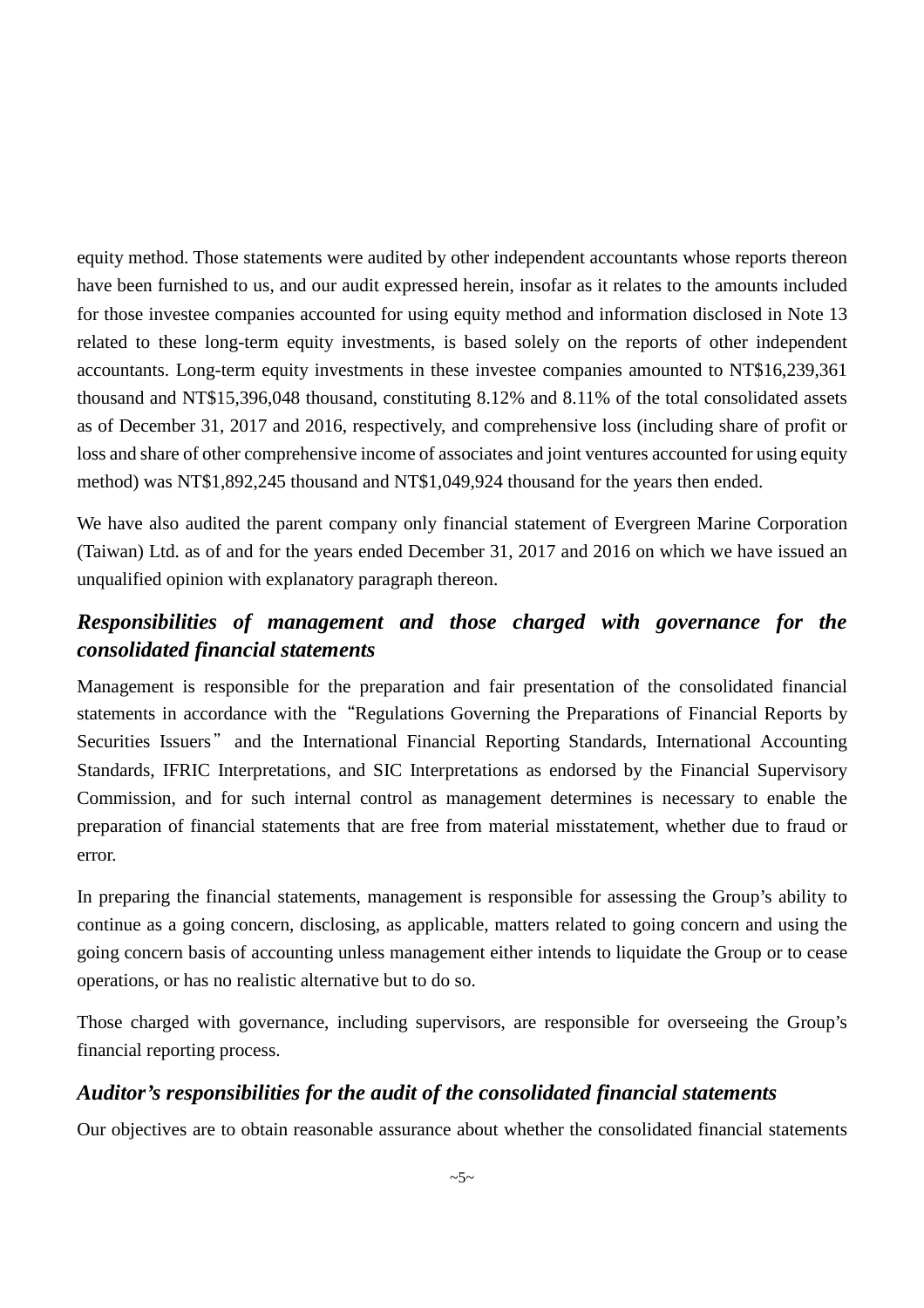as a whole are free from material misstatement, whether due to fraud or error, and to issue an auditor's report that includes our opinion. Reasonable assurance is a high level of assurance, but is not a guarantee that an audit conducted in accordance with ROC GAAS will always detect a material misstatement when it exists. Misstatements can arise from fraud or error and are considered material if, individually or in the aggregate, they could reasonably be expected to influence the economic decisions of users taken on the basis of these consolidated financial statements.

As part of an audit in accordance with ROC GAAS, we exercise professional judgement and maintain professional skepticism throughout the audit. We also:

- 1. Identify and assess the risks of material misstatement of the consolidated financial statements, whether due to fraud or error, design and perform audit procedures responsive to those risks, and obtain audit evidence that is sufficient and appropriate to provide a basis for our opinion. The risk of not detecting a material misstatement resulting from fraud is higher than for one resulting from error, as fraud may involve collusion, forgery, intentional omissions, misrepresentations, or the override of internal control.
- 2. Obtain an understanding of internal control relevant to the audit in order to design audit procedures that are appropriate in the circumstances, but not for the purpose of expressing an opinion on the effectiveness of the Group.
- 3. Evaluate the appropriateness of accounting policies used and the reasonableness of accounting estimates and related disclosures made by management.
- 4. Conclude on the appropriateness of management's use of the going concern basis of accounting and, based on the audit evidence obtained, whether a material uncertainty exists related to events or conditions that may cast significant doubt on the Group's ability to continue as a going concern. If we conclude that a material uncertainty exists, we are required to draw attention in our auditor's report to the related disclosures in the financial statements or, if such disclosures are inadequate, to modify our opinion. Our conclusions are based on the audit evidence obtained up to the date of our auditor's report. However, future events or conditions may cause the Group to cease to continue as a going concern.
- 5. Evaluate the overall presentation, structure and content of the consolidated financial statements, including the disclosures, and whether the financial statements represent the underlying transactions and events in a manner that achieves fair presentation.
- 6. Obtain sufficient appropriate audit evidence regarding the financial information of the entities or business activities within the Group to express an opinion on the financial statements. We are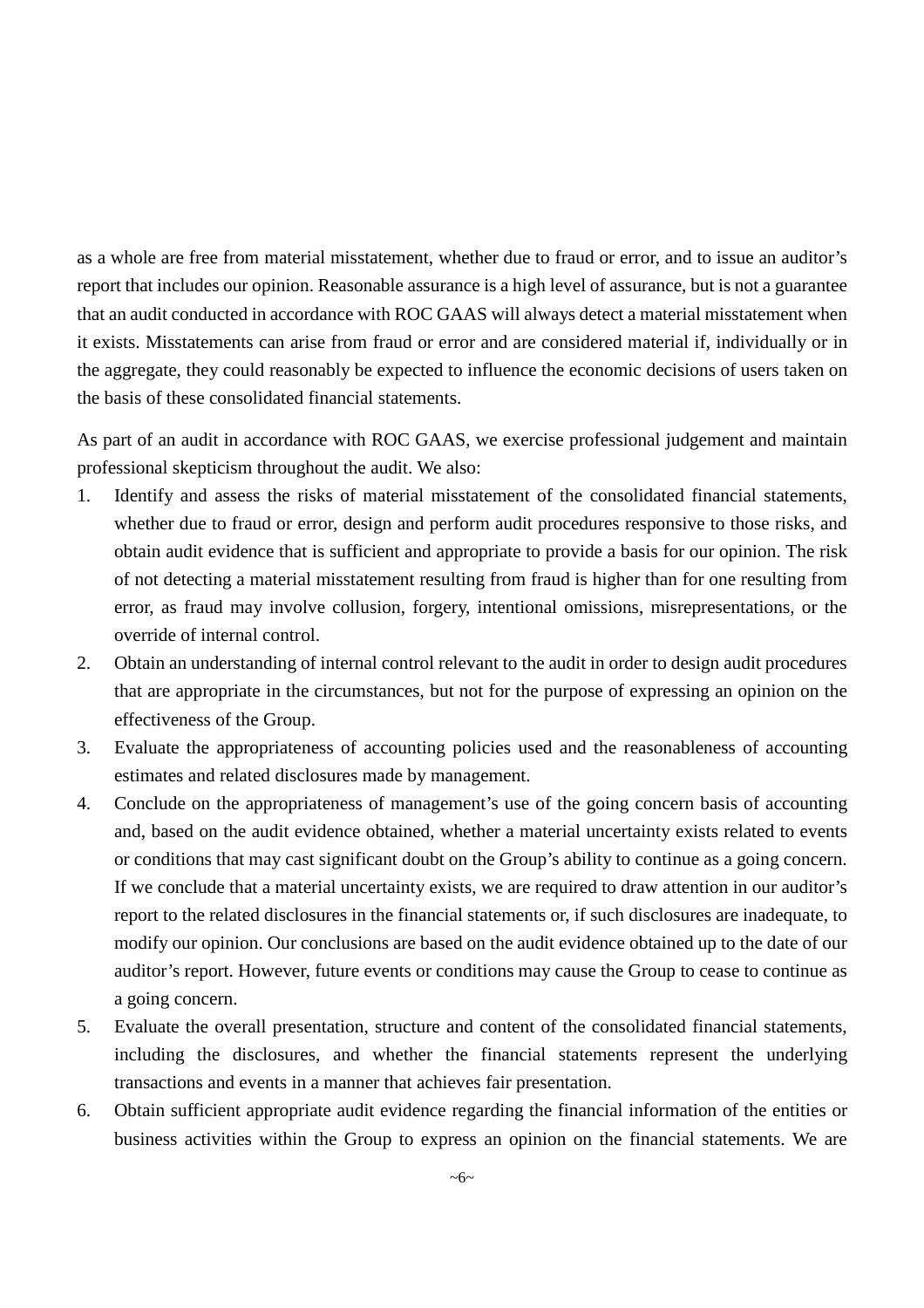responsible for the direction, supervision and performance of the group audit. We remain solely responsible for our audit opinion.

We communicate with those charged with governance regarding, among other matters, the planned scope and timing of the audit and significant audit findings, including any significant deficiencies in internal control that we identify during our audit.

We also provide those charged with governance with a statement that we have complied with relevant ethical requirements regarding independence, and to communicate with them all relationships and other matters that may reasonably be thought to bear on our independence, and where applicable, related safeguards.

From the matters communicated with those charged with governance, we determine those matters that were of most significance in the audit of the consolidated financial statements of the current period and are therefore the key audit matters. We describe these matters in our auditor's report unless law or regulation precludes public disclosure about the matter or when, in extremely rare circumstances, we determine that a matter should not be communicated in our report because the adverse consequences of doing so would reasonably be expected to outweigh the public interest benefits of such communication.

Lai, Chung-Hsi

Chih, Ping-Chiun

For and on behalf of PricewaterhouseCoopers, Taiwan March 23, 2018

<sup>-------------------------------------------------------------------------------------------------------------------------------------------------</sup> The accompanying consolidated financial statements are not intended to present the financial position and results of operations and cash flows in accordance with accounting principles generally accepted in countries and jurisdictions other than the Republic of China. The standards, procedures and practices in the Republic of China governing the audit of such financial statements may differ from those generally accepted in countries and jurisdictions other than the Republic of China. Accordingly, the accompanying consolidated financial statements and report of independent accountants are not intended for use by those who are not informed about the accounting principles or auditing standards generally accepted in the Republic of China, and their applications in practice.

As the financial statements are the responsibility of the management, PricewaterhouseCoopers cannot accept any liability for the use of, or reliance on, the English translation or for any errors or misunderstandings that may derive from the translation.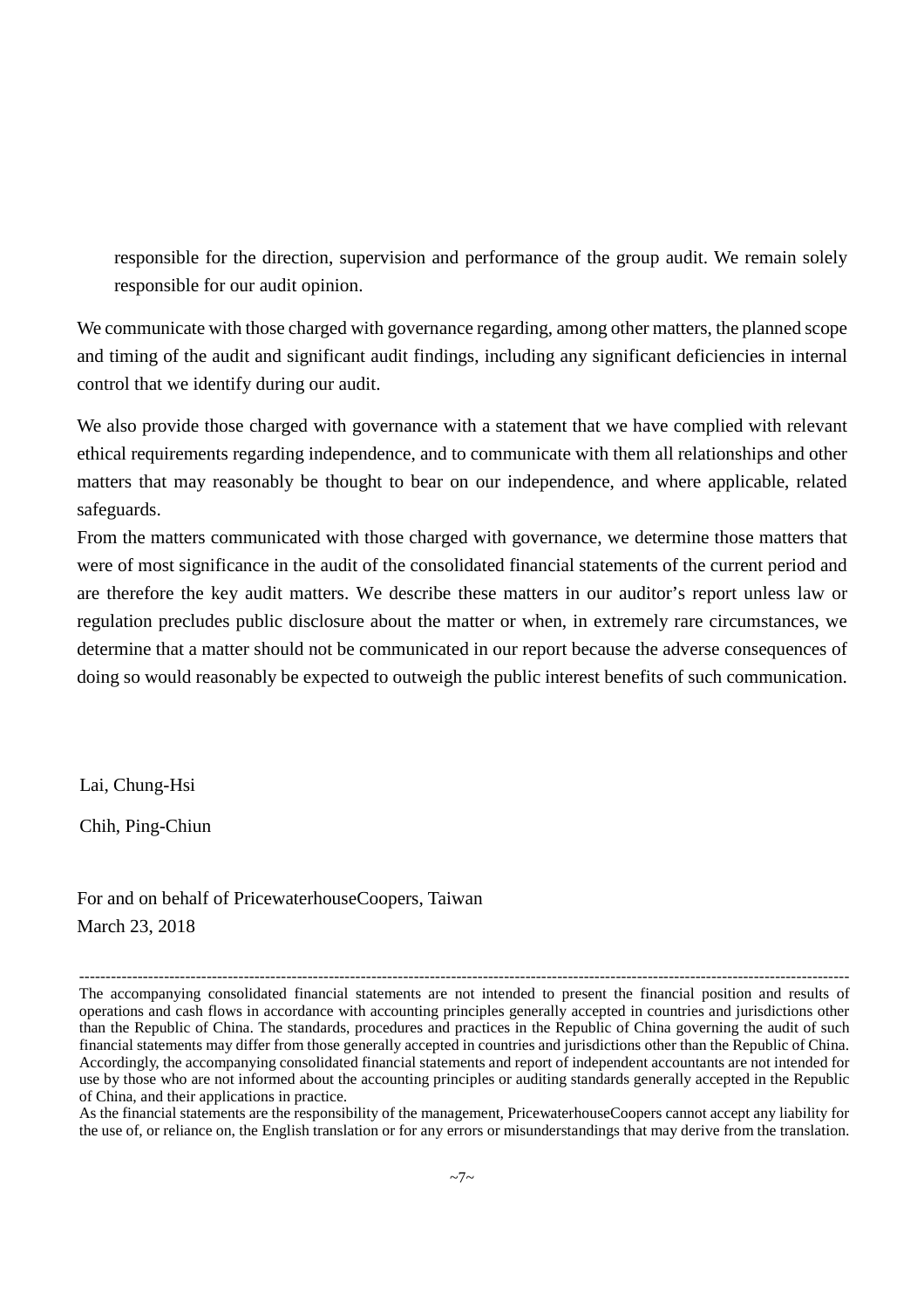| Notes<br>Assets                                    |               | December 31, 2017<br><b>AMOUNT</b> | $\%$          | December 31, 2016<br><b>AMOUNT</b><br>$\%$ |                     |              |
|----------------------------------------------------|---------------|------------------------------------|---------------|--------------------------------------------|---------------------|--------------|
| <b>Current assets</b>                              |               |                                    |               |                                            |                     |              |
| Cash and cash equivalents                          | 6(1)          | \$                                 | 38, 108, 263  | 19                                         | \$<br>34, 413, 449  | 18           |
| Held-to-maturity financial assets - current $6(3)$ |               |                                    |               | $\overline{a}$                             | 170,000             |              |
| Notes receivable, net                              |               |                                    | 66,410        |                                            | 30,011              |              |
| Accounts receivable, net                           | 6(4)          |                                    | 12,976,049    | 7                                          | 11,572,595          | 6            |
| Accounts receivable, net - related parties         | 7             |                                    | 793,621       |                                            | 922,674             |              |
| Other receivables                                  |               |                                    | 396,179       |                                            | 785,855             |              |
| Other receivables - related parties                | 7             |                                    | 486,727       |                                            | 287,067             |              |
| Current income tax assets                          |               |                                    | 159,893       |                                            | 218,829             |              |
| Inventories                                        | 6(5)          |                                    | 3,719,429     | 2                                          | 3,174,920           | $\mathbf{2}$ |
| Prepayments                                        |               |                                    | 1,579,564     | 1                                          | 1,063,328           | $\mathbf{1}$ |
| Other current assets                               | 6(6)          |                                    | 2,665,093     | 1                                          | 1,338,279           | 1            |
| <b>Current assets</b>                              |               |                                    | 60, 951, 228  | 30                                         | 53, 977, 007        | 28           |
| Non-current assets                                 |               |                                    |               |                                            |                     |              |
| Available-for-sale financial assets - non-         | 6(2)          |                                    |               |                                            |                     |              |
| current                                            |               |                                    | 2,282,619     | 1                                          | 2,694,826           | $\mathbf{2}$ |
| Held-to-maturity financial assets - non-           | 6(3)          |                                    |               |                                            |                     |              |
| current                                            |               |                                    | 100,000       |                                            | 50,000              |              |
| Investments accounted for using equity             | 6(7)          |                                    |               |                                            |                     |              |
| method                                             |               |                                    | 26,783,026    | 14                                         | 25,779,053          | 14           |
| Property, plant and equipment, net                 | 6(8)          |                                    | 97,687,454    | 49                                         | 99, 470, 430        | 52           |
| Investment property, net                           | 6(9)          |                                    | 4,969,272     | $\mathfrak{Z}$                             | 1,938,774           | 1            |
| Intangible assets                                  |               |                                    | 159,667       |                                            | 121,341             |              |
| Deferred income tax assets                         | 6(28)         |                                    | 708,266       |                                            | 662,014             |              |
| Other non-current assets                           | $6(10)$ and 8 |                                    | 6,438,365     | 3                                          | 5,060,319           | 3            |
| Non-current assets                                 |               |                                    | 139, 128, 669 | 70                                         | 135,776,757         | 72           |
| <b>Total assets</b>                                |               | \$                                 | 200,079,897   | 100                                        | \$<br>189, 753, 764 | 100          |

#### EVERGREEN MARINE CORPORATION (TAIWAN) LTD. AND SUBSIDIARIES CONSOLIDATED BALANCE SHEETS

(Expressed in thousands of New Taiwan dollars)

(Continued)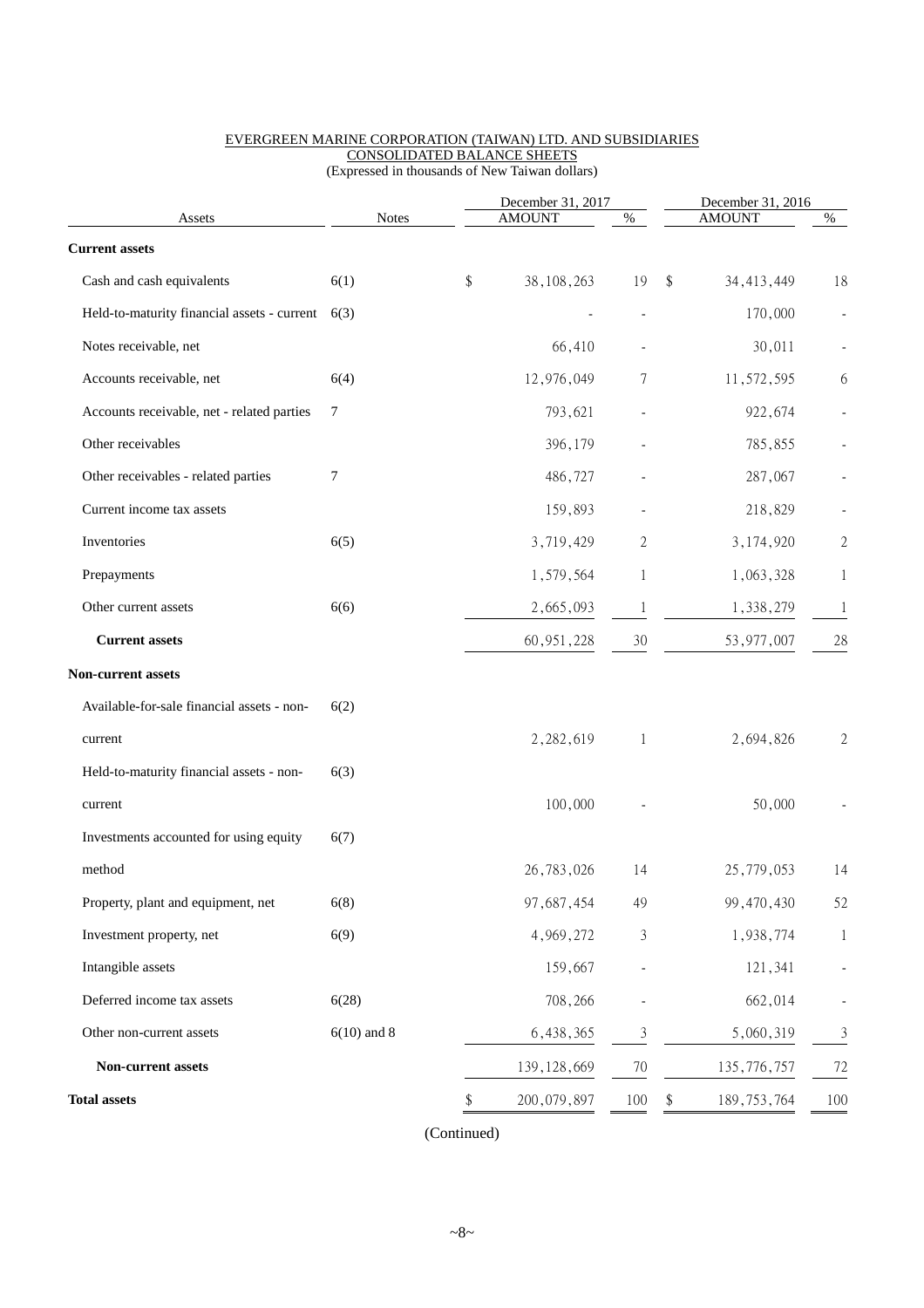| Liabilities and Equity                        | <b>Notes</b> | December 31, 2017<br><b>AMOUNT</b> | $\%$           |                | December 31, 2016<br><b>AMOUNT</b> | $\%$    |
|-----------------------------------------------|--------------|------------------------------------|----------------|----------------|------------------------------------|---------|
| <b>Current liabilities</b>                    |              |                                    |                |                |                                    |         |
| Accounts payable                              |              | \$<br>15,358,651                   | 8              | \$             | 12,615,885                         | 7       |
| Accounts payable - related parties            | 7            | 203,868                            |                |                | 291,777                            |         |
| Other payables                                |              | 3, 111, 155                        | $\mathfrak{2}$ |                | 1,838,287                          | 1       |
| Other payables - related parties              | 7            | 1,002,731                          | 1              |                | 142,174                            |         |
| Current income tax liabilities                |              | 368,327                            |                |                | 108,469                            |         |
| Other current liabilities                     | 6(11)        | 24,715,669                         | 12             |                | 27,034,577                         | 14      |
| <b>Current liabilities</b>                    |              | 44,760,401                         | 23             |                | 42,031,169                         | 22      |
| <b>Non-current liabilities</b>                |              |                                    |                |                |                                    |         |
| Corporate bonds payable                       | 6(12)        | 8,000,000                          | 4              |                |                                    |         |
| Long-term loans                               | 6(13)        | 65, 369, 665                       | 32             |                | 77,673,504                         | 41      |
| Deferred income tax liabilities               | 6(28)        | 1,749,020                          | 1              |                | 633,182                            | -1      |
| Other non-current liabilities                 | 6(14)(15)    | 13,512,021                         | 7              |                | 15,777,408                         | $\,8\,$ |
| <b>Non-current liabilities</b>                |              | 88,630,706                         | 44             |                | 94,084,094                         | 50      |
| <b>Total liabilities</b>                      |              | 133, 391, 107                      | 67             |                | 136, 115, 263                      | 72      |
| Equity attributable to owners of the parent   |              |                                    |                |                |                                    |         |
| Capital                                       |              |                                    |                |                |                                    |         |
| Common stock                                  | 6(17)        | 40, 123, 560                       | 20             |                | 35, 123, 560                       | 18      |
| <b>Capital surplus</b>                        | 6(18)        |                                    |                |                |                                    |         |
| Capital surplus                               |              | 10,838,075                         | 5              |                | 7,989,014                          | 4       |
| <b>Retained earnings</b>                      | 6(19)        |                                    |                |                |                                    |         |
| Legal reserve                                 |              | 4,985,031                          | 3              |                | 9, 233, 242                        | 5       |
| Unappropriated retained earnings (deficit)    |              | 6,769,575                          | $\mathfrak{Z}$ | $\overline{ }$ | $4,248,211$ ) (                    | 2)      |
| Other equity interest                         | 6(20)        |                                    |                |                |                                    |         |
| Other equity interest                         |              | 682,313                            |                |                | 2,889,888                          | 2       |
| Equity attributable to owners of the          |              |                                    |                |                |                                    |         |
| parent                                        |              | 63, 398, 554                       | 32             |                | 50,987,493                         | 27      |
| Non-controlling interest                      |              | 3, 290, 236                        |                |                | 2,651,008                          | -1      |
| <b>Total equity</b>                           |              | 66, 688, 790                       | 33             |                | 53,638,501                         | 28      |
| <b>Significant Contingent Liabilities And</b> | 9            |                                    |                |                |                                    |         |
| <b>Unrecognized Contract Commitments</b>      |              |                                    |                |                |                                    |         |
| Significant events after the balance sheet    | 11           |                                    |                |                |                                    |         |
| date                                          |              |                                    |                |                |                                    |         |
| <b>Total liabilities and equity</b>           |              | \$<br>200,079,897                  | 100            | \$             | 189, 753, 764                      | 100     |
|                                               |              |                                    |                |                |                                    |         |

### EVERGREEN MARINE CORPORATION (TAIWAN) LTD. AND SUBSIDIARIES CONSOLIDATED BALANCE SHEETS

(Expressed in thousands of New Taiwan dollars)

The accompanying notes are an integral part of these consolidated financial statements.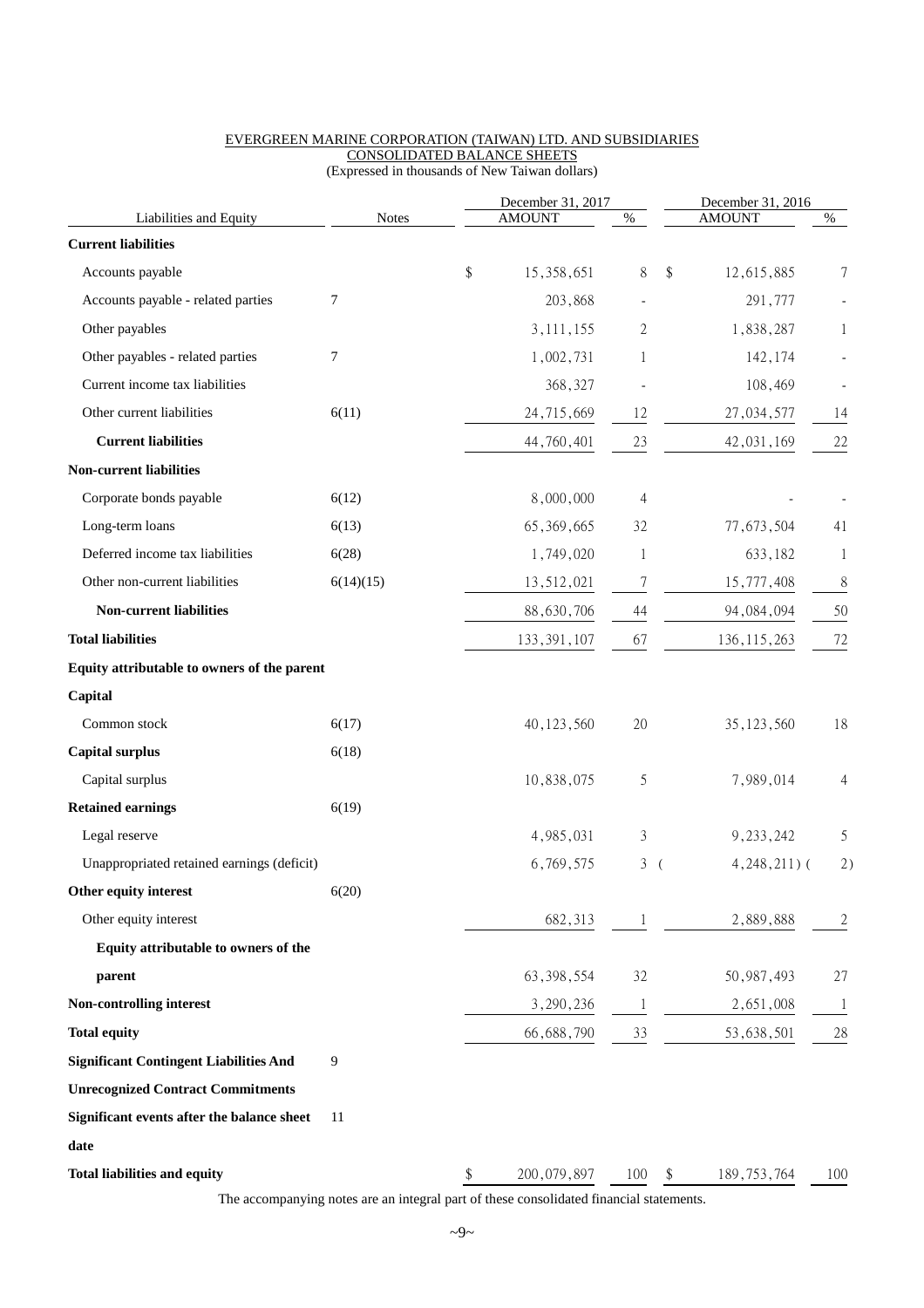#### EVERGREEN MARINE CORPORATION (TAIWAN) LTD. AND SUBSIDIARIES CONSOLIDATED STATEMENTS OF COMPREHENSIVE INCOME (Expressed in thousands of New Taiwan dollars, except earnings (loss) per share amounts)

|                                       |                   |          |                  | Years ended December 31    |                     |              |  |  |  |  |
|---------------------------------------|-------------------|----------|------------------|----------------------------|---------------------|--------------|--|--|--|--|
|                                       |                   |          | 2017             |                            | 2016                |              |  |  |  |  |
| Items                                 | <b>Notes</b>      |          | <b>AMOUNT</b>    | $\%$                       | <b>AMOUNT</b>       | $\%$         |  |  |  |  |
| <b>Operating revenue</b>              | $6(21)$ and 7     | $\$\$    | 150,582,692      | 100<br>\$                  | 124, 467, 608       | 100          |  |  |  |  |
| <b>Operating costs</b>                | $6(26)(27)$ and 7 |          | $139,693,568$ )( | $93)$ (                    | $127, 955, 772$ ) ( | 103)         |  |  |  |  |
| Gross profit (loss)                   |                   |          | 10,889,124       | 7(                         | $3,488,164$ (       | 3)           |  |  |  |  |
| Unrealized profit from sales          |                   | (        | 27,306)          | - (                        | 14, 136)            |              |  |  |  |  |
| Realized profit on from sales         |                   |          | 12,469           |                            | 8,187               |              |  |  |  |  |
| Gross profit (loss)                   |                   |          | 10,874,287       | 7 (                        | $3,494,113$ ) (     | 3)           |  |  |  |  |
| <b>Operating expenses</b>             | $6(26)(27)$ and 7 | $\left($ | $6,558,601$ (    | $4)$ (                     | $6, 235, 412$ ) (   | 5)           |  |  |  |  |
| Other gains - net                     | 6(22)             |          | 501,784          |                            | 1,881,263           | $\mathbf{2}$ |  |  |  |  |
| <b>Operating profit (loss)</b>        |                   |          | 4,817,470        | $\mathfrak{Z}$<br>$\left($ | $7,848,262$ ) (     | 6)           |  |  |  |  |
| Other income                          | 6(23)             |          | 954,306          | $\mathbf{1}$               | 802,322             | $\mathbf{1}$ |  |  |  |  |
| Other gains and losses                | 6(24)             |          | 572,894          |                            | 470,571             |              |  |  |  |  |
| Finance costs                         | 6(25)             | €        | $1,380,716$ ) (  | $1)$ (                     | $1,245,952$ ) (     | 1)           |  |  |  |  |
| Share of loss of associates and joint |                   |          |                  |                            |                     |              |  |  |  |  |
| ventures accounted for using equity   |                   |          |                  |                            |                     |              |  |  |  |  |
| method                                |                   |          | 2,483,595        | 2(                         | 987,662)(           | 1)           |  |  |  |  |
| Total non-operating income and        |                   |          |                  |                            |                     |              |  |  |  |  |
| expenses                              |                   |          | 2,630,079        | 2(                         | $960,721$ ) (       | 1)           |  |  |  |  |
| Profit (loss) before income tax       |                   |          | 7,447,549        | 5(                         | 8,808,983)(         | 7)           |  |  |  |  |
| Income tax expense                    | 6(28)             |          | $785,928$ ) (    | 1)                         | 243,672             |              |  |  |  |  |
| Profit (loss) for the year            |                   | \$       | 6,661,621        | $($ \$<br>4                | $8,565,311$ (       | 7)           |  |  |  |  |
|                                       |                   |          |                  |                            |                     |              |  |  |  |  |

(Continued)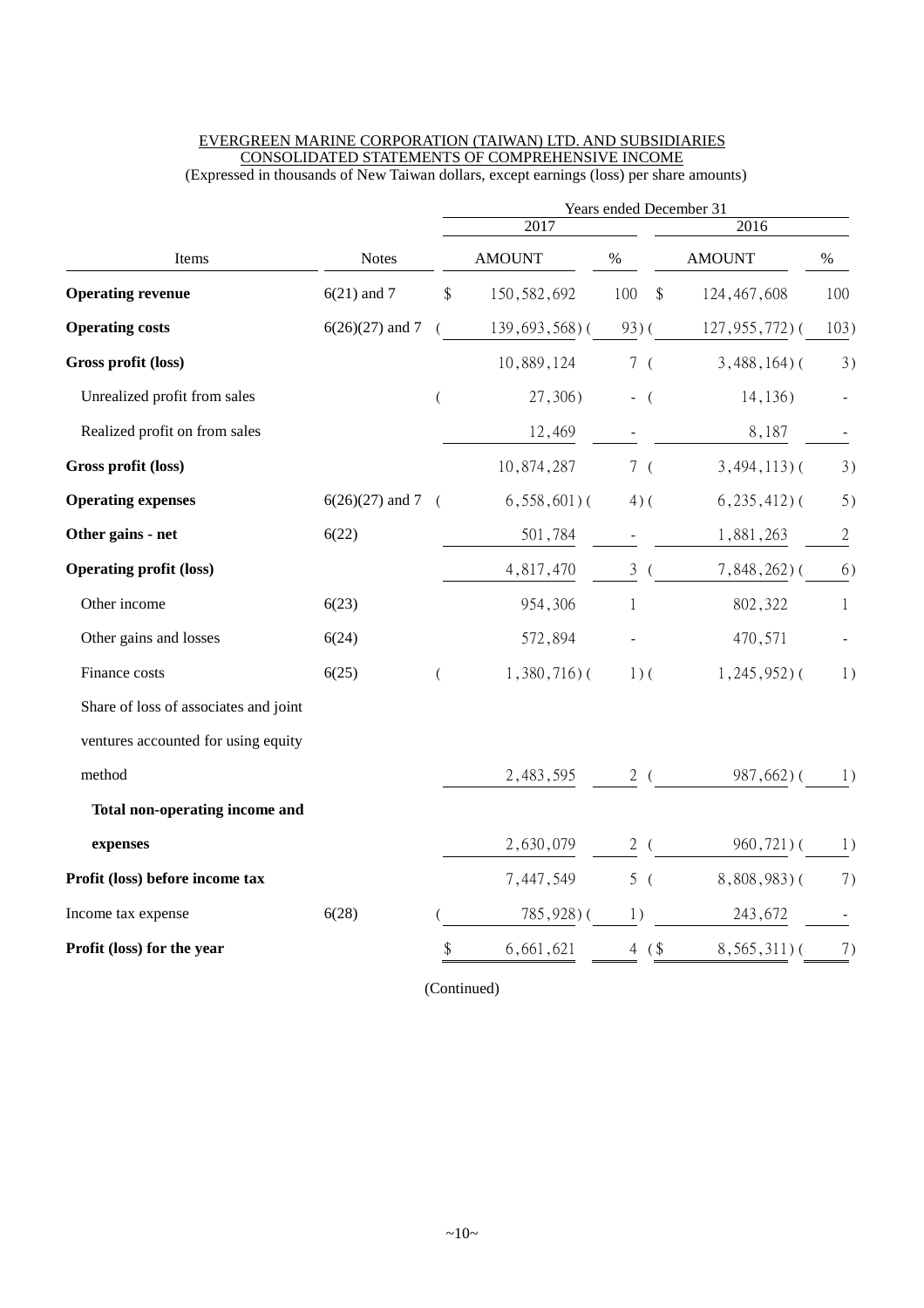# EVERGREEN MARINE CORPORATION (TAIWAN) LTD. AND SUBSIDIARIES CONSOLIDATED STATEMENTS OF COMPREHENSIVE INCOME

(Expressed in thousands of New Taiwan dollars, except earnings (loss) per share amounts)

|                                                                             |              | Years ended December 31  |                 |                                   |               |                 |  |  |  |
|-----------------------------------------------------------------------------|--------------|--------------------------|-----------------|-----------------------------------|---------------|-----------------|--|--|--|
|                                                                             |              |                          | 2017            |                                   | 2016          |                 |  |  |  |
| Items                                                                       | <b>Notes</b> |                          | <b>AMOUNT</b>   | $\%$                              | <b>AMOUNT</b> | $\%$            |  |  |  |
| Other comprehensive income (loss)                                           |              |                          |                 |                                   |               |                 |  |  |  |
| <b>Components of other comprehensive</b>                                    |              |                          |                 |                                   |               |                 |  |  |  |
| income that will not be reclassified to                                     |              |                          |                 |                                   |               |                 |  |  |  |
| profit or loss                                                              |              |                          |                 |                                   |               |                 |  |  |  |
| Actuarial loss on defined benefit plan                                      |              | $($ \$                   | 149,004)        | $-$ (\$)                          | 62,172)       |                 |  |  |  |
| Share of other comprehensive income                                         |              |                          |                 |                                   |               |                 |  |  |  |
| of associates and joint ventures                                            |              |                          |                 |                                   |               |                 |  |  |  |
| accounted for using equity method,                                          |              |                          |                 |                                   |               |                 |  |  |  |
| components of other comprehensive                                           |              |                          |                 |                                   |               |                 |  |  |  |
| income that will not be reclassified to                                     |              |                          |                 |                                   |               |                 |  |  |  |
| profit or loss                                                              |              |                          | 114, 187)       | $-$ (                             | 155,908)      |                 |  |  |  |
| Income tax related to components of<br>other comprehensive income that will |              |                          |                 |                                   |               |                 |  |  |  |
| not be reclassified to profit or loss                                       |              |                          | 16,942          |                                   | 20,614        |                 |  |  |  |
| <b>Components of other</b>                                                  |              |                          |                 |                                   |               |                 |  |  |  |
| comprehensive income that will                                              |              |                          |                 |                                   |               |                 |  |  |  |
| not be reclassified to profit or loss                                       |              |                          | 246, 249        |                                   | 197,466)      |                 |  |  |  |
| <b>Components of other comprehensive</b>                                    |              |                          |                 |                                   |               |                 |  |  |  |
| income that will be reclassified to                                         |              |                          |                 |                                   |               |                 |  |  |  |
| profit or loss                                                              |              |                          |                 |                                   |               |                 |  |  |  |
| Exchange differences on translating                                         |              |                          |                 |                                   |               |                 |  |  |  |
| the financial statements of foreign                                         |              |                          |                 |                                   |               |                 |  |  |  |
| operations                                                                  |              |                          | $2,564,224$ ) ( | 2)                                | 498,341       | 1               |  |  |  |
| Unrealized gain on valuation of                                             |              |                          |                 |                                   |               |                 |  |  |  |
| available-for-sale financial assets                                         |              |                          | 103,671         |                                   | 145,411       |                 |  |  |  |
| Share of other comprehensive (loss)                                         |              |                          |                 |                                   |               |                 |  |  |  |
| income of associates and joint                                              |              |                          |                 |                                   |               |                 |  |  |  |
| ventures accounted for using equity                                         |              |                          |                 |                                   |               |                 |  |  |  |
| method                                                                      |              |                          | 259,276)        |                                   | 448,018       |                 |  |  |  |
| Income tax relating to the                                                  |              |                          |                 |                                   |               |                 |  |  |  |
| components of other comprehensive                                           |              |                          |                 |                                   |               |                 |  |  |  |
| (loss) income                                                               |              |                          | 5,829)          |                                   | 12,525        |                 |  |  |  |
| <b>Components of other</b>                                                  |              |                          |                 |                                   |               |                 |  |  |  |
| comprehensive income that will                                              |              |                          |                 |                                   |               |                 |  |  |  |
| be reclassified to profit or loss                                           |              |                          | $2,725,658$ )(  | 2)                                | 1, 104, 295   |                 |  |  |  |
| Other comprehensive (loss) income                                           |              |                          |                 |                                   |               |                 |  |  |  |
| for the year, net of income tax                                             |              | $($ \$                   | $2,971,907$ (   | $\overline{2}$ )<br>$\frac{1}{2}$ | 906,829       |                 |  |  |  |
| Total comprehensive income (loss) for                                       |              |                          |                 |                                   |               |                 |  |  |  |
| the period                                                                  |              | \$                       | 3,689,714       | $\mathbf{2}$<br>(                 | 7,658,482)    | 6)              |  |  |  |
| Profit (loss), attributable to:                                             |              |                          |                 |                                   |               |                 |  |  |  |
| Owners of the parent                                                        |              | $\frac{3}{3}$            | 7,005,171       | $\frac{3}{3}$<br>4                | $6,607,986$ ) | $\overline{5}$  |  |  |  |
| Non-controlling interest                                                    |              |                          | 343,550)        |                                   | 1,957,325)    | $\overline{2})$ |  |  |  |
| Comprehensive income (loss)                                                 |              |                          |                 |                                   |               |                 |  |  |  |
| attributable to:                                                            |              |                          |                 |                                   |               |                 |  |  |  |
| Owners of the parent                                                        |              | \$                       | 4,562,000       | $\frac{3}{2}$<br>3                | $7,015,935$ ) | 5)              |  |  |  |
| Non-controlling interest                                                    |              | $\overline{\frac{1}{2}}$ | 872,286)        | $\sqrt{2}$                        | 642,547)      | $1^{\circ}$     |  |  |  |
| Earnings (loss) per share (in dollars)<br>6(29)                             |              |                          |                 |                                   |               |                 |  |  |  |
| Basic earnings (loss) per share                                             |              | $\frac{1}{2}$            |                 | .97<br>$\frac{3}{2}$              |               | .88)            |  |  |  |
| Diluted earnings (loss) per share                                           |              | $\overline{\$}$          |                 | 1.97<br>$\overline{\mathcal{S}}$  |               | 1.88)           |  |  |  |

The accompanying notes are an integral part of these consolidated financial statements.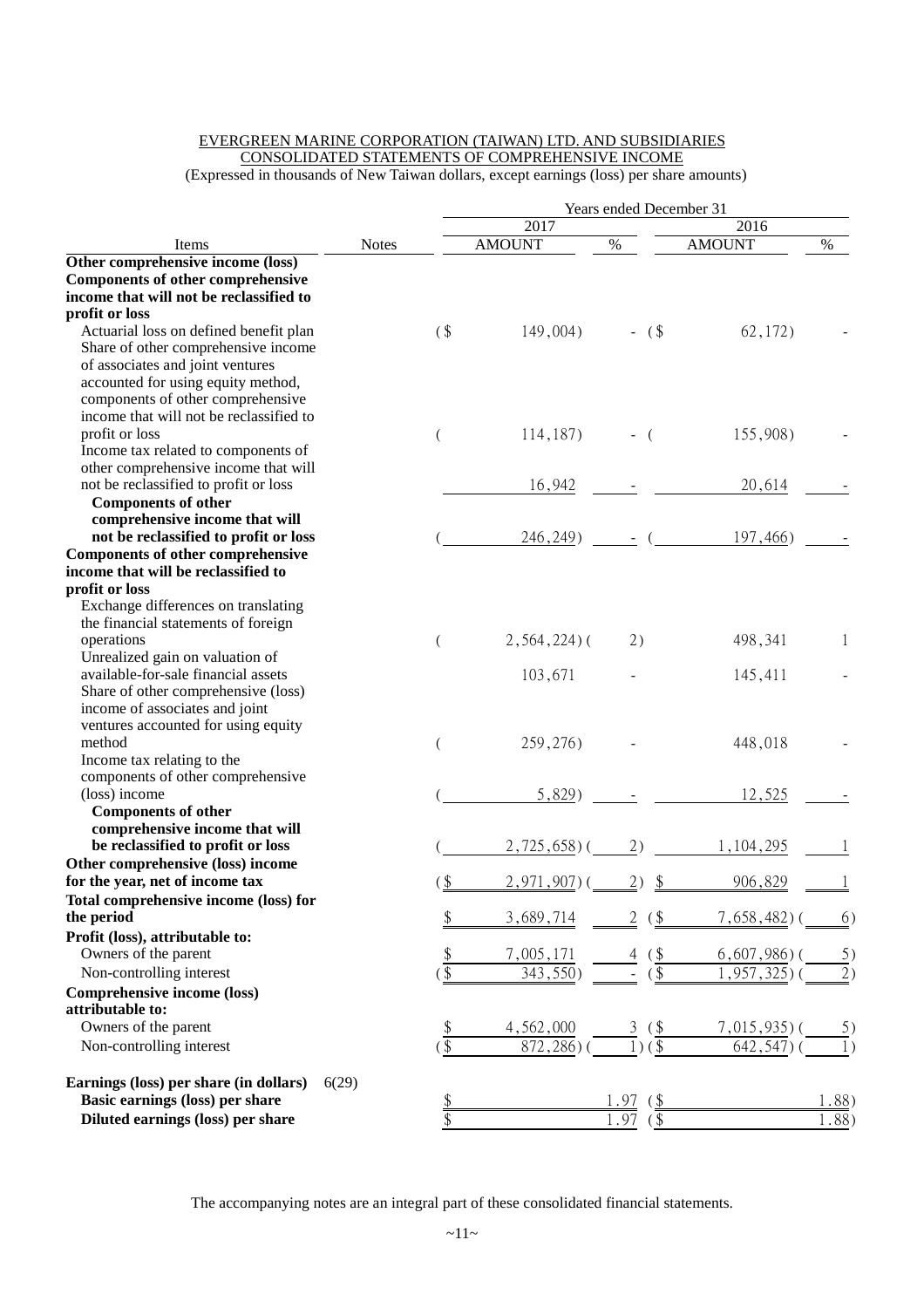#### EVERGREEN MARINE CORPORATION (TAIWAN) LTD. AND SUBSIDIARIES

#### CONSOLIDATED STATEMENTS OF CHANGES IN EQUITY

(Expressed in thousands of New Taiwan dollars)

|                                                                                     |              |              |                                                    |                          |    | Equity attributable to owners of the parent        |                                                                                   |                                                                             |    |                                                                                      |                 |                                 |              |
|-------------------------------------------------------------------------------------|--------------|--------------|----------------------------------------------------|--------------------------|----|----------------------------------------------------|-----------------------------------------------------------------------------------|-----------------------------------------------------------------------------|----|--------------------------------------------------------------------------------------|-----------------|---------------------------------|--------------|
|                                                                                     |              |              |                                                    | <b>Retained Earnings</b> |    |                                                    |                                                                                   | Other equity interest                                                       |    |                                                                                      |                 |                                 |              |
|                                                                                     | <b>Notes</b> | Common stock | Capital surplus,<br>additional paid-<br>in capital | Legal reserve            |    | Unappropriated<br>retained earnings /<br>(deficit) | Financial<br>statements<br>translation<br>differences of<br>foreign<br>operations | Unrealized gain<br>or loss on<br>available-for-<br>sale financial<br>assets |    | Hedging<br>instrument<br>gain (loss) on<br>effective<br>hedge of cash<br>flow hedges | Total           | Non-<br>controlling<br>interest | Total equity |
|                                                                                     |              |              |                                                    |                          |    |                                                    |                                                                                   |                                                                             |    |                                                                                      |                 |                                 |              |
| Year 2016                                                                           |              |              |                                                    |                          |    |                                                    |                                                                                   |                                                                             |    |                                                                                      |                 |                                 |              |
| Balance at January 1, 2016                                                          |              | \$35,123,560 | \$7,986,633                                        | \$9,233,242              | \$ | 2,561,825                                          | \$2,155,086                                                                       | \$1,461,850                                                                 | (  | 521,149)                                                                             | \$58,001,047    | \$3,293,555                     | \$61,294,602 |
| Adjustments to share of changes in equity of associates and 6(18)<br>joint ventures |              |              | 2,381                                              |                          |    |                                                    |                                                                                   |                                                                             |    |                                                                                      | 2,381           |                                 | 2,381        |
| Loss for the year                                                                   |              |              |                                                    | $\blacksquare$           |    | $6,607,986$ )                                      |                                                                                   |                                                                             |    |                                                                                      | 6,607,986       | 1,957,325)                      | 8,565,311)   |
| Other comprehensive income (loss) for the year                                      | 6(20)        |              |                                                    |                          |    | $202,050$ )                                        | 900,464                                                                           | 241,311                                                                     |    | 453,254                                                                              | 407,949         | 1,314,778                       | 906,829      |
| Balance at December 31, 2016                                                        |              | \$35,123,560 | \$7,989,014                                        | \$9,233,242              |    | 4, 248, 211                                        | \$1,254,622                                                                       | \$1,703,161                                                                 |    | 67,895                                                                               | \$50,987,493    | \$2,651,008                     | \$53,638,501 |
| Year 2017                                                                           |              |              |                                                    |                          |    |                                                    |                                                                                   |                                                                             |    |                                                                                      |                 |                                 |              |
| Balance at January 1, 2017                                                          |              | \$35,123,560 | \$7,989,014                                        | \$9,233,242              | (  | $4,248,211$ )                                      | \$1,254,622                                                                       | \$1,703,161                                                                 | (  | $67,895$ )                                                                           | \$50,987,493    | \$2,651,008                     | \$53,638,501 |
| Distribution of 2016 earnings:                                                      | 6(19)        |              |                                                    |                          |    |                                                    |                                                                                   |                                                                             |    |                                                                                      |                 |                                 |              |
| Legal reserve used to cover accumulated deficit                                     |              |              |                                                    | $4,248,211$ )            |    | 4, 248, 211                                        |                                                                                   |                                                                             |    |                                                                                      |                 |                                 |              |
| Issuance of common stock                                                            | 6(17)        | 5,000,000    | 2,711,222                                          |                          |    |                                                    |                                                                                   |                                                                             |    |                                                                                      | 7,711,222       | $\sim$                          | 7,711,222    |
| Cash capital increase reserved for employee preemption                              | 6(18)        |              | 76,280                                             |                          |    |                                                    |                                                                                   |                                                                             |    |                                                                                      | 76,280          | $\sim$                          | 76,280       |
| Adjustments to share of changes in equity of associates and<br>joint ventures       | 6(18)        |              | 67,866                                             |                          |    |                                                    |                                                                                   |                                                                             |    |                                                                                      | 67,866          |                                 | 67,866       |
| Profit (loss) for the year                                                          |              |              |                                                    |                          |    | 7,005,171                                          |                                                                                   |                                                                             |    |                                                                                      | 7,005,171       | 343,550)                        | 6,661,621    |
| Other comprehensive income (loss) for the year                                      | 6(20)        |              |                                                    | $\blacksquare$           |    |                                                    | 235,596) (2,389,736)                                                              | 130,178                                                                     |    | 51,983                                                                               | $2,443,171$ ) ( | 528,736) (                      | 2,971,907)   |
| Effect of business combination                                                      |              |              |                                                    |                          |    |                                                    |                                                                                   |                                                                             |    |                                                                                      |                 | 1,613,445                       | 1,613,445    |
| Change in non-controlling interests                                                 | 6(30)        |              | 6,307                                              |                          |    |                                                    |                                                                                   |                                                                             |    |                                                                                      | 6,307           | 101,931                         | 108,238      |
| Balance at December 31, 2017                                                        |              | \$40,123,560 | \$10,838,075                                       | \$4,985,031              |    | 6,769,575                                          | $(\$1,135,114)$                                                                   | \$1,833,339                                                                 | (S | $15,912$ )                                                                           | \$63,398,554    | \$3,290,236                     | \$66,688,790 |

The accompanying notes are an integral part of these consolidated financial statements.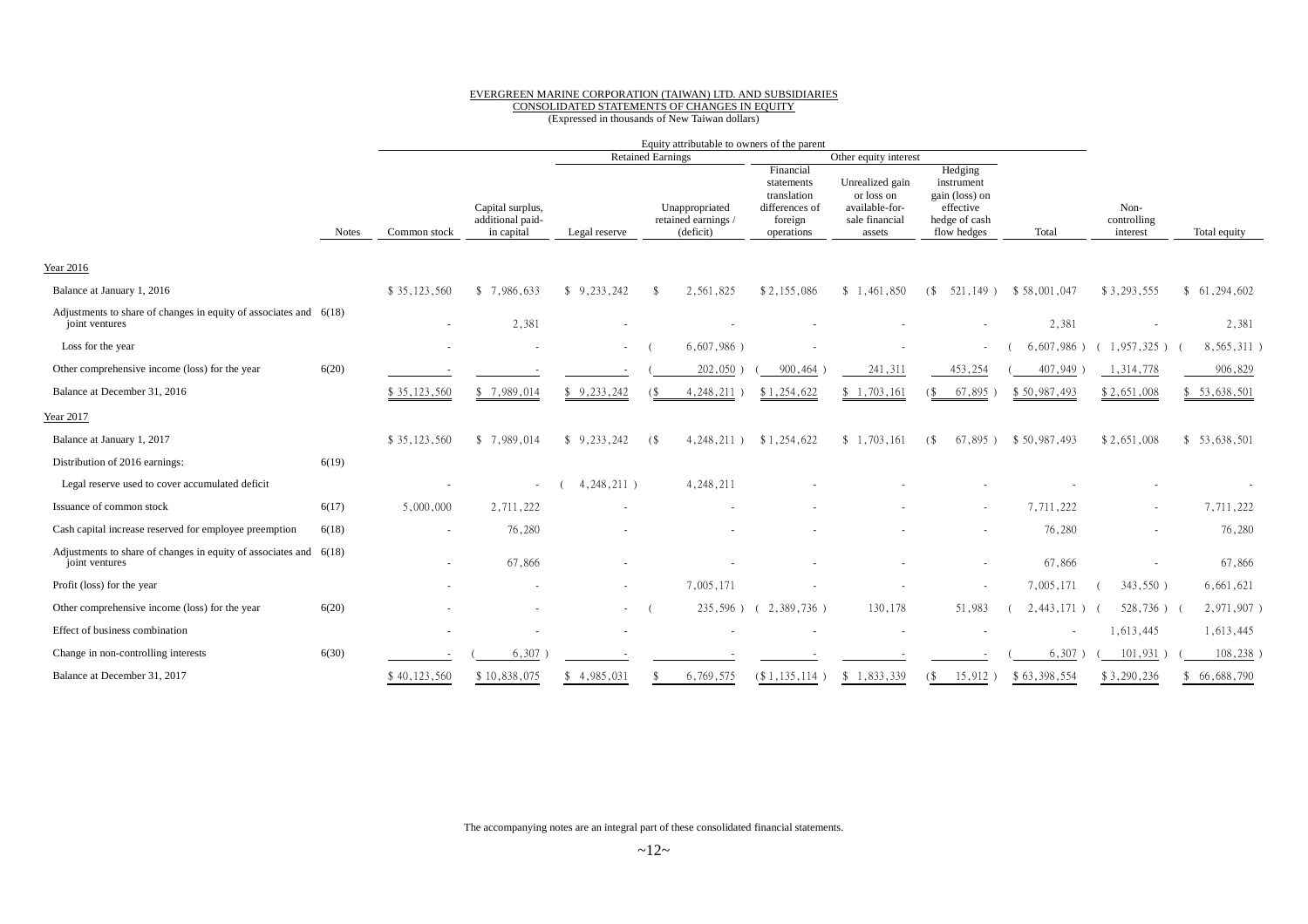#### EVERGREEN MARINE CORPORATION (TAIWAN) LTD. AND SUBSIDIARIES

CONSOLIDATED STATEMENTS OF CASH FLOWS

(Expressed in thousands of New Taiwan dollars)

|                                                                |              |                | Years ended December 31 |          |               |
|----------------------------------------------------------------|--------------|----------------|-------------------------|----------|---------------|
|                                                                | <b>Notes</b> |                | 2017                    |          | 2016          |
| <b>CASH FLOWS FROM OPERATING ACTIVITIES</b>                    |              |                |                         |          |               |
| Profit (loss) before tax                                       |              | \$             | 7,447,549               | (        | 8,808,983)    |
| Adjustments                                                    |              |                |                         |          |               |
| Income and expenses having no effect on cash flows             |              |                |                         |          |               |
| Depreciation                                                   | 6(8)(9)      |                | 7,691,699               |          | 8,106,130     |
| Amortization                                                   | 6(26)        |                | 38,375                  |          | 30,501        |
| Bad debts expense                                              | 6(4)         |                | 21,646                  |          | 144,901       |
| Interest income                                                | 6(23)        | $\left($       | $436,954$ ) (           |          | 277,749)      |
| Interest expense                                               | 6(25)        |                | 1,380,716               |          | 1,245,952     |
| Dividend income                                                | 6(23)        |                | $117,436$ ) (           |          | 142,152)      |
| Gain on disposal of available-for-sale financial assets        |              | $\overline{(}$ | 612,704)                |          |               |
| Realized loss from capital reduction of available-for-sale     | 6(24)        |                |                         |          |               |
| financial assets                                               |              |                |                         |          | 1,878         |
| (Profit) loss on disposal of investments accounted for using   |              |                |                         |          |               |
| equity method                                                  |              | $\left($       | 6,578)                  |          | 1,865         |
| Share of (profit) loss of associates and joint ventures        |              |                |                         |          |               |
| accounted for using equity method                              |              | (              | 2,483,595)              |          | 987,662       |
| Gain from bargain purchase                                     | 6(31)        |                | 5,983)                  |          |               |
| Net gain on disposal of property, plant and equipment          | 6(22)        |                | $501,784$ ) (           |          | 1,881,263)    |
| Realized loss from property, plant and equipment               | 6(24)        |                |                         |          | 49,429        |
| Net loss on disposal of intangible assets                      |              |                |                         |          | 3             |
| Loss on disposal of other investments                          |              |                | 312                     |          |               |
| Realized income with affliated companies                       |              | $\overline{(}$ | $19,912$ ) (            |          | $17,120$ )    |
| Unrealized income with affliated companies                     |              |                | 27,306                  |          | 14,136        |
| Cash capital increase reserved for employee preemption         |              |                | 76,280                  |          |               |
| Changes in assets/liabilities relating to operating activities |              |                |                         |          |               |
| Changes in operating assets                                    |              |                |                         |          |               |
| Notes receivable, net                                          |              | (              | $17,342$ )              |          | 8,823         |
| Accounts receivable                                            |              | $\overline{(}$ | $509, 152$ ) (          |          | $1,067,949$ ) |
| Accounts receivable, net - related parties                     |              |                | 238,192                 |          | 171,827)      |
| Other receivables                                              |              |                | 416,368                 | (        | 476,640)      |
| Other receivables - related parties                            |              |                | 184,257)                |          | 177,204       |
| Inventories                                                    |              | $\left($       | $712,073$ ) (           |          | 423,095)      |
| Prepayments                                                    |              | $\overline{(}$ | $364,000$ ) (           |          | 160, 259)     |
| Other current assets                                           |              |                | 83,272)                 |          | 1,378,329     |
| Other non-current assets                                       |              |                | 2,740                   | $\left($ | 1,464)        |
| Net changes in liabilities relating to operating activities    |              |                |                         |          |               |
| Accounts payable                                               |              |                | 1,785,500               |          | 165,241       |
| Accounts payable - related parties                             |              | (              | 258,732)                |          | 102,996       |
| Other payables                                                 |              |                | 894,990                 | (        | 106, 113)     |
| Other payables - related parties                               |              |                | 87,866                  | (        | 28,318)       |
| Other current liabilities                                      |              | $\overline{(}$ | $1,180,528$ )           |          | 1,811,096     |
| Other non-current liabilities                                  |              |                | 2,130                   |          | $63,008$ )    |
| Cash inflow generated from operations                          |              |                | 12,617,367              |          | 600,206       |
| Interest received                                              |              |                | 436,954                 |          | 277,749       |
| Interest paid                                                  |              |                | $1,456,592$ )           | $\left($ | 1,282,509)    |
| Income tax paid                                                |              |                | $406,889$ )             |          | 333,038)      |
| Net cash flows from (used in) operating activities             |              |                | 11,190,840              |          | 737,592)      |
|                                                                |              |                |                         |          |               |

(Continued)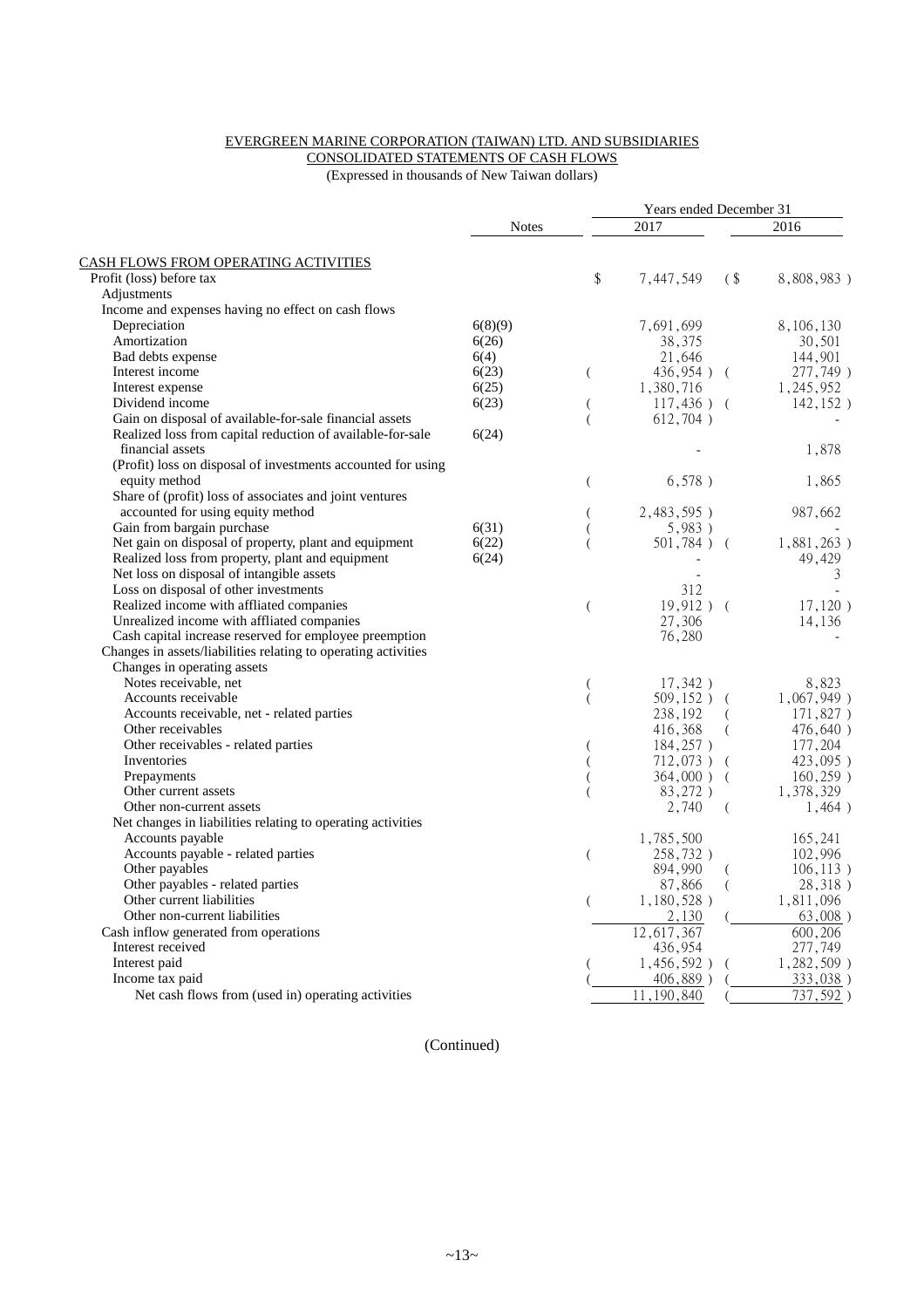#### EVERGREEN MARINE CORPORATION (TAIWAN) LTD. AND SUBSIDIARIES

CONSOLIDATED STATEMENTS OF CASH FLOWS

(Expressed in thousands of New Taiwan dollars)

|                                                                  |              |          | Years ended December 31 |    |               |  |
|------------------------------------------------------------------|--------------|----------|-------------------------|----|---------------|--|
|                                                                  | <b>Notes</b> |          | 2017                    |    | 2016          |  |
| <b>CASH FLOWS FROM INVESTING ACTIVITIES</b>                      |              |          |                         |    |               |  |
| Proceeds from disposal of available-for-sale financial assets    |              | \$       | 1,053,435               | \$ |               |  |
| Proceeds from capital reduction of available-for-sale financial  |              |          |                         |    |               |  |
| assets                                                           |              |          |                         |    | 1,253         |  |
| Proceeds from disposal of held-to-maturity financial assets      |              |          | 170,000                 |    | 200,000       |  |
| Acquisition of held-to-maturity financial assets                 |              | (        | $50,000$ )              |    |               |  |
| Proceeds from capital reduction of investments accounted for     |              |          |                         |    |               |  |
| using equity method                                              |              |          |                         |    | 97,704        |  |
| Acquisition of investments accounted for using equity method     |              | (        | $16,683$ ) (            |    | 2,866,762)    |  |
| Proceeds from disposal of investments accounted for using equity |              |          |                         |    |               |  |
| method                                                           |              |          | 42,803                  |    |               |  |
| Acquisition of property, plant and equipment                     | 6(32)        | $\left($ | $1,559,769$ ) (         |    | $1,669,499$ ) |  |
| Proceeds from disposal of property, plant and equipment          |              |          | 551,502                 |    | 2,651,016     |  |
| Acquisition of intangible assets                                 | 6(32)        | (        | $55,744$ ) (            |    | 76,428)       |  |
| Increase in guarantee deposits paid                              |              |          | $43,328$ ) (            |    | 29,793)       |  |
| Increase in other non-current assets                             | 6(32)        |          | $5,628,835$ ) (         |    | 2,596,335)    |  |
| Non-current prepayments for investments                          |              |          | 23,166)                 |    |               |  |
| Effect of initial consolidation of subsidiaries                  | 6(32)        |          | $5, 106, 379$ )         |    |               |  |
| Cash dividend received                                           |              |          | 796,989                 |    | 848,702       |  |
| Net cash flows used in investing activities                      |              |          | 9,869,175)              |    | $3,440,142$ ) |  |
| CASH FLOWS FROM FINANCING ACTIVITIES                             |              |          |                         |    |               |  |
| Increase in short-term loans                                     |              |          | 600,000                 |    | 10,600,283    |  |
| Decrease in short-term loans                                     |              | (        | $600,000$ ) (           |    | 10,600,283)   |  |
| Increase (decrease) in other payables                            | 7            |          | 814,101                 |    | 5,716)        |  |
| Increase in long-term loans                                      |              |          | 8,447,360               |    | 23,897,467    |  |
| Decrease in long-term loans                                      |              | (        | $16,660,954$ ) (        |    | 18, 353, 483) |  |
| Net change in non-controlling interest                           | 6(32)        |          | 85,393)                 |    |               |  |
| Increase in corporate bonds payable                              |              |          | 8,000,000               |    |               |  |
| Decrease in corporate bonds payable                              |              |          | $3,000,000$ )           |    |               |  |
| Decrease other non-current liabilities                           |              | $\left($ | $1,350,278$ ) (         |    | 819,087)      |  |
| Decrease in guarantee deposits received                          |              |          | $1,262$ ) (             |    | 8,012)        |  |
| Proceeds from issuance of common stock                           |              |          | 7,711,222               |    |               |  |
| Net cash flows from financing activities                         |              |          | 3,874,796               |    | 4,711,169     |  |
| Effect of exchange rate changes                                  |              |          | $1,501,647$ )           |    | 1,045,494     |  |
| Net increase in cash and cash equivalents                        |              |          | 3,694,814               |    | 1,578,929     |  |
| Cash and cash equivalents at beginning of year                   |              |          | 34, 413, 449            |    | 32,834,520    |  |
| Cash and cash equivalents at end of year                         |              | \$       | 38, 108, 263            | \$ | 34, 413, 449  |  |

The accompanying notes are an integral part of these consolidated financial statements.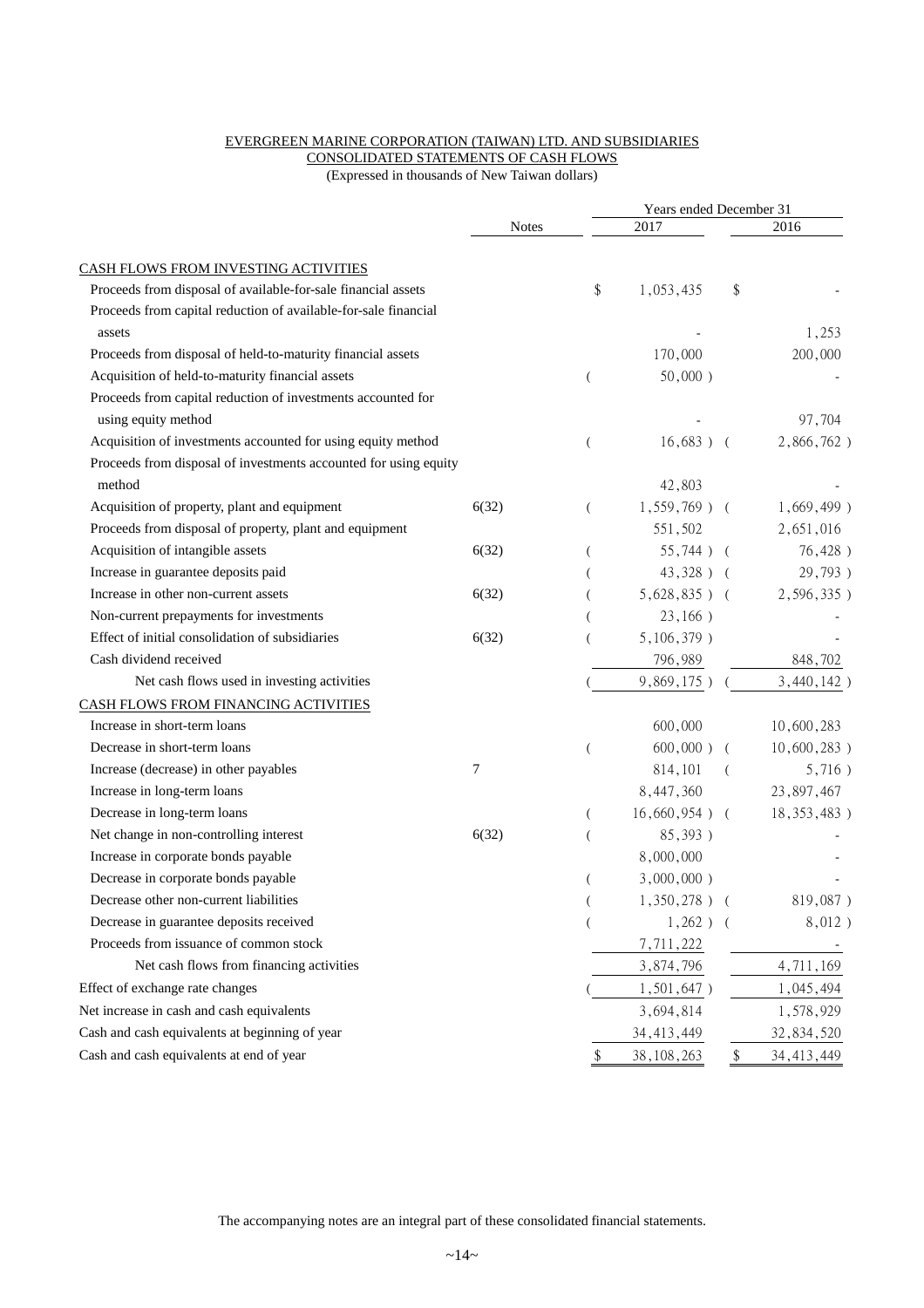# EVERGREEN MARINE CORPORATION (TAIWAN) LTD. AND SUBSIDIARIES NOTES TO THE CONSOLIDATED FINANCIAL STATEMENTS

(Expressed in thousands of New Taiwan Dollars, except as otherwise indicated)

# 1. HISTORY AND ORGANISATION

Evergreen Marine Corporation (Taiwan) Ltd. (the "Company") was established in the Republic of China. The Company and its subsidiaries (collectively referred herein as the "Group") are mainly engaged in domestic and international marine transportation, shipping agency services, and the distribution of containers. The Company was approved by the Securities and Futures Bureau (SFB), Financial Supervisory Commission, Executive Yuan, R.O.C. to be a public company on November 2, 1982 and was further approved by the SFB to be a listed company on July 6, 1987. The Company's shares have been publicly traded on the Taiwan Stock Exchange since September 21, 1987.

# 2. THE DATE OF AUTHORISATION FOR ISSUANCE OF THE CONSOLIDATED FINANCIAL STATEMENTS AND PROCEDURES FOR AUTHORISATION

These consolidated financial statements were authorised by the Board of Directors on March 23, 2018.

# 3. APPLICATION OF NEW STANDARDS, AMENDMENTS AND INTERPRETATIONS

(1) Effect of the adoption of new issuances of or amendments to International Financial Reporting Standards ("IFRS") as endorsed by the Financial Supervisory Commission ("FSC")

New standards, interpretations and amendments endorsed by FSC effective from 2017 are as follows:

|                                                                                     | <b>International Accounting</b> |
|-------------------------------------------------------------------------------------|---------------------------------|
| New Standards, Interpretations and Amendments                                       | <b>Standards Board</b>          |
| Amendments to IFRS 10, IFRS 12 and IAS 28, 'Investment entities:                    | January 1, 2016                 |
| applying the consolidation exception'                                               |                                 |
| Amendments to IFRS 11, 'Accounting for acquisition of interests in                  | January 1, 2016                 |
| joint operations'                                                                   |                                 |
| IFRS 14, Regulatory deferral accounts'                                              | January 1, 2016                 |
| Amendments to IAS 1, 'Disclosure initiative'                                        | January 1, 2016                 |
| Amendments to IAS 16 and IAS 38, 'Clarification of acceptable                       | January 1, 2016                 |
| methods of depreciation and amortisation'                                           |                                 |
| Amendments to IAS 16 and IAS 41, 'Agriculture: bearer plants'                       | January 1, 2016                 |
| Amendments to IAS 19, 'Defined benefit plans: employee<br>contributions'            | July 1, 2014                    |
| Amendments to IAS 27, 'Equity method in separate financial<br>statements'           | January 1, 2016                 |
| Amendments to IAS 36, 'Recoverable amount disclosures for non-<br>financial assets' | January 1, 2014                 |

Effective date by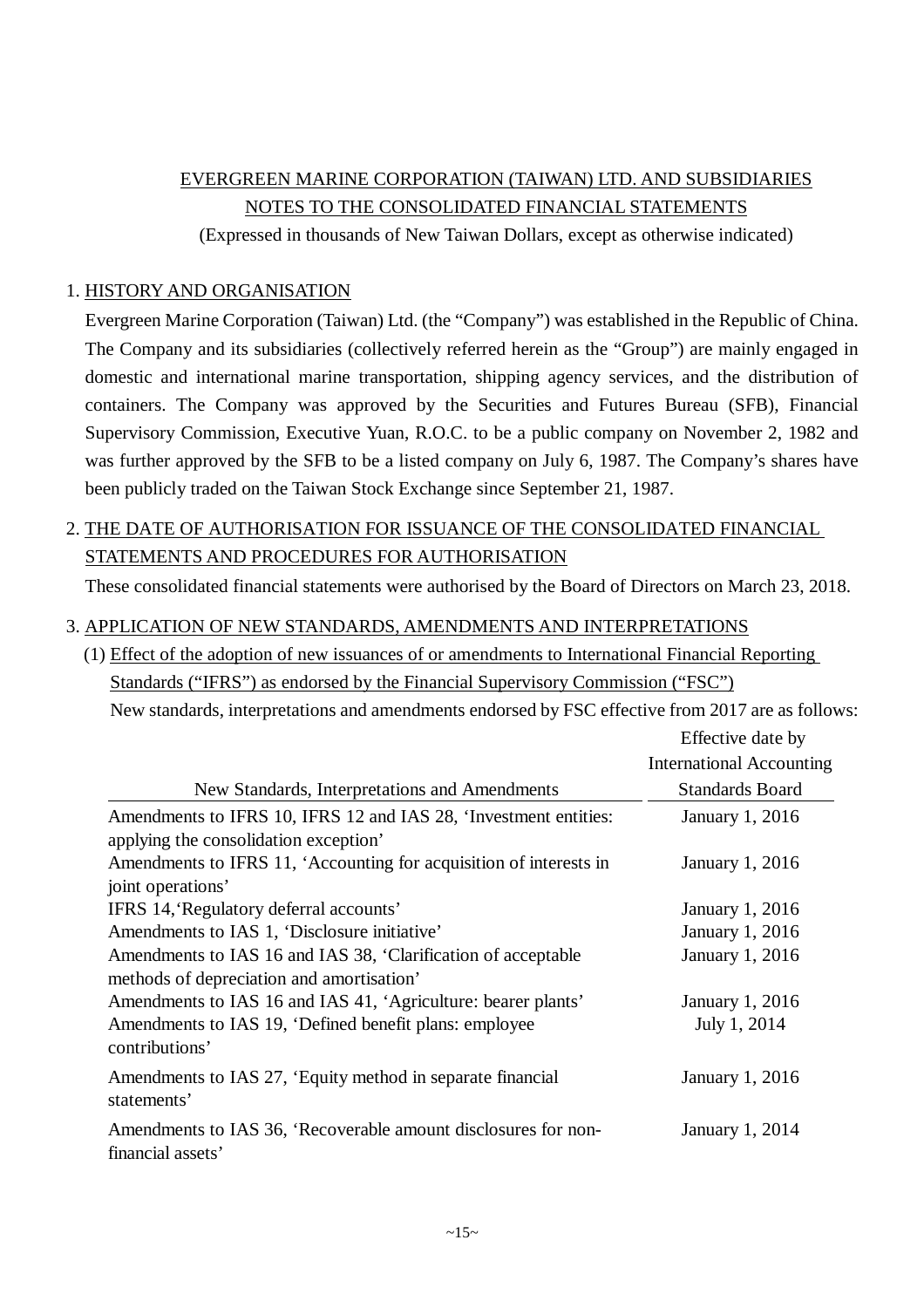|                                                                    | Effective date by<br><b>International Accounting</b> |
|--------------------------------------------------------------------|------------------------------------------------------|
| New Standards, Interpretations and Amendments                      | <b>Standards Board</b>                               |
| Amendments to IAS 39, 'Novation of derivatives and continuation of | January 1, 2014                                      |
| hedge accounting'                                                  |                                                      |
| IFRIC 21, 'Levies'                                                 | January 1, 2014                                      |
| Annual improvements to IFRSs 2010-2012 cycle                       | July 1, 2014                                         |
| Annual improvements to IFRSs 2011-2013 cycle                       | July 1, 2014                                         |
| Annual improvements to IFRSs 2012-2014 cycle                       | January 1, 2016                                      |

Except for the following, the above standards and interpretations have no significant impact to the Group's financial condition and financial performance based on the Group's assessment.

A. Amendments to IAS 19, 'Defined benefit plans: Employee contributions'

The amendment allows contributions made by employees or third parties that are linked to service, and do not vary with the length of employee service, to be deducted from the cost of benefits earned in the period that the service is provided. Contributions made by employees or third parties that are linked to service, and vary according to the length of employee service, must be spread over the service period using the same attribution method that is applied to the benefits.

B. Annual improvements to IFRSs 2010-2012 cycle

IFRS 8, 'Operating segments'

The standard is amended to require disclosure of judgements made by management in aggregating operating segments. This amendment also clarifies that a reconciliation of the total of the reportable segments' assets to the entity's assets is required only when segment asset is provided to chief operating decision maker regularly.

Based on the Group's assessment, the amendment will result in an additional disclosure of judgements made by management in aggregating operating segments and a deletion of a reconciliation of segments' assets.

(2) Effect of new issuances of or amendments to IFRSs as endorsed by the FSC but not yet adopted by the Group

New standards, interpretations and amendments endorsed by the FSC effective from 2018 are as follows:

|                                                                   | Effective date by               |
|-------------------------------------------------------------------|---------------------------------|
|                                                                   | <b>International Accounting</b> |
| New Standards, Interpretations and Amendments                     | <b>Standards Board</b>          |
| Amendments to IFRS 2, 'Classification and measurement of share-   | <b>January 1, 2018</b>          |
| based payment transactions'                                       |                                 |
| Amendments to IFRS 4, 'Applying IFRS 9 Financial instruments with | January 1, 2018                 |
| IFRS 4 Insurance contracts'                                       |                                 |
| IFRS 9, 'Financial instruments'                                   | January 1, 2018                 |
| IFRS 15, 'Revenue from contracts with customers'                  | January 1, 2018                 |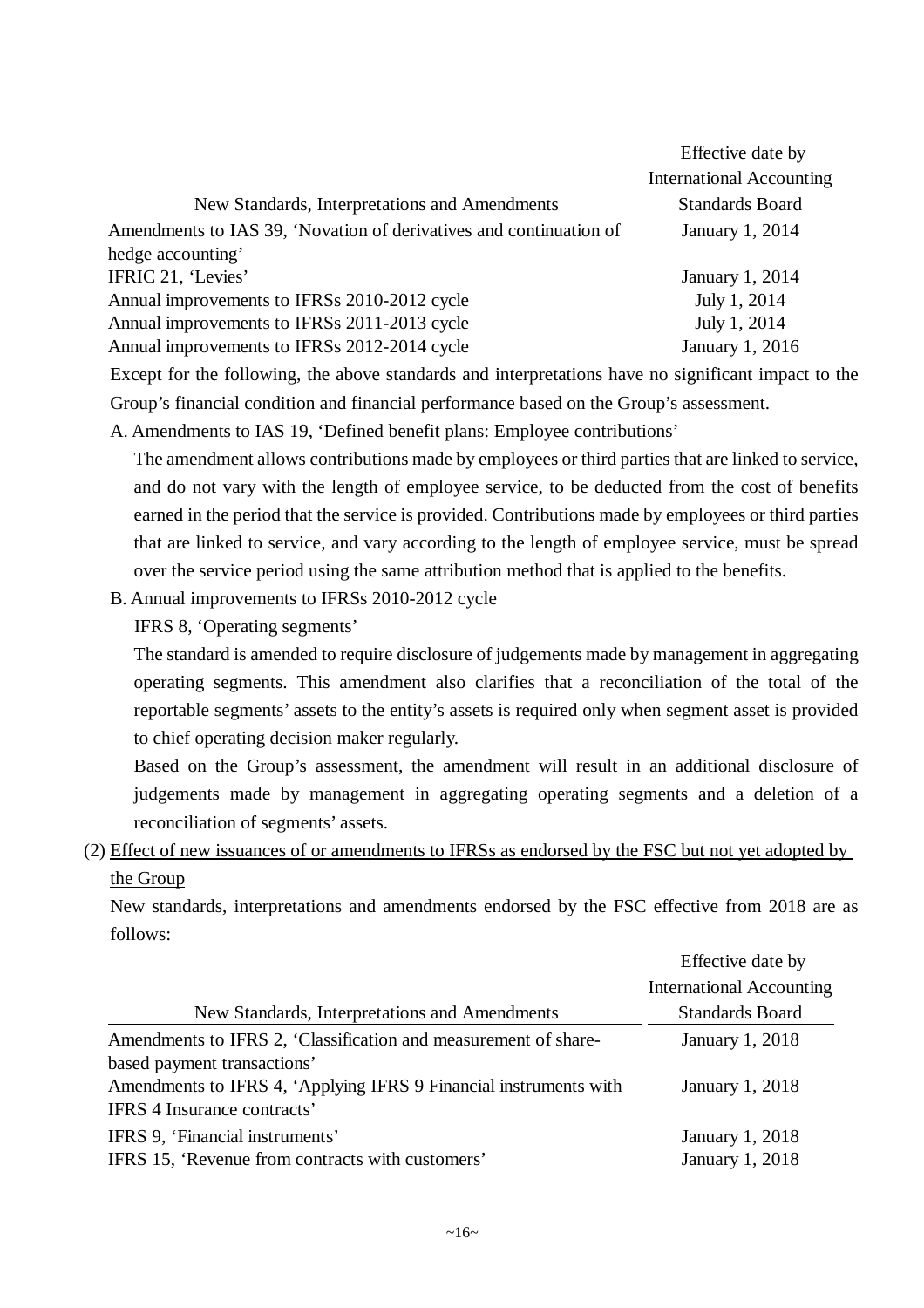|                                                                     | Effective date by               |
|---------------------------------------------------------------------|---------------------------------|
|                                                                     | <b>International Accounting</b> |
| New Standards, Interpretations and Amendments                       | <b>Standards Board</b>          |
| Amendments to IFRS 15, 'Clarifications to IFRS 15 Revenue from      | <b>January 1, 2018</b>          |
| contracts with customers'                                           |                                 |
| Amendments to IAS 7, 'Disclosure initiative'                        | January 1, 2017                 |
| Amendments to IAS 12, 'Recognition of deferred tax assets for       | January 1, 2017                 |
| unrealised losses'                                                  |                                 |
| Amendments to IAS 40, 'Transfers of investment property'            | January 1, 2018                 |
| IFRIC 22, 'Foreign currency transactions and advance consideration' | January 1, 2018                 |
| Annual improvements to IFRSs 2014-2016 cycle- Amendments to         | January 1, 2018                 |
| IFRS 1, 'First-time adoption of International Financial Reporting   |                                 |
| Standards'                                                          |                                 |
| Annual improvements to IFRSs 2014-2016 cycle- Amendments to         | January 1, 2017                 |
| IFRS 12, 'Disclosure of interests in other entities'                |                                 |
| Annual improvements to IFRSs 2014-2016 cycle- Amendments to IAS     | January 1, 2018                 |
| 28, 'Investments in associates and joint ventures'                  |                                 |

Except for the following, the above standards and interpretations have no significant impact to the Group's financial condition and financial performance based on the Group's assessment. The quantitative impact will be disclosed when the assessment is complete.

A. IFRS 9, 'Financial instruments'

- (a) Classification of debt instruments is driven by the entity's business model and the contractual cash flow characteristics of the financial assets, which would be classified as financial asset at fair value through profit or loss, financial asset measured at fair value through other comprehensive income or financial asset measured at amortised cost. Equity instruments would be classified as financial asset at fair value through profit or loss, unless an entity makes an irrevocable election at inception to present in other comprehensive income subsequent changes in the fair value of an investment in an equity instrument that is not held for trading.
- (b) The impairment losses of debt instruments are assessed using an 'expected credit loss' approach. An entity assesses at each balance sheet date whether there has been a significant increase in credit risk on that instrument since initial recognition to recognise 12-month expected credit losses or lifetime expected credit losses (interest revenue would be calculated on the gross carrying amount of the asset before impairment losses occurred); or if the instrument that has objective evidence of impairment, interest revenue after the impairment would be calculated on the book value of net carrying amount (i.e. net of credit allowance). The Group shall always measure the loss allowance at an amount equal to lifetime expected credit losses for trade receivables that do not contain a significant financing component.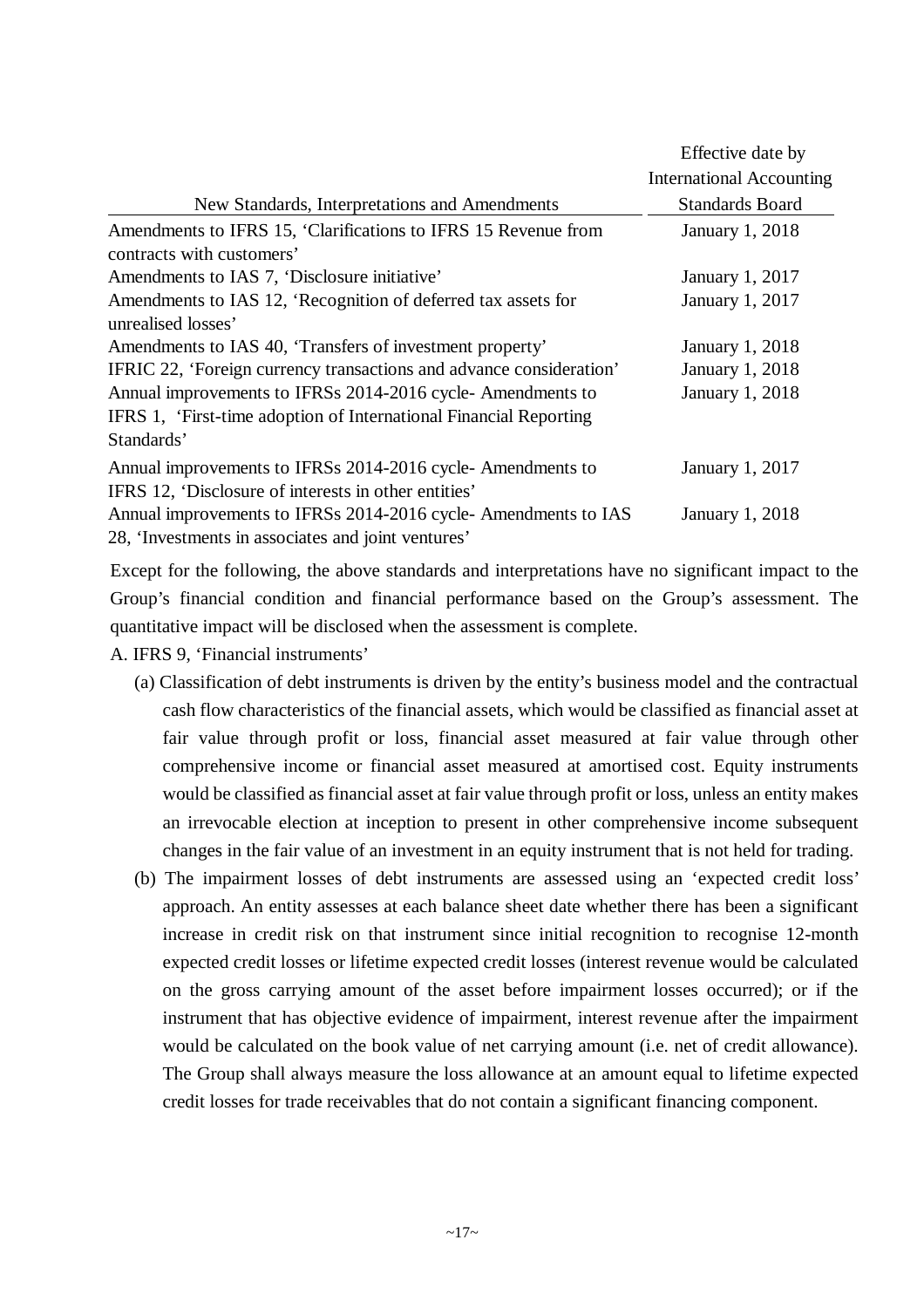- (c) The amended general hedge accounting requirements align hedge accounting more closely with an entity's risk management strategy. Risk components of non-financial items and a group of items can be designated as hedged items. The standard relaxes the requirements for hedge effectiveness, removing the 80-125% bright line, and introduces the concept of 'rebalancing'; while its risk management objective remains unchanged, an entity shall rebalance the hedged item or the hedging instrument for the purpose of maintaining the hedge ratio.
- B. IFRS 15, 'Revenue from contracts with customers'

IFRS 15, 'Revenue from contracts with customers' replaces IAS 11, 'Construction contracts', IAS 18, 'Revenue' and relevant interpretations. According to IFRS 15, revenue is recognised when a customer obtains control of promised goods or services. A customer obtains control of goods or services when a customer has the ability to direct the use of, and obtain substantially all of the remaining benefits from, the asset.

The core principle of IFRS 15 is that an entity recognises revenue to depict the transfer of promised goods or services to customers in an amount that reflects the consideration to which the entity expects to be entitled in exchange for those goods or services. An entity recognises revenue in accordance with that core principle by applying the following steps:

- Step 1: Identify contracts with customer
- Step 2: Identify separate performance obligations in the contract(s)
- Step 3: Determine the transaction price
- Step 4: Allocate the transaction price.
- Step 5: Recognise revenue when the performance obligation is satisfied.

Further, IFRS 15 includes a set of comprehensive disclosure requirements that requires an entity to disclose sufficient information to enable users of financial statements to understand the nature, amount, timing and uncertainty of revenue and cash flows arising from contracts with customers.

C. Amendments to IAS 7, 'Disclosure initiative'

This amendment requires that an entity shall provide more disclosures related to changes in liabilities arising from financing activities, including both changes arising from cash flows and non-cash changes.

The Group expects to provide additional disclosure to explain the changes in liabilities arising from financing activities.

When adopting the new standards endorsed by the FSC effective from 2018, the Group will apply the new rules under IFRS 9 retrospectively from January 1, 2018, with the practical expedients permitted under the statement. The significant effects of applying the new standards as of January 1, 2018 are summarized below:

A. In accordance with IFRS 9, the Group expects to reclassify available-for-sale financial assets in the amount of \$2,282,619 by increasing financial assets at fair value through other comprehensive income in the amount of \$2,282,619.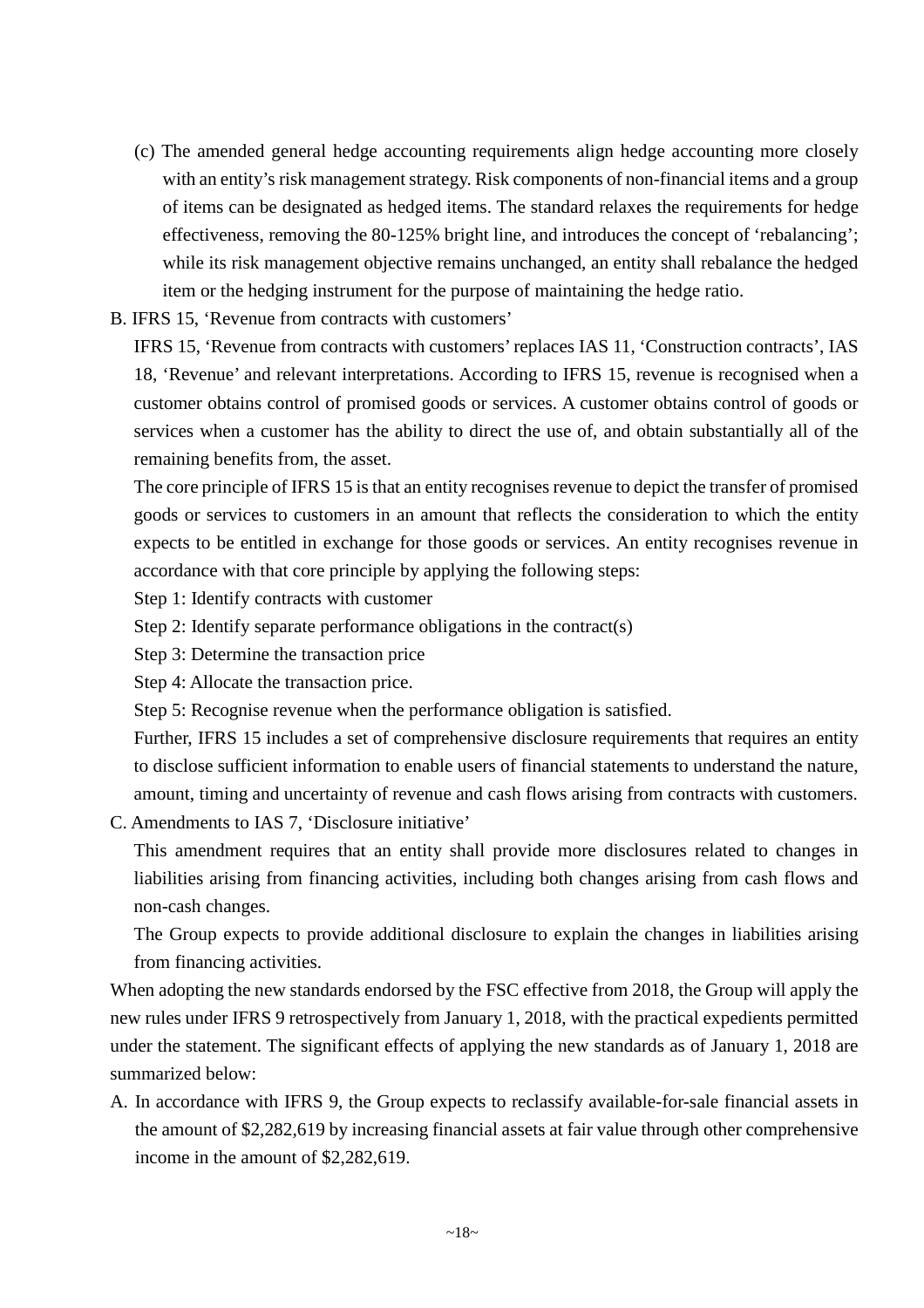- B. In accordance with IFRS 9, the Group expects to reclassify held-to-maturity financial assets of \$100,000 by increasing financial assets at amortised cost in the amount of \$100,000.
- C. In line with the regulations under IFRS 9 on provision for impairment, other equity interest will have to be decreased by \$192,156 and retained earnings increased by \$192,156.
- (3) Effect of IFRSs issued by IASB but not yet endorsed by the FSC
	- New standards, interpretations and amendments issued by IASB but not yet included in the IFRSs as endorsed by the FSC are as follows:

|                                                                                 | Effective date by               |
|---------------------------------------------------------------------------------|---------------------------------|
|                                                                                 | <b>International Accounting</b> |
| New Standards, Interpretations and Amendments                                   | <b>Standards Board</b>          |
| Amendments to IFRS 9, 'Prepayment features with negative<br>compensation'       | January 1, 2019                 |
| Amendments to IFRS 10 and IAS 28, 'Sale or contribution of assets               | To be determined by             |
| between an investor and its associate or joint venture'                         | <b>International Accounting</b> |
|                                                                                 | <b>Standards Board</b>          |
| IFRS 16, 'Leases'                                                               | <b>January 1, 2019</b>          |
| IFRS 17, 'Insurance contracts'                                                  | January 1, 2021                 |
| Amendments to IAS 19, 'Plan amendment, curtailment or settlement'               | January 1, 2019                 |
| Amendments to IAS 28, 'Long-term interests in associates and joint<br>ventures' | January 1, 2019                 |
| IFRIC 23, 'Uncertainty over income tax treatments'                              | <b>January 1, 2019</b>          |
| Annual improvements to IFRSs 2015-2017 cycle                                    | January 1, 2019                 |

Except for the following, the above standards and interpretations have no significant impact to the Group's financial condition and financial performance based on the Group's assessment. The quantitative impact will be disclosed when the assessment is complete.

A. IFRS 16, 'Leases'

IFRS 16, 'Leases', replaces IAS 17, 'Leases' and related interpretations and SICs. The standard requires lessees to recognise a 'right-of-use asset' and a lease liability (except for those leases with terms of 12 months or less and leases of low-value assets). The accounting stays the same for lessors, which is to classify their leases as either finance leases or operating leases and account for those two types of leases differently. IFRS 16 only requires enhanced disclosures to be provided by lessors.

B. Amendments to IAS 19, 'Plan amendment, curtailment or settlement'

When a change to a plan take place, the amendments require a company to use the updated assumptions from this remeasurement to determine current service cost and net interest for the remainder of the reporting period after the change to the plan.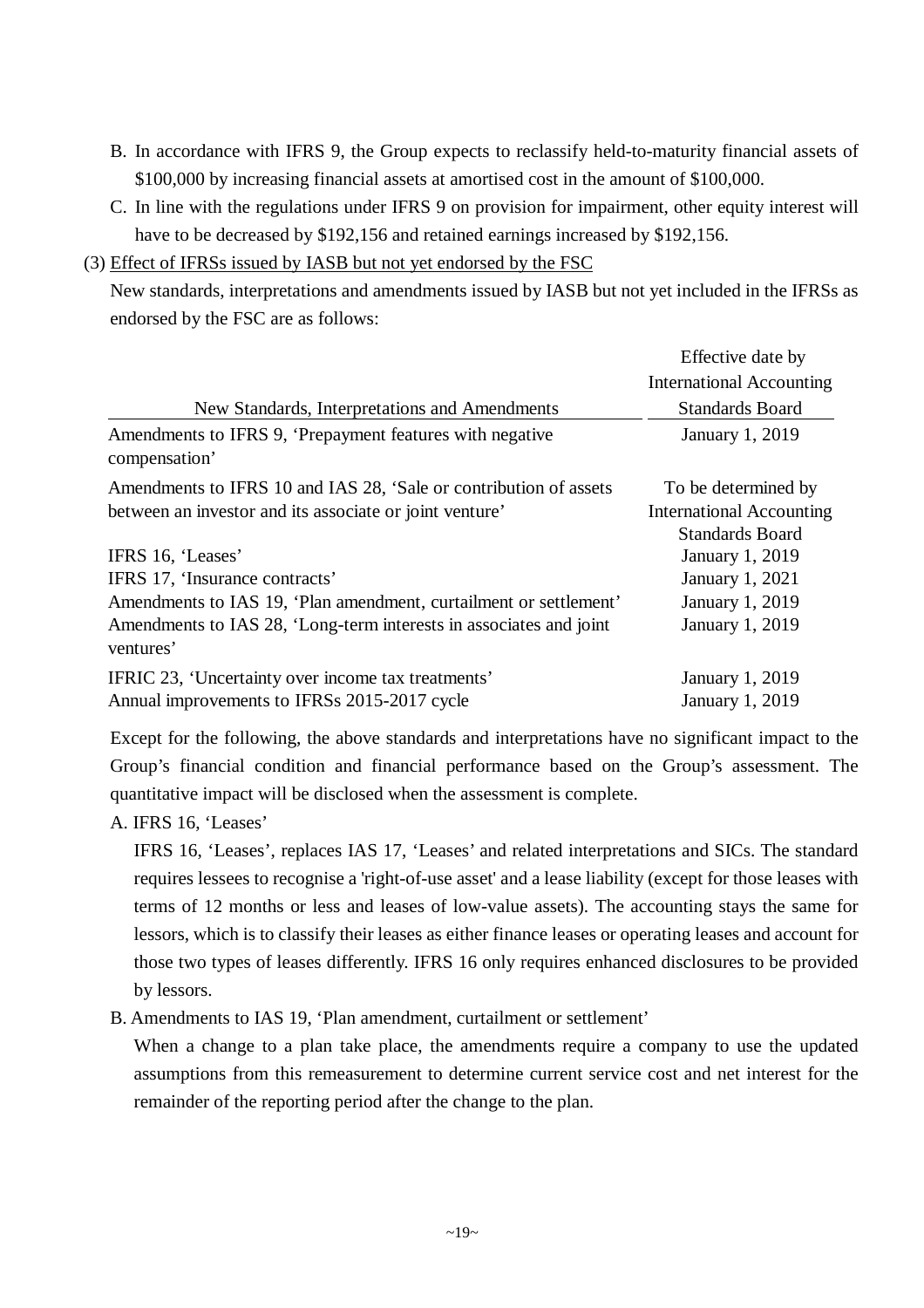# C. Annual improvements to IFRSs 2015-2017 cycle

(a) Amendments to IFRS 3, 'Business combinations'

The amendments clarified that obtaining control of a business that is a joint operation is a business combination achieved in stages. The acquirer should remeasure its previously held interest in the joint operation at fair value at of the acquisition date.

(b) Amendments to IAS 12, 'Income taxes'

The amendment clarified that the income tax consequences of dividends on financial instruments classified as equity should be recognised according to where the past transactions or events that generated distributable profits were recognised. These requirements apply to all income tax consequences of dividends.

(d) Amendments to IAS 23, 'Borrowing costs'

The amendments clarified that if a specific borrowing remains outstanding after the related qualifying asset is ready for its intended use or sale, it becomes part of general borrowings.

# 4. SUMMARY OF SIGNIFICANT ACCOUNTING POLICIES

The principal accounting policies applied in the preparation of these consolidated financial statements are set out below. These policies have been consistently applied to all the periods presented, unless otherwise stated.

(1) Compliance statement

These consolidated financial statements of the Group have been prepared in accordance with the Regulations Governing the Preparation of Financial Reports by Securities Issuers", International Financial Reporting Standards, International Accounting Standards, IFRIC Interpretations, and SIC Interpretations as endorsed by the FSC (collectively referred herein as the "IFRSs").

- (2) Basis of preparation
	- A. Except for the following items, the consolidated financial statements have been prepared under the historical cost convention:
		- (a) Financial assets and financial liabilities (including derivative instruments) at fair value through profit or loss.
		- (b) Available-for-sale financial assets measured at fair value.
		- (c) Defined benefit liabilities recognised based on the net amount of pension fund assets less present value of defined benefit obligation.
	- B. The preparation of financial statements in conformity with IFRSs requires the use of certain critical accounting estimates. It also requires management to exercise its judgement in the process of applying the Group's accounting policies. The areas involving a higher degree of judgement or complexity, or areas where assumptions and estimates are significant to the consolidated financial statements are disclosed in Note 5.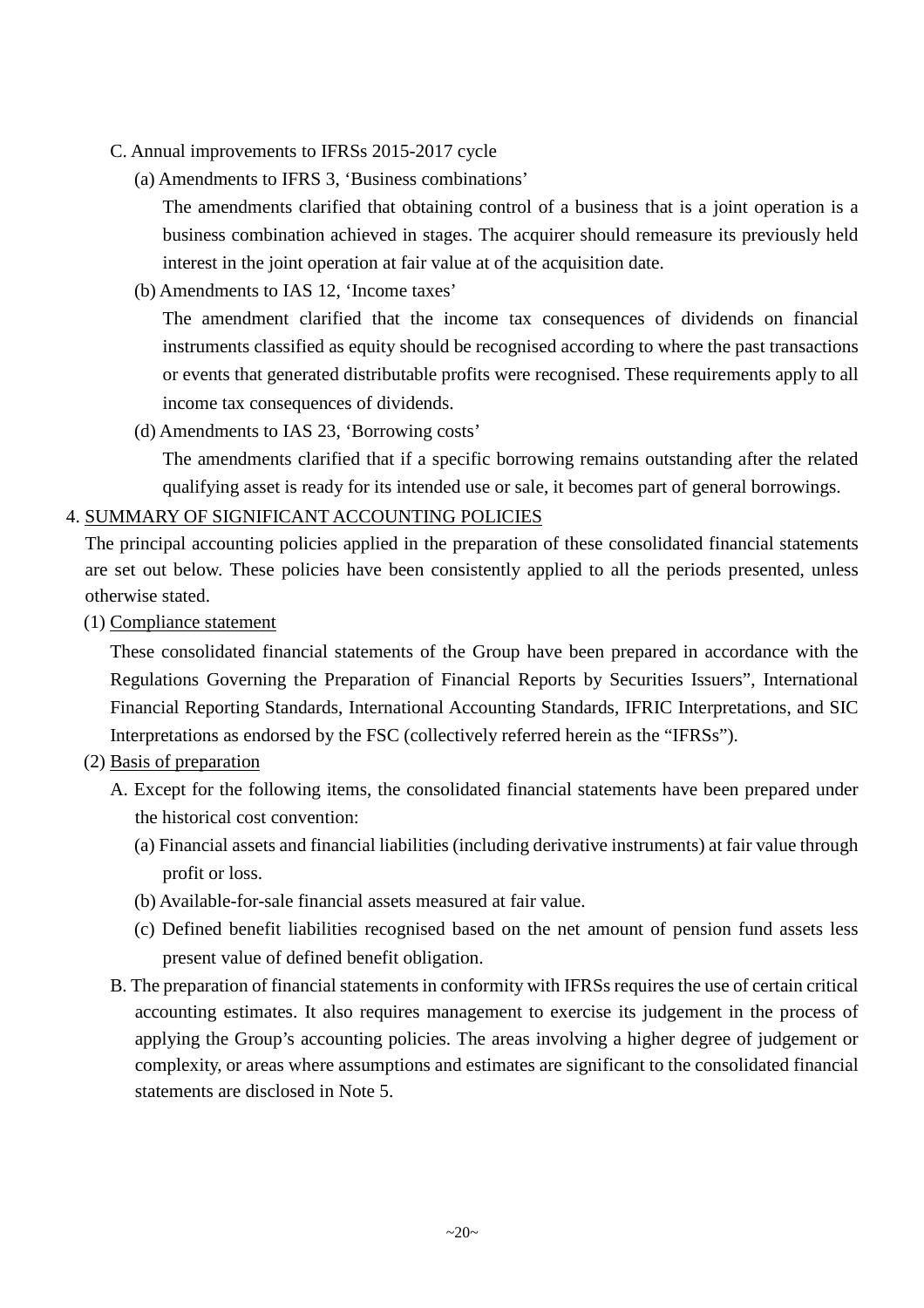## (3) Basis of consolidation

- A. Basis for preparation of consolidated financial statements:
	- (a) All subsidiaries are included in the Group's consolidated financial statements. Subsidiaries are all entities (including structured entities) controlled by the Group. The Group controls an entity when the Group is exposed, or has rights, to variable returns from its involvement with the entity and has the ability to affect those returns through its power over the entity. Consolidation of subsidiaries begins from the date the Group obtains control of the subsidiaries and ceases when the Group loses control of the subsidiaries.
	- (b) Inter-company transactions, balances and unrealised gains or losses on transactions between companies within the Group are eliminated. Accounting policies of subsidiaries have been adjusted where necessary to ensure consistency with the policies adopted by the Group.
	- (c) Profit or loss and each component of other comprehensive income are attributed to the owners of the parent and to the non-controlling interests. Total comprehensive income is attributed to the owners of the parent and to the non-controlling interests even if this results in the noncontrolling interests having a deficit balance.
	- (d) Changes in a parent's ownership interest in a subsidiary that do not result in the parent losing control of the subsidiary (transactions with non-controlling interests) are accounted for as equity transactions, i.e. transactions with owners in their capacity as owners. Any difference between the amount by which the non-controlling interests are adjusted and the fair value of the consideration paid or received is recognised directly in equity.
	- (e) When the Group loses control of a subsidiary, the Group remeasures any investment retained in the former subsidiary at its fair value. That fair value is regarded as the fair value on initial recognition of a financial asset or the cost on initial recognition of the associate or joint venture. Any difference between fair value and carrying amount is recognised in profit or loss. All amounts previously recognised in other comprehensive income in relation to the subsidiary are reclassified to profit or loss on the same basis as would be required if the related assets or liabilities were disposed of. That is, when the Group loses control of a subsidiary, all gains or losses previously recognised in other comprehensive income in relation to the subsidiary should be reclassified from equity to profit or loss, if such gains or losses would be reclassified to profit or loss when the related assets or liabilities are disposed of.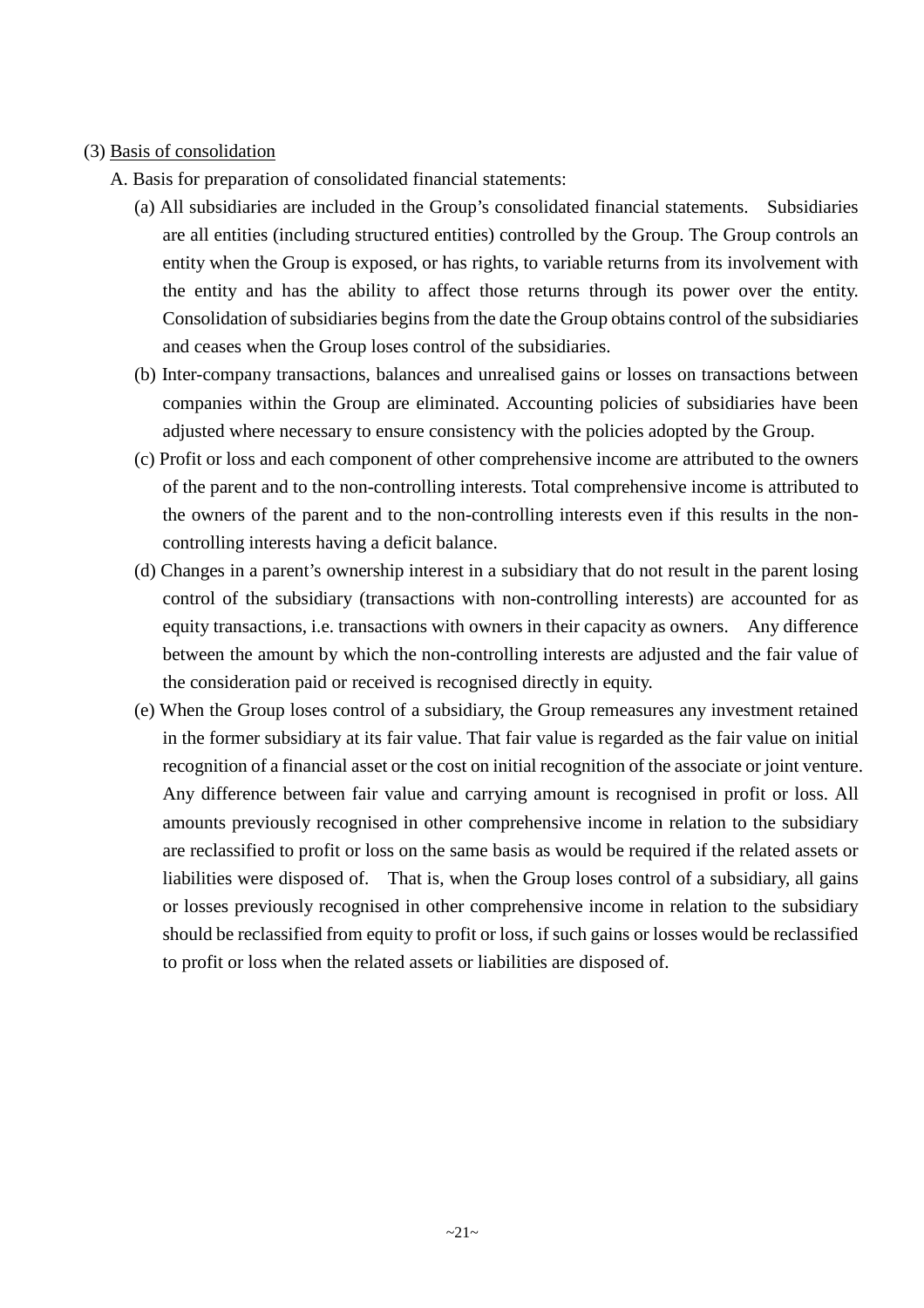|                     |                       |                                                                                |                      | Ownership (%)        |             |
|---------------------|-----------------------|--------------------------------------------------------------------------------|----------------------|----------------------|-------------|
| Name of<br>Investor | Name of<br>Subsidiary | Main business<br>activities                                                    | December 31,<br>2017 | December 31,<br>2016 | Description |
| The<br>Company      | <b>TTSC</b>           | Cargo loading<br>and discharging                                               | 55.00                | 55.00                |             |
| The<br>Company      | Peony                 | Investments in<br>transport-related<br>business                                | 100.00               | 100.00               |             |
| The<br>Company      | <b>ETS</b>            | <b>Terminal Services</b>                                                       | 100.00               | 100.00               |             |
| The<br>Company      | <b>EGH</b>            | Container shipping and<br>agency services dealing<br>with port formalities     | 79.00                |                      | (i)         |
| Peony               | <b>GMS</b>            | Container shipping                                                             | 100.00               | 100.00               |             |
| Peony               | Clove                 | Investments in container<br>yards and port terminals                           | 100.00               | 100.00               |             |
| Peony               | <b>EMU</b>            | Container shipping                                                             | 51.00                | 51.00                |             |
| Peony               | EHIC(M)               | Manufacturing of<br>dry steel containers<br>and container parts                | 84.44                | 84.44                |             |
| Peony               | Armand<br>N.V.        | Investments in container<br>yards and port terminals                           | 70.00                | 70.00                |             |
| Peony               | <b>KTIL</b>           | Loading,<br>discharging, storage,<br>repairs and cleaning                      | 20.00                | 20.00                | (a)         |
| Peony               | <b>MBPI</b>           | Containers storage<br>and inspections of<br>containers at the<br>customs house | 95.03                | 95.03                |             |
| Peony               | <b>MBT</b>            | Inland transportation,<br>repairs and cleaning<br>of containers                | 17.39                | 17.39                |             |

# B. Subsidiaries included in the consolidated financial statements: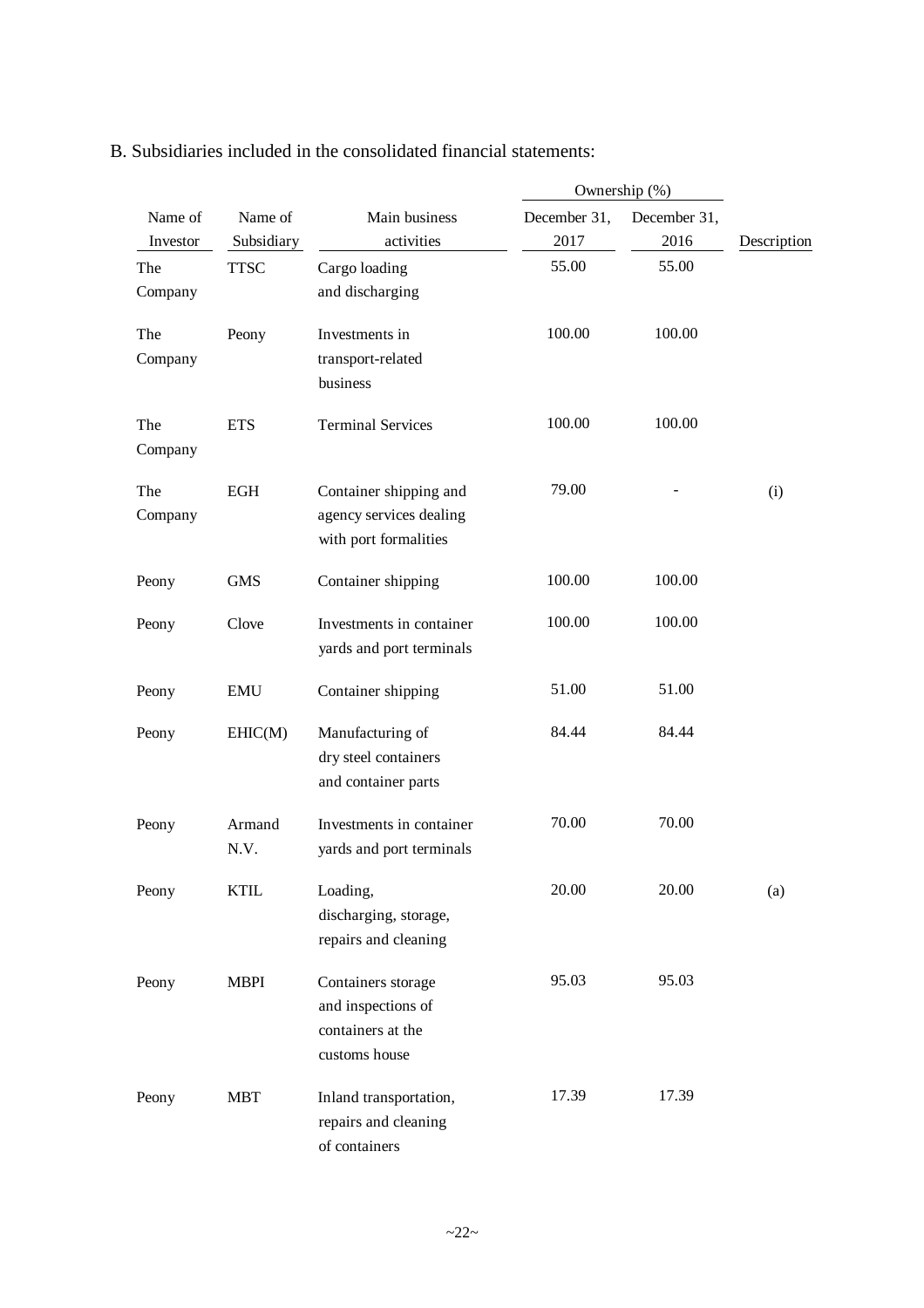|                     |                       |                                                          | Ownership (%)        |                      |             |
|---------------------|-----------------------|----------------------------------------------------------|----------------------|----------------------|-------------|
| Name of<br>Investor | Name of<br>Subsidiary | Main business<br>activities                              | December 31,<br>2017 | December 31,<br>2016 | Description |
| Peony               | <b>EGS</b>            | Agency services dealing<br>with port formalities         | 51.00                | 51.00                |             |
| Peony               | <b>EGK</b>            | Agency services dealing<br>with port formalities         | 100.00               | 100.00               |             |
| Peony               | <b>EGT</b>            | Agency services dealing<br>with port formalities         | 85.00                | 51.00                | (j)         |
| Peony               | EGI                   | Agency services dealing<br>with port formalities         | 99.99                | 99.99                |             |
| Peony               | <b>EMA</b>            | Agency services dealing<br>with port formalities         | 67.50                | 67.50                |             |
| Peony               | EIT                   | Agency services dealing<br>with port formalities         | 55.00                | 55.00                |             |
| Peony               | <b>EES</b>            | Agency services dealing<br>with port formalities         | 100.00               | 55.00                | (k)         |
| Peony               | <b>ERU</b>            | Agency services dealing<br>with port formalities         | 51.00                | 51.00                |             |
| Peony               | <b>EEU</b>            | Agency services dealing<br>with port formalities         | 100.00               | 100.00               |             |
| Peony               |                       | EGD-WWX Agency services dealing<br>with port formalities | 100.00               | 100.00               | (d)         |
| Peony               | EGF                   | Agency services dealing<br>with port formalities         |                      | 100.00               | (c)         |
| Peony               | <b>EGN</b>            | Agency services dealing<br>with port formalities         |                      | 100.00               | (g)         |
| Peony               | <b>ESA</b>            | Agency services dealing<br>with port formalities         | 55.00                | 55.00                |             |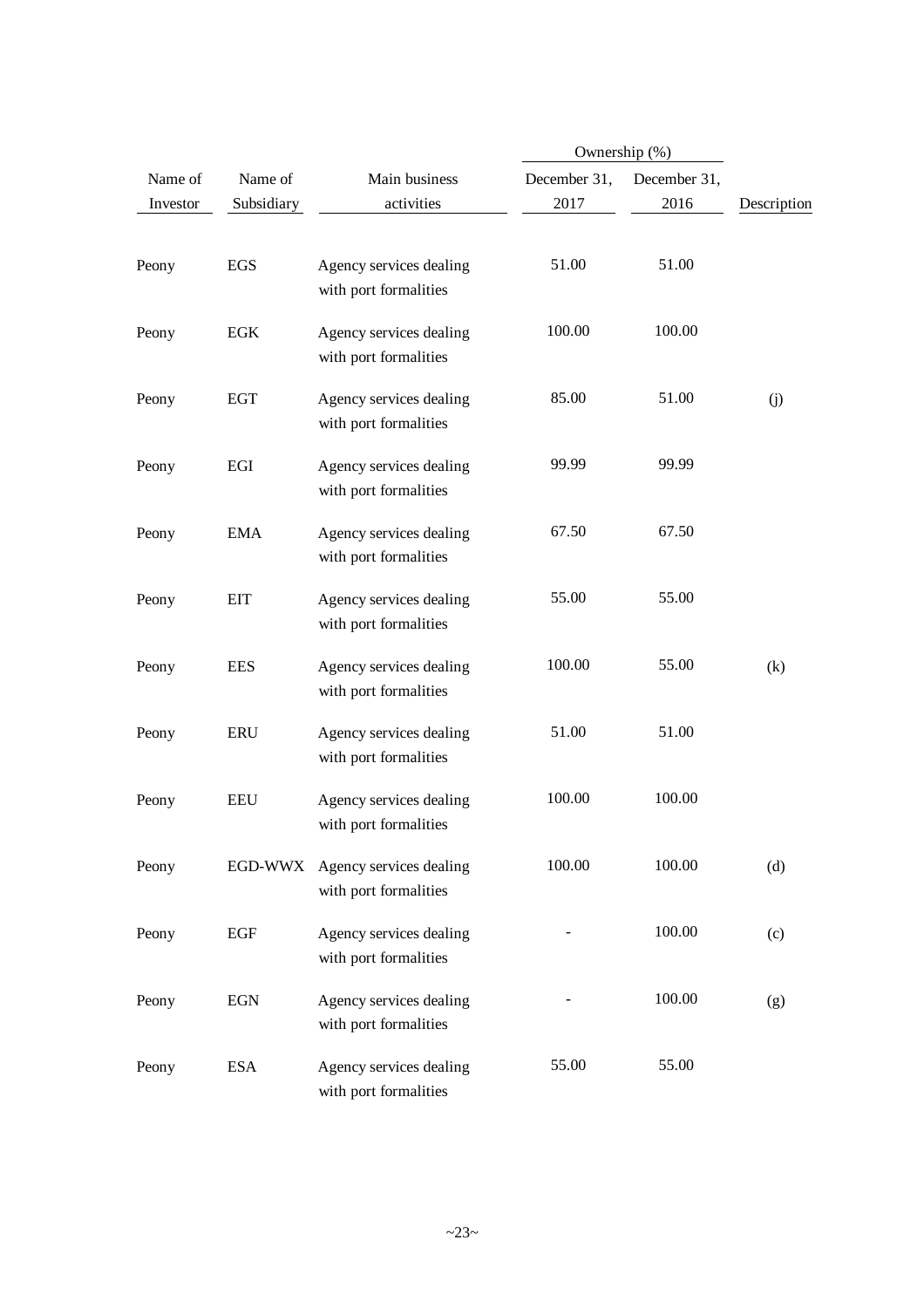|                     |                          |                                                                             | Ownership (%)        |                      |             |
|---------------------|--------------------------|-----------------------------------------------------------------------------|----------------------|----------------------|-------------|
| Name of<br>Investor | Name of<br>Subsidiary    | Main business<br>activities                                                 | December 31,<br>2017 | December 31,<br>2016 | Description |
| Peony               | EGB                      | Real estate leasing                                                         | 95.00                | 95.00                |             |
| Peony               | <b>EGM</b>               | Agency services dealing<br>with port formalities                            | 100.00               |                      | (h)         |
| Peony               | <b>EGH</b>               | Container shipping and<br>agency services dealing<br>with port formalities  | 1.00                 |                      | (i)         |
| <b>EGH</b>          | Ever shine<br>(Shanghai) | Management consultancy and<br>self-owned property leasing                   | 100.00               |                      |             |
| <b>EGH</b>          | Ever shine<br>(Ningbo)   | Management consultancy and<br>self-owned property leasing                   | 100.00               |                      |             |
| <b>EMU</b>          | Island                   | Investments in<br>operating machinery<br>and equipment of<br>port terminals | 15.00                | 15.00                |             |
| <b>EMU</b>          | <b>KTIL</b>              | Loading,<br>discharging, storage,<br>repairs and cleaning<br>of containers  | 20.00                | 20.00                | (a)         |
| <b>EMU</b>          | <b>EGU</b>               | Agency services<br>dealing with port<br>formalities                         | 100.00               | 100.00               |             |
| <b>EMU</b>          | <b>EGUD</b>              | Agency services dealing<br>with port formalities                            | 100.00               | 100.00               | (b)         |
| <b>EEU</b>          | <b>EGDL</b>              | Agency services<br>dealing with port<br>formalities                         | 100.00               | 100.00               | (e)         |
| <b>EEU</b>          | <b>EGDV</b>              | Agency services<br>dealing with port<br>formalities                         |                      | 100.00               | (f)         |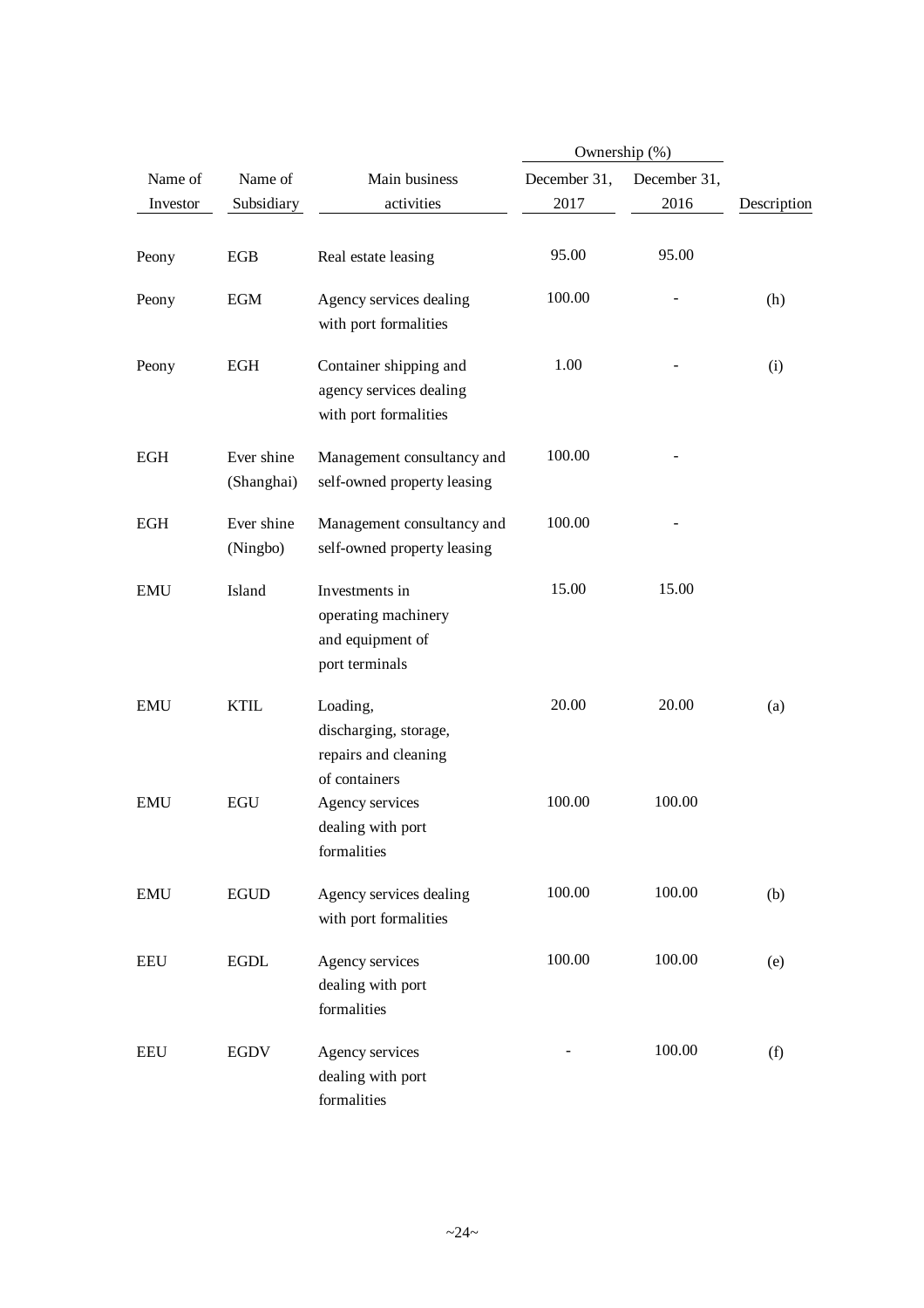|                     |                       |                                                                                           | Ownership (%)        |                      |             |
|---------------------|-----------------------|-------------------------------------------------------------------------------------------|----------------------|----------------------|-------------|
| Name of<br>Investor | Name of<br>Subsidiary | Main business<br>activities                                                               | December 31,<br>2017 | December 31,<br>2016 | Description |
| Clove               | Island                | Investments in<br>operating machinery<br>and equipment of<br>port terminals               | 36.00                | 36.00                |             |
| Armand<br>N.V.      | Armand<br>B.V.        | Investments in container<br>yards and port terminals                                      | 100.00               | 100.00               |             |
| Island              | Whitney               | Investments and<br>leases of operating<br>machinery and<br>equipment of port<br>terminals | 100.00               | 100.00               |             |
| Island              | Hemlock               | Investments and<br>leases of operating<br>machinery and<br>equipment of port<br>terminals | 100.00               | 100.00               |             |
| <b>MBPI</b>         | <b>MBT</b>            | Inland transportation,<br>repairs and cleaning<br>of containers                           | 72.95                | 72.95                |             |

- (a) The Group shall present consolidated financial statements in which it consolidates its investments in KTIL since control is presumed to exist when the Group merely owns 40% interests of the entity and when there is power to cast the majority of votes at meetings of the Board of Directors.
- (b) On August 1, 2016, the Board of Directors has resolved that the subsidiary Peony to sell 100% share ownership of EGUD to the indirect subsidiary – EMU. Since EMU obtained the wholly-owned ownership, the Board of Directors resolved a reorganization plan to transfer businesses from EGU and EGUD to EMU on August 1, 2016. As of the issuance of financial report, the liquidation of EGU and EGUD are still in process.
- (c) On May 12, 2017, the Board of Directors of the subsidiary, Peony, has approved the proposal of reorganisation and disposal of 100% of EGF's equity to the sub-subsidiary, EEU. After acquiring EGF's equity, EEU consummated a merger with its subsidiary, EGF, under the resolution of shareholders' meeting on August 1, 2017. The merger made EEU the surviving company as EGF was dissolved thereafter.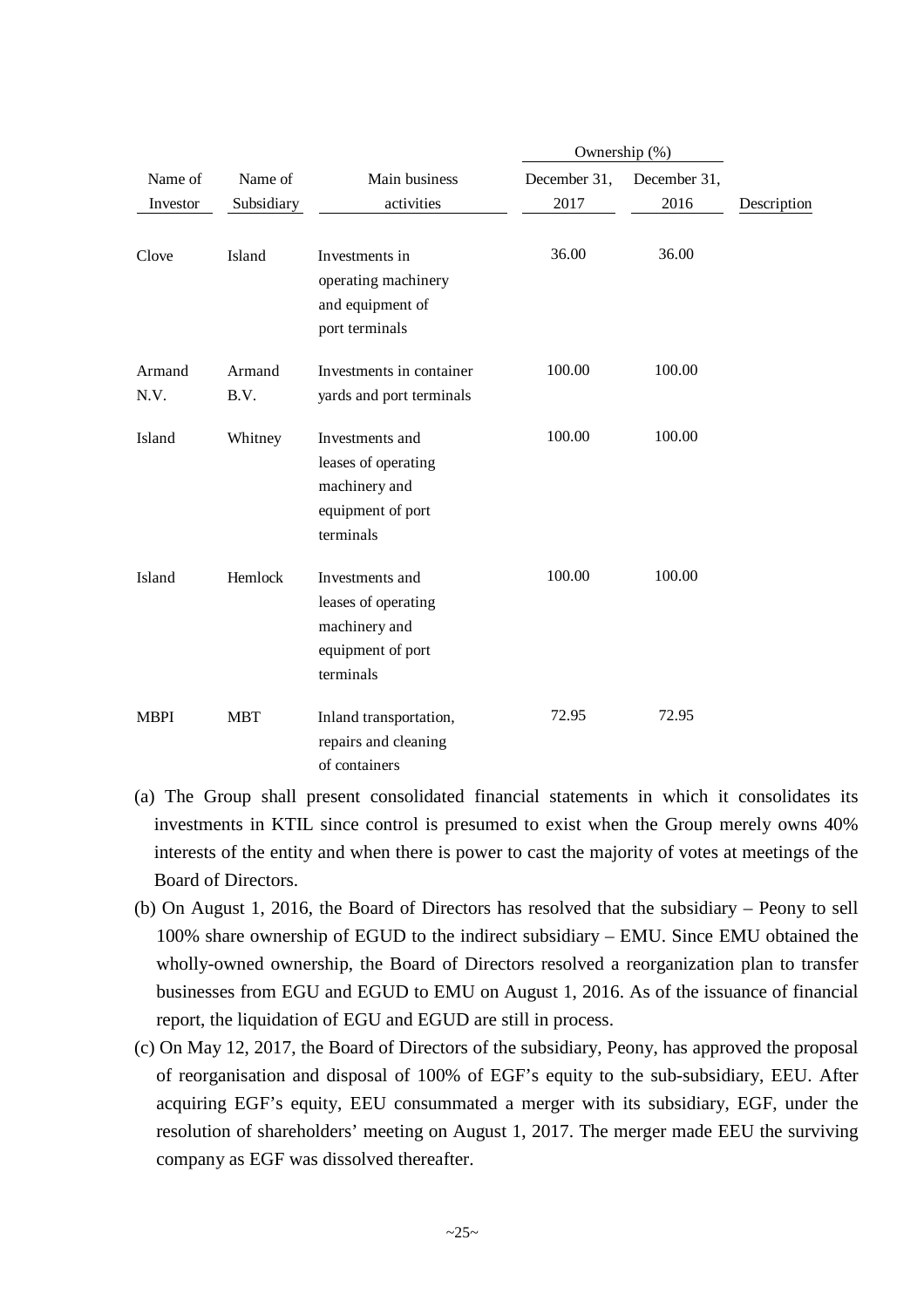- (d) The proposal of reorganisation of the subsidiary, Peony, has been approved by the Board of Directors on May 12, 2017 to transfer EGDW's business to the sub-subsidiary, EEU, beginning on August 1, 2017. As of the issuance of financial report, the liquidation of EGDW is still in process.
- (e) The proposal of reorganisation of the sub-subsidiary, EEU, has been resolved at the shareholders' meeting on May 18, 2017, to transfer its business to its subsidiary, EGDL, effective on August 1, 2017. As of the issuance of financial report, the liquidation of EGDL is still in process.
- (f) The merger of the sub-subsidiary, EEU, and its subsidiary, EGDV, has been approved at the shareholders' meeting on July 4, 2017. The merger made EEU the surviving company as EGDV was dissolved thereafter.
- (g) On May 12, 2017, the Board of Directors adopted a resolution to approve the reorganization of subsidiary Peony Investment. On December 21, 2017, the EGN business was handed over to subsidiary EEU. EGN has proceeded to deregister as a legal entity. At the time of the issuance of these financial statements, EGN is still in the process of deregistration.
- (h) On November 30, 2017, the Board of Directors resolved to have subsidiary Peony Investment acquire the remaining 70% of the shares of EGM from the other shareholders. The acquisition date was December 27, 2017.
- (i) On August 11, 2017, the Board of Directors resolved to have the Company and subsidiary Peony Investment acquire 79% and 1%, respectively, of the shares of EGH from Evergreen International S.A. The transaction amount was US \$212,000. The applicable transactions were approved by the Investment Commission of the Ministry of Economic Affairs. The acquisition date was December 18, 2017.
- (j) On December 27, 2017, the Board of Directors of resolved to have subsidiary Peony Investment acquire 34% of the shares of EGT from the non-controlling interest. The effective date of ownership transfer was December 31, 2017.
- (k) On November 21, 2017, the Board of Directors resolved to have subsidiary Peony Investment acquire 45% of the shares of EES from the non-controlling interest. The effective date of ownership transfer was December 31, 2017.
- C. Subsidiary not included in the consolidated financial statements: None.
- D. Adjustments for subsidiaries with different balance sheet dates: None.
- E. Significant restrictions: None.
- F. Subsidiaries that have non-controlling interests that are material to the Group:

As of December 31, 2017 and 2016, the non-controlling interest amounted to \$3,290,236 and \$2,651,008, respectively. The information of non-controlling interest and respective subsidiaries is as follows: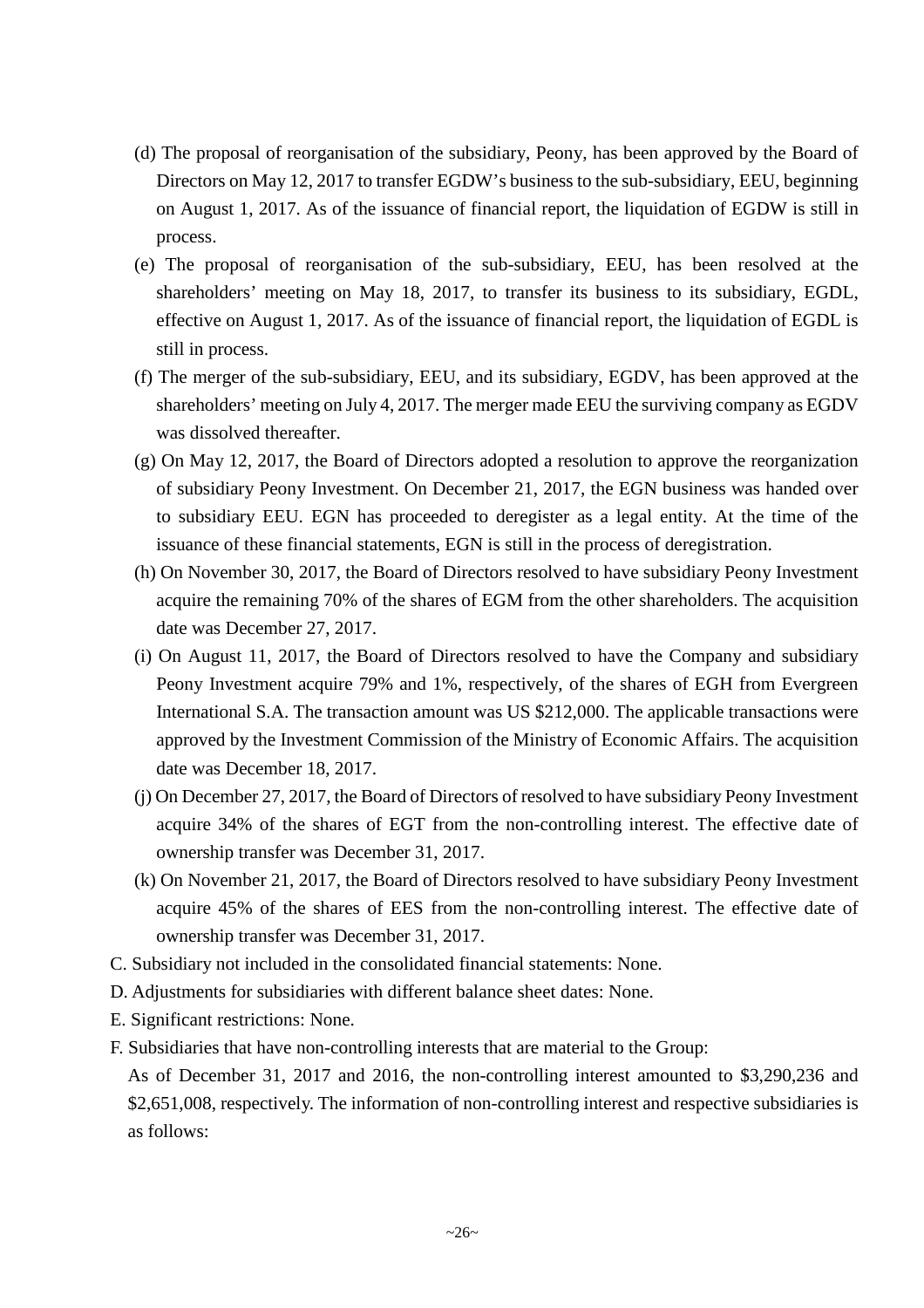|            |                 |                   | Non-controlling interest |                   |                   |             |  |
|------------|-----------------|-------------------|--------------------------|-------------------|-------------------|-------------|--|
|            |                 | December 31, 2017 |                          | December 31, 2016 |                   |             |  |
| Name of    | Principal place |                   | Ownership                |                   | Ownership         |             |  |
| subsidiary | of business     | Amount            | $(\%)$                   | Amount            | $\mathcal{O}_0$ ) | Description |  |
| <b>EMU</b> | U.K.            | 598,392           | 49%                      | \$1,346,808       | 49%               |             |  |
| EGH        | Hong Kong       | 1,591,869         | 20%                      |                   |                   |             |  |

Summarised financial information of the subsidiaries:

Balance sheets

|                            | <b>EMU</b>            |                   |
|----------------------------|-----------------------|-------------------|
|                            | December 31, 2017     | December 31, 2016 |
| Current assets             | \$<br>9,113,834<br>\$ | 8,558,298         |
| Non-current assets         | 38,436,657            | 43,908,688        |
| <b>Current liabilities</b> | $20,121,083$ (        | 18,383,253)       |
| Non-current liabilities    | 26,208,199)           | 31, 335, 146)     |
| Total net assets           | 1,221,209             | 2,748,587         |
|                            |                       | <b>EGH</b>        |
|                            |                       | December 31, 2017 |
| Current assets             |                       | \$<br>3,119,694   |
| Non-current assets         |                       | 8,673,850         |
| <b>Current liabilities</b> |                       | 2,054,676)        |
| Non-current liabilities    |                       | 1,779,522)        |
| Total net assets           |                       | 7,959,346         |

# Statements of comprehensive income

|                                                                | <b>EMU</b> |                                 |  |                                 |
|----------------------------------------------------------------|------------|---------------------------------|--|---------------------------------|
|                                                                |            | Year ended<br>December 31, 2017 |  | Year ended<br>December 31, 2016 |
| Revenue                                                        |            | 54, 151, 814                    |  | 44,957,343                      |
| Loss before income tax                                         | (\$        | $1,313,841$ (\$)                |  | 4,301,640)                      |
| Income tax expense                                             |            | $15,818$ (                      |  | 11,309)                         |
| Loss for the period<br>from continuing operations              |            | $1,329,659$ (                   |  | 4,312,949)                      |
| Other comprehensive loss, net<br>of tax                        |            | 13,202)                         |  | 1,144)                          |
| Total comprehensive loss for<br>the period                     | `S         | $1,342,861$ (\$)                |  | 4,314,093)                      |
| Comprehensive loss attributable<br>to non-controlling interest |            | 658,002)                        |  | 2,113,906)                      |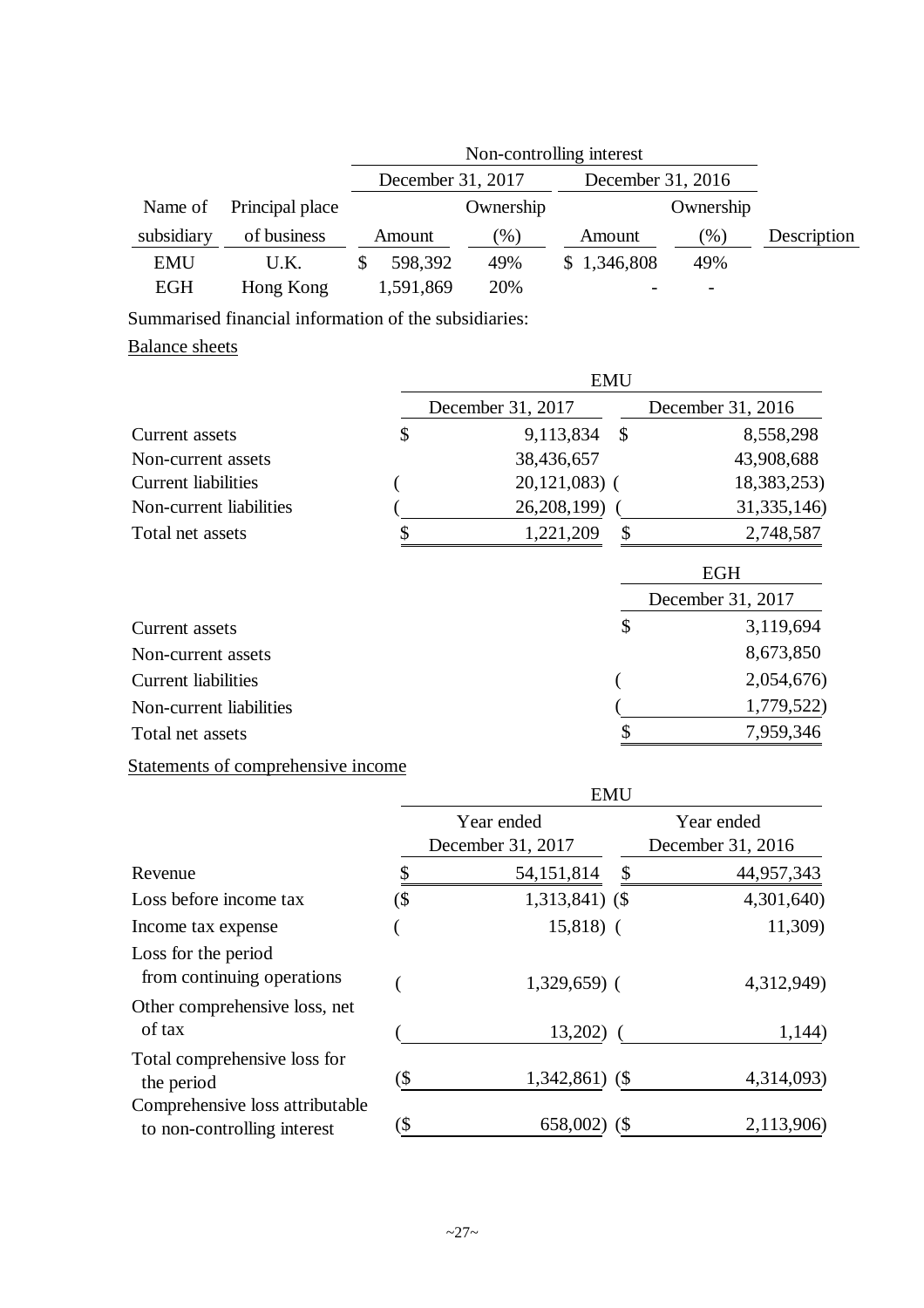|                                   | <b>EGH</b> |                   |
|-----------------------------------|------------|-------------------|
|                                   | Year ended |                   |
|                                   |            | December 31, 2017 |
| Revenue                           |            | 3,883,278         |
| Profit before income tax          | \$         | 977,953           |
| Income tax expense                |            | 114,967)          |
| Profit for the period             |            |                   |
| from continuing operations        |            | 862,986           |
| Other comprehensive loss,         |            |                   |
| net of tax                        |            | 3,310)            |
| Total comprehensive income for    |            |                   |
| the period                        | S          | 859,676           |
| Comprehensive income attributable |            |                   |
| to non-controlling interest       |            | 12,402            |

# Statements of cash flows

|                                                                                            | <b>EMU</b> |                   |  |                   |
|--------------------------------------------------------------------------------------------|------------|-------------------|--|-------------------|
|                                                                                            |            | Year ended        |  | Year ended        |
|                                                                                            |            | December 31, 2017 |  | December 31, 2016 |
| Net cash provided by (used in)<br>operating activities                                     | \$         | 4,996,091 (\$     |  | 133,883)          |
| Net cash (used in) provided by<br>investing activities                                     |            | 246,896)          |  | 158,015           |
| Net cash (used in) provided by<br>financing activities<br>Effect of exchange rates on cash |            | 4,648,565)        |  | 98,750            |
| and cash equivalents                                                                       |            | 150,575)          |  | 36,117)           |
| (Decrease) increase in cash<br>and cash equivalents                                        |            | 49,945)           |  | 86,765            |
| Cash and cash equivalents,<br>beginning of period                                          |            | 1,890,638         |  | 1,803,873         |
| Cash and cash equivalents,                                                                 |            |                   |  |                   |
| end of period                                                                              |            | 1,840,693         |  | 1,890,638         |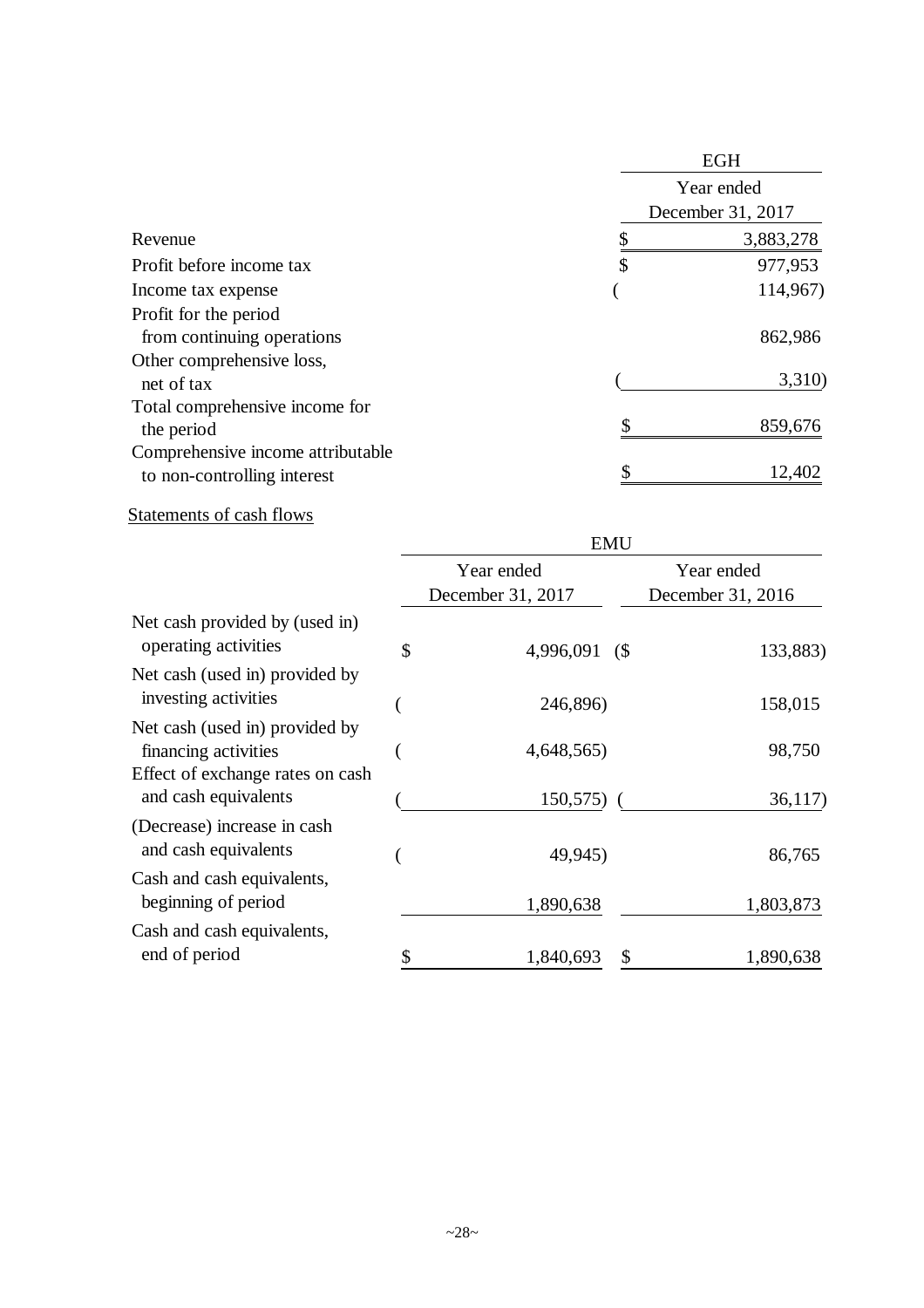|                                       | EGH                             |
|---------------------------------------|---------------------------------|
|                                       | Year ended<br>December 31, 2017 |
| Net cash provided by                  |                                 |
| operating activities                  | \$<br>1,944,965                 |
| Net cash provided by                  |                                 |
| investing activities                  | 80,984                          |
| Net cash used in                      |                                 |
| financing activities                  | 1,252,423)                      |
| Effect of exchange rates on cash      |                                 |
| and cash equivalents                  | 39,186)                         |
| Increase in cash and cash equivalents | 734,340                         |
| Cash and cash equivalents,            |                                 |
| beginning of period                   | 269,294                         |
| Cash and cash equivalents,            |                                 |
| end of period                         | 1,003,634                       |
|                                       |                                 |

EGH

### (4) Foreign currency translation

Items included in the financial statements of each of the Group's entities are measured using the currency of the primary economic environment in which the entity operates (the "functional currency"). The consolidated financial statements are presented in New Taiwan Dollars, which is the Company's functional and the Group's presentation currency.

A. Foreign currency transactions and balances

- (a) Foreign currency transactions are translated into the functional currency using the exchange rates prevailing at the dates of the transactions or valuation where items are remeasured. Foreign exchange gains and losses resulting from the settlement of such transactions are recognised in profit or loss in the period in which they arise, except when deferred in other comprehensive income as qualifying cash flow hedges and qualifying net investment hedges.
- (b) Monetary assets and liabilities denominated in foreign currencies at the period end are retranslated at the exchange rates prevailing at the balance sheet date. Exchange differences arising upon re-translation at the balance sheet date are recognised in profit or loss.
- (c) Non-monetary assets and liabilities denominated in foreign currencies held at fair value through profit or loss are re-translated at the exchange rates prevailing at the balance sheet date; their translation differences are recognised in profit or loss. Non-monetary assets and liabilities denominated in foreign currencies held at fair value through other comprehensive income are re-translated at the exchange rates prevailing at the balance sheet date; their translation differences are recognised in other comprehensive income. However, non-monetary assets and liabilities denominated in foreign currencies that are not measured at fair value are translated using the historical exchange rates at the dates of the initial transactions.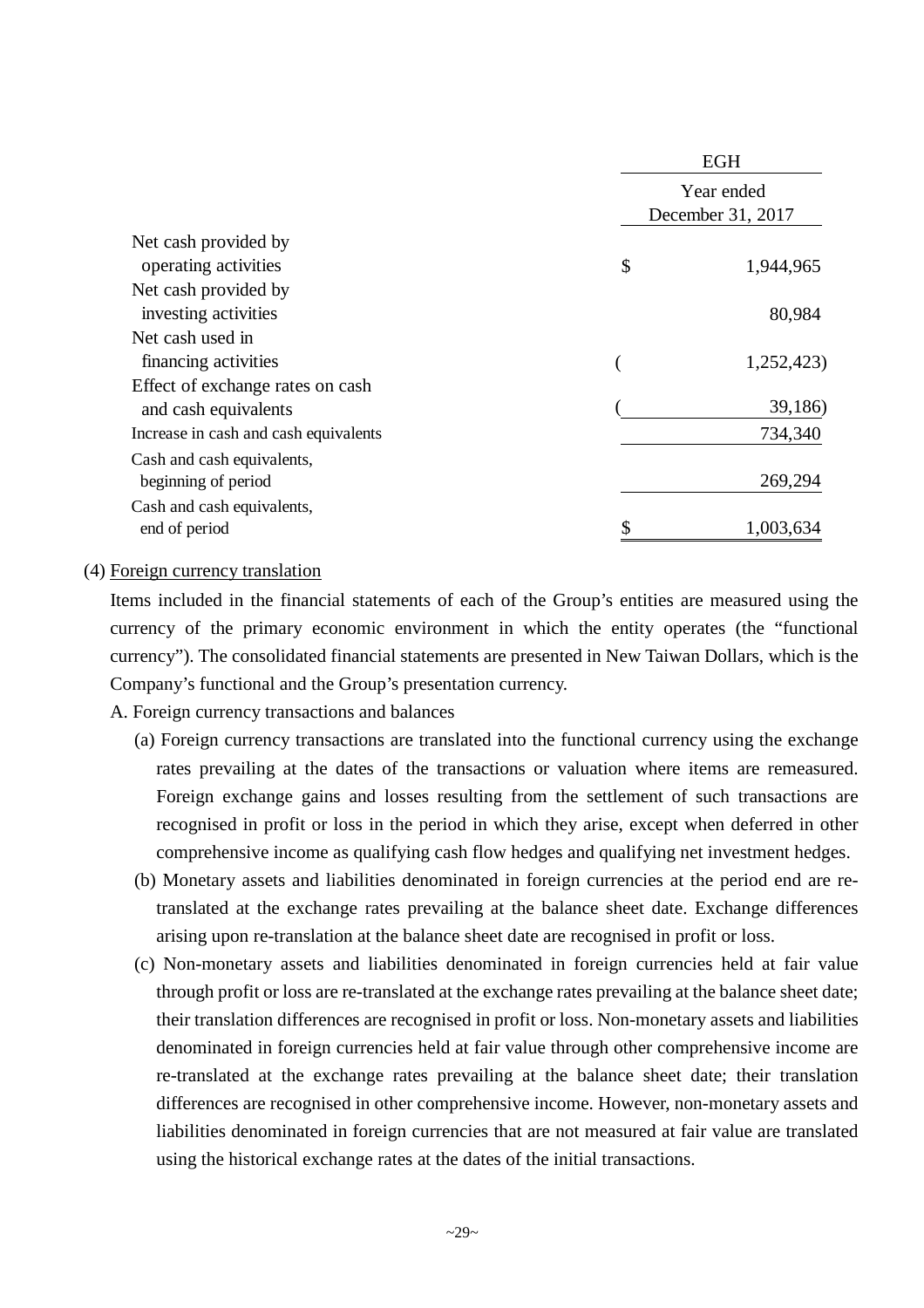- (d) All other foreign exchange gains and losses based on the nature of those transactions are presented in the statement of comprehensive income within 'other gains and losses'.
- B. Translation of foreign operations
	- (a) The operating results and financial position of all the group entities and associates that have a functional currency different from the presentation currency are translated into the presentation currency as follows:
		- i. Assets and liabilities for each balance sheet presented are translated at the closing exchange rate at the date of that balance sheet;
		- ii. Income and expenses for each statement of comprehensive income are translated at average exchange rates of that period; and
		- iii. All resulting exchange differences are recognised in other comprehensive income.
	- (b) When the foreign operation partially disposed of or sold is an associate, exchange differences that were recorded in other comprehensive income are proportionately reclassified to profit or loss as part of the gain or loss on sale. In addition, even when the Group retains partial interest in the former foreign associate after losing significant influence over the former foreign associate, such transactions should be accounted for as disposal of all interest in these foreign operations.
	- (c) When the foreign operation partially disposed of or sold is a subsidiary, cumulative exchange differences that were recorded in other comprehensive income are proportionately transferred to the non-controlling interest in this foreign operation. In addition, even when the Group retains partial interest in the former foreign subsidiary after losing control of the former foreign subsidiary, such transactions should be accounted for as disposal of all interest in the foreign operation.
- (5) Classification of current and non-current items
	- A. Assets that meet one of the following criteria are classified as current assets; otherwise they are classified as non-current assets:
		- (a) Assets arising from operating activities that are expected to be realised, or are intended to be sold or consumed within the normal operating cycle;
		- (b) Assets held mainly for trading purposes;
		- (c) Assets that are expected to be realised within twelve months from the balance sheet date;
		- (d) Cash and cash equivalents, excluding restricted cash and cash equivalents and those that are to be exchanged or used to settle liabilities more than twelve months after the balance sheet date.
	- B. Liabilities that meet one of the following criteria are classified as current liabilities; otherwise they are classified as non-current liabilities:
		- (a) Liabilities that are expected to be settled within the normal operating cycle;
		- (b) Liabilities arising mainly from trading activities;
		- (c) Liabilities that are to be settled within twelve months from the balance sheet date;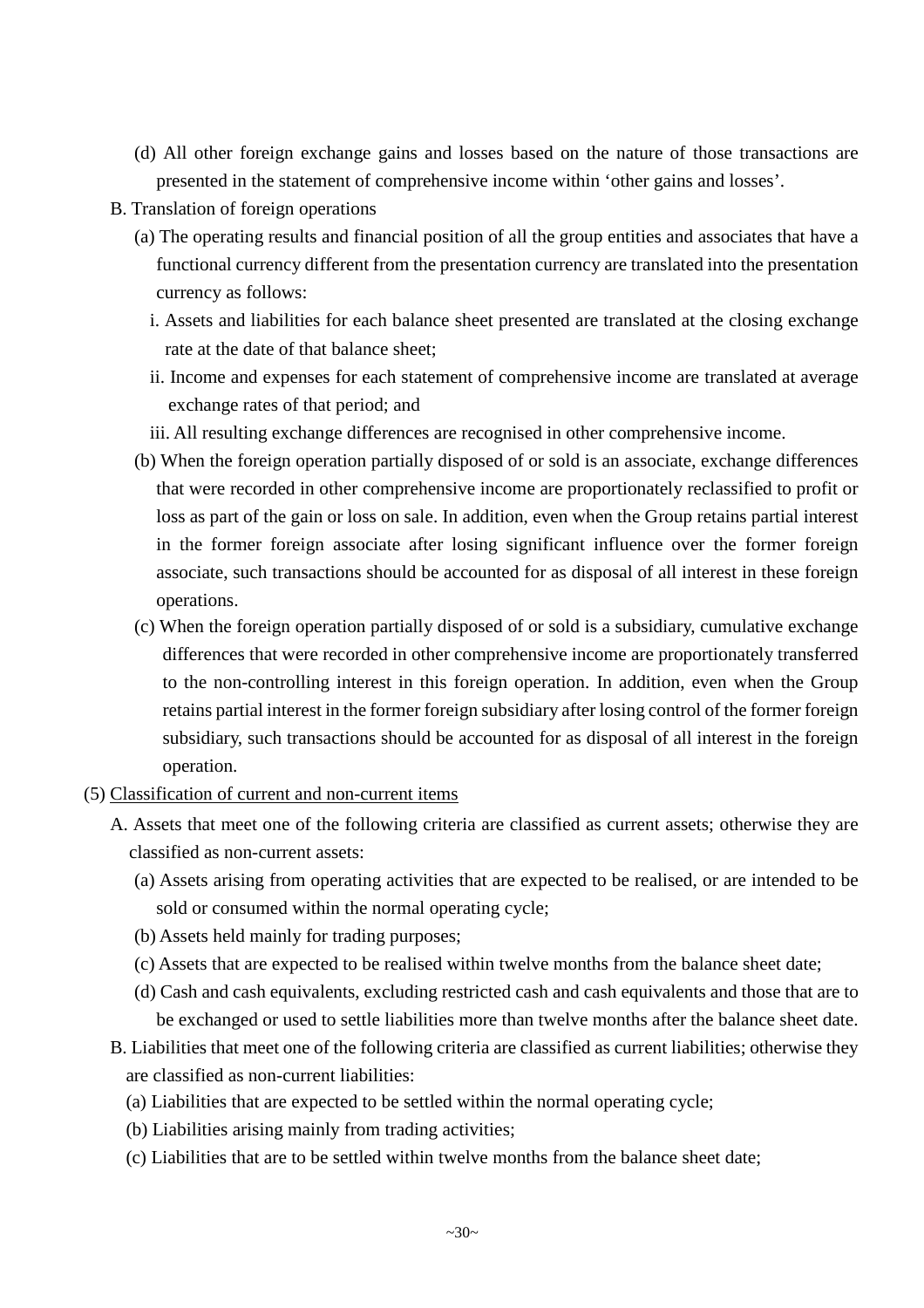- (d) Liabilities for which the repayment date cannot be extended unconditionally to more than twelve months after the balance sheet date. Terms of a liability that could, at the option of the counterparty, result in its settlement by the issue of equity instruments do not affect its classification.
- (6) Cash equivalents

Cash equivalents refer to short-term, highly liquid investments that are readily convertible to known amounts of cash and which are subject to an insignificant risk of changes in value. Time deposits with original maturities of one year or less that meet the definition above and are held for the purpose of meeting short-term cash commitments in operations are classified as cash equivalents.

- (7) Financial assets at fair value through profit or loss
	- A. Financial assets at fair value through profit or loss are financial assets held for trading or financial assets designated as at fair value through profit or loss on initial recognition. Financial assets are classified in this category of held for trading if acquired principally for the purpose of selling in the short-term. Derivatives are also categorized as financial assets held for trading unless they are designated as hedges. Financial assets that meet one of the following criteria are designated as at fair value through profit or loss on initial recognition:
		- (a) Hybrid (combined) contracts; or
		- (b) They eliminate or significantly reduce a measurement or recognition inconsistency; or
		- (c) They are managed and their performance is evaluated on a fair value basis, in accordance with a documented risk management or investment strategy.
	- B. On a regular way purchase or sale basis, financial assets at fair value through profit or loss are recognised and derecognised using trade date accounting.
	- C. Financial assets at fair value through profit or loss are initially recognised at fair value. Related transaction costs are expensed in profit or loss. These financial assets are subsequently remeasured and stated at fair value, and any changes in the fair value of these financial assets are recognised in profit or loss.
- (8) Available-for-sale financial assets
	- A. Available-for-sale financial assets are non-derivatives that are either designated in this category or not classified in any of the other categories.
	- B. On a regular way purchase or sale basis, available-for-sale financial assets are recognised and derecognised using trade date accounting.
	- C. Available-for-sale financial assets are initially recognised at fair value plus transaction costs. These financial assets are subsequently remeasured and stated at fair value, and any changes in the fair value of these financial assets are recognised in other comprehensive income. Investments in equity instruments that do not have a quoted market price in an active market and whose fair value cannot be reliably measured are presented in 'financial assets carried at cost'.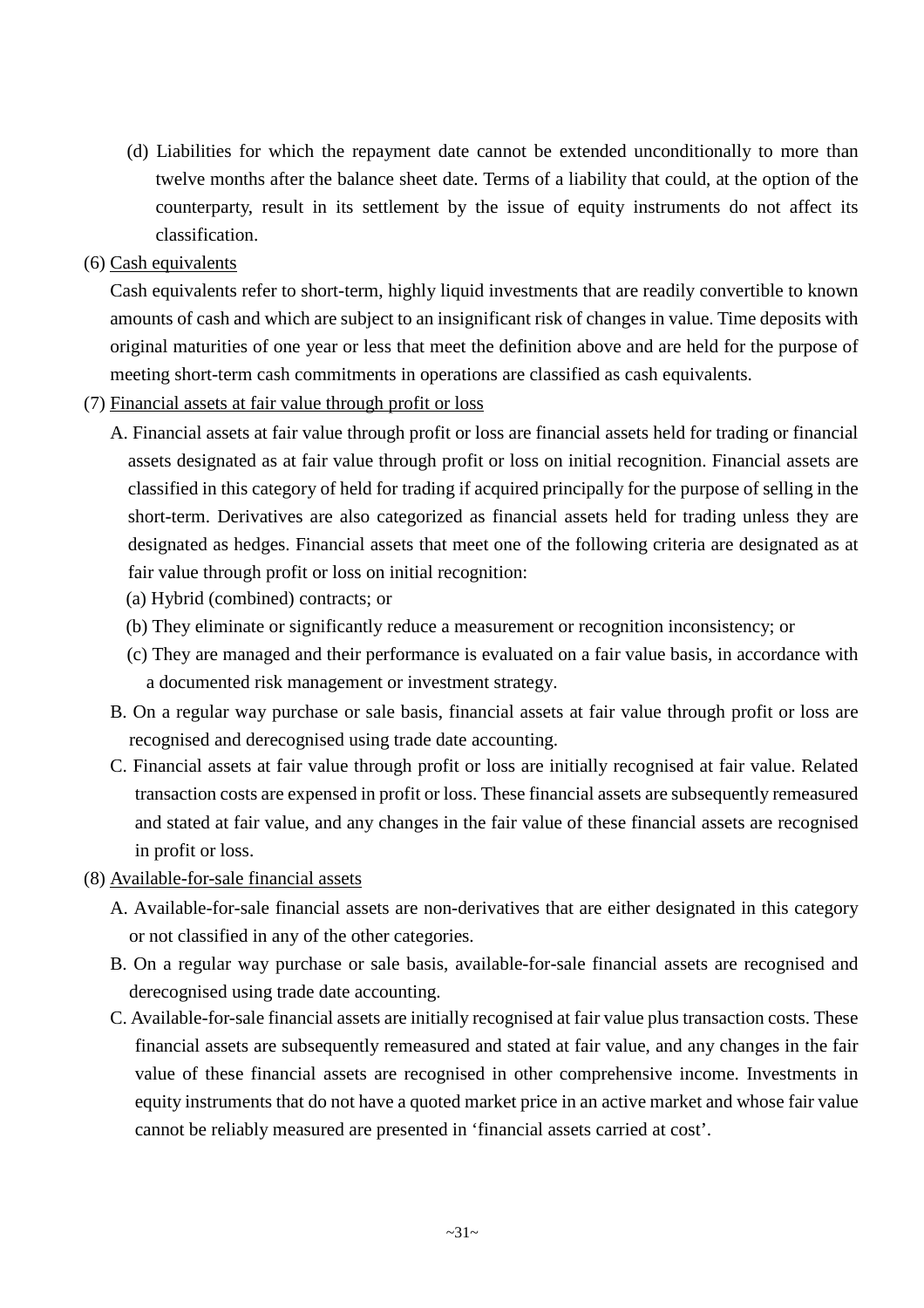## (9) Held-to-maturity financial assets

- A. Held-to-maturity financial assets are non-derivative financial assets with fixed or determinable payments and fixed maturity date that the Group has the positive intention and ability to hold to maturity other than those that meet the definition of loans and receivables and those that are designated as at fair value through profit or loss or as available-for-sale on initial recognition.
- B. On a regular way purchase or sale basis, held-to-maturity financial assets are recognised and derecognised using trade date accounting.
- C. Held-to-maturity financial assets are initially recognised at fair value on the trade date plus transaction costs and subsequently measured at amortised cost using the effective interest method, less provision for impairment. Amortisation of a premium or a discount on such assets is recognised in profit or loss.
- (10) Notes, accounts and other receivables

Notes and accounts receivable are claims resulting from the sale of goods or services. Receivables arising from transactions other than the sale of goods or services are classified as other receivables. Notes, accounts and other receivables are recognised initially at fair value and subsequently measured at amortised cost using the effective interest method, less provision for impairment. However, short-term accounts receivable without bearing interest are subsequently measured at initial invoice amount as effect of discounting is immaterial.

### (11) Impairment of financial assets

- A. The Group assesses at each balance sheet date whether there is objective evidence that a financial asset or a group of financial assets is impaired as a result of one or more events that occurred after the initial recognition of the asset (a 'loss event') and that loss event (or events) has an impact on the estimated future cash flows of the financial asset or group of financial assets that can be reliably estimated.
- B. The criteria that the Group uses to determine whether there is objective evidence of an impairment loss is as follows:
	- (a) Significant financial difficulty of the issuer or debtor;
	- (b) A breach of contract, such as a default or delinquency in interest or principal payments;
	- (c) The Group, for economic or legal reasons relating to the borrower's financial difficulty, granted the borrower a concession that a lender would not otherwise consider;
	- (d) It becomes probable that the borrower will enter bankruptcy or other financial reorganisation;
	- (e) The disappearance of an active market for that financial asset because of financial difficulties;
	- (f) Observable data indicating that there is a measurable decrease in the estimated future cash flows from a group of financial assets since the initial recognition of those assets, although the decrease cannot yet be identified with the individual financial asset in the group, including adverse changes in the payment status of borrowers in the group or national or local economic conditions that correlate with defaults on the assets in the group;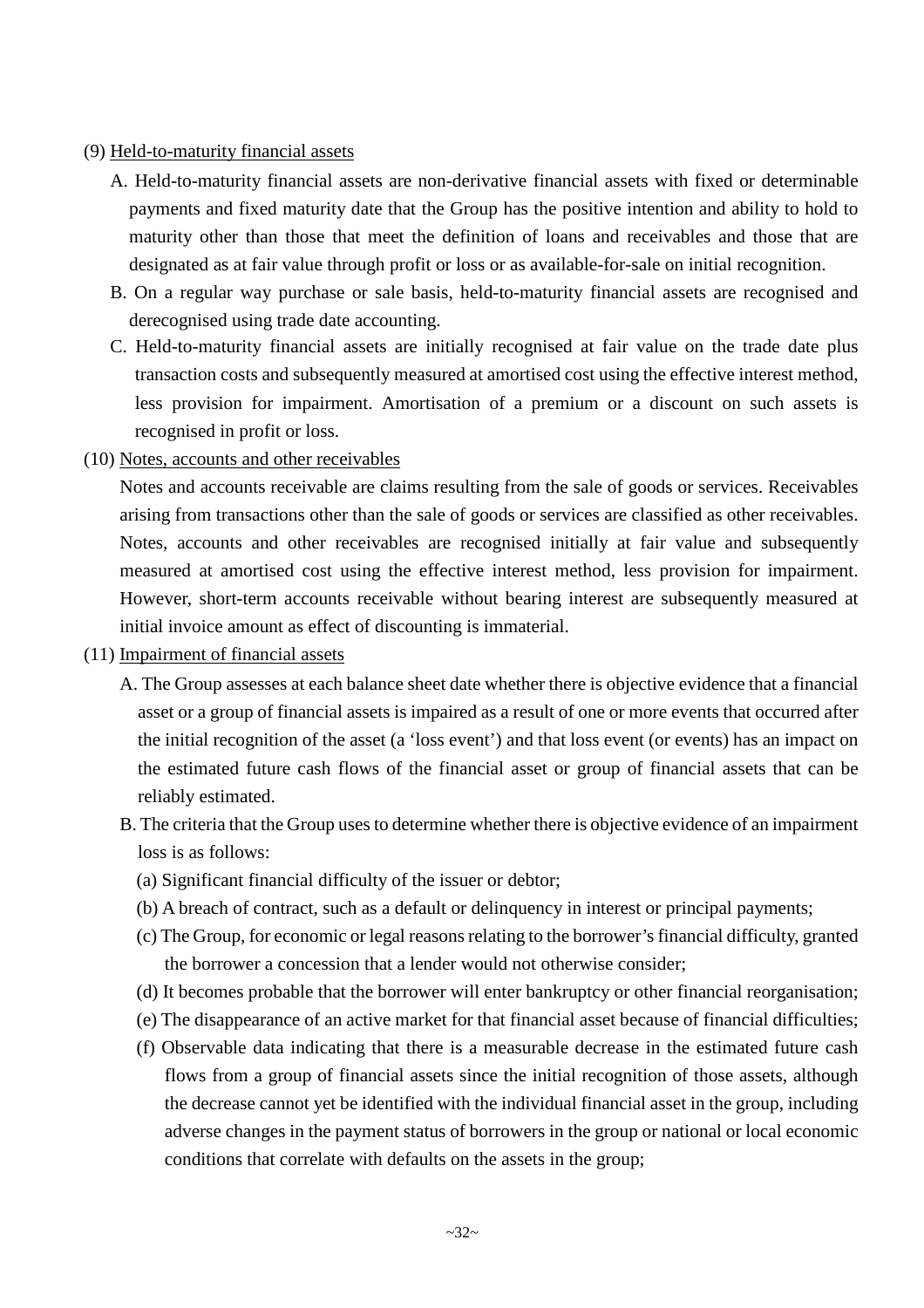- (g) Information about significant changes with an adverse effect that have taken place in the technology, market, economic or legal environment in which the issuer operates, and indicates that the cost of the investment in the equity instrument may not be recovered; or
- (h) A significant or prolonged decline in the fair value of an investment in an equity instrument below its cost.
- C. When the Group assesses that there has been objective evidence of impairment and an impairment loss has occurred, accounting for impairment is made as follows according to the category of financial assets:
	- (a) Financial assets measured at cost

The amount of the impairment loss is measured as the difference between the asset's carrying amount and the present value of estimated future cash flows discounted at current market return rate of similar financial assets, and is recognised in profit or loss. Impairment loss recognised for this category shall not be reversed subsequently. Impairment loss is recognised by adjusting the carrying amount of the asset through the use of an impairment allowance account.

(b) Available-for-sale financial assets

The amount of the impairment loss is measured as the difference between the asset's acquisition cost (less any principal repayment and amortisation) and current fair value, less any impairment loss on that financial asset previously recognised in profit or loss, and is reclassified from 'other comprehensive income' to 'profit or loss'. If, in a subsequent period, the fair value of an investment in a debt instrument increases, and the increase can be related objectively to an event occurring after the impairment loss was recognised, such impairment loss is reversed through profit or loss. Impairment loss of an investment in an equity instrument recognised in profit or loss shall not be reversed through profit or loss. Impairment loss is recognised and reversed by adjusting the carrying amount of the asset through the use of an impairment allowance account.

# (12) Derecognition of financial assets

The Group derecognises a financial asset when one of the following conditions is met:

- A. The contractual rights to receive cash flows from the financial asset expire.
- B. The contractual rights to receive cash flows from the financial asset have been transferred and the Group has transferred substantially all risks and rewards of ownership of the financial asset.
- C. The contractual rights to receive cash flows from the financial asset have been transferred; however, the Group has not retained control of the financial asset.

# (13) Leases (lessor)

Lease income from an operating lease (net of any incentives given to the lessee) is recognised in profit or loss on a straight-line basis over the lease term.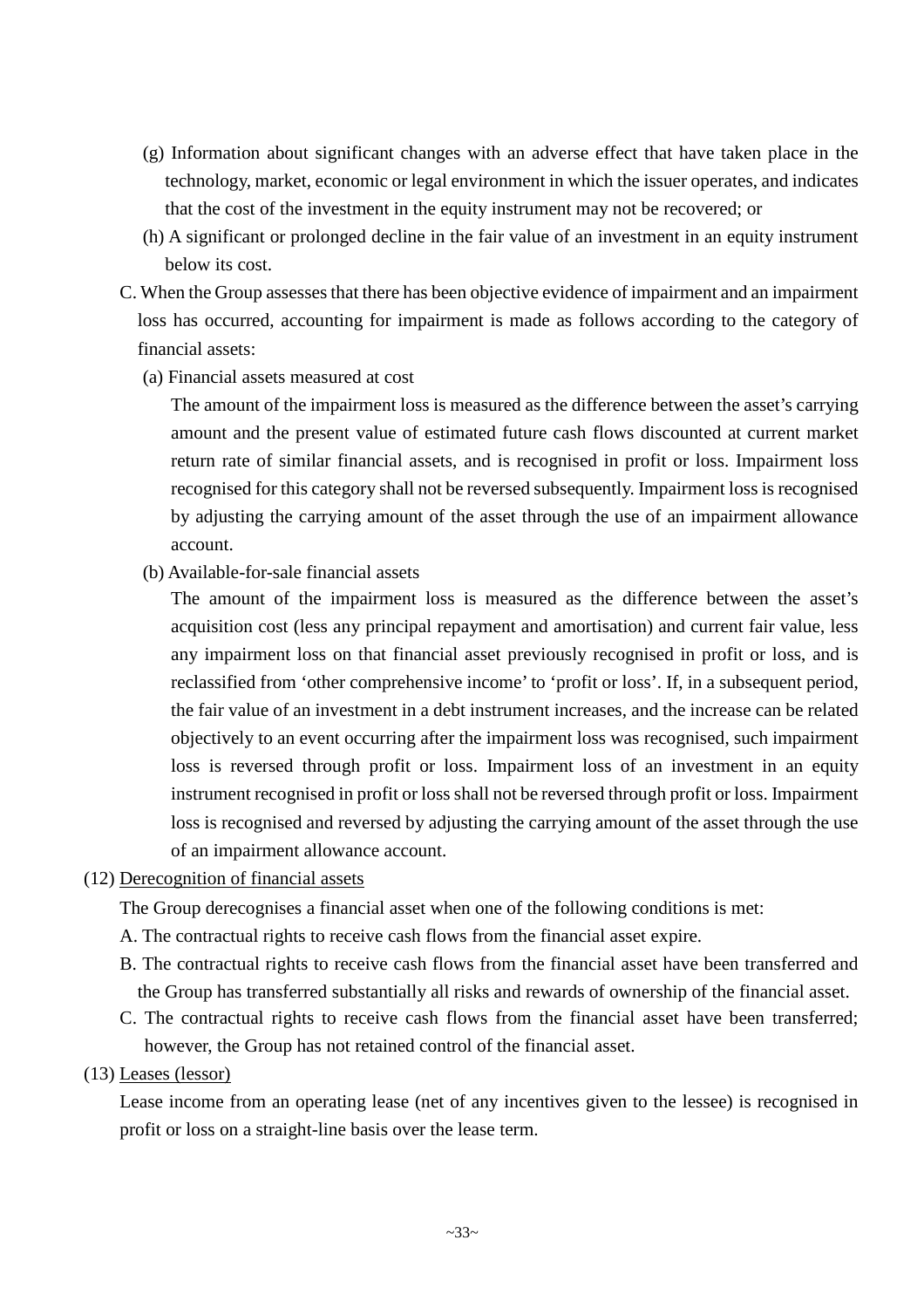# (14) Inventories

Inventories refer to fuel inventories and steel inventories. Fuel inventories are physically measured by the crew of each ship and reported back to the Head Office through telegraph for recording purposes at balance sheet date. Valuation of inventories is based on the exchange rate prevailing at balance sheet date.

The perpetual inventory system is adopted for steel inventory recognition. Steel inventories are stated at cost. The cost is determined using the weighted-average method. At the end of period, inventories are evaluated at the lower of cost or net realisable value, and the individual item approach is used in the comparison of cost and net realisable value. The calculation of net realisable value should be based on the estimated selling price in the normal course of business, net of estimated costs of completion and estimated selling expenses.

# (15) Investments accounted for using equity method / associates

- A. Associates are all entities over which the Group has significant influence but not control. In general, it is presumed that the investor has significant influence, if an investor holds, directly or indirectly 20 percent or more of the voting power of the investee. Investments in associates are accounted for using the equity method and are initially recognised at cost.
- B. The Group's share of its associates' post-acquisition profits or losses is recognised in profit or loss, and its share of post-acquisition movements in other comprehensive income is recognised in other comprehensive income. When the Group's share of losses in an associate equals or exceeds its interest in the associate, including any other unsecured receivables, the Group does not recognise further losses, unless it has incurred legal or constructive obligations or made payments on behalf of the associate.
- C. When changes in an associate's equity that are not recognised in profit or loss or other comprehensive income of the associate and such changes not affecting the Group's ownership percentage of the associate, the Group recognises the Group's share of change in equity of the associate in 'capital surplus' in proportion to its ownership.
- D. Unrealised gains and loss on transactions between the Group and its associates are eliminated to the extent of the Group's interest in the associates. Unrealised losses are also eliminated unless the transaction provides evidence of an impairment of the asset transferred. Accounting policies of associates have been adjusted where necessary to ensure consistency with the policies adopted by the Group.
- E. In the case that an associate issues new shares and the Group does not subscribe or acquire new shares proportionately, which results in a change in the Group's ownership percentage of the associate but maintains significant influence on the associate, then 'capital surplus' and 'investments accounted for using equity method' shall be adjusted for the increase or decrease of its share of equity interest. If the above condition causes a decrease in the Group's ownership percentage of the associate, in addition to the above adjustment, the amounts previously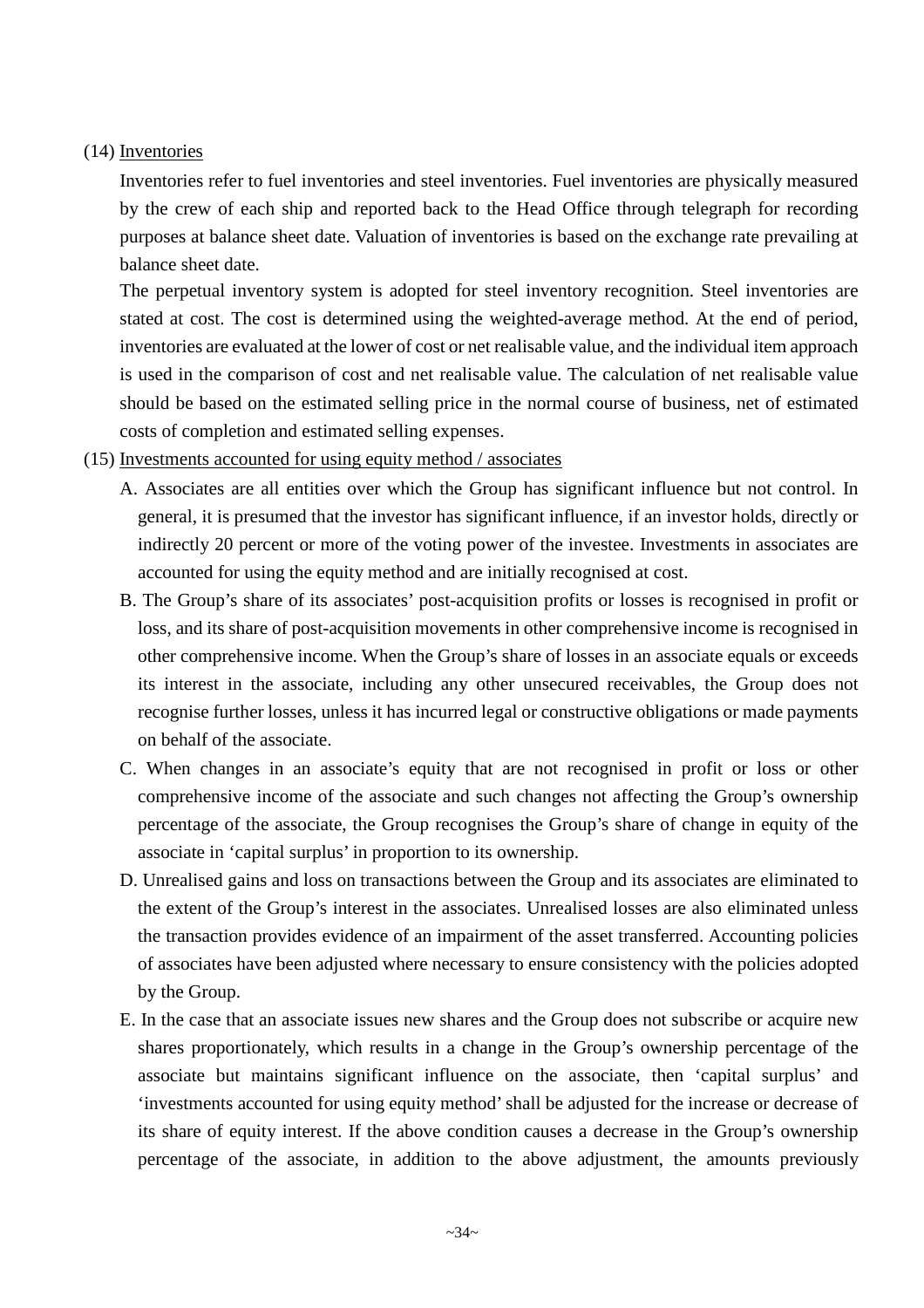recognised in other comprehensive income in relation to the associate are reclassified to profit or loss proportionately on the same basis as would be required if the relevant assets or liabilities were disposed of.

- F. Upon loss of significant influence over an associate, the Group remeasures any investment retained in the former associate at its fair value. Any difference between fair value and carrying amount is recognised in profit or loss.
- G. When the Group disposes its investment in an associate and loses significant influence over this associate, the amounts previously recognised in other comprehensive income in relation to the associate, are reclassified to profit or loss, on the same basis as would be required if the relevant assets or liabilities were disposed of. If it retains significant influence over this associate, the amounts previously recognised in other comprehensive income in relation to the associate are reclassified to profit or loss proportionately in accordance with the aforementioned approach.
- H. When the Group disposes its investment in an associate and loses significant influence over this associate, the amounts previously recognised as capital surplus in relation to the associate are transferred to profit or loss. If it still retains significant influence over this associate, then the amounts previously recognised as capital surplus in relation to the associate are transferred to profit or loss proportionately.
- (16) Property, plant and equipment
	- A. Property, plant and equipment are initially recorded at cost. Borrowing costs incurred during the construction period are capitalised.
	- B. Subsequent costs are included in the asset's carrying amount or recognised as a separate asset, as appropriate, only when it is probable that future economic benefits associated with the item will flow to the Group and the cost of the item can be measured reliably. The carrying amount of the replaced part is derecognised. All other repairs and maintenance are charged to profit or loss during the financial period in which they are incurred.
	- C. Land is not depreciated. Other property, plant and equipment apply cost model and are depreciated using the straight-line method to allocate their cost over their estimated useful lives. Each part of an item of property, plant, and equipment with a cost that is significant in relation to the total cost of the item must be depreciated separately.
	- D. The assets' residual values, useful lives and depreciation methods are reviewed, and adjusted if appropriate, at each balance sheet date. If expectations for the assets' residual values and useful lives differ from previous estimates or the patterns of consumption of the assets' future economic benefits embodied in the assets have changed significantly, any change is accounted for as a change in estimate under IAS 8, 'Accounting Policies, Changes in Accounting Estimates and Errors', from the date of the change. The estimated useful lives of property, plant and equipment are as follows: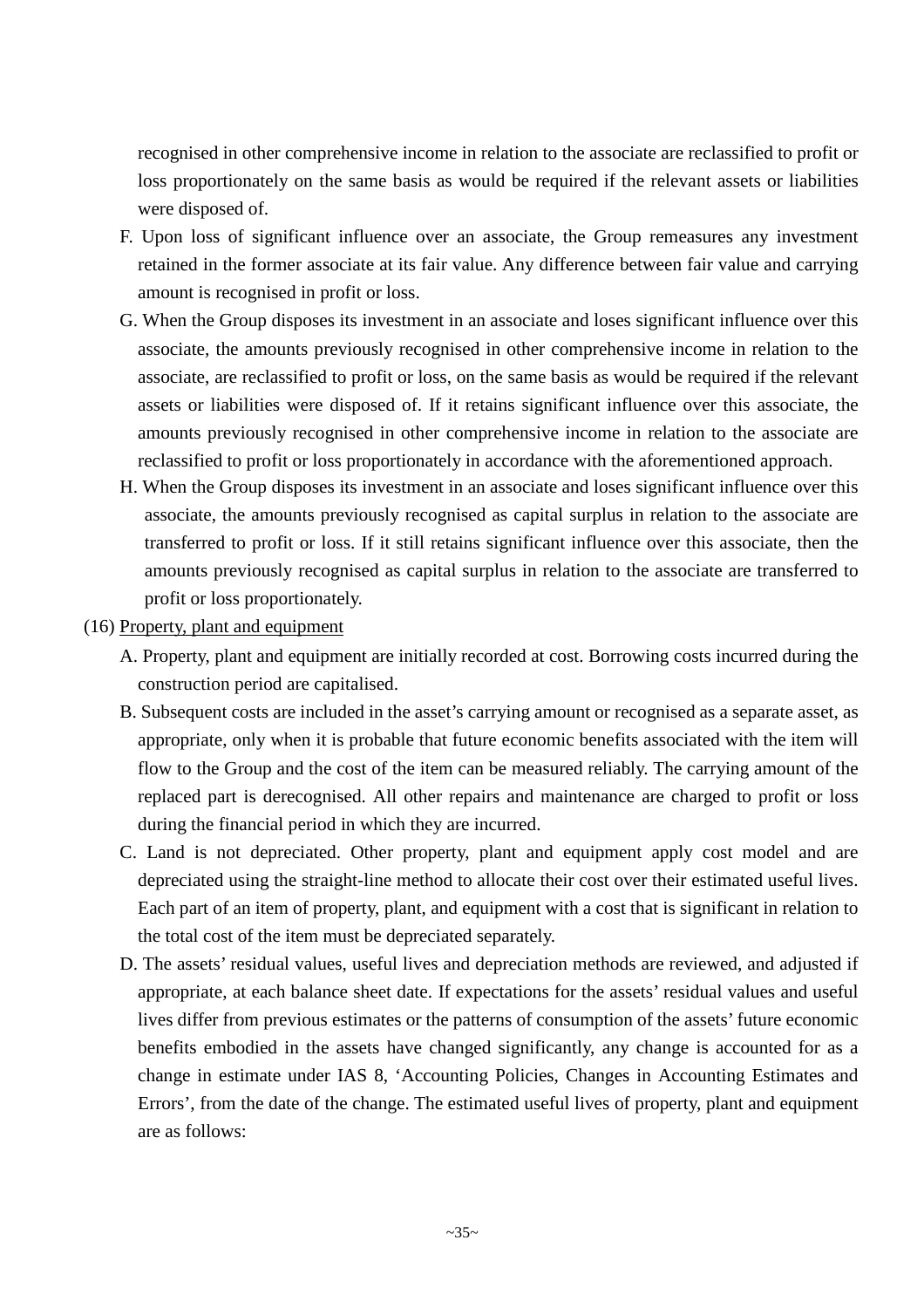| <b>Buildings</b>                | $20 \sim 135$ years |
|---------------------------------|---------------------|
| Loading and unloading equipment | $2 \sim 20$ years   |
| <b>Ships</b>                    | $18 \sim 25$ years  |
| Transportation equipment        | $6 \sim 10$ years   |
| Lease assets                    | $3 \sim 90$ years   |
| Other equipment                 | $2 \sim 15$ years   |

(17) Leased assets/ operating leases (lessee)

- A. Based on the terms of a lease contract, a lease is classified as a finance lease if the Group assumes substantially all the risks and rewards incidental to ownership of the leased asset.
	- (a) A finance lease is recognised as an asset and a liability at the lease's commencement at the lower of the fair value of the leased asset or the present value of the minimum lease payments.
	- (b) The minimum lease payments are apportioned between the finance charges and the reduction of the outstanding liability. The finance charges are allocated to each period over the lease term so as to produce a constant periodic rate of interest on the remaining balance of the liability.
	- (c) Property, plant and equipment held under finance leases are depreciated over their estimated useful lives. If there is no reasonable certainty that the Group will obtain ownership at the end of the lease, the asset shall be depreciated over the shorter of the lease term and its useful life.
- B. Payments made under an operating lease (net of any incentives received from the lessor) are recognised in profit or loss on a straight-line basis over the lease term.
- C. The accounting treatment of sale and leaseback transactions depends on the substance of the transaction. If sale and finance leaseback is in substance a financing transaction, the difference between the sales proceeds and the carrying value of the asset is deferred and amortised to the income statement over the lease term. If the sale price is below the fair value, the difference between sale price and carrying amount should be recognised immediately except that, if a loss arising is compensated by future rent at below market price, it should be deferred and amortised in proportion to the rent payments over the period for which the asset is expected to be used. If the sale price is above the fair value, the excess of proceeds over fair value should be deferred and amortised over the period for which the asset is expected to be used.
- (18) Investment property

An investment property is stated initially at its cost and measured subsequently using the cost model. Except for land, investment property is depreciated on a straight-line basis over its estimated useful life of  $20 \sim 60$  years.

(19) Intangible assets

Computer software is stated at cost and amortised on a straight-line basis over its estimated useful life of 3 years.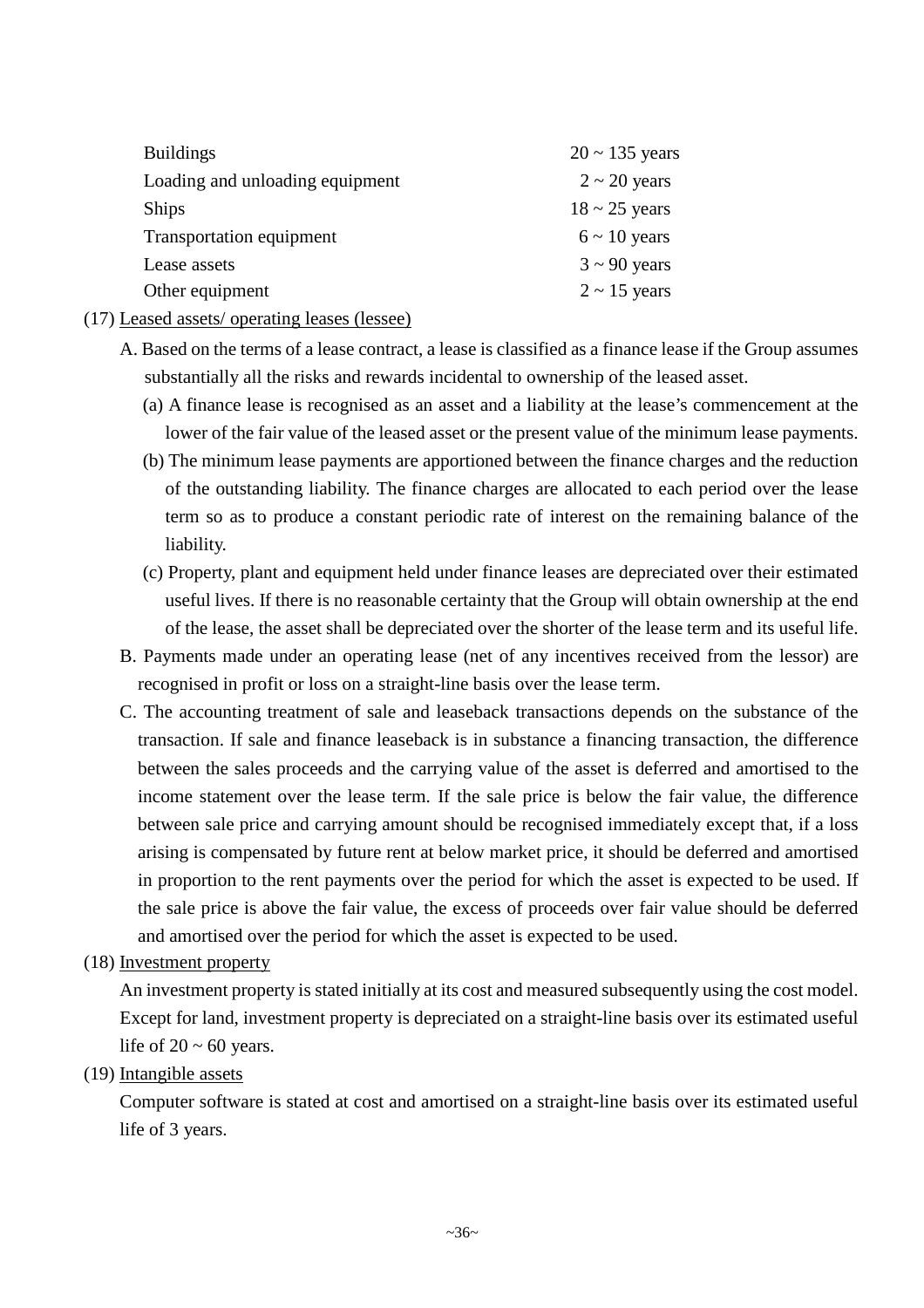### (20) Impairment of non-financial assets

The Group assesses at each balance sheet date the recoverable amounts of those assets where there is an indication that they are impaired. An impairment loss is recognised for the amount by which the asset's carrying amount exceeds its recoverable amount. The recoverable amount is the higher of an asset's fair value less costs to sell or value in use. When the circumstances or reasons for recognizing impairment loss for an asset in prior years no longer exist or diminish, the impairment loss is reversed. The increased carrying amount due to reversal should not be more than what the depreciated or amortised historical cost would have been if the impairment had not been recognised.

### (21) Borrowings

- A. Borrowings are recognised initially at fair value, net of transaction costs incurred. Borrowings are subsequently stated at amortised cost; any difference between the proceeds (net of transaction costs) and the redemption value is recognised in profit or loss over the period of the borrowings using the effective interest method.
- B. Fees paid on the establishment of loan facilities are recognised as transaction costs of the loan to the extent that it is probable that some or all of the facility will be drawn down. In this case, the fee is deferred until the draw-down occurs. To the extent there is no evidence that it is probable that some or all of the facility will be drawn down, the fee is capitalised as a pre-payment for liquidity services and amortised over the period of the facility to which it relates.
- (22) Accounts payable

Accounts payable are obligations to pay for goods or services that have been acquired in the ordinary course of business from suppliers. They are recognised initially at fair value and subsequently measured at amortised cost using the effective interest method. However, short-term accounts payable without bearing interest are subsequently measured at initial invoice amount as effect of discounting is immaterial.

- (23) Financial liabilities at fair value through profit or loss
	- A. Financial liabilities at fair value through profit or loss are financial liabilities held for trading or financial liabilities designated as at fair value through profit or loss on initial recognition. Financial liabilities are classified in this category of held for trading if acquired principally for the purpose of repurchasing in the short-term. Derivatives are also categorized as financial liabilities held for trading unless they are designated as hedges. Financial liabilities that meet one of the following criteria are designated as at fair value through profit or loss on initial recognition:
		- (a) Hybrid (combined) contracts; or
		- (b) They eliminate or significantly reduce a measurement or recognition inconsistency; or
		- (c) They are managed and their performance is evaluated on a fair value basis, in accordance with a documented risk management policy.
	- B. Financial liabilities at fair value through profit or loss are initially recognised at fair value. Related transaction costs are expensed in profit or loss. These financial liabilities are subsequently remeasured and stated at fair value, and any changes in the fair value of these financial liabilities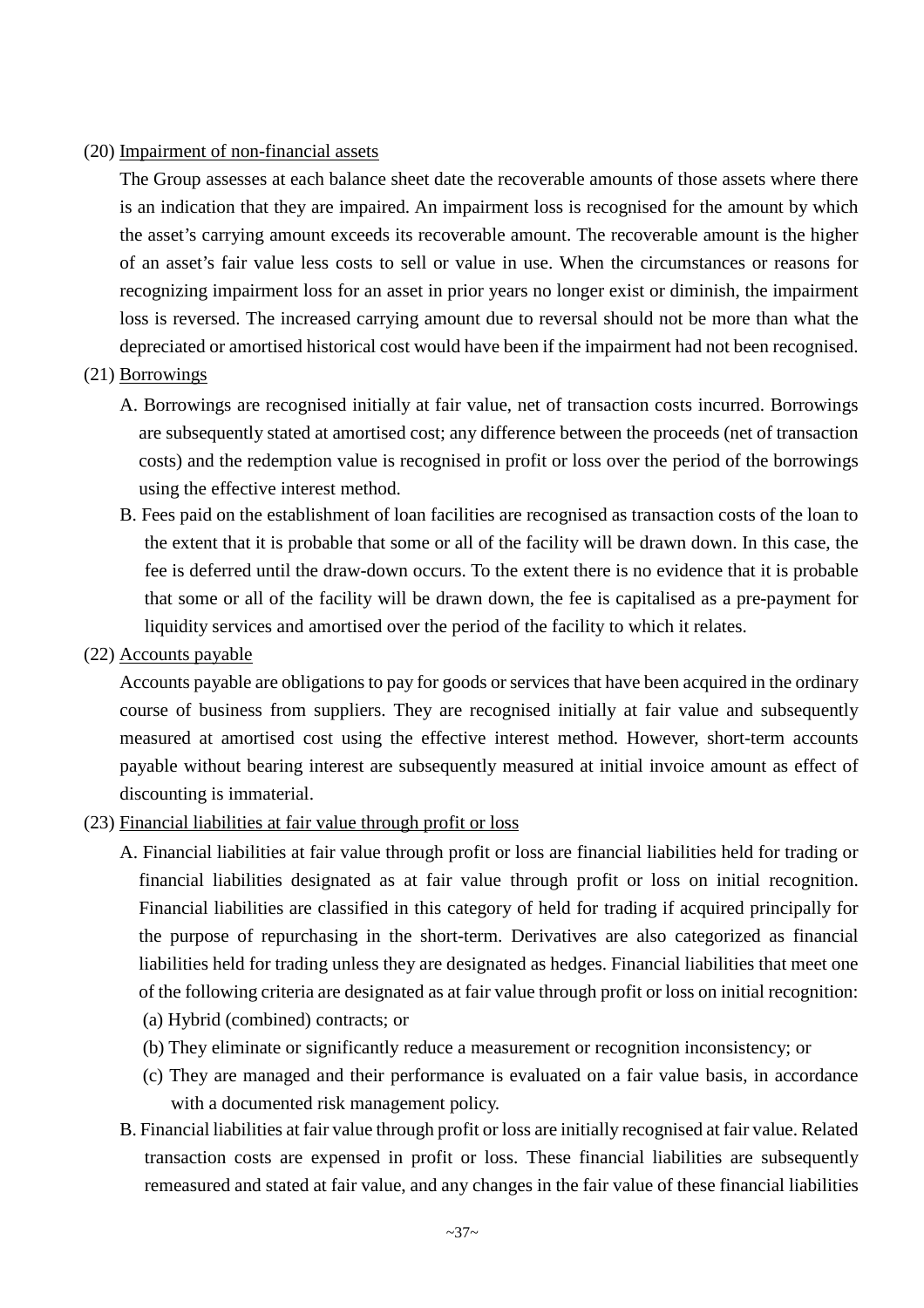are recognised in profit or loss. Derivative liabilities that are linked to equity instruments which do not have a quoted market price in an active market and whose fair value cannot be reliably measured, and that must be settled by delivery of such unquoted equity instruments are presented in 'financial liabilities measured at cost'.

(24) Derecognition of financial liabilities

A financial liability is derecognised when the obligation under the liability specified in the contract is discharged or cancelled or expires.

(25) Offsetting financial instruments

Financial assets and liabilities are offset and reported in the net amount in the balance sheet when there is a legally enforceable right to offset the recognised amounts and there is an intention to settle on a net basis or realise the asset and settle the liability simultaneously.

- (26) Financial liabilities and equity instruments
	- A. Ordinary corporate bonds issued by the Group are initially recognised at fair value, net of transaction costs incurred. Ordinary corporate bonds are subsequently stated at amortised cost; any difference between the proceeds (net of transaction costs) and the redemption value is accounted for as the premium or discount on bonds payable and presented as an addition to or deduction from bonds payable, which is amortised in profit or loss as an adjustment to the 'finance costs' over the period of bond circulation using the effective interest method.
	- B. Convertible corporate bonds issued by the Group contain conversion options (that is, the bondholders have the right to convert the bonds into the Group's common shares by exchanging a fixed amount of cash for a fixed number of common shares), call options and put options. The Group classifies the bonds payable and derivative features embedded in convertible corporate bonds on initial recognition as a financial asset, a financial liability or an equity instrument. Convertible corporate bonds are accounted for as follows:
		- (a) Call options and put options embedded in convertible corporate bonds are recognised initially at net fair value as 'financial assets or financial liabilities at fair value through profit or loss'. They are subsequently remeasured and stated at fair value on each balance sheet date; the gain or loss is recognised as 'gain or loss on valuation of financial assets or financial liabilities at fair value through profit or loss'.
		- (b) Bonds payable of convertible corporate bonds is initially recognised at fair value and subsequently stated at amortised cost. Any difference between the proceeds and the redemption value is accounted for as the premium or discount on bonds payable and presented as an addition to or deduction from bonds payable, which is amortised in profit or loss as an adjustment to the 'finance costs' over the period of bond circulation using the effective interest method.
		- (c) Conversion options embedded in convertible corporate bonds issued by the Group, which meet the definition of an equity instrument, are initially recognised in 'capital surplus—stock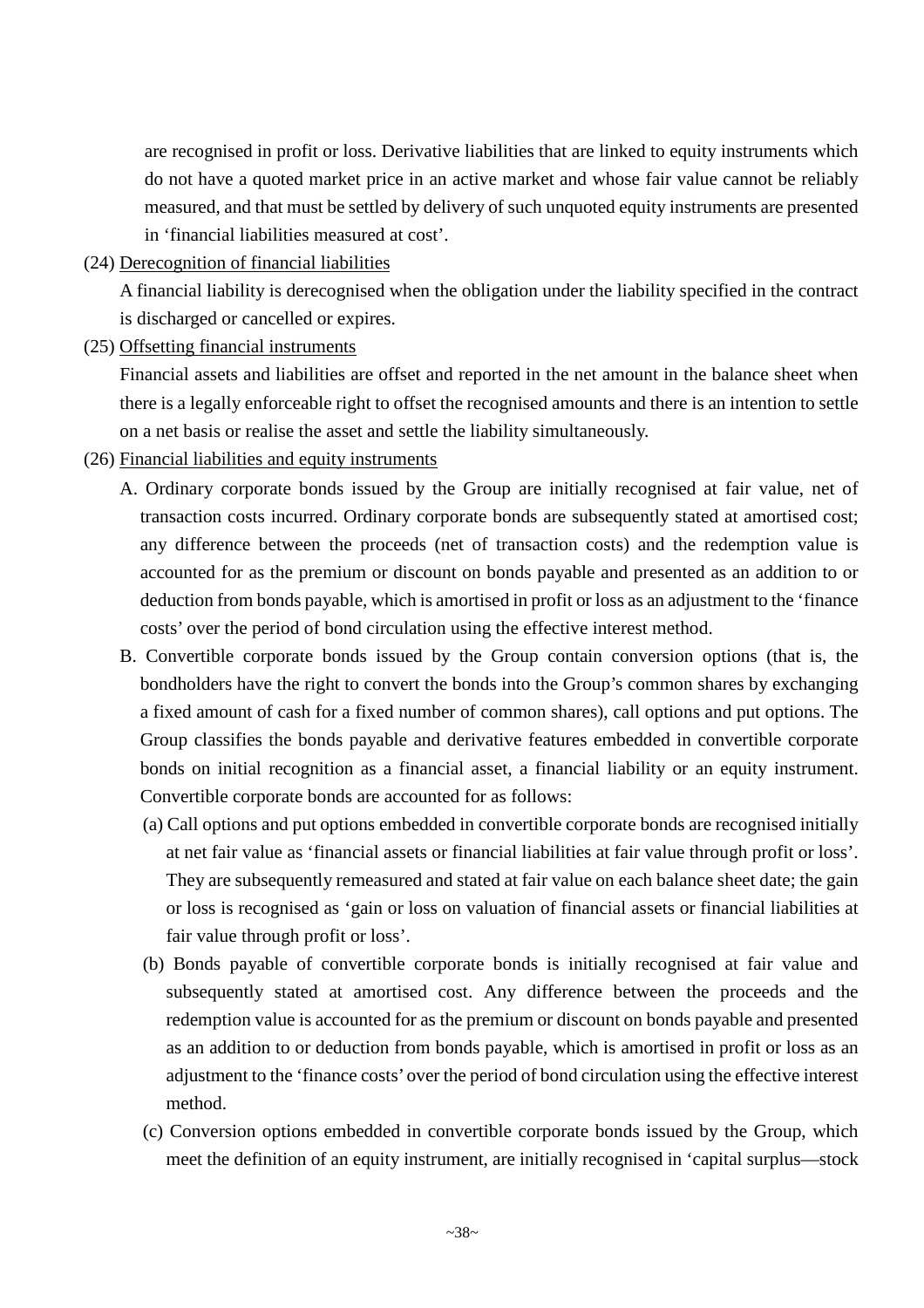warrants' at the residual amount of total issue price less amounts of 'financial assets or financial liabilities at fair value through profit or loss' and 'bonds payable—net' as stated above. Conversion options are not subsequently remeasured.

- (d) Any transaction costs directly attributable to the issuance of convertible corporate bonds are allocated to the liability and equity components in proportion to the allocation of proceeds.
- (e) When bondholders exercise conversion options, the liability component of the bonds (including 'bonds payable' and 'financial assets or financial liabilities at fair value through profit or loss') shall be remeasured on the conversion date. The book value of common shares issued due to the conversion shall be based on the adjusted book value of the abovementioned liability component plus the book value of capital surplus - share options.

### (27) Derivative financial instruments and hedging activities

- A. Derivatives are initially recognised at fair value on the date a derivative contract is entered into and are subsequently remeasured at their fair value. Any changes in the fair value are recognised in profit or loss.
- B. The Group designates certain derivatives as hedges of a particular risk associated with a recognised asset or liability or a highly probable forecast transaction (cash flow hedge).
- C. The Group documents at the inception of the transaction the relationship between hedging instruments and hedged items, as well as its risk management objectives and strategy for undertaking various hedging transactions. The Group also documents its assessment, both at hedge inception and on an ongoing basis, of whether the derivatives that are used in hedging transactions are highly effective in offsetting changes in fair values or cash flows of hedged items.
- D. The full fair value of a hedging derivative is classified as a non-current asset or liability when the remaining maturity of the hedged item is more than 12 months, and as a current asset or liability when the remaining maturity of the hedged item is less than 12 months. Trading derivatives are classified as current assets or liabilities.
- E. Cash flow hedge
	- (a) The effective portion of changes in the fair value of derivatives that are designated and qualified as cash flow hedges is recognised in other comprehensive income. The gain or loss relating to the ineffective portion is recognised immediately in the statement of comprehensive income within 'other gains and losses'.
	- (b) Amounts accumulated in other comprehensive income are reclassified into profit or loss in the periods when the hedged item affects profit or loss. The gain or loss relating to the effective portion of interest rate swaps hedging variable rate borrowings is recognised in the statement of comprehensive income within 'finance costs'. However, when the forecast transaction that is hedged results in the recognition of a non-financial asset or financial liability, the gains and losses previously deferred in other comprehensive income are reclassified into profit or loss in the periods when the asset acquired or the liability assumed affects profit or loss. The deferred amounts are ultimately recognised in operating costs.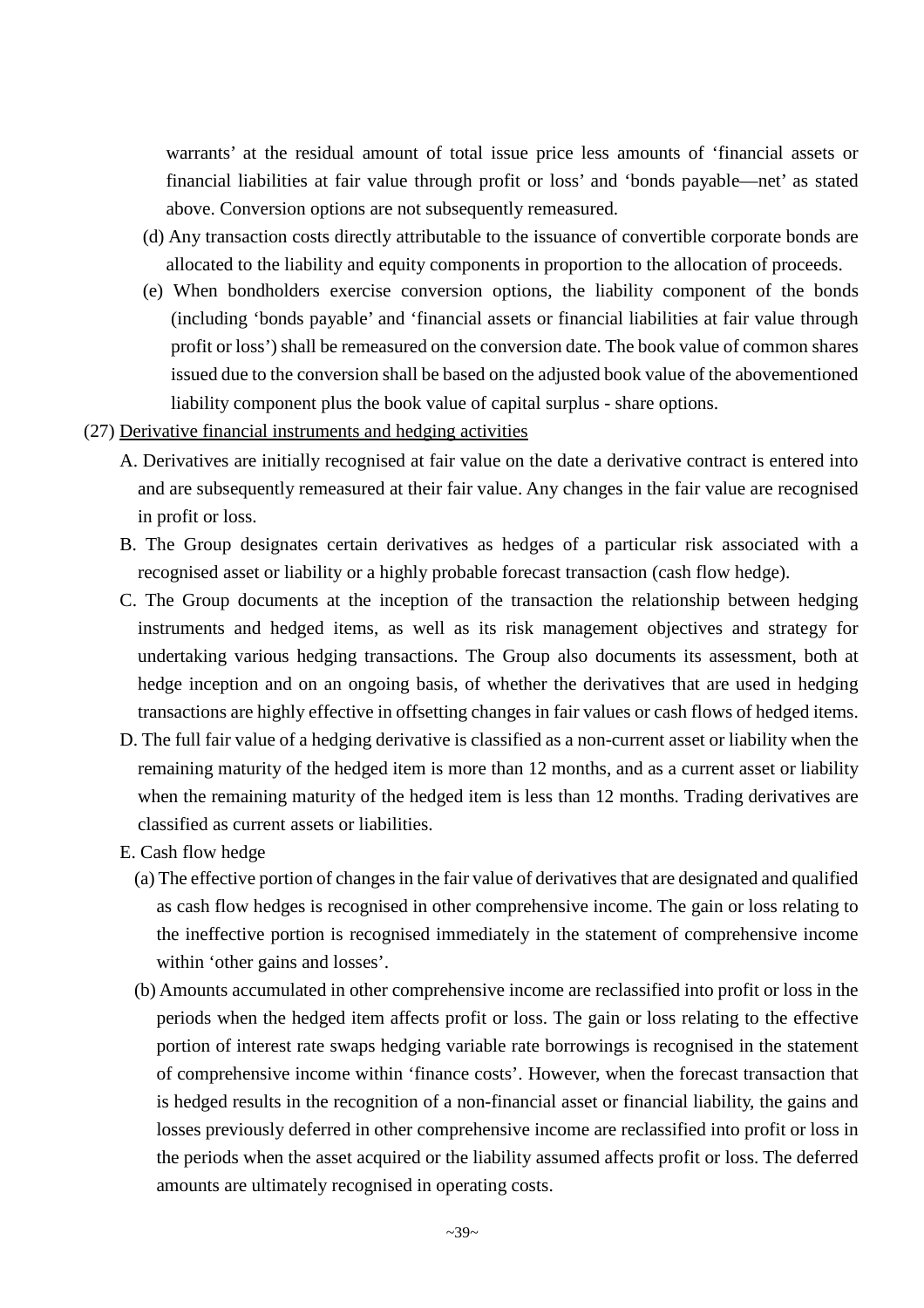(c) When a hedging instrument expires, or is sold, cancelled or executed, or when a hedge no longer meets the criteria for hedge accounting, any cumulative gain or loss existing in other comprehensive income at that time remains in other comprehensive income. When a forecast transaction occurs or is no longer expected to occur, the cumulative gain or loss that was reported in other comprehensive income is transferred to profit or loss in the periods when the hedged forecast cash flow affects profit or loss.

## (28) Employee benefits

# A. Short-term employee benefits

Short-term employee benefits are measured at the undiscounted amount of the benefits expected to be paid in respect of service rendered by employees in a period and should be recognised as expense in that period when the employees render service.

## B. Pensions

(a) Defined contribution plans

For defined contribution plans, the contributions are recognised as pension expense when they are due on an accrual basis. Prepaid contributions are recognised as an asset to the extent of a cash refund or a reduction in the future payments.

- (b) Defined benefit plans
	- i. Net obligation under a defined benefit plan is defined as the present value of an amount of pension benefits that employees will receive on retirement for their services with the Group in current period or prior periods. The liability recognised in the balance sheet in respect of defined benefit pension plans is the present value of the defined benefit obligation at the balance sheet date less the fair value of plan assets, together with adjustments for unrecognised past service costs. The net defined benefit obligation is calculated annually by independent actuaries using the projected unit credit method. The rate used to discount is determined by using interest rates of high-quality corporate bonds that are denominated in the currency in which the benefits will be paid, and that have terms to maturity approximating to the terms of the related pension liability; when there is no deep market in high-quality corporate bonds, the Group uses interest rates of government bonds (at the balance sheet date) instead.
	- ii. Remeasurements arising on defined benefit plans are recognised in other comprehensive income in the period in which they arise and are recorded as retained earnings.
	- iii. Past service costs are recognised immediately in profit or loss.
- C. Termination benefits

Termination benefits are employee benefits provided in exchange for the termination of employment as a result from either the Group's decision to terminate an employee's employment before the normal retirement date, or an employee's decision to accept an offer of redundancy benefits in exchange for the termination of employment. The Group recognises termination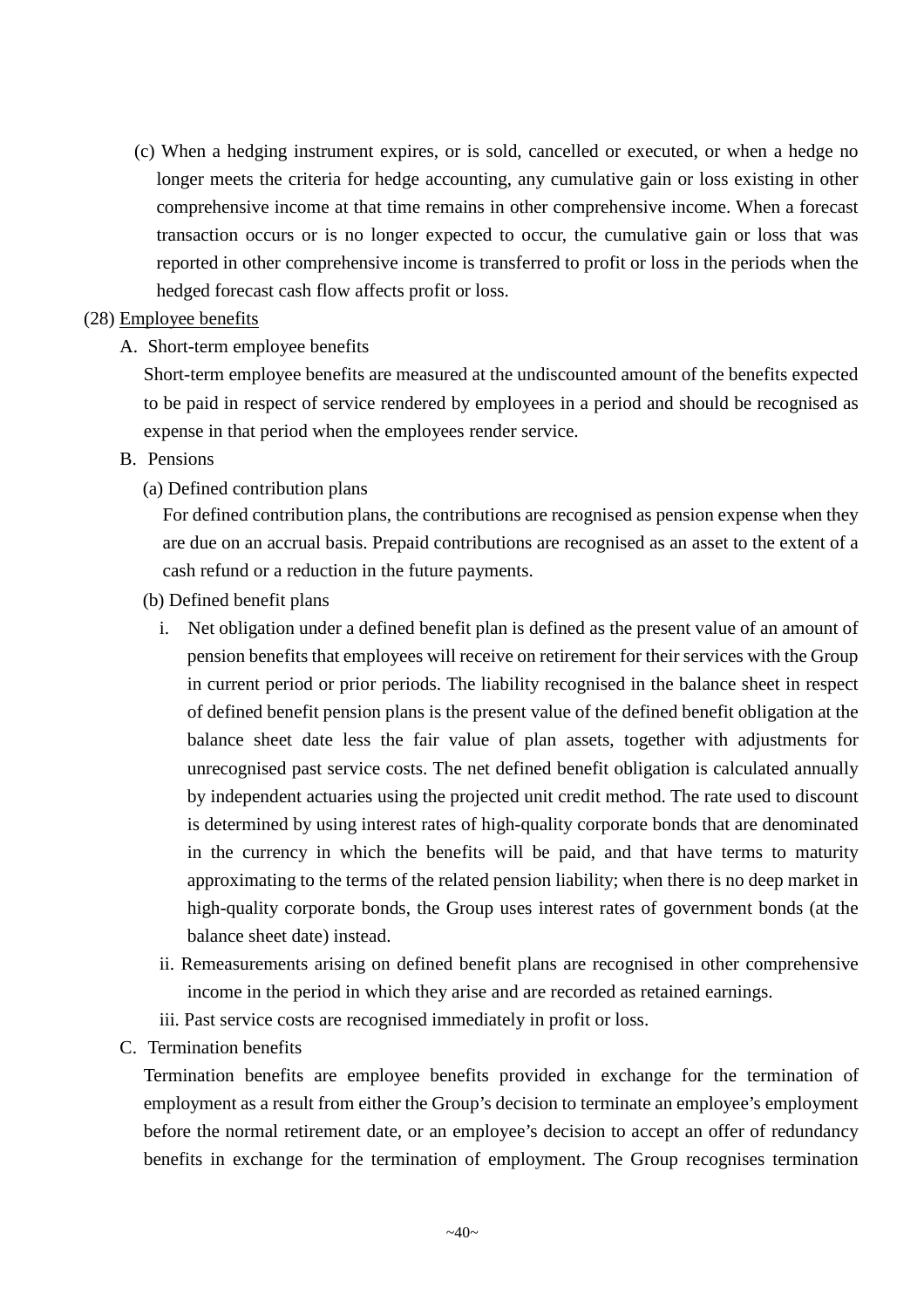benefits when it is demonstrably committed to a termination, when it has a detailed formal plan to terminate the employment of current employees and when it can no longer withdraw the plan. In the case of an offer made by the Group to encourage voluntary termination of employment, the termination benefits are recognised as expenses only when it is probable that the employees are expected to accept the offer and the number of the employees taking the offer can be reliably estimated. Benefits falling due more than 12 months after balance sheet date are discounted to their present value.

- D. Employees' compensation and directors' and supervisors' remuneration
	- Employees' compensation and directors' and supervisors' remuneration are recognised as expense and liability, provided that such recognition is required under legal or constructive obligation and those amounts can be reliably estimated. Any difference between the resolved amounts and the subsequently actual distributed amounts is accounted for as changes in estimates. If employee compensation is paid by shares, the Group calculates the number of shares based on the closing price at the previous day of the board meeting resolution.
- (29) Income tax
	- A. The tax expense for the period comprises current and deferred tax. Tax is recognised in profit or loss, except to the extent that it relates to items recognised in other comprehensive income or items recognised directly in equity, in which cases the tax is recognised in other comprehensive income or equity.
	- B. The current income tax expense is calculated on the basis of the tax laws enacted or substantively enacted at the balance sheet date in the countries where the Company and its subsidiaries operate and generate taxable income. Management periodically evaluates positions taken in tax returns with respect to situations in accordance with applicable tax regulations. It establishes provisions where appropriate based on the amounts expected to be paid to the tax authorities. An additional 10% tax is levied on the unappropriated retained earnings and is recorded as income tax expense in the year the stockholders resolve to retain the earnings.
	- C. Deferred income tax is recognised, using the balance sheet liability method, on temporary differences arising between the tax bases of assets and liabilities and their carrying amounts in the consolidated balance sheet. Deferred income tax is provided on temporary differences arising on investments in subsidiaries and associates, except where the timing of the reversal of the temporary difference is controlled by the Group and it is probable that the temporary difference will not reverse in the foreseeable future. Deferred income tax is determined using tax rates and laws that have been enacted or substantially enacted by the balance sheet date and are expected to apply when the related deferred income tax asset is realised or the deferred income tax liability is settled.
	- D. Deferred tax assets are recognised only to the extent that it is probable that future taxable profit will be available against which the temporary differences can be utilized. At each balance sheet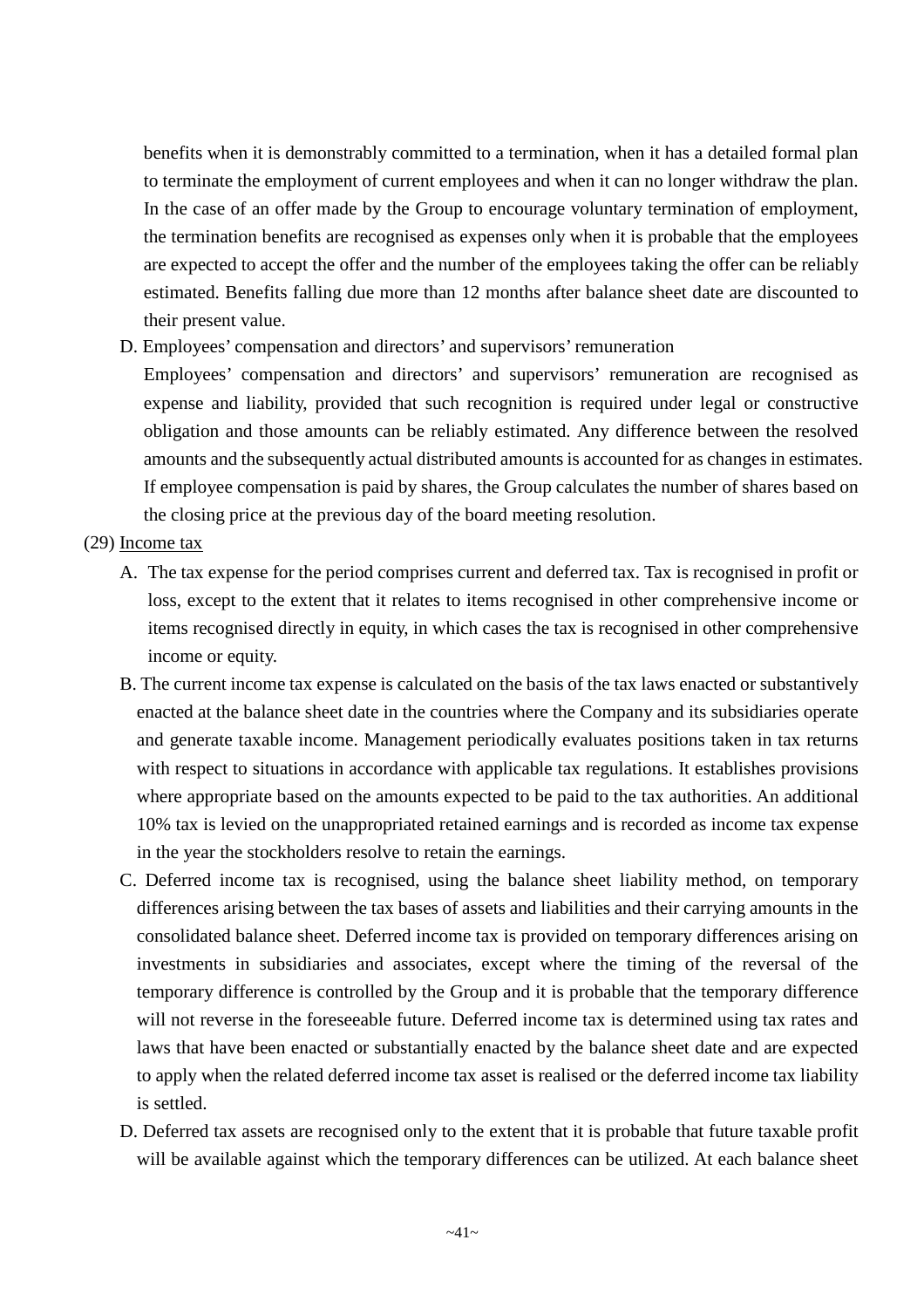date, unrecognised and recognised deferred income tax assets are reassessed.

- E. Current income tax assets and liabilities are offset and the net amount reported in the balance sheet when there is a legally enforceable right to offset the recognised amounts and there is an intention to settle on a net basis or realise the asset and settle the liability simultaneously. Deferred income tax assets and liabilities are offset on the balance sheet when the entity has the legally enforceable right to offset current tax assets against current tax liabilities and they are levied by the same taxation authority on either the same entity or different entities that intend to settle on a net basis or realise the asset and settle the liability simultaneously.
- F. A deferred tax asset shall be recognised for the carryforward of unused tax credits resulting from acquisitions of equipment or technology, research and development expenditures and equity investments to the extent that it is possible that future taxable profit will be available against which the unused tax credits can be utilised.

### (30) Dividends

Dividends are recorded in the Company's financial statements in the period in which they are approved by the Company's shareholders. Cash dividends are recorded as liabilities; stock dividends are recorded as stock dividends to be distributed and are reclassified to ordinary shares on the effective date of new shares issuance.

### (31) Revenue recognition

A. Sales of goods

Revenue is measured at the fair value of the consideration received or receivable taking into account of business tax, returns, rebates and discounts for the sale of goods to external customers in the ordinary course of the Group's activities. Revenue arising from the sales of goods is recognised when the Group has delivered the goods to the customer, the amount of sales revenue can be measured reliably and it is probable that the future economic benefits associated with the transaction will flow to the entity. The delivery of goods is completed when the significant risks and rewards of ownership have been transferred to the customer, the Group retains neither continuing managerial involvement to the degree usually associated with ownership nor effective control over the goods sold, and the customer has accepted the goods based on the sales contract or there is objective evidence showing that all acceptance provisions have been satisfied.

B. Sales of services

Revenue from delivering services is recognised under the percentage-of-completion method when the outcome of services provided can be estimated reliably. The stage of completion of a service contract is measured by the percentage of the actual services performed as of the financial reporting date to the total services to be performed. If the outcome of a service contract cannot be estimated reliably, contract revenue should be recognised only to the extent that contract costs incurred are likely to be recoverable.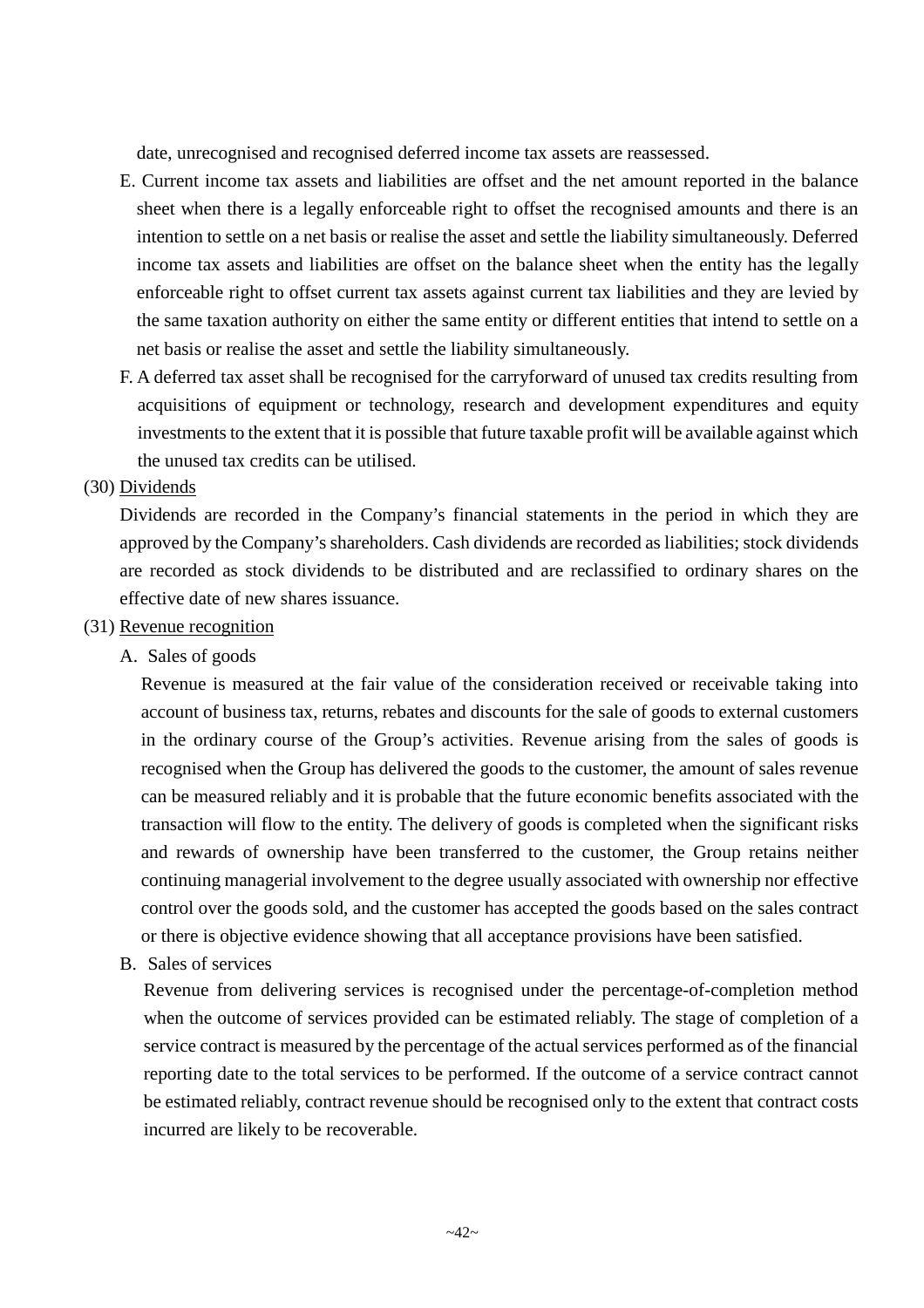# (32) Operating segments

Operating segments are reported in a manner consistent with the internal reporting provided to the Chief Operating Decision-Maker. The Chief Operating Decision-Maker is responsible for allocating resources and assessing performance of the operating segments.

# 5. CRITICAL ACCOUNTING JUDGEMENTS, ESTIMATES AND KEY SOURCES OF

# ASSUMPTION UNCERTAINTY

The preparation of these consolidated financial statements requires management to make critical judgements in applying the Group's accounting policies and make critical assumptions and estimates concerning future events. Assumptions and estimates may differ from the actual results and are continually evaluated and adjusted based on historical experience and other factors. Such assumptions and estimates have a significant risk of causing a material adjustment to the carrying amounts of assets and liabilities within the next financial year; and the related information is addressed below:

# (1) Critical judgements in applying the Group's accounting policies

Financial assets—impairment of equity investments

The Group follows the guidance of IAS 39 to determine whether a financial asset—equity investment is impaired. This determination requires significant judgement. In making this judgement, the Group evaluates, among other factors, the duration and extent to which the fair value of an equity investment is less than its cost and the financial health of and short-term business outlook for the investee, including factors such as industry and sector performance, changes in technology and operational and financing cash flow.

If the decline of the fair value of an individual equity investment below cost was considered significant or prolonged, the Group would transfer the accumulated fair value adjustments recognised in other comprehensive income on the impaired available-for-sale financial assets to profit or loss or being the recognition of the impairment loss on the impaired financial assets measured at cost in profit or loss.

# (2) Critical accounting estimates and assumptions

A. Revenue recognition

Revenue from delivering services and related costs are recognised under the percentage-ofcompletion method when the outcome of services provided can be estimated reliably. The stage of completion of a service contract is measured by the percentage of the actual services performed as of the financial reporting date to the total services to be performed.

B. Impairment assessment of tangible and intangible assets (excluding goodwill)

The Group assesses impairment based on its subjective judgement and determines the separate cash flows of a specific group of assets, useful lives of assets and the future possible income and expenses arising from the assets depending on how assets are utilized and industrial characteristics. Any changes of economic circumstances or estimates due to the change of Group strategy might cause material impairment on assets in the future.

As of December 31, 2017, the Group had property, plant, equipment and intangible assets amounting to \$97,687,454 and \$159,667, respectively.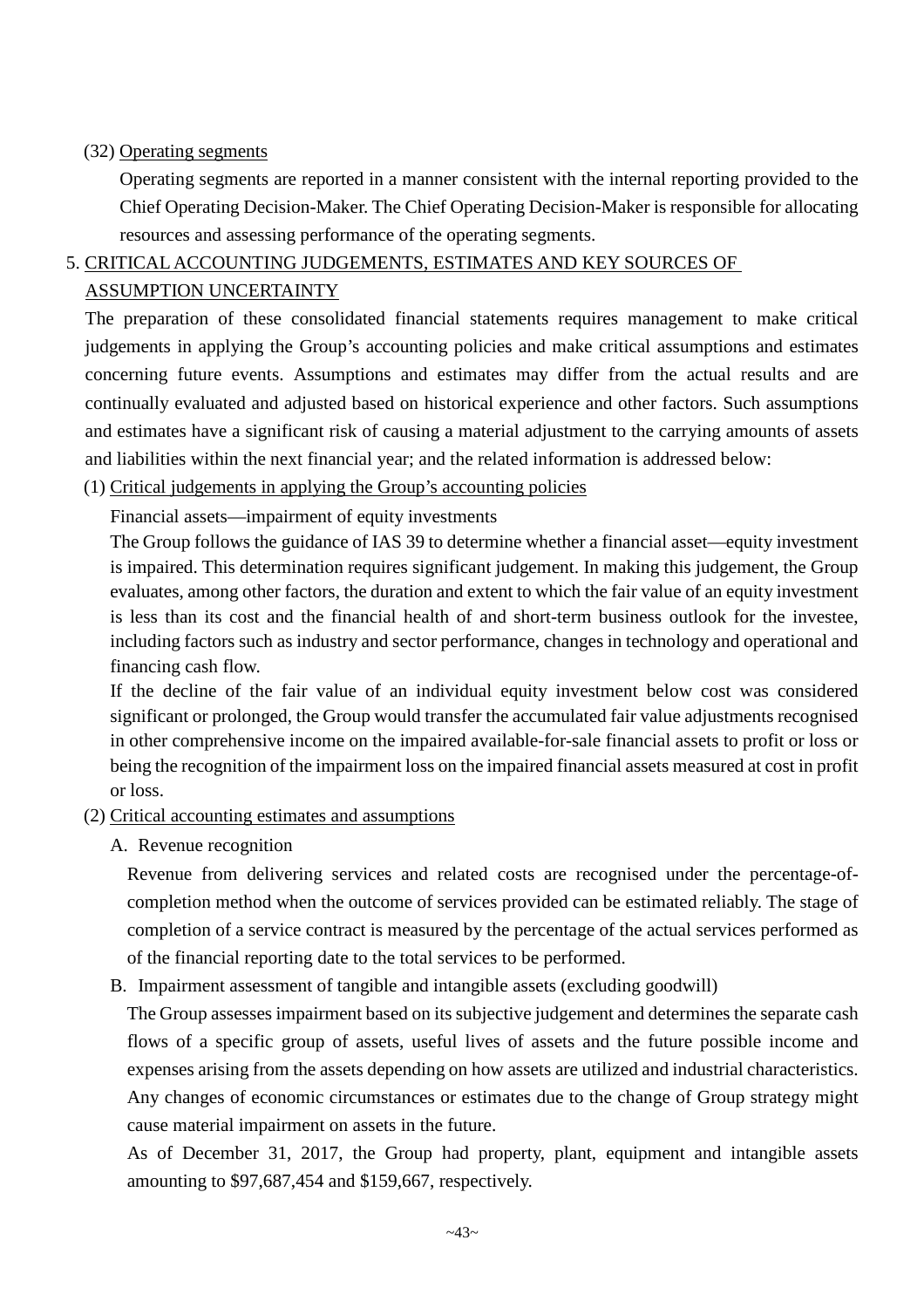C. Impairment assessment of investments accounted for using equity method

The Group assesses the impairment of an investment accounted for using equity method as soon as there is any indication that it might have been impaired and its carrying amount cannot be recovered. The Group assesses the recoverable amounts of an investment accounted for using equity method based on the present value of the Group's share of expected future cash flows of the investee, and analyzes the reasonableness of related assumptions.

D. Financial assets—fair value measurement of unlisted stocks without active market

The fair value of unlisted stocks held by the Group that are not traded in an active market is determined considering those companies' recent funding raising activities, fair value assessment of other companies of the same type, market conditions and other economic indicators existing on balance sheet date. Any changes in these judgements and estimates will impact the fair value measurement of these unlisted stocks. Please refer to Note 12(3) for the financial instruments fair value information.

As of December 31, 2017, the carrying amount of unlisted stocks without active market was \$1,137,645.

# 6. DETAILS OF SIGNIFICANT ACCOUNTS

(1) Cash and cash equivalents

|                             |     | December 31, 2017 | December 31, 2016 |            |  |
|-----------------------------|-----|-------------------|-------------------|------------|--|
| Cash on hand and petty cash | SS. | 20,739            | -S                | 17,294     |  |
| Checking accounts and       |     |                   |                   |            |  |
| demand deposits             |     | 6,300,219         |                   | 5,625,604  |  |
| Time deposits               |     | 31,787,305        |                   | 28,770,551 |  |
|                             |     | 38, 108, 263      |                   | 34,413,449 |  |

A. The Group transacts with a variety of financial institutions all with high credit quality to disperse credit risk, so it expects that the probability of counterparty default is remote. The Group's maximum exposure to credit risk at balance sheet date is the carrying amount of all cash and cash equivalents.

- B. The Group has no cash and cash equivalents pledged to others.
- (2) Available-for-sale financial assets

| Items                       | December 31, 2017 |           |               | December 31, 2016 |  |  |
|-----------------------------|-------------------|-----------|---------------|-------------------|--|--|
| Non-current items:          |                   |           |               |                   |  |  |
| Listed (TSE and OTC) stocks |                   | 631,039   | $\mathcal{S}$ | 1,023,088         |  |  |
| Emerging stocks             |                   |           |               |                   |  |  |
| Unlisted stocks             |                   | 205,227   |               | 266,779           |  |  |
|                             |                   | 836,266   |               | 1,289,867         |  |  |
| Valuation adjustment        |                   | 1,446,353 |               | 1,404,959         |  |  |
|                             | \$                | 2,282,619 | \$            | 2,694,826         |  |  |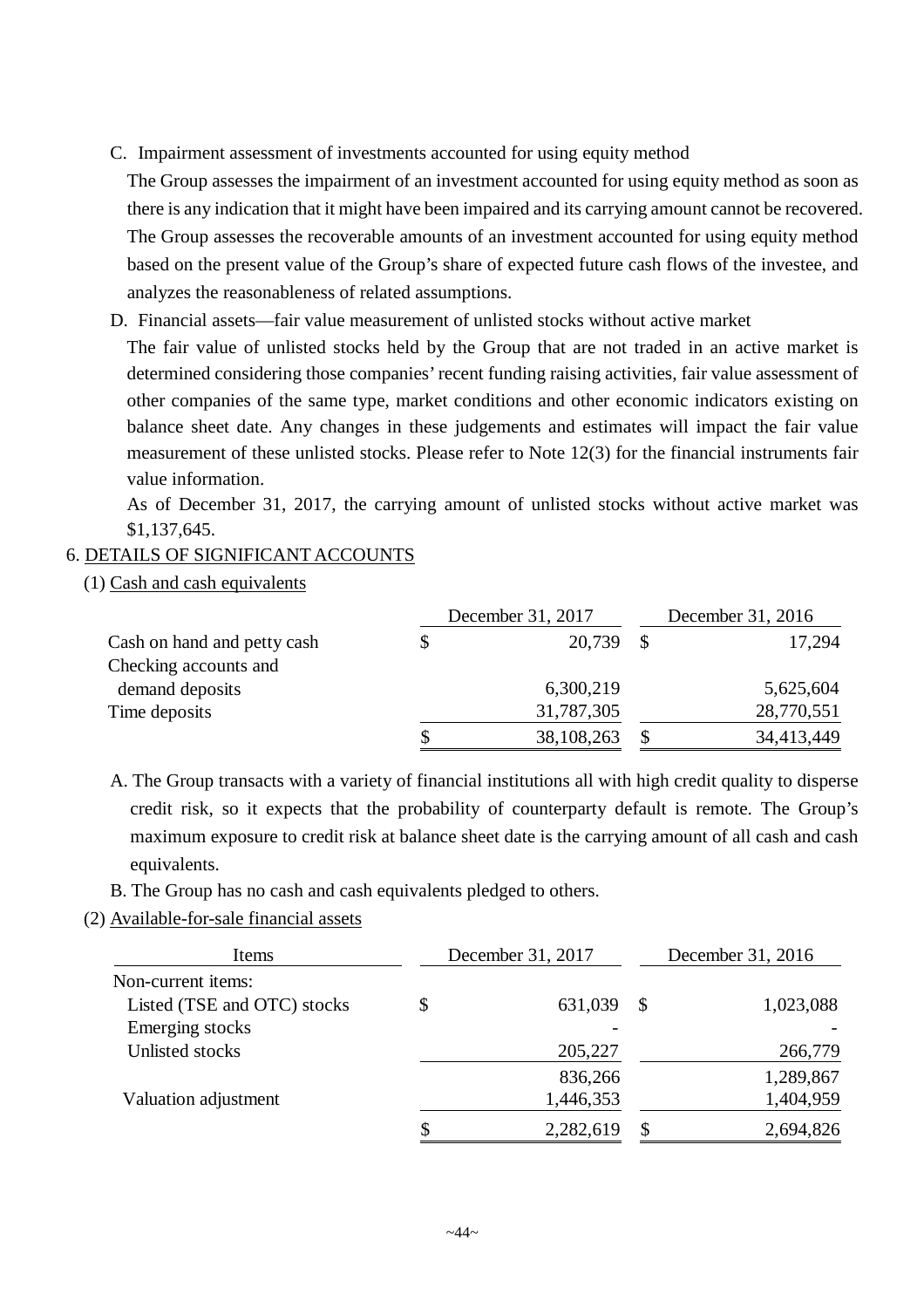- A. The Group recognised \$41,394 and \$124,684 in other comprehensive income for fair value change for the years ended December 31, 2017 and 2016, respectively.
- B. The Company originally owned the emerging stock of Taiwan High Speed Rail Corporation which was first publicly traded on October 27, 2016. However, for the year ended December 31, 2015, the Company assessed that there had been objective evidence of impairment given that the market price of the shares continuously fell. As of December 31, 2017, the Company has recognized \$189,091 as impairment loss.
- C. The Group recognised impairment loss of \$3,065 on unlisted stocks.
- D. The Group has no available-for-sale assets pledged to others.
- (3) Held-to-maturity financial assets

| Items                                 | December 31, 2017        | December 31, 2016 |         |  |
|---------------------------------------|--------------------------|-------------------|---------|--|
| Current items:<br>Financial bonds     | $\overline{\phantom{a}}$ |                   | 170,000 |  |
| Non-current items:<br>Financial bonds | 100,000                  |                   | 50,000  |  |

A. The Group recognised interest income of \$2,339 and \$8,197 for amortised cost in profit or loss for the years ended December 31, 2017 and 2016, respectively.

B. The counterparties of the Group's investments have good credit quality.

C. The Group has no held-to-maturity financial assets held by the Group pledged to others.

(4) Accounts receivable, net

|                               | December 31, 2017 | December 31, 2016 |
|-------------------------------|-------------------|-------------------|
| Accounts receivable           | 13,072,332 \$     | 11,671,670        |
| Less: Allowance for bad debts | 96,283)           | 99,075)           |
|                               | 12,976,049        | 11,572,595        |

A. The credit quality of accounts receivable that were neither past due nor impaired was in the following categories based on the Group's credit quality control policy.

|         | December 31, 2017 | December 31, 2016 |
|---------|-------------------|-------------------|
| Group 1 | 1,438,533         | 1,284,920         |
| Group 2 | 9,514,967         | 8,806,443         |
|         | 10,953,500        | 10,091,363        |

Note:

Group 1: Low risk: The Group's ten largest customers, with sound performance and high transparency of financial information, are approved based on the Group's credit quality control policy.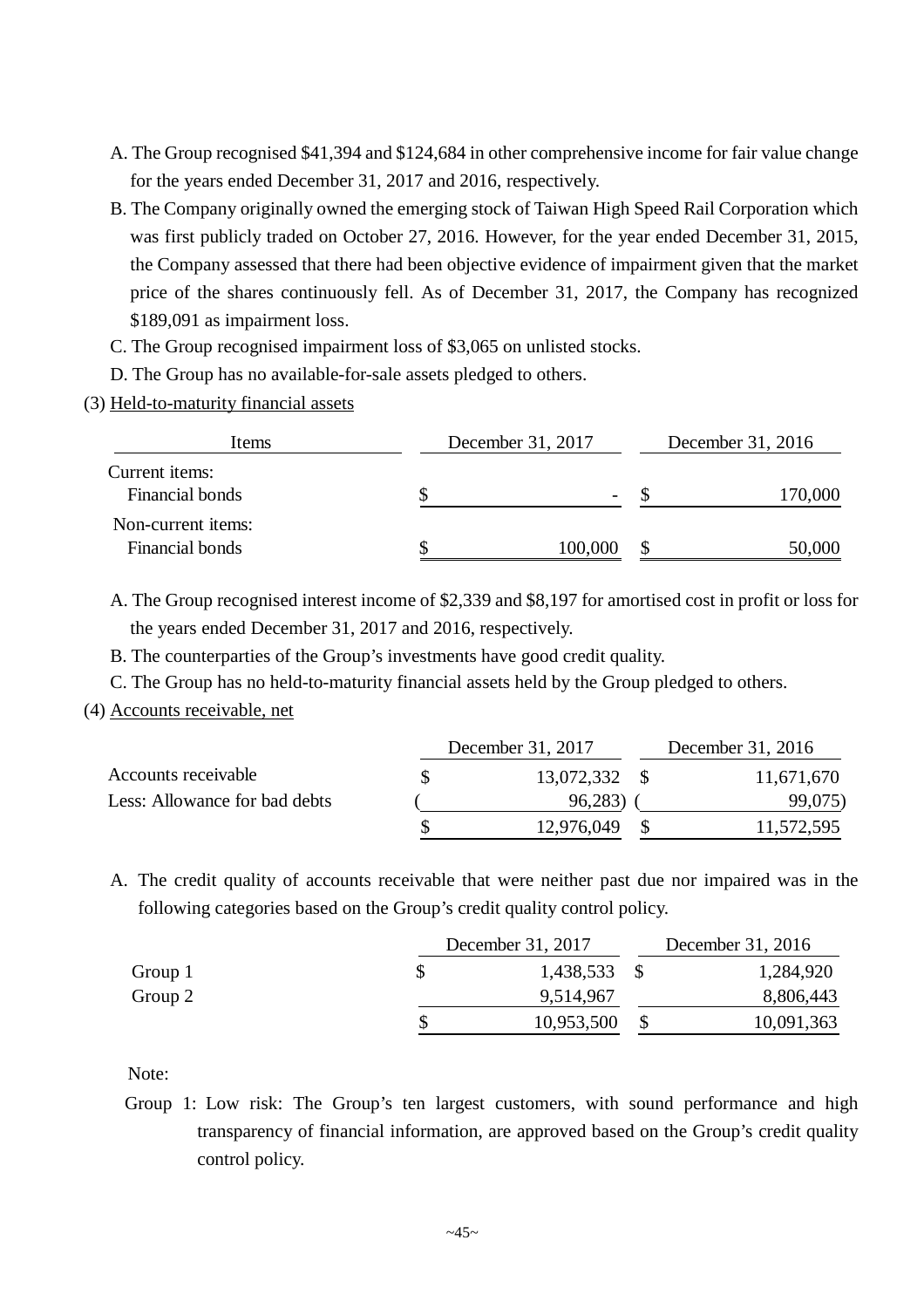Group 2: General risk.

B. The ageing analysis of accounts receivable that were past due but not impaired is as follows:

|                | December 31, 2017 | December 31, 2016 |
|----------------|-------------------|-------------------|
| Up to 30 days  | 1,749,509         | 1,232,006         |
| 31 to 180 days | 273,040           | 249,226           |
|                | 2,022,549         | 1,481,232         |

The above ageing analysis was based on past due date.

- C. Movement analysis of financial assets that were impaired is as follows:
	- (a)As of December 31, 2017 and 2016, the Group's accounts receivable that were impaired amounted to \$96,283 and \$99,075 respectively.
	- (b)Movements on the Group provision for impairment of accounts receivable are as follows:

|                              | 2017 |                      |    |                 |               |         |  |
|------------------------------|------|----------------------|----|-----------------|---------------|---------|--|
|                              |      | Individual provision |    | Group provision |               | Total   |  |
| At January 1                 | (\$  | 99,075) \$           |    | $-$ (\$)        |               | 99,075) |  |
| Provision for impairment     |      | 21,646)              |    |                 |               | 21,646) |  |
| Reversal of impairment       |      | 18,569               |    |                 |               | 18,569  |  |
| Write-offs during the period |      | 3,490                |    |                 |               | 3,490   |  |
| Net exchange differences     |      | 2,379                |    |                 |               | 2,379   |  |
| At December 31               | \$   | 96,283)              | \$ |                 | $($ \$        | 96,283) |  |
|                              | 2016 |                      |    |                 |               |         |  |
|                              |      | Individual provision |    | Group provision |               | Total   |  |
| At January 1                 | (\$  | 30,772) \$           |    |                 | $\mathcal{S}$ | 30,772) |  |
| Provision for impairment     |      | 97,446)              |    |                 |               | 97,446) |  |
| Reversal of impairment       |      | 25,275               |    |                 |               | 25,275  |  |
| Write-offs during the period |      | 3,826                |    |                 |               | 3,826   |  |
| Net exchange differences     |      | 42                   |    |                 |               | 42      |  |
| At December 31               | \$   | 99,075)              | \$ |                 | $($ \$        | 99,075) |  |

D. The Group does not hold any collateral as security.

# (5) Inventories

|                  | December 31, 2017 |               |  |                          |  |            |  |
|------------------|-------------------|---------------|--|--------------------------|--|------------|--|
|                  |                   | Allowance for |  |                          |  |            |  |
|                  |                   | Cost          |  | valuation loss           |  | Book value |  |
| Ship fuel        |                   | 3,306,081     |  | $\overline{\phantom{a}}$ |  | 3,306,081  |  |
| Steel and others |                   | 413,348       |  | $\overline{\phantom{a}}$ |  | 413,348    |  |
|                  |                   | 3,719,429     |  | -                        |  | 3,719,429  |  |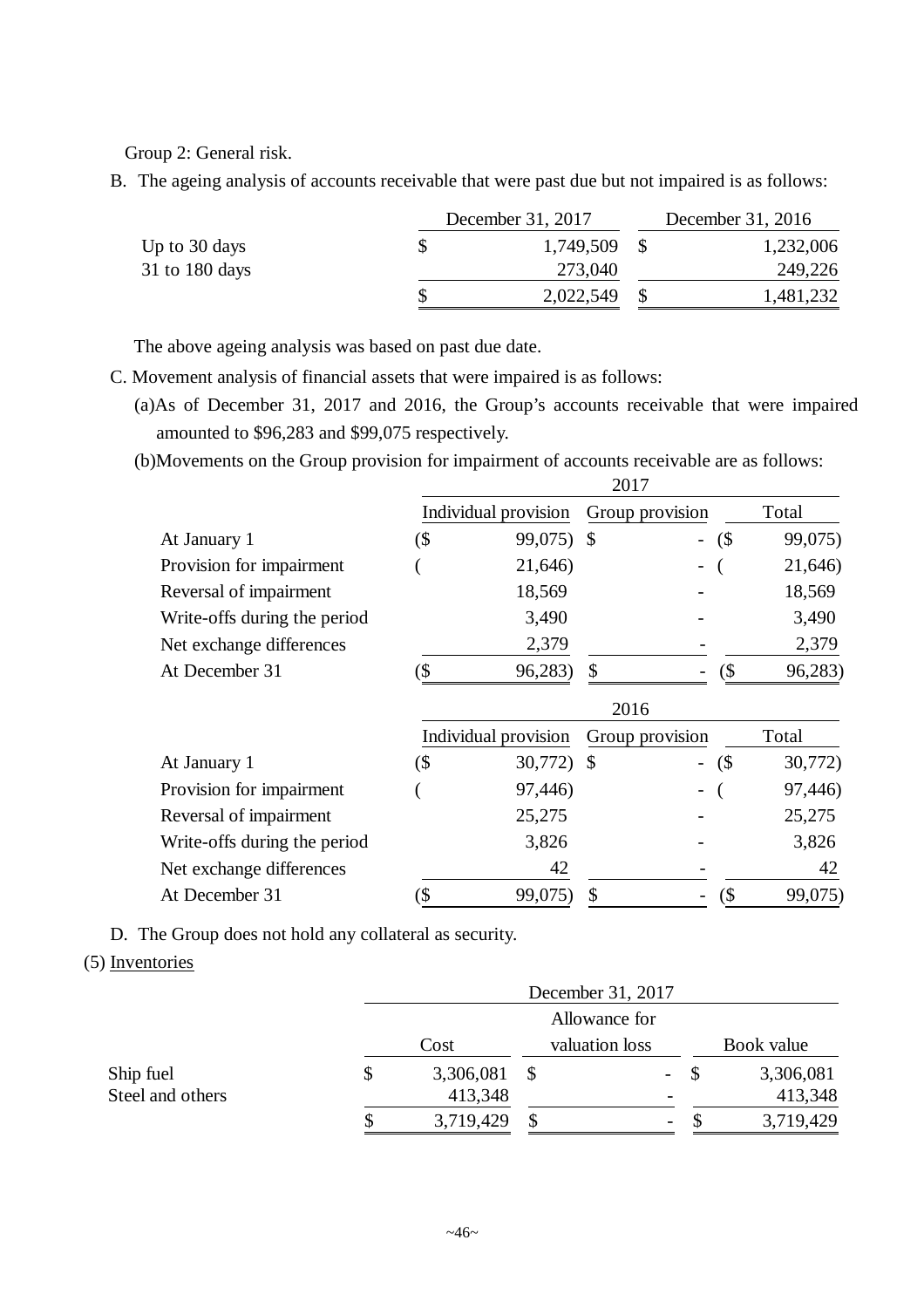|                               | December 31, 2016 |                      |                                 |            |    |                      |  |
|-------------------------------|-------------------|----------------------|---------------------------------|------------|----|----------------------|--|
|                               | Cost              |                      | Allowance for<br>valuation loss | Book value |    |                      |  |
| Ship fuel<br>Steel and others | \$                | 2,782,953<br>391,967 | $\mathcal{S}$                   |            | \$ | 2,782,953<br>391,967 |  |
|                               |                   | 3,174,920            | \$                              |            |    | 3,174,920            |  |
| (6) Other current assets      |                   |                      |                                 |            |    |                      |  |
|                               |                   |                      | December 31, 2017               |            |    | December 31, 2016    |  |
| Shipowner's accounts          |                   | \$                   | 1,207,851                       | \$         |    | 110,646              |  |
| Agency accounts               |                   |                      | 824,422                         |            |    | 772,724              |  |
| Other financial assets        |                   |                      | 324,508                         |            |    | 183,200              |  |
| Temporary debits              |                   |                      | 308,312                         |            |    | 271,709              |  |
|                               |                   | \$                   | 2,665,093                       |            |    | 1,338,279            |  |

- A. Shipowner's accounts:
	- (a) Temporary accounts, between the Group and other related parties Evergreen International S.A., Gaining Enterprise S.A., Italia Marittima S.p.A., Evergreen Marine (Hong Kong) Ltd. and Evergreen Marine (Singapore) Pte. Ltd. incurred due to foreign port formalities and pier rental expenses.
	- (b) In response to market competition and enhancement of global transportation network to provide better logistics services to customers, the Group has joined Cosco Container Lines Co., Ltd., Kawasaki Kisen Kaisha, Ltd., Yang Ming (UK), Ltd. and Hanjin Shipping Co., Ltd. to form the CKYHE Alliance Transactions for trading of shipping spaces.
	- (c) In response to market competition and enhancement of global transportation network to provide better logistics services to customers, the Group has joined Cosco Container Lines Co., Ltd., CMA CGM, Ltd., and the Orient Overseas Container Line, Ltd. to form the OCEAN Alliance on March 31, 2017 for trading of shipping space.
- B. Agency accounts:

The Group entered into agency agreements with its related parties, whereby the related parties act as the Group's agents to deal with domestic and foreign port formalities, such as arrival and departure of the Group's ships, cargo stevedoring and forwarding, freight collection, and payment of expenses incurred in domestic and foreign ports.

C. On February 2, 2017, the aforementioned CKYHE member, Hanjin Shipping Co., Ltd. was judged by the Seoul Central District Court to undergo liquidation instead of reorganization, in accordance with Article 286 of Debtor Rehabilitation and Bankruptcy Act 2005 (Republic of Korea). For the year ended December 31, 2016, the Group recognised \$47,455 as impairment loss of net receivables from ship-owners due to a remote probability to recover the debt from the ship-owners.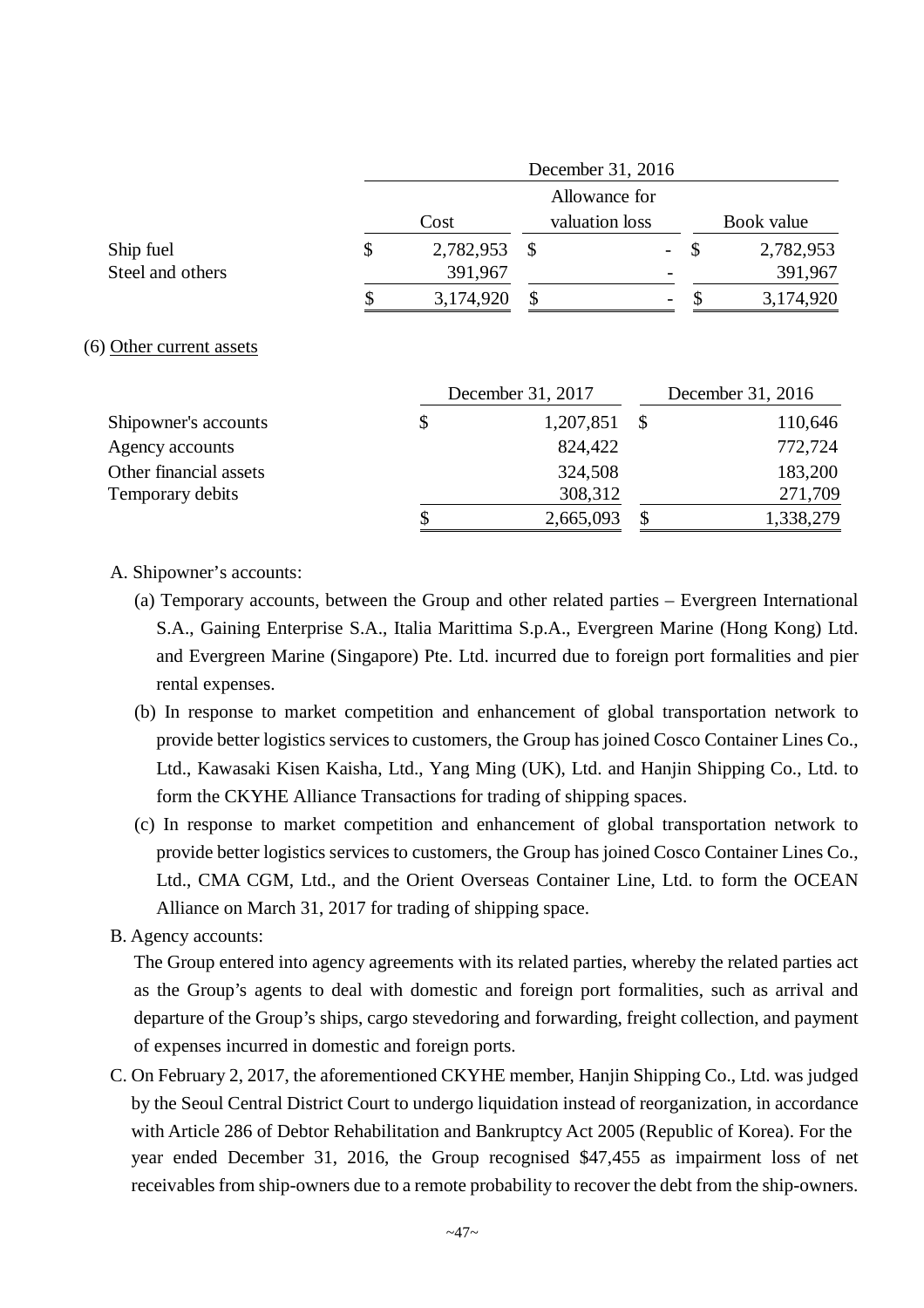# (7) Investments accounted for using equity method

A. Details of long-term equity investments accounted for using equity method are set forth below:

|                                      | December 31, 2017 |            | December 31, 2016 |
|--------------------------------------|-------------------|------------|-------------------|
| Evergreen International Storage and  | \$                | 8,452,437  | \$<br>8,517,744   |
| <b>Transport Corporation</b>         |                   |            |                   |
| <b>EVA Airways Corporation</b>       |                   | 9,462,402  | 8,699,063         |
| Taipei Port Container Terminal       |                   | 1,428,295  | 1,414,293         |
| Corporation                          |                   |            |                   |
| Charng Yang Development Co., Ltd.    |                   | 537,532    | 531,069           |
| Luanta Investment (Netherlands) N.V. |                   | 1,865,804  | 1,993,507         |
| Balsam Investment (Netherlands) N.V. |                   | 1,282,862  | 550,749           |
| Colon Container Terminal S.A.        |                   | 2,532,187  | 2,740,375         |
| Others                               |                   | 1,221,507  | 1,332,253         |
|                                      | \$                | 26,783,026 | \$<br>25,779,053  |

## B. Associates

(a) The basic information of the associates that are material to the Group is as follows:

|                                                                                     | Principal |              |                                  |                                                         |                  |
|-------------------------------------------------------------------------------------|-----------|--------------|----------------------------------|---------------------------------------------------------|------------------|
|                                                                                     | place of  |              |                                  | Nature of                                               | Methods of       |
| Company name                                                                        | business  |              | Ownership $(\%)$<br>relationship |                                                         | measurement      |
|                                                                                     |           | December 31, | December 31,                     |                                                         |                  |
|                                                                                     |           | 2017         | 2016                             |                                                         |                  |
| Evergreen<br><b>International</b><br>Storage and<br><b>Transport</b><br>Corporation | TW        | 39.74%       |                                  | With a right<br>39.74% over 20% to<br>vote              | Equity<br>method |
| <b>EVA Airways</b><br>Corporation                                                   | TW        | 16.31%       | 16.31%                           | Have a right<br>to vote in the<br>Board of<br>Directors | Equity<br>method |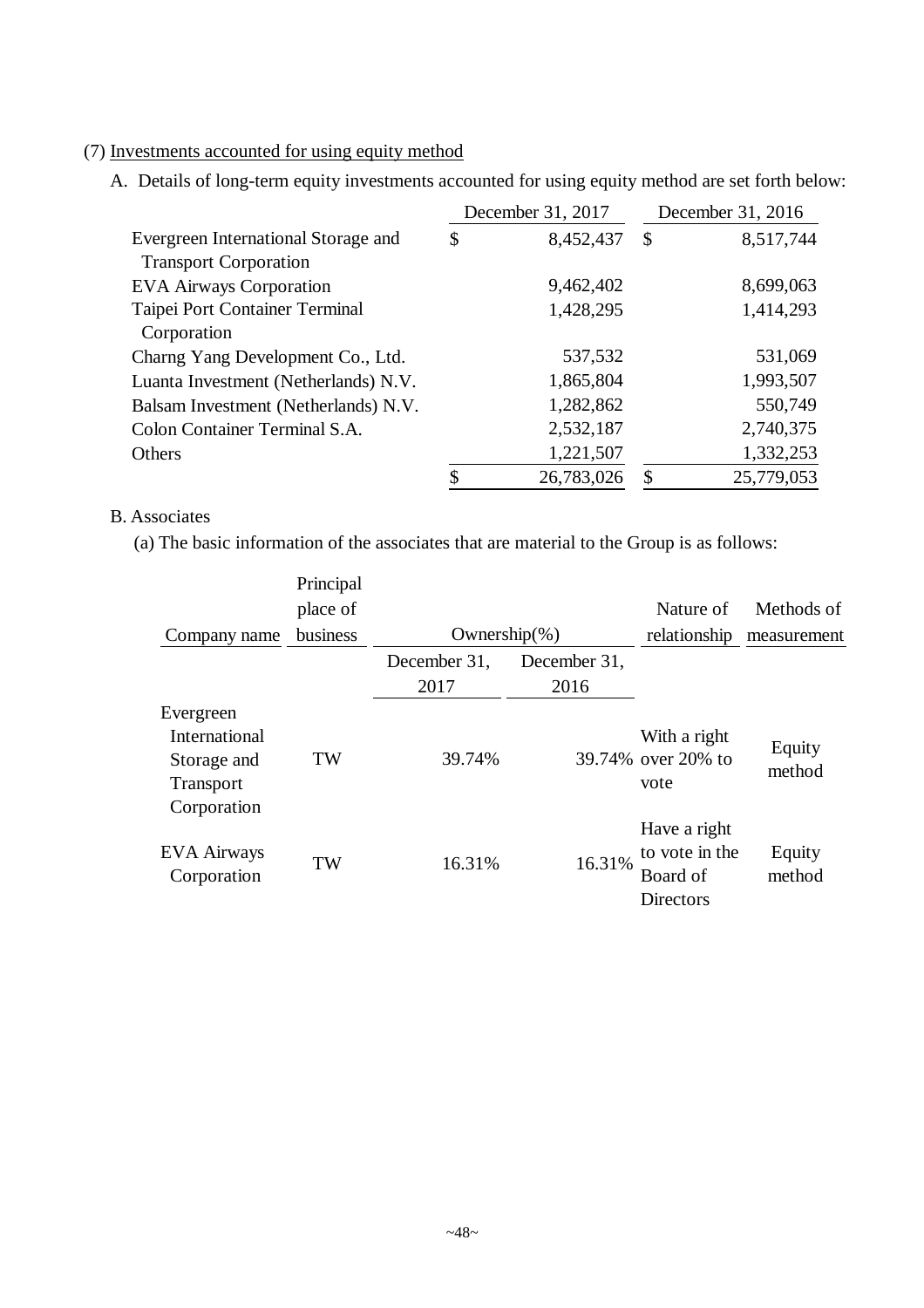(b) The summarised financial information of the associates that are material to the Group is as follows:

Balance sheet

|                                                                      |    | Evergreen International Storage and Transport Corporation |    |                   |  |  |  |  |
|----------------------------------------------------------------------|----|-----------------------------------------------------------|----|-------------------|--|--|--|--|
|                                                                      |    | December 31, 2017                                         |    | December 31, 2016 |  |  |  |  |
| Current assets                                                       | \$ | 5,429,946 \$                                              |    | 4,883,682         |  |  |  |  |
| Non-current assets                                                   |    | 27,662,565                                                |    | 28,917,060        |  |  |  |  |
| <b>Current liabilities</b>                                           |    | $2,369,781$ (                                             |    | 2,380,308)        |  |  |  |  |
| Non-current liabilities                                              |    | 9,031,865)                                                |    | 9,592,754)        |  |  |  |  |
| Total net assets                                                     |    | 21,690,865                                                |    | 21,827,680        |  |  |  |  |
| Share in associate's net assets<br>Unrealized income with affiliated | \$ | 8,558,554                                                 | -S | 8,611,875         |  |  |  |  |
| companies                                                            |    | 106, 117)                                                 |    | 94,131)           |  |  |  |  |
| Carrying amount of the associate                                     |    | 8,452,437                                                 |    | 8,517,744         |  |  |  |  |

|                                 | <b>EVA Airways Corporation</b> |                   |               |                   |  |  |  |
|---------------------------------|--------------------------------|-------------------|---------------|-------------------|--|--|--|
|                                 |                                | December 31, 2017 |               | December 31, 2016 |  |  |  |
| Current assets                  | \$                             | 69,002,340        | <sup>\$</sup> | 69, 375, 363      |  |  |  |
| Non-current assets              |                                | 159,204,888       |               | 148,288,041       |  |  |  |
| <b>Current liabilities</b>      |                                | $60,428,208$ (    |               | 62,284,933)       |  |  |  |
| Non-current liabilities         |                                | 103,569,512)      |               | 96,042,190)       |  |  |  |
| Total net assets                |                                | 64,209,508        |               | 59,336,281        |  |  |  |
| Share in associate's net assets |                                | 9,462,402         | <sup>\$</sup> | 8,699,063         |  |  |  |

Statement of comprehensive income

|                                      |                                 | Evergreen International Storage and Transport Corporation |               |                                 |  |  |
|--------------------------------------|---------------------------------|-----------------------------------------------------------|---------------|---------------------------------|--|--|
|                                      | Year ended December<br>31, 2017 |                                                           |               | Year ended December<br>31, 2016 |  |  |
| Revenue                              |                                 | 7,554,009                                                 | \$            | 7,472,097                       |  |  |
| Profit for the period                |                                 | 884,258                                                   | - S           | 809,015                         |  |  |
| Other comprehensive loss, net of tax |                                 | 647,260)                                                  |               | 123,347                         |  |  |
| Total comprehensive income           |                                 | 236,998                                                   | $\mathcal{S}$ | 685,668                         |  |  |
| Dividends received from associates   | \$                              | 148,422                                                   |               | 148,422                         |  |  |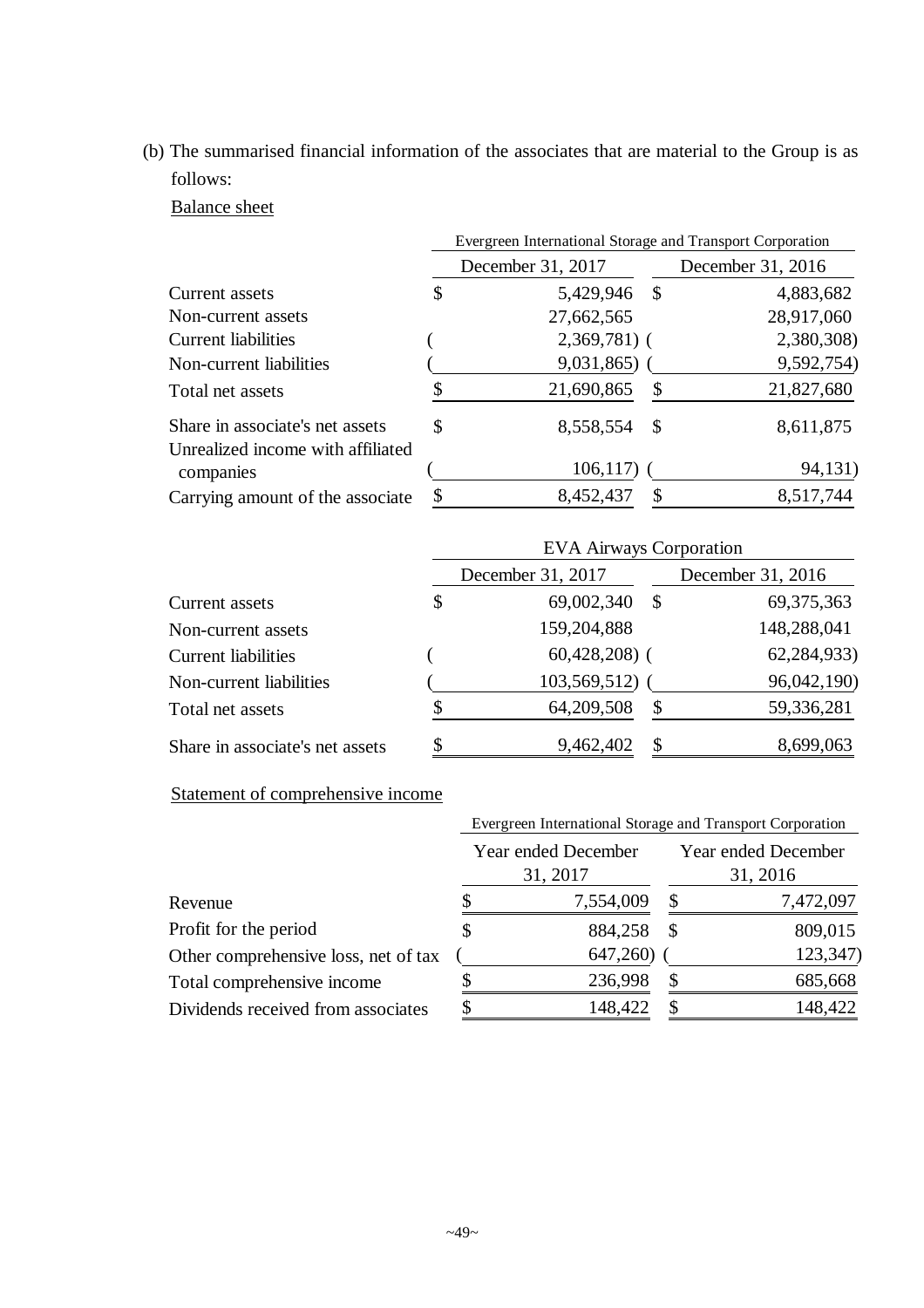|                                                  | <b>EVA Airways Corporation</b>  |             |                           |                                 |  |  |
|--------------------------------------------------|---------------------------------|-------------|---------------------------|---------------------------------|--|--|
| Revenue                                          | Year ended December<br>31, 2017 |             |                           | Year ended December<br>31, 2016 |  |  |
|                                                  |                                 | 163,561,731 | $\boldsymbol{\mathsf{S}}$ | 144,679,665                     |  |  |
| Profit for the period                            | \$                              | 6,310,934   | -S                        | 3,953,667                       |  |  |
| Other comprehensive (loss) income,<br>net of tax |                                 | 769,683)    |                           | 2,084,356                       |  |  |
| Total comprehensive income                       |                                 | 5,541,251   |                           | 6,038,023                       |  |  |
| Dividends received from associates               | \$                              | 132,191     | \$                        | 188,845                         |  |  |

(c) The carrying amount of the Group's interests in all individually immaterial associates and the Group's share of the operating results are summarised below:

As of December 31, 2017 and 2016, the carrying amount of the Group's individually immaterial associates amounted to \$8,868,187 and \$8,562,246, respectively.

|                                        | Year ended December<br>31, 2017 | Year ended December<br>31, 2016 |            |
|----------------------------------------|---------------------------------|---------------------------------|------------|
| Gain (loss) for the period             | 2,410,843 (\$)                  |                                 | 3,686,346) |
| Other comprehensive loss, net of tax ( | 4,318)                          |                                 | 22,627)    |
| Total comprehensive income (loss)      | 2,406,525                       |                                 | 3,708,973) |

C. The fair value of the Group's associates which have quoted market price was as follows:

|                                        |   | December 31, 2017 | December 31, 2016 |            |  |
|----------------------------------------|---|-------------------|-------------------|------------|--|
| <b>Evergreen International Storage</b> | S | 6,000,494         |                   | 5,428,009  |  |
| and Transport Corporation              |   |                   |                   |            |  |
| <b>EVA Airways Corporation</b>         |   | 10,790,460        |                   | 9,649,978  |  |
|                                        |   | 16,790,954        |                   | 15,077,987 |  |

- D. Investment income (loss) accounted for using equity method was based on the financial statements of the investee companies for the corresponding periods which were audited by independent accountants.
- E. To meet the operational needs in Vietnam, the Board of Directors has resolved on November 13, 2015, that the Company to participate in VIP Greenport Joint Stock Company's capital increase as the original shareholder. The investment amount was VND125,000 thousand and the capital increase was effective from January 16, 2016. The shareholding ratio is 21.74% after the capital increase and VIP Greenport Joint Stock Company is accounted for using equity method.
- F. On May 12, 2017, the Board of Directors resolved to purchase newly issued shares of VIP Greenport Joint Stock Company for VND 12,500,000 as an original shareholder. The ownership percentage remains at 21.74% after the purchase.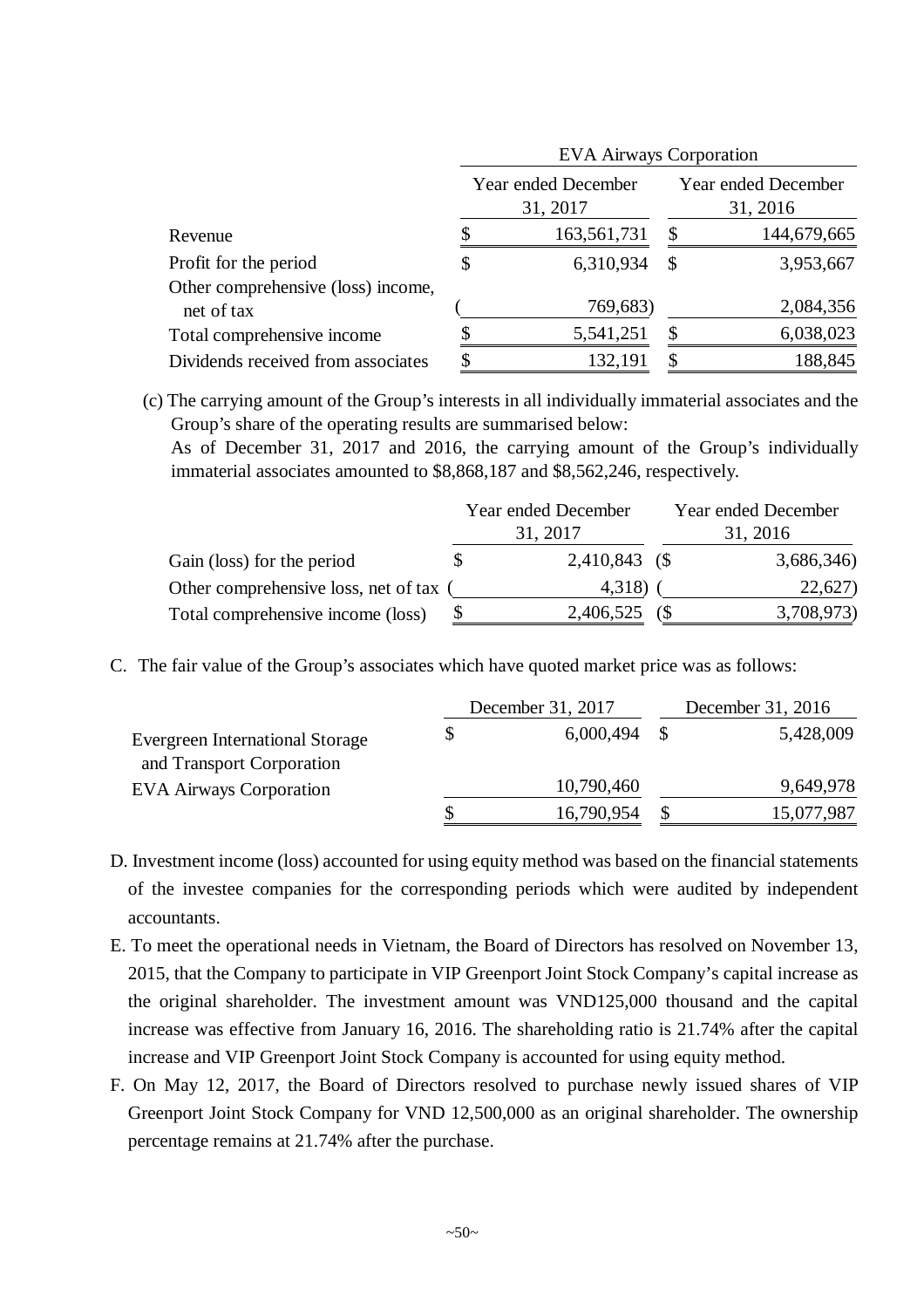- G. The Board of Directors has resolved that the subsidiary Peony Investment S.A. to participate in Ningbo Victory Container Co., Ltd. capital increase as the original shareholder, and the investment amount was USD 6,144 thousand as of May 26, 2016. The shareholding ratio remained at 40% after the capital increase and Ningbo Victory Container Co., Ltd. is accounted for using equity method.
- H. The Board of Directors has resolved that the subsidiary Peony Investment S.A. to participate in Balsam Investment (Netherlands) N.V.'s capital increase as an original shareholder. The investment amount was USD 76,930 thousand for the year ended December 31, 2016. The shareholding ratio remains at 49% after the capital increase and Balsam Investment (Netherlands) N.V. is accounted for using equity method.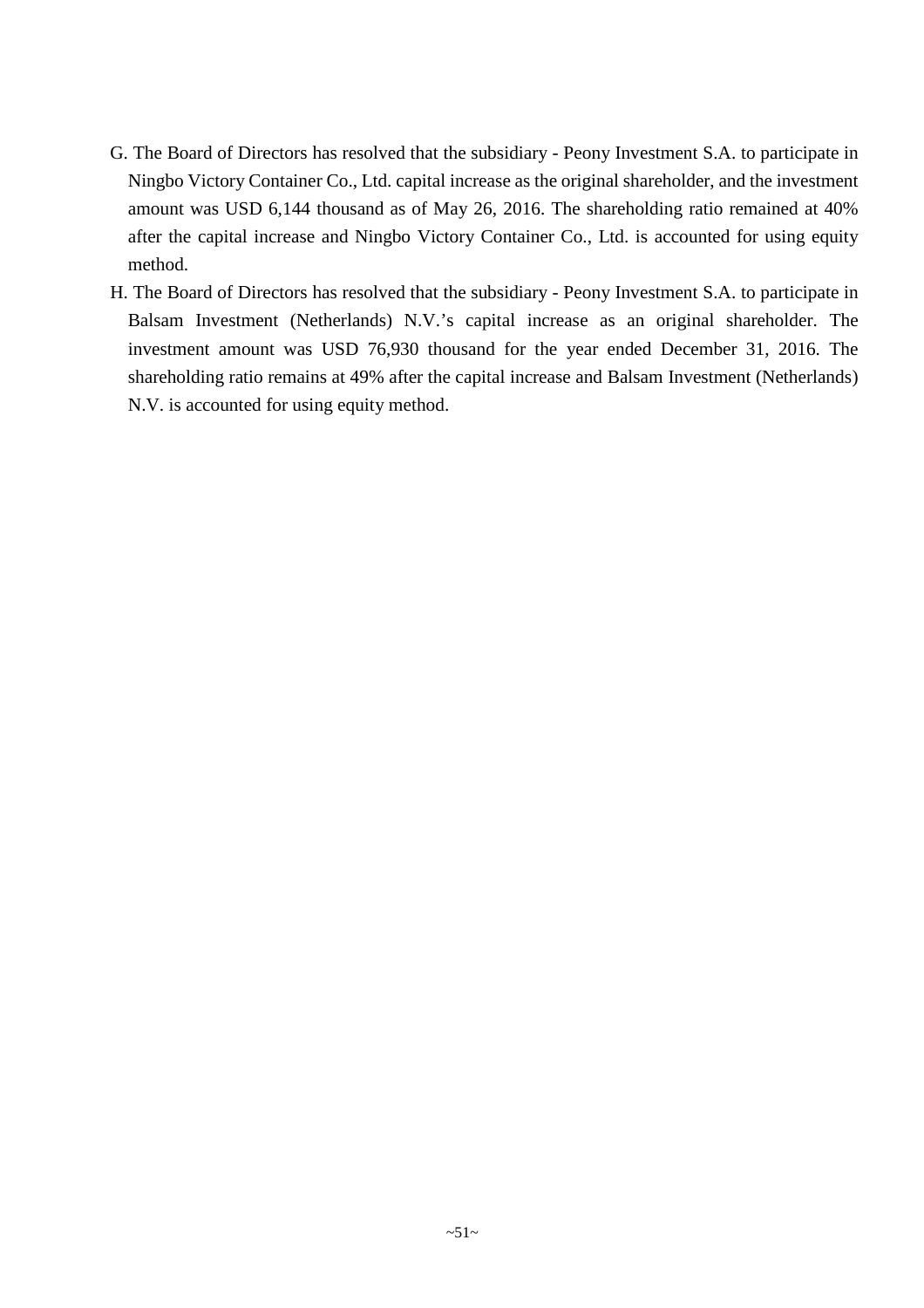# (8) Property, plant and equipment, net

|                             |           |                         |              | Loading         |                            |                              |               |            |                    |                 |            |                             |
|-----------------------------|-----------|-------------------------|--------------|-----------------|----------------------------|------------------------------|---------------|------------|--------------------|-----------------|------------|-----------------------------|
|                             |           |                         |              | and             | Computer and               |                              |               |            |                    |                 |            |                             |
|                             |           |                         | Machinery    | unloading       |                            | communication Transportation |               | Office     | Lease              | Leasehold       |            |                             |
|                             | Land      | <b>Buildings</b>        | equipment    | equipment       | equipment                  | equipment                    | <b>Ships</b>  | equipment  | assets             | improvements    | Others     | Total                       |
|                             |           |                         |              |                 |                            |                              |               |            |                    |                 |            |                             |
| At January 1, 2017          |           |                         |              |                 |                            |                              |               |            |                    |                 |            |                             |
| Cost                        | \$845,610 | \$1,632,334             | \$600,442    | \$9,269,204     | 1.064.943<br>\$            | \$17,025,213                 | \$110,782,722 | \$511,701  | \$21,192,069       | 366,787<br>- \$ | \$138,493  | \$163,429,518               |
| Accumulated                 |           |                         |              |                 |                            |                              |               |            |                    |                 |            |                             |
| depreciation                |           | 1,004,644               | 479,520)     | 5,612,263)      | 248,689)                   | 7,412,028)                   | 42,981,997)   | 411,375)   | 5,565,381)         | 242,660)        | 531)       | 63,959,088)                 |
|                             | \$845,610 | 627,690<br><sup>S</sup> | \$120,922    | \$3,656,941     | <sup>\$</sup><br>816,254   | $\mathbb{S}$<br>9,613,185    | \$67,800,725  | \$100,326  | \$15,626,688       | 124,127         | \$137,962  | 99,470,430<br>\$            |
| 2017                        |           |                         |              |                 |                            |                              |               |            |                    |                 |            |                             |
| Opening net book            |           |                         |              |                 |                            |                              |               |            |                    |                 |            |                             |
| amount                      | \$845,610 | -S<br>627.690           | \$120.922    | $$3,656,941$ \$ | 816,254                    | 9.613.185<br><sup>\$</sup>   | \$67,800,725  | \$100.326  | $$15,626,688$ \;   | 124,127         | \$137,962  | 99,470,430<br>- \$          |
| Additions                   |           | 1,891                   | 3,169        | 202,894         | 58,911                     | 985,566                      | 207,088       | 21,224     | 70,957             | 15,488          | 35,235     | 1,602,423                   |
| Disposals                   | $-$ (     | $1,067$ ) (             | $285)$ (     | $3,875$ (       |                            | $617)$ (<br>$25,375$ (       | $3,451)$ (    | $3,721)$ ( | $6,337)$ (         | 6,155           | $-$ (      | 50,883)                     |
| Reclassifications           |           | 7,130                   |              | 482,220         | 76,298                     |                              | 3,660,780 (   | $4,012)$ ( | 81,527)            | 204,088         | 81,922)    | 4,263,055                   |
| Depreciation                | $-$ (     | $40,958$ (              | $10,041$ ) ( | $464,240$ (     | $192,670$ )                | 1,328,043) (                 | 4,406,998) (  | $33,435$ ( | $1,063,223$ (      | 120,753         | $2,822)$ ( | 7,663,183)                  |
| Acquired from               |           |                         |              |                 |                            |                              |               |            |                    |                 |            |                             |
| business combinations       |           | 5,615,200               | 173          |                 | 2,265                      | 2,970                        | 116,948       | 27,237     |                    |                 |            | 5,764,793                   |
| Net exchange<br>differences | 15,865)   | 127,375)                | 1,831        | 152,091)        |                            | 56,521<br>518,868)           | 3,635,922)    | 2,642      | 1,190,470)         | 627             | 5,915      | 5,699,181)                  |
| Closing net book            |           |                         |              |                 |                            |                              |               |            |                    |                 |            |                             |
| amount                      | \$829,745 | \$6,082,511             | \$115,769    | \$3,721,849     | 703,920<br>-S              | 8,729,435<br>S.              | \$63,739,170  | \$110,261  | \$13,356,088       | 216,168<br>-S   | \$82,538   | 97,687,454<br><sup>S</sup>  |
|                             |           |                         |              |                 |                            |                              |               |            |                    |                 |            |                             |
| At December 31, 2017        |           |                         |              |                 |                            |                              |               |            |                    |                 |            |                             |
| Cost                        | \$829,745 | \$7,194,260             | \$611,447    | \$9,600,294     | 1,120,713<br><sup>\$</sup> | \$16,325,955                 | \$107,532,947 | \$533,874  | $$19,524,906$ \ \$ | 574,438         | \$85,891   | \$163,934,470               |
| Accumulated                 |           |                         |              |                 |                            |                              |               |            |                    |                 |            |                             |
| depreciation                |           | 1,111,749)              | 495,678)     | 5,878,445)      | 416,793)                   | 7,596,520)                   | 43,793,777)   | 423,613)   | 6,168,818          | 358,270)        | 3,353)     | 66,247,016)                 |
|                             | \$829,745 | \$6,082,511             | \$115,769    | \$3,721,849     | 703,920<br>-S              | 8,729,435<br>$\mathbb{S}$    | \$63,739,170  | \$110.261  | \$13,356,088       | 216,168         | \$ 82,538  | 97,687,454<br><sup>\$</sup> |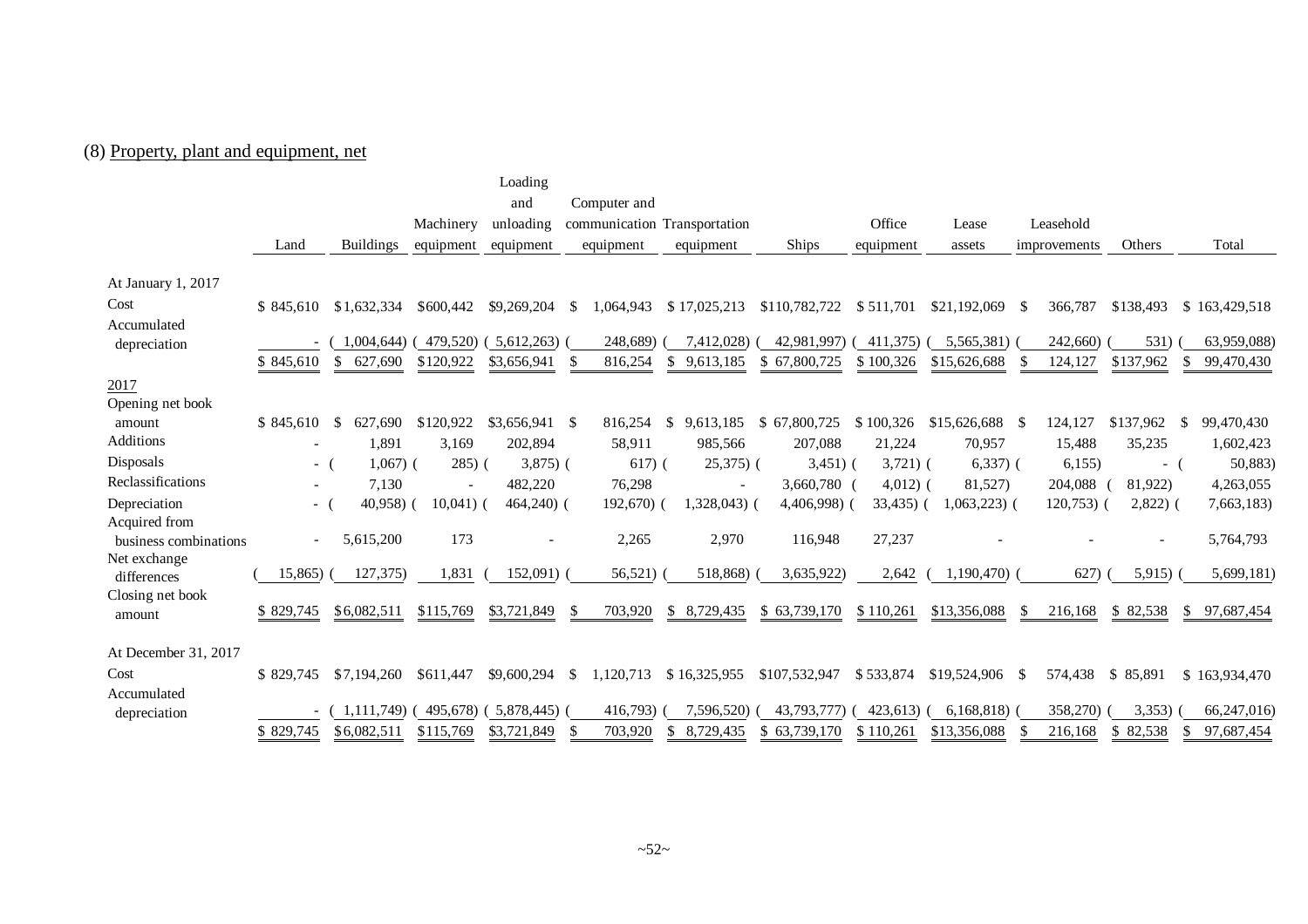|                           |                          |                         |                           | Loading           |                              |                            |                                                |               |                   |                 |                          |                  |
|---------------------------|--------------------------|-------------------------|---------------------------|-------------------|------------------------------|----------------------------|------------------------------------------------|---------------|-------------------|-----------------|--------------------------|------------------|
|                           |                          |                         |                           | and               | Computer and                 |                            |                                                |               |                   |                 |                          |                  |
|                           |                          |                         | Machinery                 | unloading         | communication Transportation |                            |                                                | Office        | Lease             | Leasehold       |                          |                  |
|                           | Land                     | <b>Buildings</b>        | equipment                 | equipment         | equipment                    | equipment                  | <b>Ships</b>                                   | equipment     | assets            | improvements    | Others                   | Total            |
|                           |                          |                         |                           |                   |                              |                            |                                                |               |                   |                 |                          |                  |
| At January 1, 2016        |                          |                         |                           |                   |                              |                            |                                                |               |                   |                 |                          |                  |
| Cost                      | \$823,656                | \$1,658,060             | \$638,955                 |                   | 235,114                      | \$19,390,776               | \$112,145,161                                  | \$516,257     | \$23,354,144      | 350,042<br>- \$ | \$466,263                | \$168,277,071    |
| Accumulated               |                          |                         |                           |                   |                              |                            |                                                |               |                   |                 |                          |                  |
| depreciation              |                          | 976,105                 | 499,554)                  | 5,283,786         | 197,883)                     | 7,513,029)                 | 39, 141, 571)                                  | 420,350)      | 6,450,500)        | 175,065)        | 48)                      | 60,657,891)      |
|                           | \$823,656                | 681,955                 | \$139,401                 | \$3,414,857       | 37,231                       | \$11,877,747               | \$73,003,590                                   | 95,907<br>S.  | \$16,903,644      | 174,977         | \$466,215                | \$107,619,180    |
| 2016                      |                          |                         |                           |                   |                              |                            |                                                |               |                   |                 |                          |                  |
| Opening net book          |                          |                         |                           |                   |                              |                            |                                                |               |                   |                 |                          |                  |
| amount                    | \$823,656                | 681,955<br><sup>S</sup> | \$139,401                 | $$3,414,857$ \ \$ | 37,231                       | \$11,877,747               | \$73,003,590                                   | 95,907<br>\$  | $$16,903,644$ \\$ | 174,977         | \$466,215                | \$107,619,180    |
| <b>Additions</b>          |                          | 7,347                   | 1,119                     | 131,437           | 29,450                       | 69,587                     | 289,117                                        | 25,971        | 639,439           | 17,937          | 463,428                  | 1,674,832        |
| Disposals                 |                          |                         | $-$ (                     | $8,461)$ (        | $86)$ (                      | 744,084)                   | - (                                            | $815)$ (      | $17,134$ ) (      | 343)            | $-$ (                    | 770,923)         |
| Reclassifications         | 24,654                   | 46,805                  | $\overline{\phantom{a}}$  | 602,976           | 814,578                      | 785                        | 97,989                                         | $14,540$ (    | 103,230)          | 1,128           | 782,244)                 | 717,981          |
| Depreciation              | $-$ (                    | $34,456$ )              | $11,850$ (                | 442,298) (        | $64,211)$ (                  | 1,427,453) (               | 4,564,734)                                     | $33,466$ )    | 1,438,719) (      | 68,970)         | 483) (                   | 8,086,640)       |
| Impairment loss           | $ \sqrt{ }$              | 42,932)                 | $\sim$                    | 6,497)            |                              |                            |                                                |               |                   |                 | $\overline{\phantom{a}}$ | 49,429)          |
| Net exchange              |                          |                         |                           |                   |                              |                            |                                                |               |                   |                 |                          |                  |
| differences               | 2,700)                   | 31,029)                 | 7,748)                    | 35,073)           | 708)                         | 163,397)                   | 1,025,237)                                     | 1,811)        | 357,312)          | 602)            | 8,954)                   | 1,634,571)       |
| Closing net book          |                          |                         |                           |                   |                              |                            |                                                |               |                   |                 |                          |                  |
| amount                    | \$845,610                | 627,690                 | \$120,922                 | \$3,656,941       | 816,254                      | <sup>\$</sup><br>9,613,185 | 67,800,725<br>\$                               | 100,326<br>S. | \$15,626,688      | 124,127<br>\$.  | \$137,962                | 99,470,430<br>S. |
| At December 31, 2016      |                          |                         |                           |                   |                              |                            |                                                |               |                   |                 |                          |                  |
| Cost                      | \$845,610                | \$1,632,334             | \$600,442                 | \$9,269,204       | -S<br>1,064,943              | \$17,025,213               | \$110,782,722                                  | \$511,701     | \$21,192,069      | 366,787<br>- \$ | \$138,493                | \$163,429,518    |
| Accumulated               |                          |                         |                           |                   |                              |                            |                                                |               |                   |                 |                          |                  |
| depreciation              | $\overline{\phantom{a}}$ | 1,004,644)              | 479,520)                  | 5,612,263)        | 248,689)                     | 7,412,028)                 | 42,981,997)                                    | 411,375)      | 5,565,381)        | 242,660)        | 531)                     | 63,959,088)      |
|                           | \$845,610                | 627,690                 | \$120,922                 | \$3,656,941       | 816,254                      | 9,613,185<br><sup>\$</sup> | 67,800,725<br>\$                               | \$100,326     | \$15,626,688      | 124,127         | \$137,962                | \$<br>99,470,430 |
| $\lambda$ $\pi$<br>$\sim$ | $\blacksquare$           |                         | $\mathbf{1}$ $\mathbf{1}$ | $\sim$ 1 $\sim$ 1 | $\mathcal{C}$ 1              | $\blacksquare$             | $\mathbf{r}$ and $\mathbf{r}$ and $\mathbf{r}$ | 11.11         |                   | $\mathbf{1}$    |                          | $\cdots$         |

A. The Group has issued a negative pledge to granting banks for drawing borrowings within the credit line to purchase the above transportation equipment.

B. Information about the property, plant and equipment that were pledged to others as collaterals is provided in Note 8.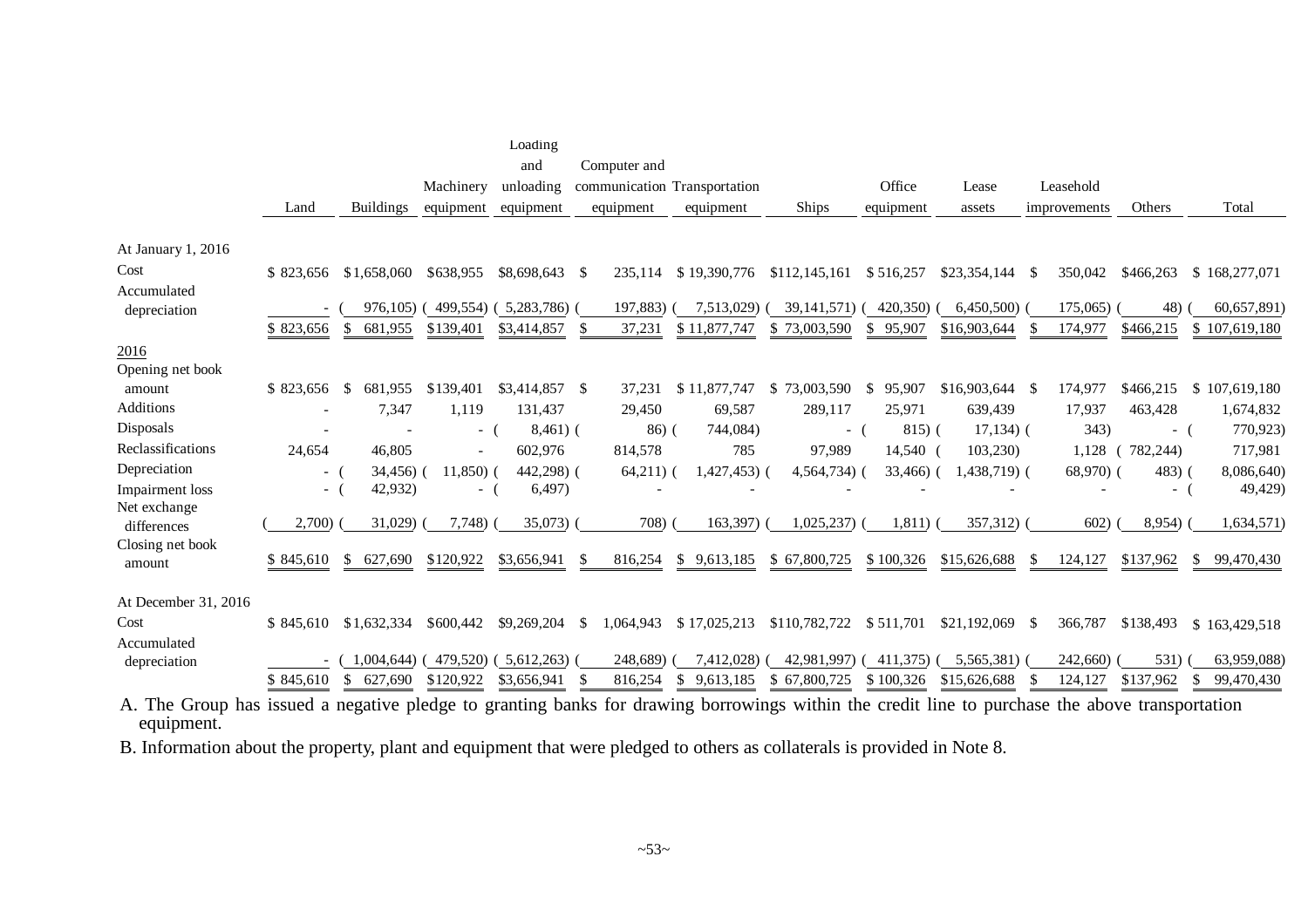# (9) Investment property, net

|                                     | Land            |                           | <b>Buildings</b> | Total           |
|-------------------------------------|-----------------|---------------------------|------------------|-----------------|
| At January 1, 2017                  |                 |                           |                  |                 |
| Cost                                | \$<br>1,414,631 | \$                        | 1,000,649        | \$<br>2,415,280 |
| Accumulated depreciation            |                 |                           | 476,506)         | 476,506)        |
|                                     | \$<br>1,414,631 | \$                        | 524,143          | \$<br>1,938,774 |
| 2017                                |                 |                           |                  |                 |
| Opening net book amount             | \$<br>1,414,631 | \$                        | 524,143          | \$<br>1,938,774 |
| Reclassifications                   | 174             |                           |                  | 174             |
| Depreciation                        |                 |                           | $28,516$ (       | 28,516)         |
| Acquired from business combinations |                 |                           | 3,119,127        | 3,119,127       |
| Net exchange differences            | 48)             |                           | 60,239           | 60,287          |
| Closing net book amount             | \$<br>1,414,757 | \$                        | 3,554,515        | \$<br>4,969,272 |
| At December 31, 2017                |                 |                           |                  |                 |
| Cost                                | \$<br>1,414,757 | \$                        | 4,066,438        | \$<br>5,481,195 |
| Accumulated depreciation            |                 |                           | 511,923)         | 511,923)        |
|                                     | \$<br>1,414,757 | \$                        | 3,554,515        | \$<br>4,969,272 |
| At January 1, 2016                  |                 |                           |                  |                 |
| Cost                                | \$<br>1,420,461 | \$                        | 1,046,174        | \$<br>2,466,635 |
| Accumulated depreciation            |                 |                           | 499,610)         | 499,610)        |
|                                     | \$<br>1,420,461 | \$                        | 546,564          | \$<br>1,967,025 |
| 2016                                |                 |                           |                  |                 |
| Opening net book amount             | \$<br>1,420,461 | $\boldsymbol{\mathsf{S}}$ | 546,564          | \$<br>1,967,025 |
| Reclassifications                   | 5,701)          |                           |                  | 5,701)          |
| Depreciation charge                 |                 |                           | $19,490$ (       | 19,490)         |
| Net exchange differences            | 129)            |                           | 2,931)           | 3,060           |
| Closing net book amount             | \$<br>1,414,631 | \$                        | 524,143          | \$<br>1,938,774 |
| At December 31, 2016                |                 |                           |                  |                 |
| Cost                                | \$<br>1,414,631 | \$                        | 1,000,649        | \$<br>2,415,280 |
| Accumulated depreciation            |                 |                           | 476,506)         | 476,506)        |
|                                     | \$<br>1,414,631 | \$                        | 524,143          | \$<br>1,938,774 |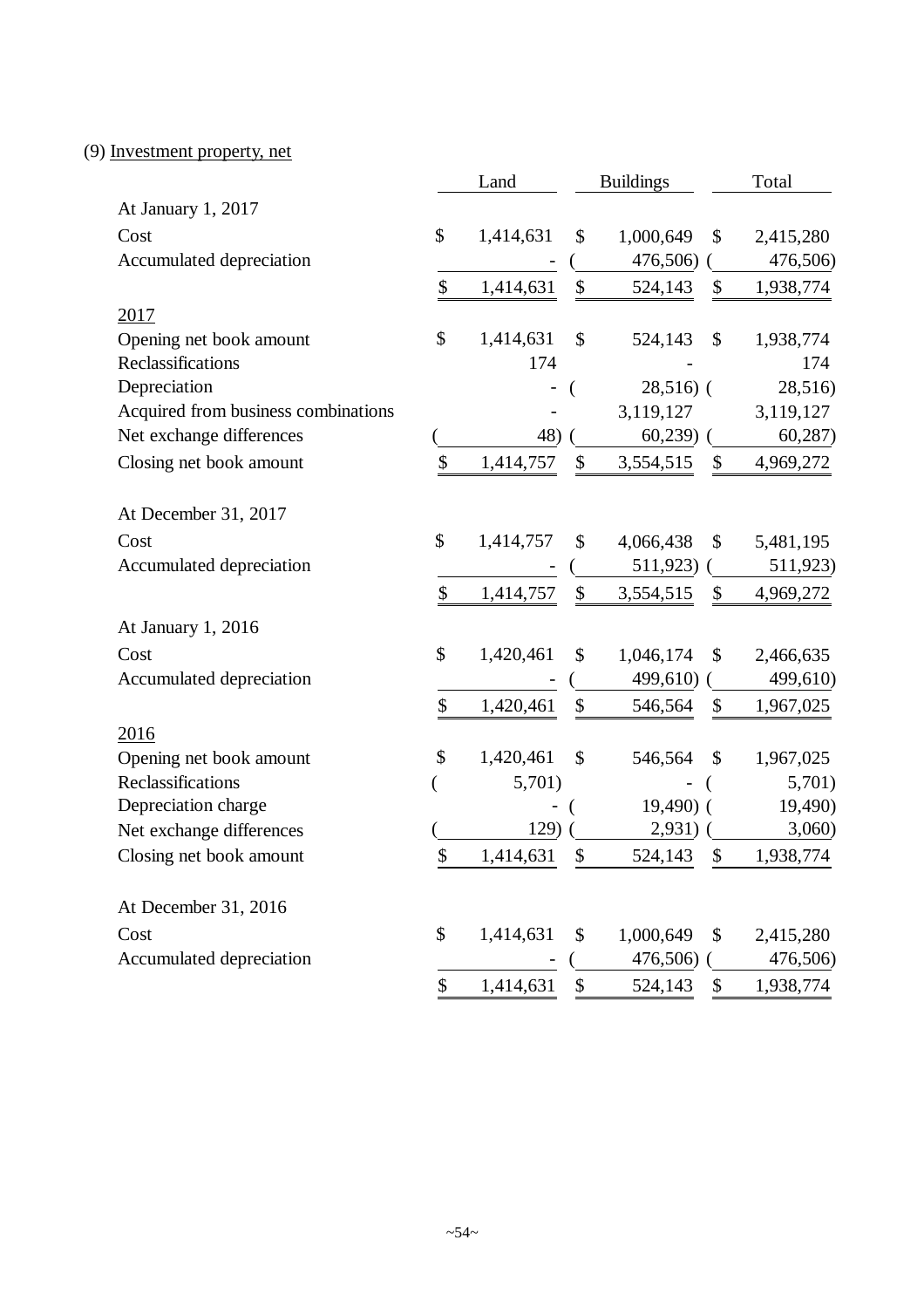A.Rental income from the investment property and direct operating expenses arising from the investment property are shown below:

|                                                                                                             | Year ended December | Year ended December |         |  |
|-------------------------------------------------------------------------------------------------------------|---------------------|---------------------|---------|--|
|                                                                                                             | 31, 2017            | 31, 2016            |         |  |
| Rental revenue from the lease of the<br>investment property                                                 | 125,880             | \$                  | 109,254 |  |
| Direct operating expenses arising<br>from the investment property<br>that generated rental income           |                     |                     |         |  |
| in the period                                                                                               | 25,294              | \$                  | 21,986  |  |
| Direct operating expenses arising<br>from the investment property that<br>did not generate rental income in |                     |                     |         |  |
| the period                                                                                                  | 1,017               |                     | 1,586   |  |

B.The fair value of the investment property held by the Group as at December 31, 2017 and 2016 was \$6,743,253 and \$3,696,799, respectively. The fair value measurements were based on the market prices of recently sold properties in the immediate vicinity of a certain property.

C.Information about the investment property that were pledged to others as collaterals is provided in Note 8.

(10) Other non-current assets

|                           |   | December 31, 2017 | December 31, 2016 |           |  |
|---------------------------|---|-------------------|-------------------|-----------|--|
| Prepayments for equipment | S | 6,080,908         |                   | 4,898,843 |  |
| Refundable deposits       |   | 197,413           |                   | 159,013   |  |
| Others                    |   | 160,044           |                   | 2,463     |  |
|                           |   | 6,438,365         |                   | 5,060,319 |  |

Amount of borrowing costs capitalised as part of prepayment for equipment and the range of the interest rates for such capitalisation are as follows:

|                    | Year ended December  | Year ended December |                      |  |
|--------------------|----------------------|---------------------|----------------------|--|
|                    | 31, 2017             |                     | 31, 2016             |  |
| Amount capitalised | 107,084              |                     | 55,774               |  |
| Interest rate      | $1.31\% \sim 3.06\%$ |                     | $1.31\% \sim 2.93\%$ |  |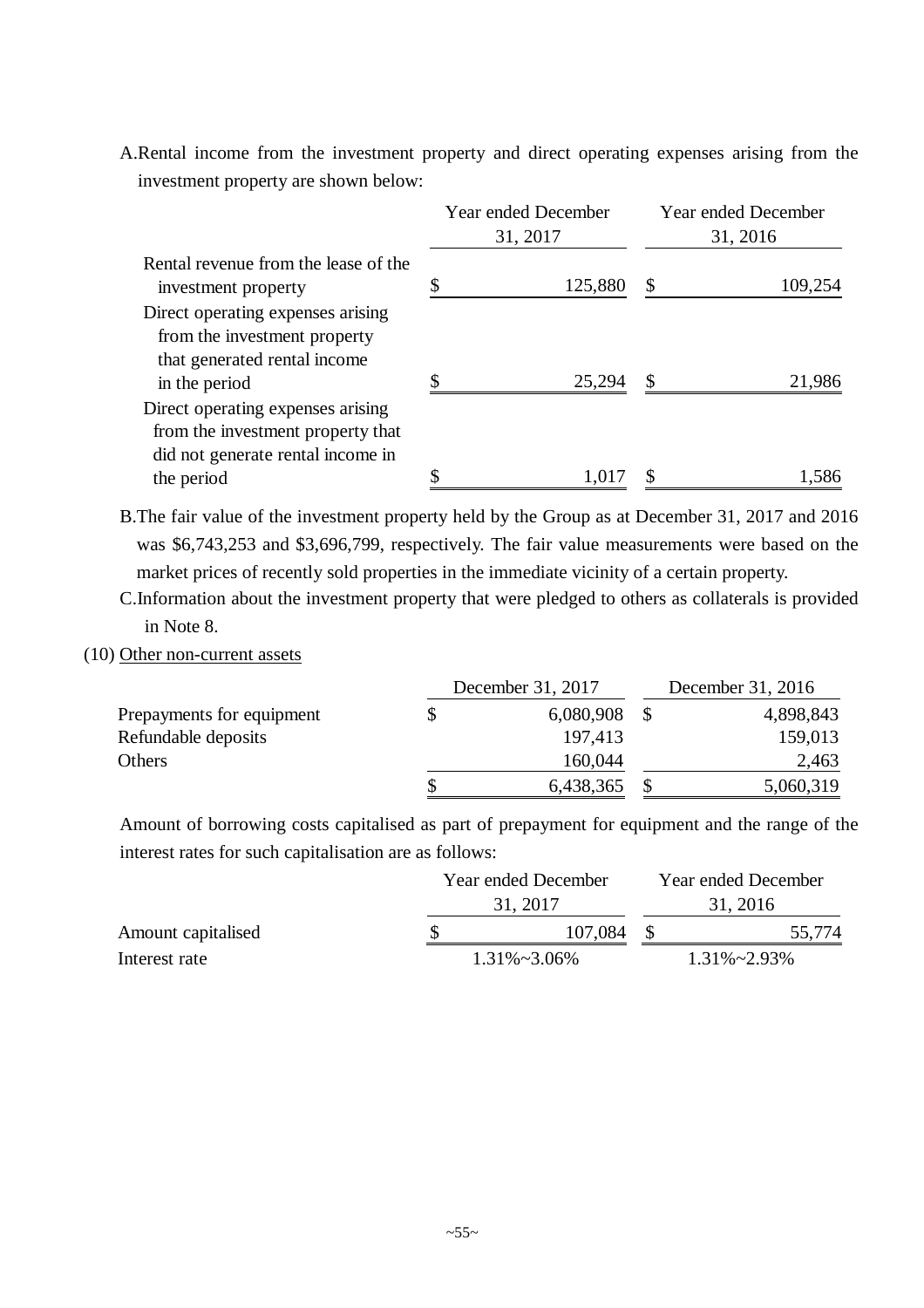## (11) Other current liabilities

|                                         | December 31, 2017 |               | December 31, 2016 |
|-----------------------------------------|-------------------|---------------|-------------------|
| Receipt in advance                      | \$<br>12,367      | \$            | 13,827            |
| Long-term liabilities - current portion | 16,117,966        |               | 14,965,142        |
| Corporate bonds - current portion       |                   |               | 3,000,000         |
| Shipowner's accounts                    | 2,322,289         |               | 3,535,446         |
| Agency accounts                         | 4,838,099         |               | 3,938,029         |
| Long-term leases payable - current      | 1,349,699         |               | 1,530,688         |
| Others                                  | 75,249            |               | 51,445            |
|                                         | 24,715,669        | \$            | 27,034,577        |
| (12) Corporate bonds payable            |                   |               |                   |
|                                         | December 31, 2017 |               | December 31, 2016 |
| Domestic secured corporate bonds        | \$<br>8,000,000   | $\mathcal{S}$ | 3,000,000         |
| Less: Current portion or exercise       |                   |               |                   |
| of put options                          |                   |               | 3,000,000)        |
|                                         | \$<br>8,000,000   | \$            |                   |

1.. On April 25, 2017, the Company issued its thirteenth domestic secured corporate bonds (referred herein as the "Thirteenth Bonds"), totaling \$8,000,000. The Thirteenth Bonds are categorized into Bond A, B, C, D, E, F and G, depending on the guarantee institution. Bond A totals \$2,000,000, and the rest total \$6,000,000, with each par value of \$1,000,000. The major terms of the issuance are set forth below:

- (a) Period: 5 years (April 25, 2017 to April 25, 2022)
- (b) Coupon rate: 1.05% fixed per annum
- (c) Principal repayment and interest payment

Repayments for the Thirteenth Bonds are paid annually on coupon rate, starting a year from the issuing date. For each category of the bonds mentioned above, half the principal must be paid at the end of the fourth year, and another half at the maturity date.

(d) Collaterals

The Thirteenth Bonds are secured. Bond A is guaranteed by Hua Nan Bank, Bond B is guaranteed by First Bank, Bond C is guaranteed by Mega International Commercial Bank, Bond D is guaranteed by Land Bank of Taiwan, Bond E is guaranteed by Chang Hwa Bank, Bond F is guaranteed by Taiwan Cooperative Bank, and Bond G is guaranteed by Bank Sinopac.

2.. On April 26, 2012, the Company issued its twelfth domestic secured corporate bonds (referred herein as the "Twelfth Bonds"), totaling \$3,000,000. The Twelfth Bonds are categorized into Bond A and B, depending on the guarantee institution. Bond A totals \$2,000,000, and Bond B totals \$1,000,000. The major terms of the issuance are set forth below:

(a) Period: 5 years (April 26, 2012 to April 26, 2017)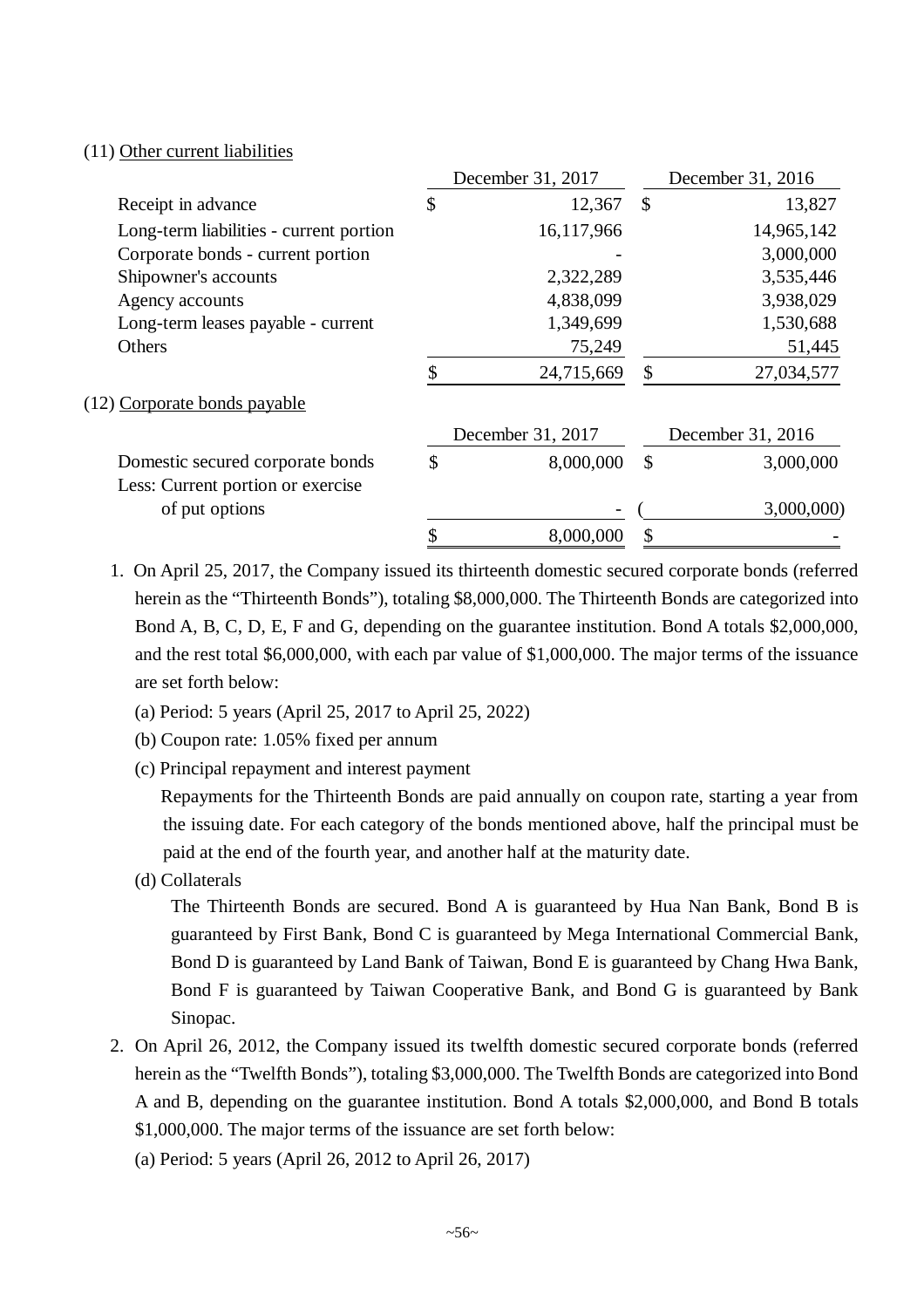- (b) Coupon rate: 1.28% fixed per annum
- (c) Principal repayment and interest payment

Repayments for the Twelfth Bonds are paid annually on coupon rate, starting a year from the issuing date. The principal of the Twelfth Bonds shall be repaid in lump sum at maturity.

(d) Collaterals

The Twelfth Bonds are secured. Bond A is guaranteed by Bank Sinopac, and Bond B is guaranteed by Far Eastern International Bank.

## (13) Long-term loans

|                                                          | December 31, 2017 |                                              |    | December 31, 2016 |  |
|----------------------------------------------------------|-------------------|----------------------------------------------|----|-------------------|--|
| Secured bank loans                                       | \$                | 55,586,429                                   | \$ | 62,831,664        |  |
| Unsecured bank loans<br>Add: unrealised foreign exchange |                   | 25,915,897                                   |    | 29,737,286        |  |
| losses                                                   |                   | 10,339                                       |    | 105,294           |  |
| Less: hosting fee credit                                 |                   | 25,034)                                      |    | 35,598)           |  |
|                                                          |                   | 81,487,631                                   |    | 92,638,646        |  |
| Less: current portion                                    |                   | 16,117,966)                                  |    | 14,965,142)       |  |
|                                                          |                   | 65,369,665                                   | \$ | 77,673,504        |  |
| Borrowing period                                         |                   | $107.02 - 116.06$                            |    | $106.03 - 116.06$ |  |
| Interest rate                                            |                   | $0.85\% \sim 5.22\%$<br>$1.18\% \sim 5.15\%$ |    |                   |  |

Please refer to Note 8 for details of the collaterals pledged for the above long-term loans.

(14) Other non-current liabilities

|                                             | December 31, 2017 | December 31, 2016 |
|---------------------------------------------|-------------------|-------------------|
| Long-term leases payable - non-current $\$$ | 10,381,197        | 12,730,572        |
| Accrued pension liabilities                 | 3,053,342         | 2,968,046         |
| Guarantee deposits received                 | 37,608            | 23,322            |
| Unrealised gain on sale and leaseback       | 39,874            | 55,468            |
|                                             | \$<br>13,512,021  | 15,777,408        |

# (15) Finance lease liabilities

The Group leases in loading and unloading equipment, ships and transportation equipment under finance lease, based on the terms of the lease contracts. Future minimum lease payments and their present values as at December 31, 2017 and 2016 are as follows: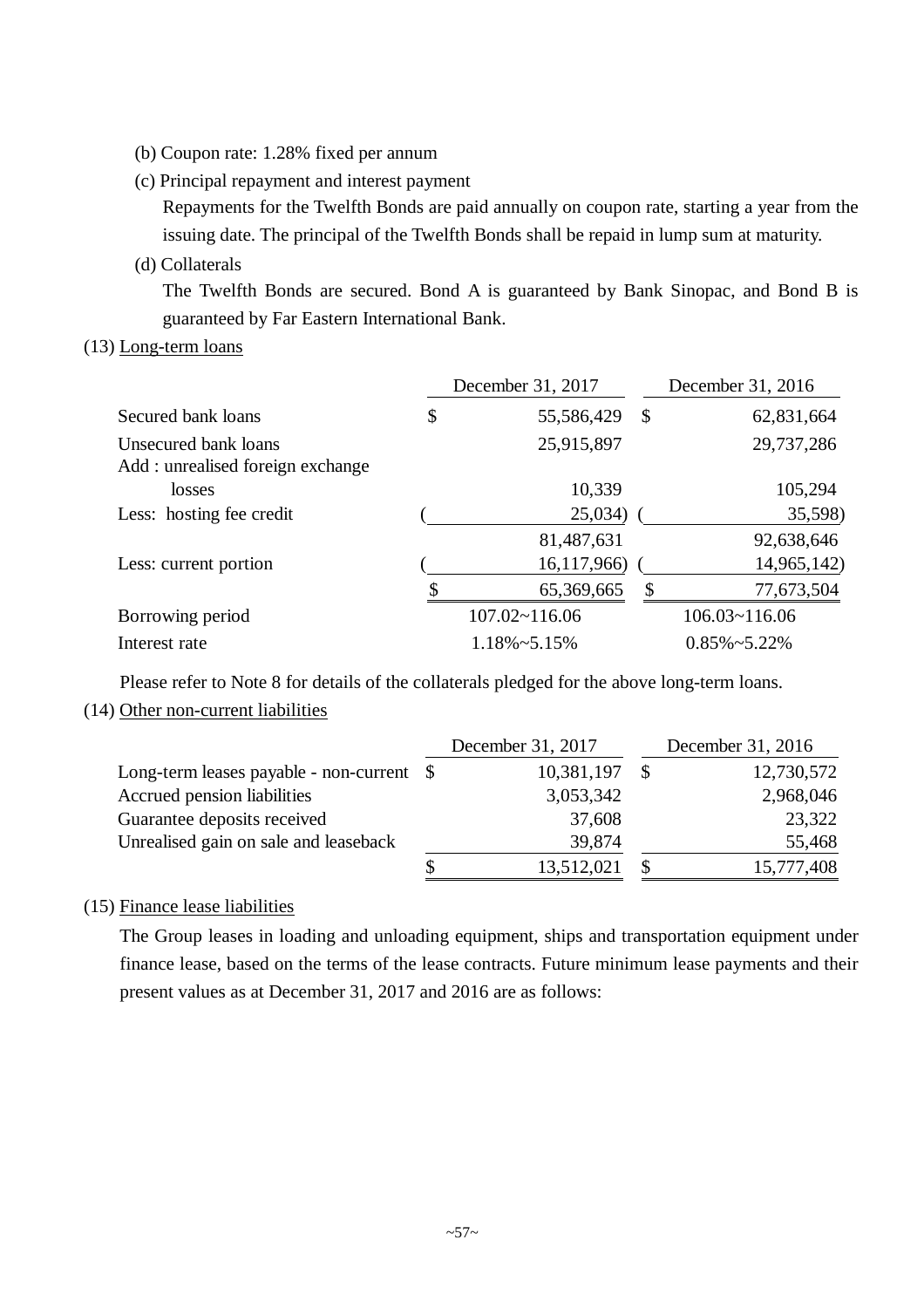|                                                      |                     |        | December 31, 2017 |                           |
|------------------------------------------------------|---------------------|--------|-------------------|---------------------------|
|                                                      | Total finance lease |        | Future finance    | Present value of          |
|                                                      | liabilities         |        | charges           | finance lease liabilities |
| Current                                              |                     |        |                   |                           |
| Not later than one year                              | \$<br>1,761,272     | (      | 411,573)          | \$<br>1,349,699           |
| Non-current                                          |                     |        |                   |                           |
| Later than one year but not<br>later than five years | 11,124,634          | (      | 1,092,641         | 10,031,993                |
| Over five years                                      | 356,716             |        | 7,512)            | 349,204                   |
|                                                      | 11,481,350          |        | 1,100,153)        | 10,381,197                |
|                                                      | \$<br>13,242,622    | (      | 1,511,726)        | \$<br>11,730,896          |
|                                                      |                     |        | December 31, 2016 |                           |
|                                                      | Total finance lease |        | Future finance    | Present value of          |
|                                                      | liabilities         |        | charges           | finance lease liabilities |
| Current                                              |                     |        |                   |                           |
| Not later than one year                              | \$<br>2,016,904     | (      | 486,216)          | \$<br>1,530,688           |
| Non-current                                          |                     |        |                   |                           |
| Later than one year but not<br>later than five years | $6,761,219$ (       |        | 1,397,946)        | 5,363,273                 |
| Over five years                                      | 7,562,359           |        | 195,060)          | 7,367,299                 |
|                                                      | 14,323,578          |        | 1,593,006)        | 12,730,572                |
|                                                      | \$<br>16,340,482    | $($ \$ | 2,079,222)        | \$<br>14,261,260          |

### (16) Pension

A.(a) In accordance with the Labor Pension Act ("the Act"), effective July 1, 2005, which adopted a defined contribution scheme, employees of the Company and its subsidiary-TTSC may choose to be subject to either the Act, maintaining their seniority before the enforcement of the Act, or the pension mechanism of the Labor Standard Law. Under the defined benefit pension plan, two units are accrued for each year of service for the first 15 years and one unit for each additional year thereafter, subject to a maximum of 45 units. Pension benefits are based on the number of units accrued and the average monthly salaries and wages of the last 6 months prior to retirement. The Company and its subsidiary-TTSC contribute monthly an amount equal to 15% of the employees' monthly salaries and wages to the retirement fund deposited with the Trust Department of Bank of Taiwan under the name of the Labor Pension Fund Supervisory Committee. Also, the Company would assess the balance in the aforementioned labor pension reserve account by the end of December 31, every year. If the account balance is insufficient to pay the pension calculated by the aforementioned method, to the employees expected to be qualified for retirement next year, the Company will make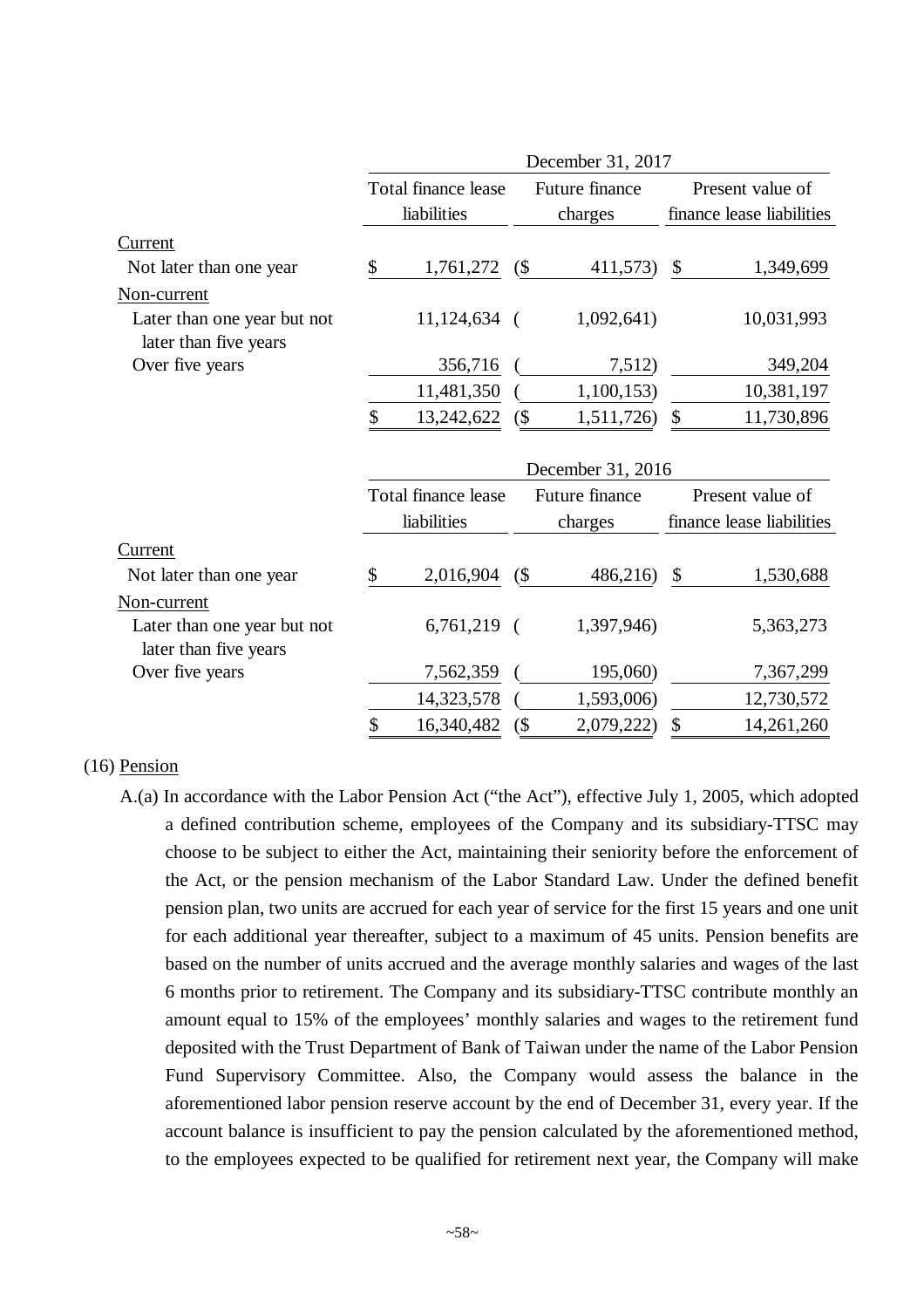contributions to cover the deficit by next March.

- (b) The employees with R.O.C. nationality of the Group's subsidiaries, Evergreen Marine (Hong Kong) Ltd., Greencompass Marine S. A. and Evergreen Marine (UK) Limited, adopted the Act. Under the defined benefit pension plan, two units are accrued for each year of service for the first 15 years and one unit for each additional year thereafter, subject to a maximum of 45 units. Pension benefits are based on the number of units accrued and the average monthly salaries and wages of the last 6 months prior to retirement.
- (c) The amounts recognised in the balance sheet are as follows:

|                                                  | December 31, 2017 |                  | December 31, 2016 |            |  |
|--------------------------------------------------|-------------------|------------------|-------------------|------------|--|
| Present value of defined benefit obligations (\$ |                   | $4,236,061$ (\$  |                   | 4,165,132) |  |
| Fair value of plan assets                        |                   | 1,182,719        |                   | 1,197,086  |  |
| Net defined benefit liability                    | (\$               | $3,053,342)$ (\$ |                   | 2,968,046) |  |

(d) Movements in net defined benefit liabilities are as follows:

|                                   | Present value of<br>defined benefit<br>obligations |            | Fair value of<br>plan<br>assets |                  | Net defined<br>benefit liability |            |
|-----------------------------------|----------------------------------------------------|------------|---------------------------------|------------------|----------------------------------|------------|
| Year ended December 31, 2017      |                                                    |            |                                 |                  |                                  |            |
| Balance at January 1              | $($ \$                                             | 4,165,132) | $\mathbb{S}$                    | $1,197,086$ (\$) |                                  | 2,968,046) |
| Current service cost              |                                                    | 159,331)   |                                 |                  |                                  | 159,331)   |
| Interest (expense) income         |                                                    | 59,773)    |                                 | $11,664$ (       |                                  | 48,109)    |
| Past service cost                 |                                                    | 1,415      |                                 |                  |                                  | 1,415      |
| Settlement profit or loss         |                                                    | 668        |                                 |                  |                                  | 668        |
|                                   |                                                    | 4,382,153) |                                 | 1,208,750        |                                  | 3,173,403) |
| Remeasurements:                   |                                                    |            |                                 |                  |                                  |            |
| Return on plan assets             |                                                    |            |                                 |                  |                                  |            |
| (excluding amounts included in    |                                                    |            |                                 |                  |                                  |            |
| interest income or expense)       |                                                    |            |                                 | $40,092$ ) (     |                                  | 40,092)    |
| Change in demographic assumptions |                                                    | 6,478      |                                 |                  |                                  | 6,478)     |
| Change in financial assumptions   |                                                    | 34,108     |                                 |                  |                                  | 34,108     |
| Experience adjustments            |                                                    | 68,326)    |                                 |                  |                                  | 68,326)    |
|                                   |                                                    | 108,912)   |                                 | 40,092)          |                                  | 149,004)   |
| Pension fund contribution         |                                                    | 22,718     |                                 | 188,078          |                                  | 210,796    |
| Paid pension                      |                                                    | 302,970    | $\left($                        | 201,422)         |                                  | 101,548    |
| Exchange difference               |                                                    | 33,781)    |                                 | 27,405           |                                  | 6,376)     |
| Effect of business combination    |                                                    | 36,903)    |                                 |                  |                                  | 36,903)    |
| Balance at December 31            | $(\$\,$                                            | 4,236,061) | \$                              | 1,182,719        | $($ \$                           | 3,053,342) |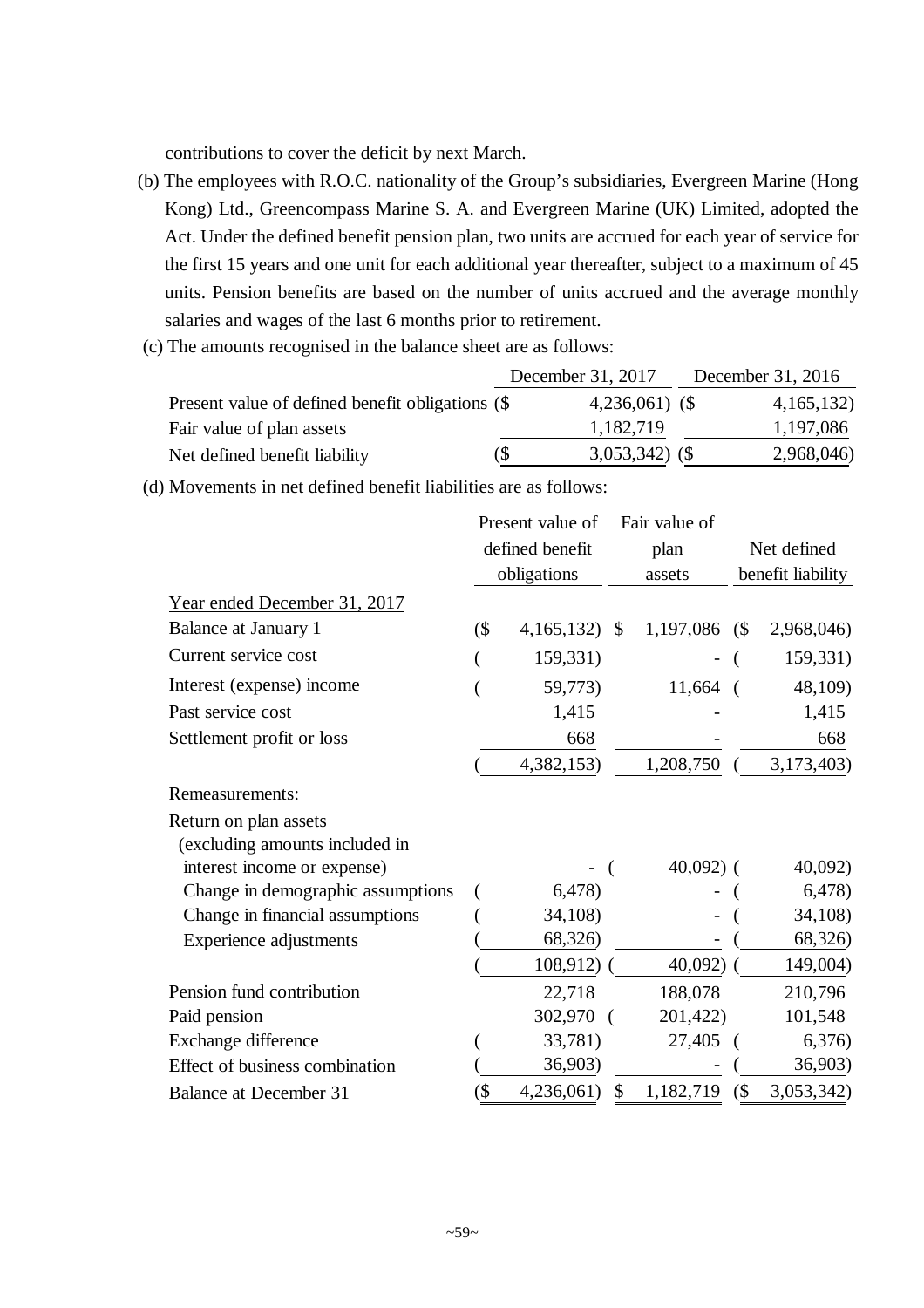|                                   | Present value of |                 |               | Fair value of    |   |                   |  |
|-----------------------------------|------------------|-----------------|---------------|------------------|---|-------------------|--|
|                                   |                  | defined benefit |               | plan<br>assets   |   | Net defined       |  |
|                                   |                  | obligations     |               |                  |   | benefit liability |  |
| Year ended December 31, 2016      |                  |                 |               |                  |   |                   |  |
| Balance at January 1              | $($ \$           | 4,118,557       | $\mathcal{S}$ | $1,106,224$ (\$) |   | 3,012,333)        |  |
| Current service cost              |                  | 163,423)        |               |                  |   | 163,423)          |  |
| Interest (expense) income         |                  | 61,370)         |               | 17,649           |   | 43,721)           |  |
|                                   |                  | 4,343,350)      |               | 1,123,873        |   | 3,219,477)        |  |
| Remeasurements:                   |                  |                 |               |                  |   |                   |  |
| Return on plan assets             |                  |                 |               |                  |   |                   |  |
| (excluding amounts included in    |                  |                 |               |                  |   |                   |  |
| interest income or expense)       |                  |                 |               | 62,596           |   | 62,596            |  |
| Change in demographic assumptions |                  | 16,916          |               |                  |   | 16,916)           |  |
| Change in financial assumptions   |                  | 77,889)         |               |                  |   | 77,889)           |  |
| Experience adjustments            |                  | 29,963)         |               |                  |   | 29,963)           |  |
|                                   |                  | 124,768)        |               | 62,596           |   | 62,172)           |  |
| Pension fund contribution         |                  |                 |               | 189,568          |   | 189,568           |  |
| Paid pension                      |                  | 258,903         |               | 147,795)         |   | 111,108           |  |
| Exchange difference               |                  | 44,083          |               | 31,156)          |   | 12,927            |  |
| <b>Balance at December 31</b>     | $($ \$           | 4,165,132)      | \$            | 1,197,086        | ( | 2,968,046)        |  |

(e) The Bank of Taiwan was commissioned to manage the Fund of the Company's and its domestic subsidiaries-TTSC's defined benefit pension plan in accordance with the Fund's annual investment and utilisation plan and the "Regulations for Revenues, Expenditures, Safeguard and Utilisation of the Labor Retirement Fund" (Article 6: The scope of utilization for the Fund includes deposit in domestic or foreign financial institutions, investment in domestic or foreign listed, over-the-counter, or private placement equity securities, investment in domestic or foreign real estate securitization products, etc.). With regard to the utilisation of the Fund, its minimum earnings in the annual distributions on the final financial statements shall be no less than the earnings attainable from the amounts accrued from twoyear time deposits with the interest rates offered by local banks. If the earning is less than aforementioned rates, government shall make payment for the deficit after being authorized by the Regulator. The Group has no right to participate in managing and operating that fund and hence the Group is unable to disclose the classification of plan asset fair value in accordance with IAS 19 paragraph 142. The composition of fair value of plan assets as of December 31, 2017 and 2016 is given in the Annual Labor Retirement Fund Utilisation Report announced by the government.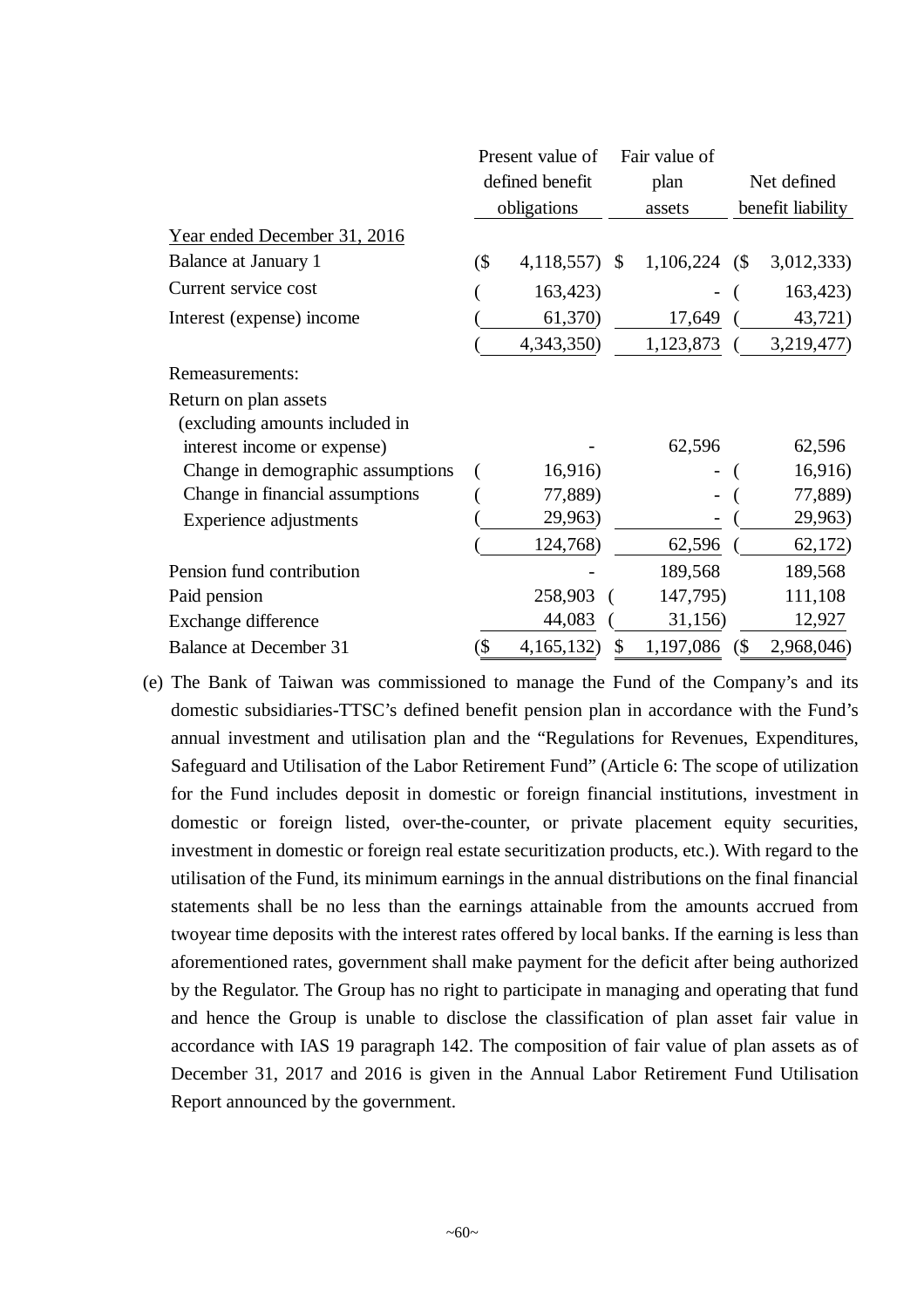(f) The principal actuarial assumptions used were as follows:

|                         | Year ended December | Year ended December |
|-------------------------|---------------------|---------------------|
|                         | 31, 2017            | 31, 2016            |
| Discount rate           | $0\% \sim 7.3\%$    | $0.05\% \sim 8.5\%$ |
| Future salary increases | $0.5\% \sim 11\%$   | $0.5\% \sim 11\%$   |

Assumptions regarding future mortality experience are set based on actuarial advice in accordance with published statistics and experience in each territory.

Because the main actuarial assumption changed, the present value of defined benefit obligation is affected. The analysis was as follows:

|                            |          | Discount rate                                                                         | Future salary increases |                         |  |  |
|----------------------------|----------|---------------------------------------------------------------------------------------|-------------------------|-------------------------|--|--|
|                            | Increase | Decrease                                                                              | Increase                | Decrease                |  |  |
|                            |          | $0.025\% \sim 1.00\%$ $0.025\% \sim 1.00\%$ $0.25\% \sim 1.00\%$ $0.25\% \sim 1.00\%$ |                         |                         |  |  |
| December 31, 2017          |          |                                                                                       |                         |                         |  |  |
| Effect on present value of |          |                                                                                       |                         |                         |  |  |
| defined benefit obligation | 150,553) | 161,436                                                                               | 108,296                 | 98,285)                 |  |  |
|                            |          | Discount rate                                                                         |                         | Future salary increases |  |  |
|                            | Increase | Decrease                                                                              | Increase                | Decrease                |  |  |
|                            |          | $0.025\% \sim 1.00\%$ $0.025\% \sim 1.00\%$ $0.25\% \sim 1.00\%$ $0.25\% \sim 1.00\%$ |                         |                         |  |  |
| December 31, 2016          |          |                                                                                       |                         |                         |  |  |
| Effect on present value of |          |                                                                                       |                         |                         |  |  |
| defined benefit obligation | 145,285) | 155,788                                                                               | 102,046                 | 91,900)                 |  |  |

The sensitivity analysis above is based on one assumption which changed while the other conditions remain unchanged. In practice, more than one assumption may change all at once. The method of analysing sensitivity and the method of calculating net pension liability in the balance sheet are the same.

- (g) Expected contributions to the defined benefit pension plans of the Company and its subsidiary-TTSC for the year ending December 31, 2018 amounts to \$96,497.
- (h) As of December 31, 2017, the weighted average duration of the retirement plan is  $9 \sim 21$ years.
- B. (a) Effective July 1, 2005, the Company and its domestic subsidiary-TTSC have established a defined contribution pension plan (the "New Plan") under the Labor Pension Act (the"Act"), covering all regular employees with R.O.C. nationality. Under the New Plan, the Company and its domestic subsidiary-TTSC contribute monthly an amount based on 6% of the employees' monthly salaries and wages to the employees' individual pension accounts at the Bureau of Labor Insurance. The benefits accrued are paid monthly or in lump sum upon termination of employment.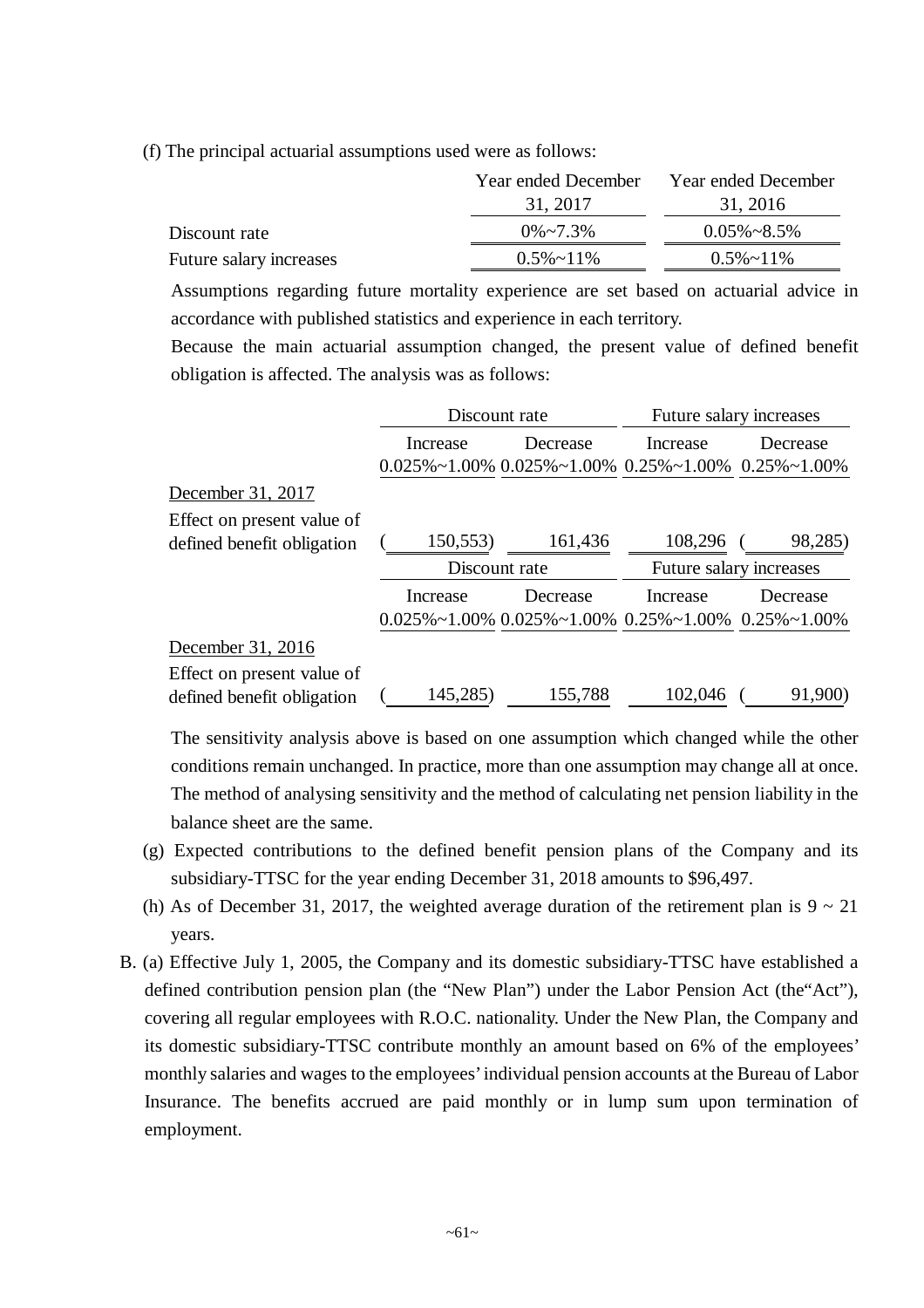(b) The pension costs under defined contribution pension plans of the Group for the years ended December 31, 2017 and 2016 were \$186,442 and \$184,067, respectively.

### (17) Capital stock

- A. As of December 31, 2017, the Company's authorized capital was \$50,000,000, and the paid-in capital was \$ 40,123,560, consisting of 4,012,356 thousand shares of common stocks with a par value of \$10 (in dollars) per share. All proceeds from shares issued have been collected.
- B. On August 11, 2017, the Board of Directors of the Company resolved to increase capital of \$5,000,000 by issuing 500,000 thousand shares at a par value of NT\$10. Of which 50,000 thousand shares are reserved for employee stock purchase plan. The proposal of capital increase has been reported and become effective on December 5, 2017. The issue price is NT\$15.3 per share and amount of shares was \$7,711,222. All proceeds from share issuance was completed on December 27, 2017.

(18) Capital surplus

A. Pursuant to the R.O.C. Company Act, capital surplus arising from paid-in capital in excess of par value on issuance of common stocks and donations can be used to cover accumulated deficit or to issue new stocks or cash to shareholders in proportion to their share ownership, provided that the Company has no accumulated deficit. Further, the R.O.C. Securities and Exchange Law requires that the amount of capital surplus to be capitalised mentioned above should not exceed 10% of the paid-in capital each year. Capital surplus should not be used to cover accumulated deficit unless the legal reserve is insufficient.

|                                 |                         |               |                          |    | 2017             |    |        |         |
|---------------------------------|-------------------------|---------------|--------------------------|----|------------------|----|--------|---------|
|                                 |                         |               |                          |    | Adjustments to   |    |        |         |
|                                 |                         |               | Employe                  |    | share of changes |    |        |         |
|                                 |                         |               | stock                    |    | in equity of     |    |        |         |
|                                 | <b>Share</b><br>options |               | associates and           |    | Donated          |    |        |         |
|                                 | premium                 |               | exercised                |    | joint ventures   |    | assets | Others  |
| At January 1, 2017              | \$5,895,171             | $\mathcal{S}$ | $\overline{\phantom{0}}$ | \$ | 2,086,684        | \$ | 446    | \$6,713 |
| Issuance of common stock        |                         |               |                          |    |                  |    |        |         |
| for cash                        | 2,711,222               |               | 76,280                   |    |                  |    |        |         |
| Recognition of change in equity |                         |               |                          |    |                  |    |        |         |
| of associates in proportion to  |                         |               |                          |    |                  |    |        |         |
| the Company's ownership         |                         |               |                          |    | 61,559           |    |        |         |
| At December 31, 2017            | \$8,606,393             |               | 76,280                   |    | 2,148,243        |    | 446    | \$6,713 |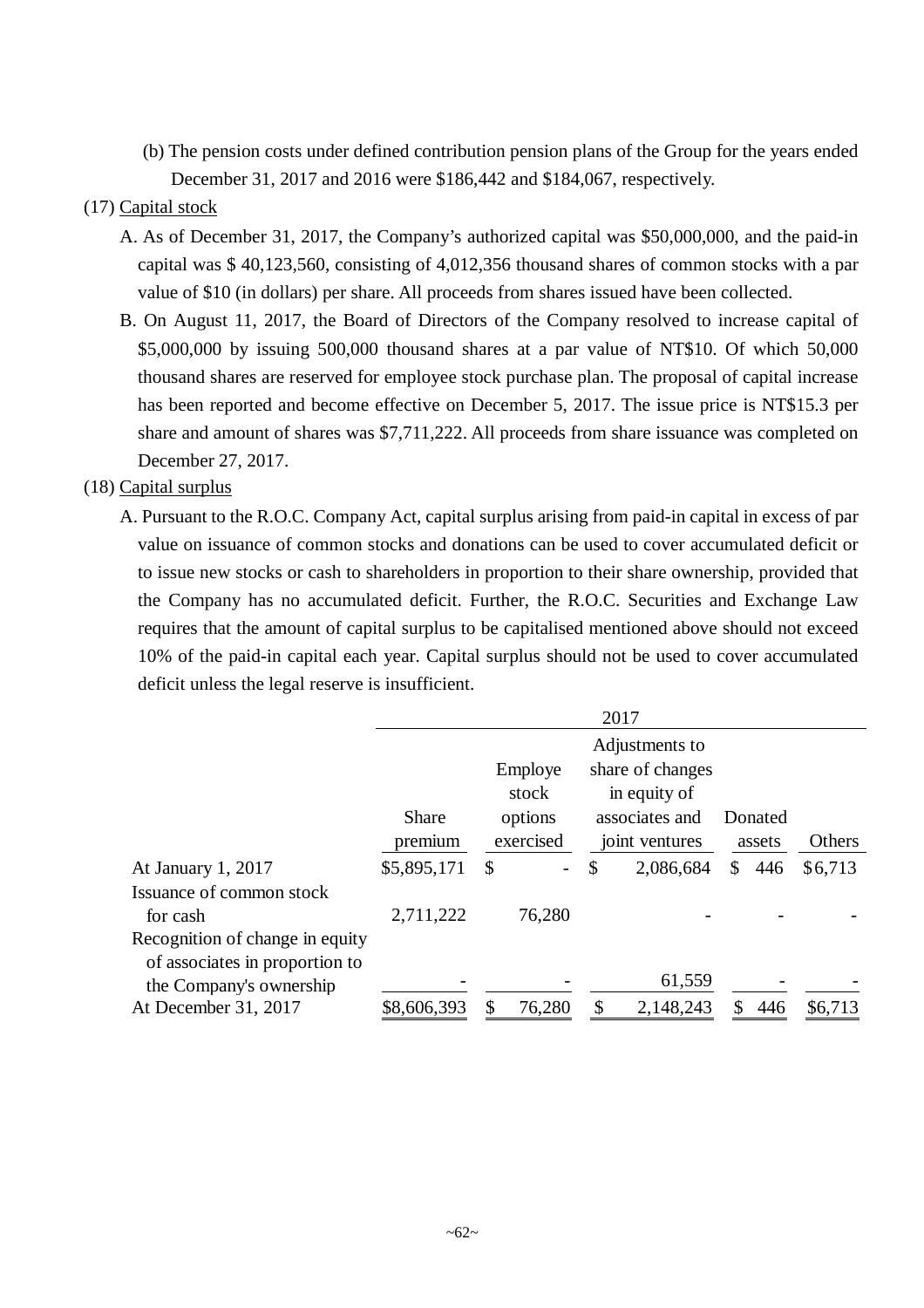|                                                                   |                | 2016                       |                      |                        |  |  |  |  |
|-------------------------------------------------------------------|----------------|----------------------------|----------------------|------------------------|--|--|--|--|
|                                                                   | Adjustments to |                            |                      |                        |  |  |  |  |
|                                                                   |                | share of changes           |                      |                        |  |  |  |  |
|                                                                   |                | in equity of               |                      |                        |  |  |  |  |
|                                                                   | Share          | associates and             | Donated              |                        |  |  |  |  |
|                                                                   | premium        | joint ventures             | assets               | Others                 |  |  |  |  |
| At January 1, 2016                                                | \$5,895,171    | $\mathcal{S}$<br>2,084,303 | $\mathcal{S}$<br>446 | $\mathcal{S}$<br>6,713 |  |  |  |  |
| Recognition of change in equity<br>of associates in proportion to |                |                            |                      |                        |  |  |  |  |
| the Company's ownership                                           |                | 2,381                      |                      |                        |  |  |  |  |
| At December 31, 2016                                              | 5,895,171      | 2,086,684<br>\$            | \$<br>446            | $\mathcal{S}$<br>6,713 |  |  |  |  |
| (19) Retained earnings                                            |                |                            |                      |                        |  |  |  |  |
|                                                                   |                | 2017                       | 2016                 |                        |  |  |  |  |
| At January 1                                                      | $($ \$         | $4,248,211$ \$             |                      | 2,561,825              |  |  |  |  |
| Profit (loss) for the year                                        |                | 7,005,171                  |                      | 6,607,986)             |  |  |  |  |
| Legal reserve used to cover                                       |                |                            |                      |                        |  |  |  |  |
| accumulated deficits                                              |                | 4,248,211                  |                      |                        |  |  |  |  |
| Remeasurement on post employment                                  |                |                            |                      |                        |  |  |  |  |
| benefit obligations, net of tax                                   |                | 235,596)                   |                      | 202,050)               |  |  |  |  |
| At December 31                                                    | \$             | 6,769,575<br>$($ \$        |                      | 4,248,211)             |  |  |  |  |

- A. According to the Company's Articles of Incorporation, if there is any profit for a fiscal year, the Company shall first make provision for all taxes and cover prior years' losses and then appropriate 10% of the residual amount as legal reserve. Dividends shall be proposed by the Board of Directors and resolved by the stockholders.
- B. Dividend policy

In order to facilitate future expansion plans, dividends to stockholders are distributed mutually in the form of both cash and stocks with the basic principle that the ratio of cash dividends to total stock dividends shall not be lower than 10%.

C. Legal reserve

Except for covering accumulated deficit or issuing new stocks or cash to shareholders in proportion to their share ownership, the legal reserve shall not be used for any other purpose. The use of legal reserve for the issuance of stocks or cash to shareholders in proportion to their share ownership is permitted, provided that the distribution of the reserve is limited to the portion in excess of 25% of the Company's paid-in capital.

D. In accordance with the regulations, the Company shall set aside special reserve from the debit balance on other equity items at the balance sheet date before distributing earnings. When debit balance on other equity items is reversed subsequently, the reversed amount could be included in the distributable earnings.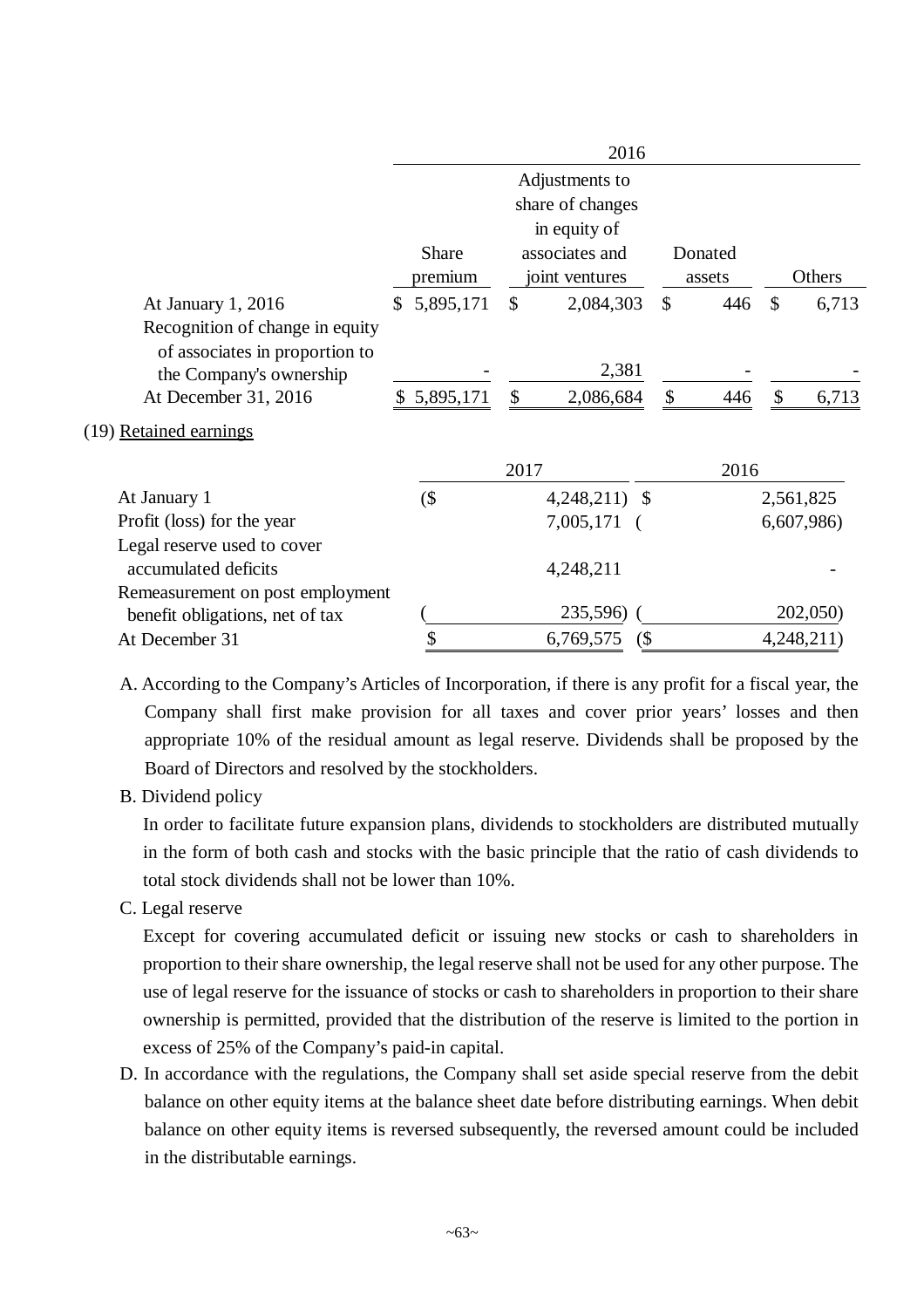- E.(a) As of 2015, the Company distributed no dividends to shareholders in order to facilitate future operation plans.
	- .(b) For the year ended December 31, 2016, the Company incurred accumulated deficit. On June 22, 2017, the Board of Directors proposed to offset the accumulated deficit totaling \$4,248,211 with the legal reserve.
- F. The appropriation of earnings of year 2017 as resolved by the Board of Directors on March 23, 2018 is as follows:

|                                                | Year ended December 31, 2017 |  |                    |  |  |  |  |
|------------------------------------------------|------------------------------|--|--------------------|--|--|--|--|
|                                                |                              |  | Dividend per share |  |  |  |  |
|                                                | Amount                       |  | (in dollars)       |  |  |  |  |
| Accrual of legal reserve                       | 700,517                      |  |                    |  |  |  |  |
| Appropriate cash dividends<br>to shareholders  | 802,471                      |  | 0.2                |  |  |  |  |
| Appropriate stock dividends<br>to shareholders | 2,006,178                    |  | 0.5                |  |  |  |  |

As of March 23, 2018, the above-mentioned 2017 earnings appropriation had not been resolved by the stockholders.

- G. For information relating to employees', directors' and supervisors' remuneration, please refer to Note 6(29).
- (20) Other equity items

|                                   |     | Hedging | Available-for- |                 |                           | Currency      |    |            |
|-----------------------------------|-----|---------|----------------|-----------------|---------------------------|---------------|----|------------|
|                                   |     | reserve |                | sale investment |                           | translation   |    | Total      |
| At January 1, 2017                | (\$ | 67,895) | <sup>\$</sup>  | 1,703,161       | S.                        | 1,254,622     | \$ | 2,889,888  |
| $Revaluation - gross$             |     |         |                | 103,585         |                           |               |    | 103,585    |
| $Revaluation - tax$               |     | -       |                | 8,110)          |                           |               |    | 8,110)     |
| Revaluation – associates          |     |         |                | 34,703          |                           |               |    | 34,703     |
| Cash flow hedges:                 |     |         |                |                 |                           |               |    |            |
| - Fair value loss in the period   |     |         |                |                 |                           |               |    |            |
| $-$ Associates                    |     | 51,983  |                |                 |                           |               |    | 51,983     |
| Currency translation differences: |     |         |                |                 |                           |               |    |            |
| $-$ Group                         |     |         |                |                 |                           | $2,046,070$ ( |    | 2,046,070) |
| $-$ Group $-$ tax                 |     |         |                |                 |                           | 2,296         |    | 2,296      |
| - Associates                      |     |         |                |                 |                           | 345,962)      |    | 345,962)   |
| At December 31, 2017              | 3   | 15,912) | \$             | 1,833,339       | $\left( \text{\$}\right)$ | 1,135,114     | S  | 682,313    |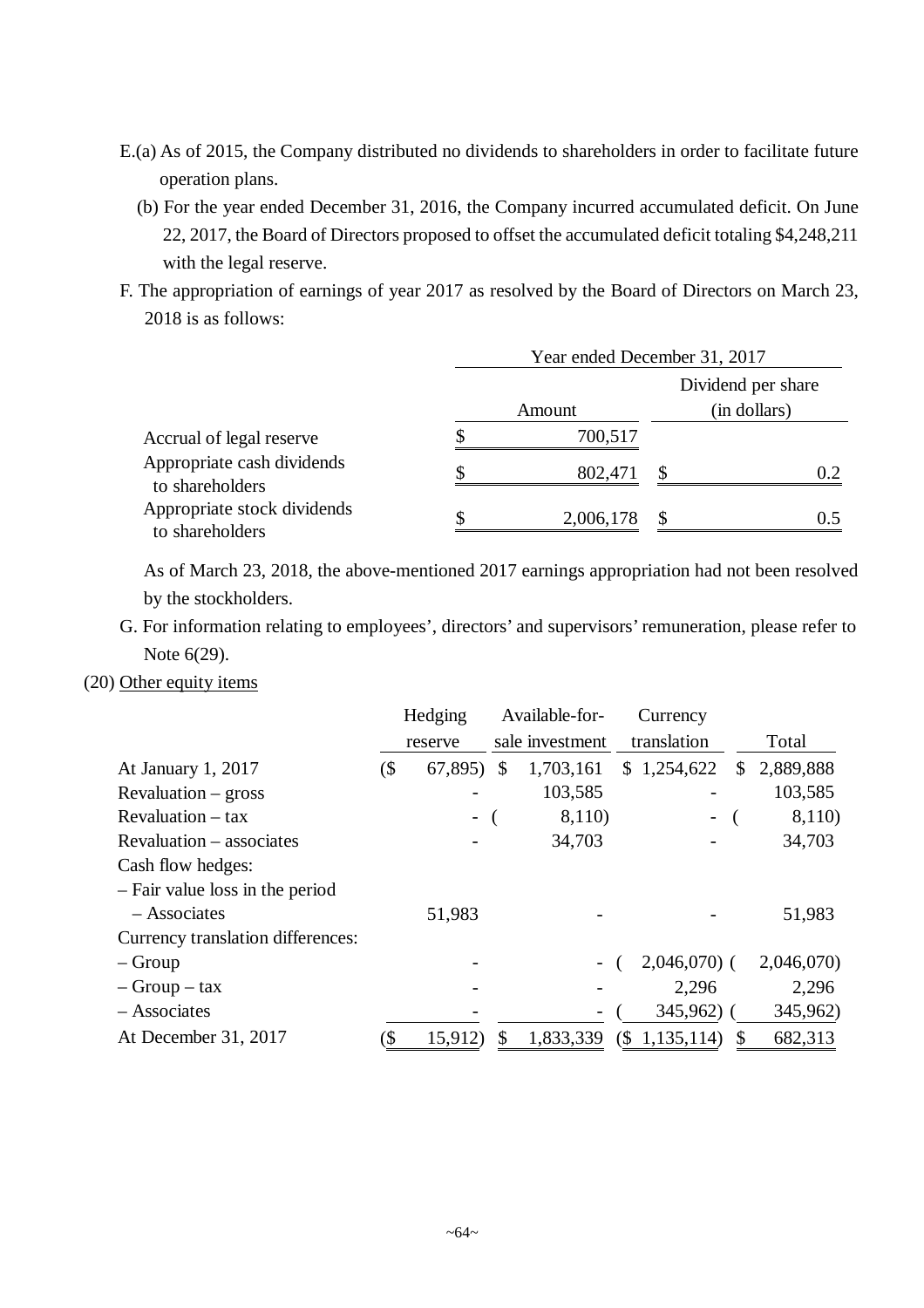|                                                                |        | Hedging  |              | Available-for-      |              | Currency      |              |                     |
|----------------------------------------------------------------|--------|----------|--------------|---------------------|--------------|---------------|--------------|---------------------|
|                                                                |        | reserve  |              | sale investment     |              | translation   |              | Total               |
| At January 1, 2016                                             | $($ \$ | 521,149) | $\mathbb{S}$ | 1,461,850           |              | \$2,155,086   | $\mathbb{S}$ | 3,095,787           |
| $Revaluation - gross$                                          |        |          |              | 145,411             |              |               |              | 145,411             |
| Revaluation – tax                                              |        |          |              | 10,331              |              |               |              | 10,331              |
| Revaluation – associates                                       |        |          |              | 85,569              |              |               |              | 85,569              |
| Cash flow hedges:                                              |        |          |              |                     |              |               |              |                     |
| - Fair value gain in the period                                |        |          |              |                     |              |               |              |                     |
| - Associates                                                   |        | 453,254  |              |                     |              |               |              | 453,254             |
| Currency translation differences:                              |        |          |              |                     |              |               |              |                     |
| $-$ Group                                                      |        |          |              |                     |              | $811,853$ (   |              | 811,853)            |
| $-$ Group $-$ tax                                              |        |          |              |                     |              | 2,194         |              | 2,194               |
| - Associates                                                   |        |          |              |                     |              | 90,805)       |              | 90,805)             |
| At December 31, 2016                                           | (\$    | 67,895   | \$           | 1,703,161           | $\mathbb{S}$ | 1,254,622     | \$           | 2,889,888           |
| (21) Operating revenue                                         |        |          |              |                     |              |               |              |                     |
|                                                                |        |          |              | Year ended December |              |               |              | Year ended December |
|                                                                |        |          |              | 31, 2017            |              |               | 31, 2016     |                     |
| Marine freight income                                          |        | \$       |              | 135,358,310         |              | $\mathcal{S}$ |              | 110,022,623         |
| Ship rental and slottage income                                |        |          |              | 1,545,894           |              |               |              | 2,061,104           |
| Container manufacturing income<br>Commission income and agency |        |          |              | 1,659,315           |              |               |              | 1,291,148           |

service income 1,366,761 1,267,085 Container income and others 10,652,412 9,825,648<br>  $\frac{$ \times 150,582,692}{$ \times 150,582,692}$  9,825,648

# (22) Other income and expenses, net

|                                                       | Year ended December<br>31, 2017 | Year ended December<br>31, 2016 |
|-------------------------------------------------------|---------------------------------|---------------------------------|
| Gains on disposal of property, plant<br>and equipment | 501,784                         | 1,881,263                       |

150,582,692 \$ 124,467,608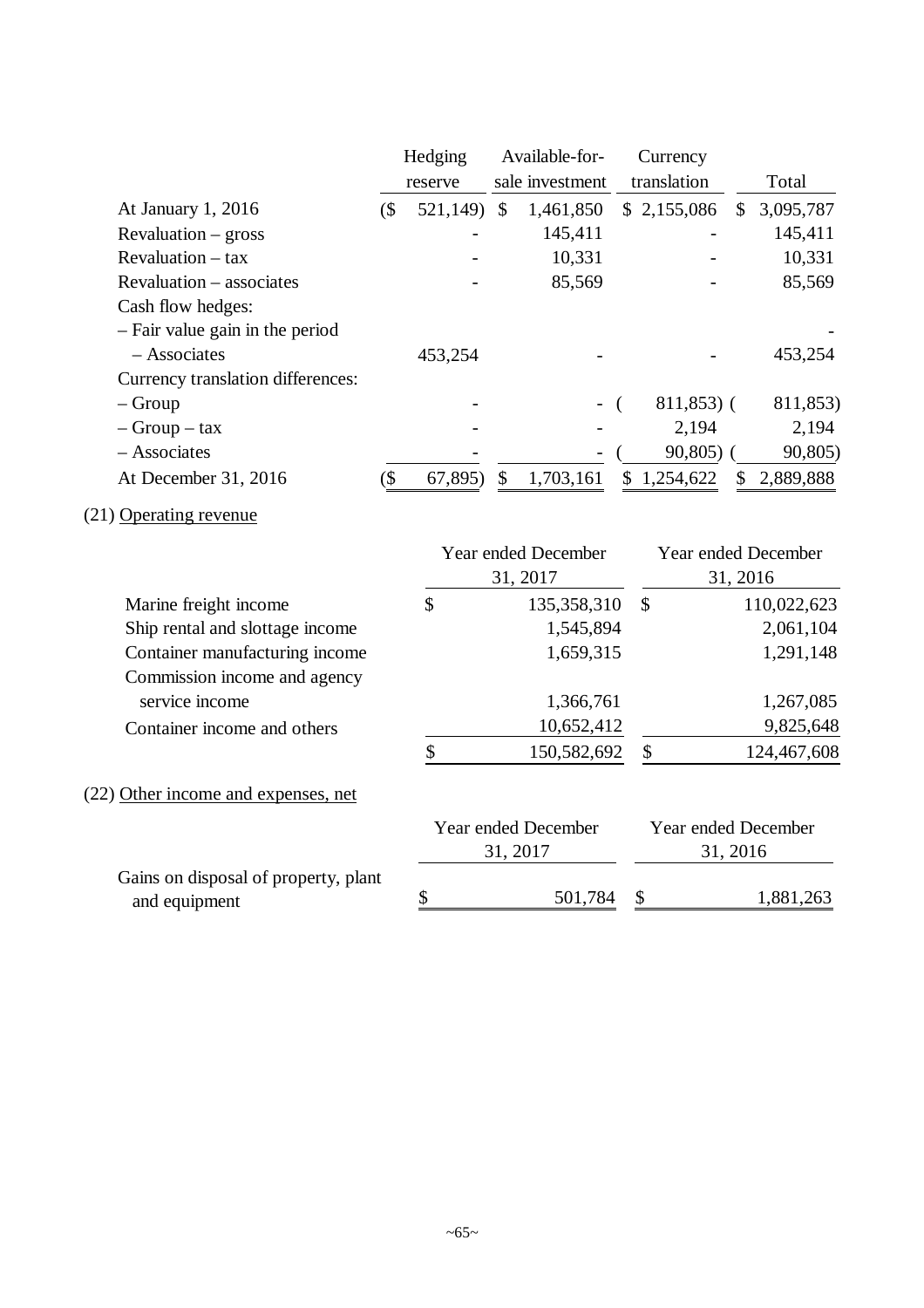# (23) Other income

|                                           |               | Year ended December |                          | Year ended December |  |  |  |
|-------------------------------------------|---------------|---------------------|--------------------------|---------------------|--|--|--|
|                                           |               | 31, 2017            |                          | 31, 2016            |  |  |  |
| Rental revenue                            | \$            | 127,807             | $\mathcal{S}$            | 111,613             |  |  |  |
| Dividend income                           |               | 117,436             |                          | 142,152             |  |  |  |
| Interest income:                          |               |                     |                          |                     |  |  |  |
| Interest income from bank deposits        |               | 434,615             |                          | 269,552             |  |  |  |
| Interest income from financial assets     |               |                     |                          |                     |  |  |  |
| other than financial assets at fair       |               |                     |                          |                     |  |  |  |
| value through profit or loss              |               | 2,339               |                          | 8,197               |  |  |  |
| Gain from bargain purchase                |               | 5,983               |                          |                     |  |  |  |
| Other income - other                      |               | 266,126             |                          | 270,808             |  |  |  |
|                                           | \$            | 954,306             | \$                       | 802,322             |  |  |  |
| (24) Other gains and losses               |               |                     |                          |                     |  |  |  |
|                                           |               | Year ended December |                          | Year ended December |  |  |  |
|                                           |               | 31, 2017            |                          | 31, 2016            |  |  |  |
| Net currency exchange gains               | $\mathcal{S}$ | 51,516              | $\mathcal{S}$            | 657,945             |  |  |  |
| Gains on disposal of investments          |               | 644,554             |                          | 432                 |  |  |  |
| Impairment loss on available-for-sale     |               |                     |                          |                     |  |  |  |
| financial assets                          |               |                     | $\overline{\mathcal{L}}$ | 1,878)              |  |  |  |
| Impairment loss on property, plant        |               |                     |                          |                     |  |  |  |
| and equipment                             |               |                     |                          | 49,429)             |  |  |  |
| Other non-operating expenses              |               | 123,176)            |                          | 136,499)            |  |  |  |
|                                           | \$            | 572,894             | \$                       | 470,571             |  |  |  |
| (25) Finance costs                        |               |                     |                          |                     |  |  |  |
|                                           |               | Year ended December |                          | Year ended December |  |  |  |
|                                           |               | 31, 2017            |                          | 31, 2016            |  |  |  |
| Interest expense:                         |               |                     |                          |                     |  |  |  |
| <b>Bank</b> loans                         | \$            | 1,417,937           | \$                       | 1,263,326           |  |  |  |
| Corporate bonds                           |               | 69,863              |                          | 38,400              |  |  |  |
|                                           |               | 1,487,800           |                          | 1,301,726           |  |  |  |
| Less: capitalisation of qualifying assets |               | 107,084)            |                          | 55,774)             |  |  |  |
| Finance costs                             |               | 1,380,716           |                          | 1,245,952           |  |  |  |
|                                           |               |                     |                          |                     |  |  |  |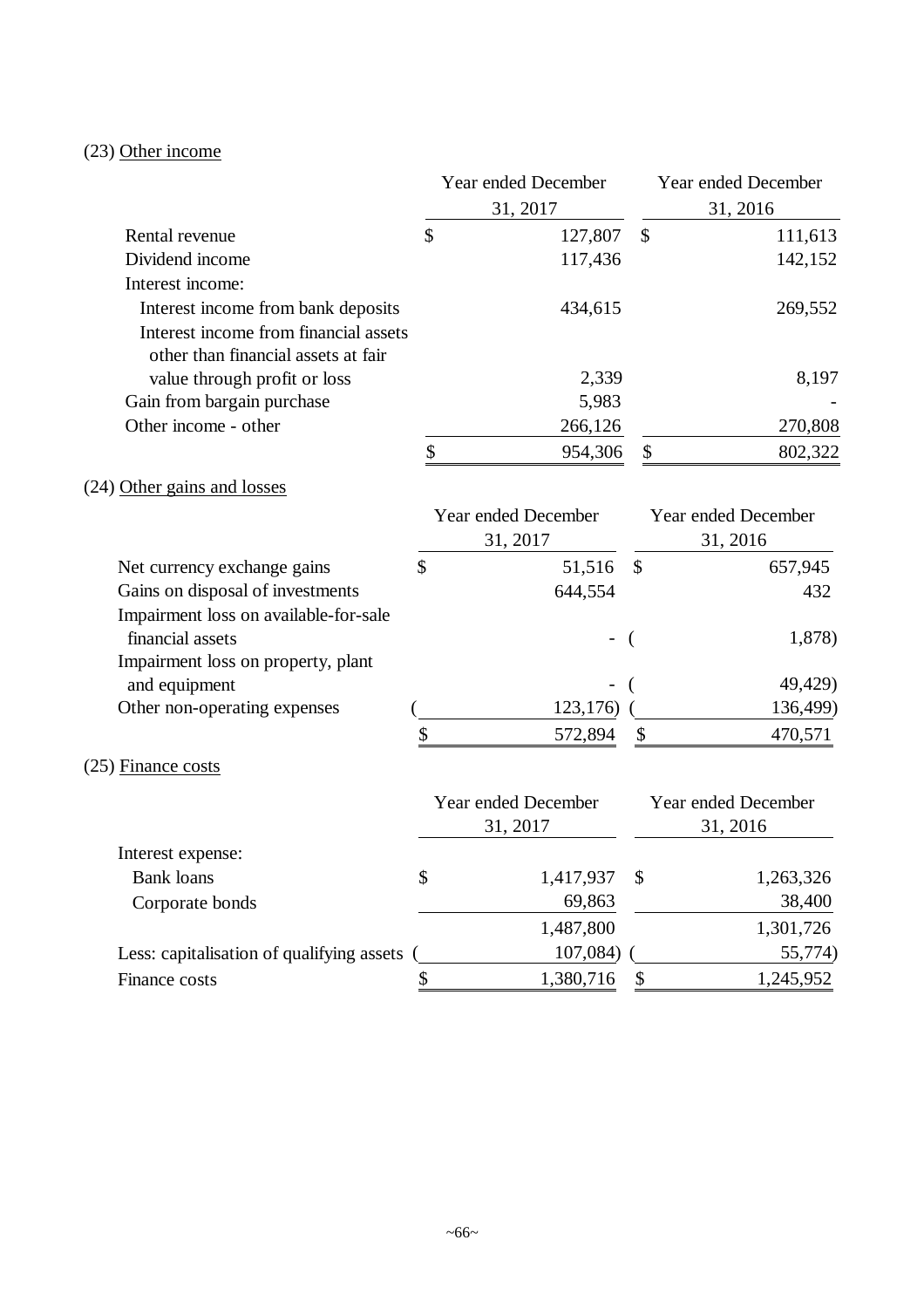## (26) Expenses by nature

|                                                  | Year ended December<br>31, 2017 | Year ended December<br>31, 2016 |               |  |  |
|--------------------------------------------------|---------------------------------|---------------------------------|---------------|--|--|
| Employee benefit expense                         | \$<br>6,932,955                 | - S                             | 6,493,978     |  |  |
| Depreciation on property, plant<br>and equipment | 7,663,183                       |                                 | 8,086,640     |  |  |
| Amortisation on intangible assets                | 38,375                          |                                 | 30,501        |  |  |
| Other operating costs and expenses               | 131,617,656                     |                                 | 119,580,065   |  |  |
|                                                  | \$<br>146,252,169               | \$                              | 134, 191, 184 |  |  |

### (27) Employee benefit expense

|                                 | Year ended December<br>31, 2017 | Year ended December<br>31, 2016 |           |  |
|---------------------------------|---------------------------------|---------------------------------|-----------|--|
| Wages and salaries              | \$<br>5,770,241                 | -S                              | 5,359,634 |  |
| Labor and health insurance fees | 440,465                         |                                 | 423,550   |  |
| Pension costs                   | 391,799                         |                                 | 391,211   |  |
| Other personnel expenses        | 330,450                         |                                 | 319,583   |  |
|                                 | 6,932,955                       |                                 | 6,493,978 |  |

A. According to the Articles of Incorporation of the Company, when distributing earnings, the Company shall distribute bonus to the employees that account for no less than 0.5% and pay remuneration to the directors and supervisors that account for no more than 2% of the total distributed amount.

- B. (a) For the year ended December 31, 2017, employees' compensation was accrued at \$36,322, while directors' and supervisors' remunerations were accrued at \$10,207. The aforementioned amounts were recognised in salary expenses.
	- (b) The employees' compensation and directors' and supervisors' remuneration were estimated and accrued based on 0.5% and 0.14% of distributable profit of current year for the year ended December 31, 2017.
	- (c) For the year ended December 31, 2016, the Company generated loss and thus did not accrue employees' and supervisors' remuneration.

Information about the appropriation of employees', directors' and supervisors' remuneration by the Company as proposed by the Board of Directors and resolved by the stockholders will be posted in the "Market Observation Post System" at the website of the Taiwan Stock Exchange.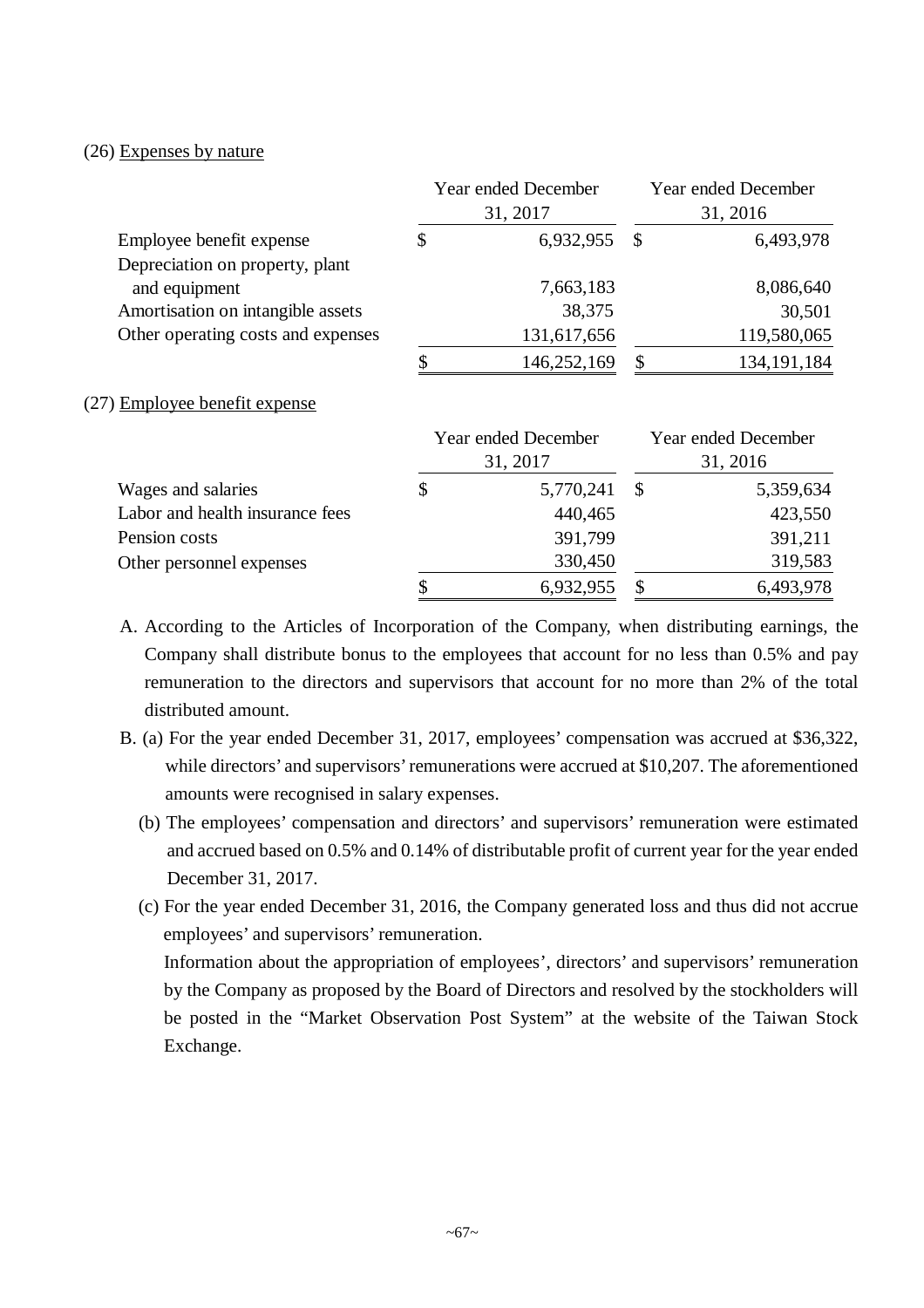#### (28) Income tax

A. Income tax expense (benefit)

(a)Components of income tax expense (benefit):

|                                       | Year ended December<br>31, 2017 | Year ended December<br>31, 2016      |  |  |  |
|---------------------------------------|---------------------------------|--------------------------------------|--|--|--|
| Current tax:                          |                                 |                                      |  |  |  |
| Current tax on profits for the period | \$<br>629,009                   | $\boldsymbol{\mathsf{S}}$<br>294,699 |  |  |  |
| Alternative MinimumTax                | 31,399                          |                                      |  |  |  |
| Prior year income tax overestimation  | 32,894)                         | 71,897)                              |  |  |  |
| Total current tax                     | 627,514                         | 222,802                              |  |  |  |
| Deferred tax:                         |                                 |                                      |  |  |  |
| Origination and reversal of           |                                 |                                      |  |  |  |
| temporary differences                 | 155,464 (                       | 466,474)                             |  |  |  |
| Impact of change in tax rate (Note1)  | 2,950                           |                                      |  |  |  |
| Total deferred tax                    | 158,414                         | 466,474)                             |  |  |  |
| Income tax expense (benefit)          | 785,928                         | (\$<br>243,672)                      |  |  |  |

Note 1: The impact of the change in tax rate was primarily from the tax bill signed into law by the President of the United States on December 22, 2017 (Taiwan time), which lowered the corporate income tax rate from 35% to 21%.

(b)The income tax (charge)/credit relating to components of other comprehensive income is as follows:

|                                                                            |     | Year ended December<br>31, 2017 | Year ended December<br>31, 2016 |        |  |  |
|----------------------------------------------------------------------------|-----|---------------------------------|---------------------------------|--------|--|--|
|                                                                            |     |                                 |                                 |        |  |  |
| Fair value gains/losses on available-<br>for-sale financial assets         | (\$ | $8,125$ \$                      |                                 | 10,331 |  |  |
| Exchange differences on translating<br>the financial statements of foreign |     |                                 |                                 |        |  |  |
| operations                                                                 |     | 2,296                           |                                 | 2,194  |  |  |
| Remeasurement of defined benefit                                           |     |                                 |                                 |        |  |  |
| obligations                                                                |     | 16,942                          |                                 | 20,614 |  |  |
|                                                                            | \$  | 11,113                          |                                 | 12,525 |  |  |

(c)The income tax charged/(credited) to equity during the period is as follows:

|                                     | Year ended December<br>31, 2017 | Year ended December<br>31, 2016 |
|-------------------------------------|---------------------------------|---------------------------------|
|                                     |                                 |                                 |
| Reduction in capital surplus caused |                                 |                                 |
| by recognition of foreign investees |                                 |                                 |
| based on the shareholding ratio     |                                 | 98)                             |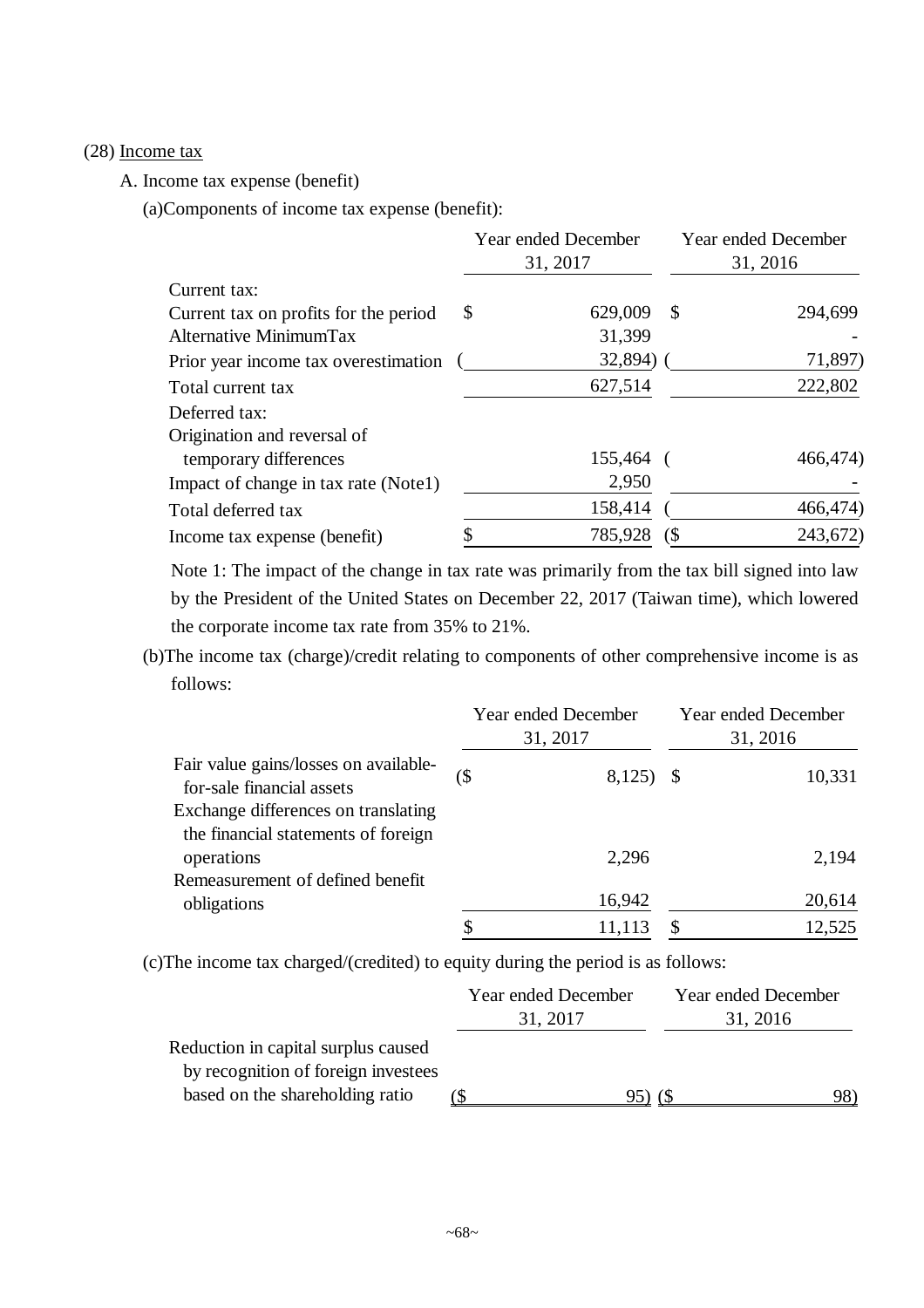|                                            | Year ended December | Year ended December |  |  |  |
|--------------------------------------------|---------------------|---------------------|--|--|--|
|                                            | 31, 2017            | 31, 2016            |  |  |  |
| Tax calculated based on profit before      |                     |                     |  |  |  |
| tax and statutory tax rate                 | \$<br>1,823,489 (\$ | 940,918)            |  |  |  |
| Expenses disallowed by tax regulation      | 19,362              | 781,390             |  |  |  |
| Tax exempt income by tax regulation        | $1,028,143$ (       | 11,824)             |  |  |  |
| Effect from investment tax credits         | $42,068$ ) (        | 423)                |  |  |  |
| Prior year income tax overestimation       | $32,894$ (          | 71,897)             |  |  |  |
| <b>Effect from Alternative Minimum Tax</b> | 31,399              |                     |  |  |  |
| Effect from changes in tax regulation      | 2,950               |                     |  |  |  |
| Effect from income tax deduction           |                     |                     |  |  |  |
| from prior years                           | 7,984               |                     |  |  |  |
| Effect of defferd tax from prior year      |                     |                     |  |  |  |
| income tax underestimation                 | 3,849               |                     |  |  |  |
| Income tax expense (benefit)               | 785,928             | (\$<br>243,672      |  |  |  |

B. Reconciliation between income tax expense (benefit) and accounting profit: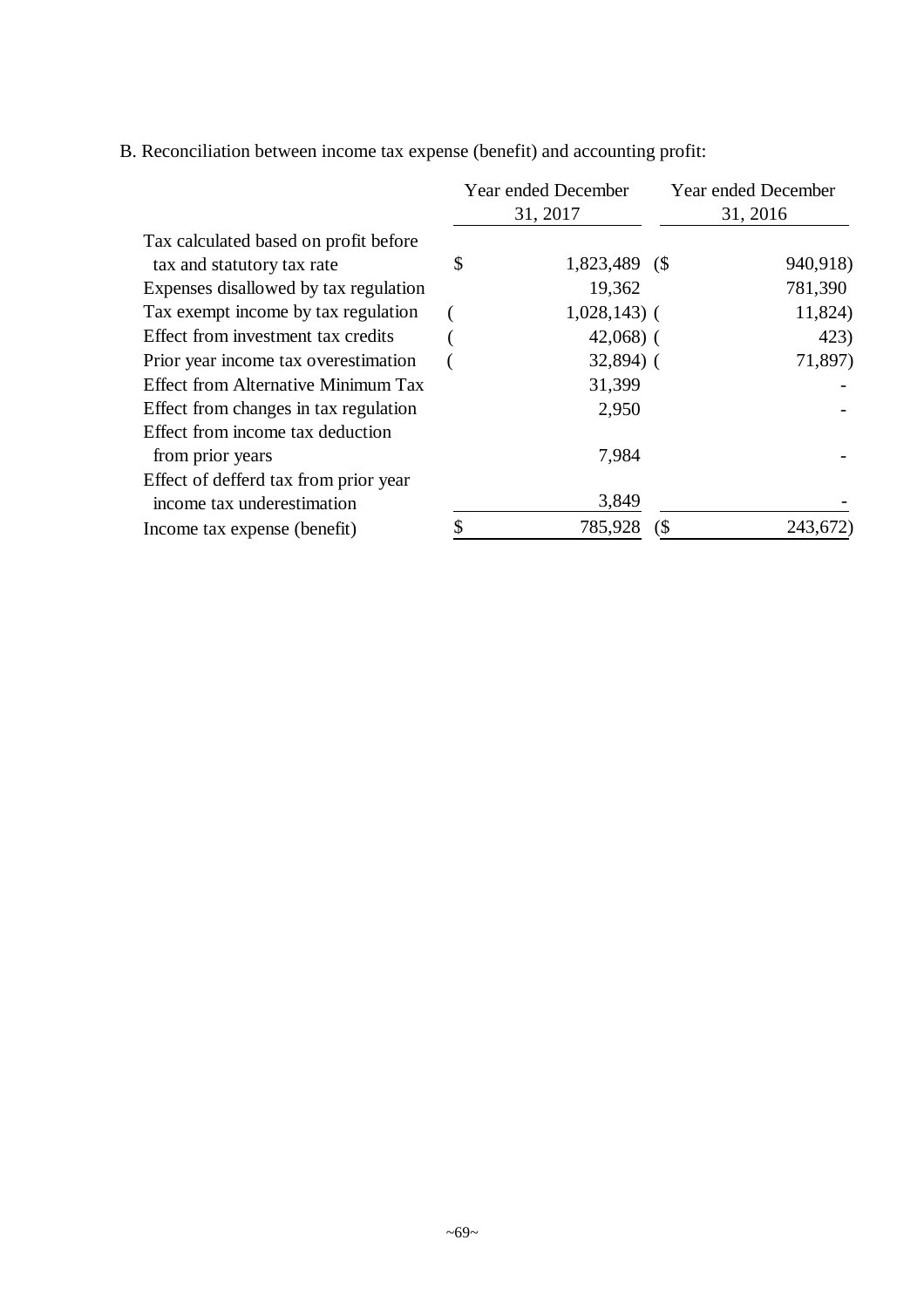C. Amounts of deferred tax assets or liabilities as a result of temporary differences, tax losses and investment tax credits are as follows:

|                                                                     |             |               |                          |     |               |        | 2017                     |                |                |                         |                                 |          |          |
|---------------------------------------------------------------------|-------------|---------------|--------------------------|-----|---------------|--------|--------------------------|----------------|----------------|-------------------------|---------------------------------|----------|----------|
|                                                                     |             |               |                          |     | Recognised    |        |                          |                |                |                         |                                 |          |          |
|                                                                     |             |               | Recognised               |     | in other      |        |                          |                |                |                         |                                 |          |          |
|                                                                     |             |               | in profit or             |     | comprehensive |        | Recognised               |                | Translation    |                         | <b>Business</b>                 |          |          |
|                                                                     | January 1   |               | loss                     |     | income        |        | in equity                |                | differences    | combination December 31 |                                 |          |          |
| Temporary differences:                                              |             |               |                          |     |               |        |                          |                |                |                         |                                 |          |          |
| -Deferred tax assets:                                               |             |               |                          |     |               |        |                          |                |                |                         |                                 |          |          |
| Bad debts expense<br>Loss on valuation of                           | \$14,493    | \$            | 1,501                    | \$  |               | \$     |                          | \$             | 53             | \$                      |                                 | \$       | 16,047   |
| financial assets<br>Deferred profit from<br>disposal of loading and | 1,766       |               |                          |     | 209           |        |                          |                | $\overline{4}$ |                         |                                 |          | 1,979    |
| unloading equipment                                                 | 16,708      | - (           | 2,790)                   |     |               |        |                          |                |                |                         |                                 |          | 13,918   |
| Unrealized expense                                                  | 32,248      | $\left($      | 1,301)                   |     |               |        |                          | (              | 762)           |                         |                                 |          | 30,185   |
| Unrealized exchange loss                                            | 50,198      | $\sqrt{ }$    | 9,482)                   |     |               |        |                          |                | 25             |                         | ä,                              |          | 40,741   |
| Pension expense and<br>actuarial losses/(gains)                     | 365,725     | - (           | 13,376)                  |     | 15,284        |        |                          |                | 2,026          |                         |                                 |          | 369,659  |
| Others                                                              | 4,165       | - (           | 3,706)                   |     |               |        | $\overline{a}$           | (              | 184)           |                         |                                 |          | 275      |
| Net operating loss<br>carryforward                                  | 176,711     |               | 16,474                   |     |               |        |                          |                | 209            |                         |                                 |          | 193,394  |
| Investment tax credits                                              |             |               | 42,068                   |     |               |        |                          |                |                |                         |                                 |          | 42,068   |
| Subtotal                                                            | \$662,014   | \$            | 29,388                   | \$  | 15,493        | \$     | $\overline{\phantom{a}}$ | \$             | 1,371          | \$                      | $\blacksquare$                  | \$       | 708,266  |
| -Deferred tax liabilities:                                          |             |               |                          |     |               |        |                          |                |                |                         |                                 |          |          |
| Temporary differences:                                              |             |               |                          |     |               |        |                          |                |                |                         |                                 |          |          |
| Gain on valuation of                                                |             |               |                          |     |               |        |                          |                |                |                         |                                 |          |          |
| financial assets                                                    | \$          | $\mathsf{\$}$ |                          | \$  |               | \$     |                          | \$             |                | \$                      |                                 | \$       |          |
| Unrealized exchange gain                                            | 20,999)     |               | 20,112                   |     |               |        |                          |                | 303            |                         | $\blacksquare$                  | $\left($ | 584)     |
| Unrealized gain                                                     | 5,833)<br>€ |               | 454                      |     |               |        |                          |                | 360            |                         | ÷.                              |          | 5,019)   |
| Pension expense and                                                 |             |               |                          |     |               |        |                          |                |                |                         |                                 |          |          |
| actuarial losses/(gains)                                            | 233)        |               | $\overline{\phantom{0}}$ | - ( | 133)          |        | $\blacksquare$           | $\overline{ }$ | 251)           |                         | $\overline{\phantom{0}}$        |          | 617)     |
| Foreign investment income (                                         | 558,247) (  |               | 207,171) (               |     | $4,247$ ) (   |        | 95)                      |                | 1,619          |                         | $\overline{\phantom{0}}$        | - (      | 768,141) |
| Others                                                              | 47,870)     |               | 1,197)                   |     |               |        |                          |                | 22,026         |                         | 947,618)                        |          | 974,659) |
| Subtotal                                                            | (\$633,182) | (             | 187,802) (\$             |     | 4,380)        | $($ \$ | 95)                      | \$             | 24,057         |                         | $(\$$ 947,618) $(\$$ 1,749,020) |          |          |
| Total                                                               | \$28,832    | $($ \$        | 158,414)                 | \$  | 11,113        | $($ \$ | 95)                      | \$             | 25,428         |                         | $(\$$ 947,618) $(\$$ 1,040,754) |          |          |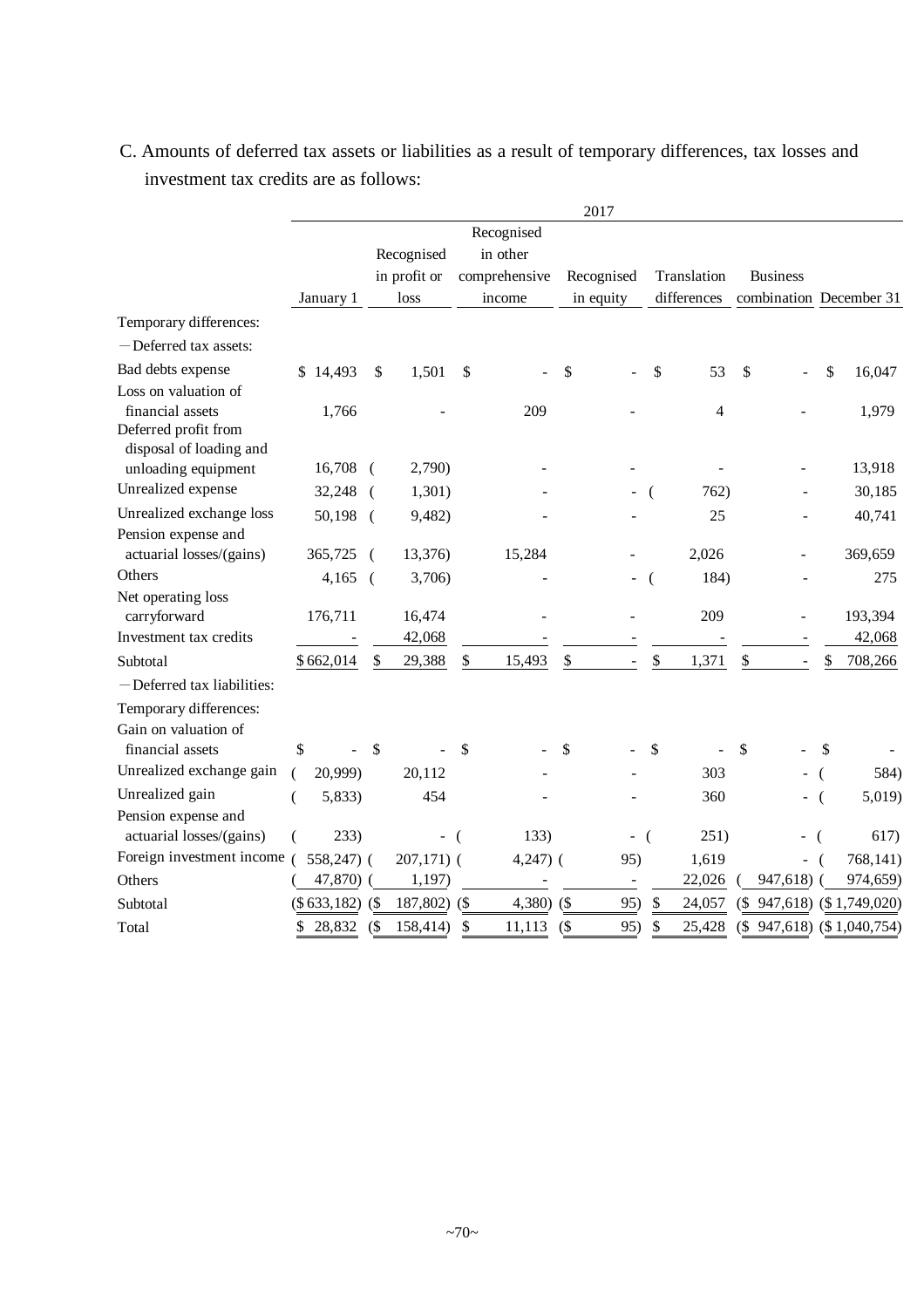|                                          |          |               |          |                                 |                         |                        | 2016   |                         |                            |             |               |          |
|------------------------------------------|----------|---------------|----------|---------------------------------|-------------------------|------------------------|--------|-------------------------|----------------------------|-------------|---------------|----------|
|                                          |          |               |          |                                 |                         | Recognised<br>in other |        |                         |                            |             |               |          |
|                                          |          | January 1     |          | Recognised in<br>profit or loss | comprehensive<br>income |                        |        | Recognised in<br>equity | Translation<br>differences |             | December 31   |          |
|                                          |          |               |          |                                 |                         |                        |        |                         |                            |             |               |          |
| Temporary differences:                   |          |               |          |                                 |                         |                        |        |                         |                            |             |               |          |
| -Deferred tax assets:                    |          |               |          |                                 |                         |                        |        |                         |                            |             |               |          |
| Bad debts expense                        | \$       | 2,460         | \$       | 11,859                          | $\mathcal{S}$           |                        | \$     |                         | \$                         | 174         | $\mathcal{S}$ | 14,493   |
| Loss on valuation of                     |          |               |          |                                 |                         |                        |        |                         |                            |             |               |          |
| financial assets<br>Deferred profit from |          | 3,769         |          | $\overline{\phantom{a}}$        |                         | 2,002                  |        |                         | €                          | 1)          |               | 1,766    |
| disposal of loading and                  |          |               |          |                                 |                         |                        |        |                         |                            |             |               |          |
| unloading equipment                      |          | 3,972         |          | 12,736                          |                         |                        |        |                         |                            |             |               | 16,708   |
| Unrealized expense                       |          | 26,520        |          | 5,875                           |                         |                        |        |                         |                            | 147)        |               | 32,248   |
| Unrealized exchange loss                 |          | 27,949        |          | 22,279                          |                         |                        |        |                         |                            | 30)         |               | 50,198   |
| Pension expense and                      |          |               |          |                                 |                         |                        |        |                         |                            |             |               |          |
| actuarial losses/(gains)                 |          | 364,911       | $\left($ | 10,499)                         |                         | 14,609                 |        |                         |                            | 3,296       |               | 365,725  |
| Others                                   |          | 548           |          | 3,816                           |                         |                        |        |                         | (                          | 199)        |               | 4,165    |
| Net operating loss                       |          |               |          |                                 |                         |                        |        |                         |                            |             |               |          |
| carryforward                             |          | 59,402        |          | 117,309                         |                         |                        |        |                         |                            |             |               | 176,711  |
| Subtotal                                 | \$       | 489,531       |          | 163,375                         | \$                      | 12,607                 | \$     |                         | $($ \$                     | 3,499)      | \$            | 662,014  |
| -Deferred tax liabilities:               |          |               |          |                                 |                         |                        |        |                         |                            |             |               |          |
| Temporary differences:                   |          |               |          |                                 |                         |                        |        |                         |                            |             |               |          |
| Unrealized exchange gain                 | $($ \$   | $24,003$ ) \$ |          | 1,644                           | -\$                     |                        | \$     |                         | \$                         | $1,360$ $($ |               | 20,999)  |
| Unrealized gain                          | $\left($ | 9,131)        |          | 147                             |                         |                        |        |                         |                            | $3,151$ (   |               | 5,833)   |
| Pension expense and                      |          |               |          |                                 |                         |                        |        |                         |                            |             |               |          |
| actuarial losses/(gains)                 | (        | 2,926         |          |                                 |                         | 5,558                  |        | - (                     |                            | $2,865$ ) ( |               | 233)     |
| Foreign investment income                |          | 876,385)      |          | 303,322                         |                         | 14,974 (               |        | 98) (                   |                            | $60)$ (     |               | 558,247) |
| Others                                   |          | 48,946)       |          | 2,014)                          |                         |                        |        |                         |                            | 3,090       |               | 47,870)  |
| Subtotal                                 | (\$      | 961,391)      | \$       | 303,099                         | \$                      | 20,532                 | $($ \$ | 98)                     | \$                         | 4,676       | (S            | 633,182) |
| Total                                    | $($ \$   | 471,860)      | \$       | 466,474                         | \$                      | 33,139                 | (      | 98)                     | \$                         | 1,177       | \$            | 28,832   |

D. Details of the amount the Company is entitled as investment tax credit and unrecognised deferred tax assets are as follows:

|                                                           | December 31, 2017     |        |                                     |                          |             |
|-----------------------------------------------------------|-----------------------|--------|-------------------------------------|--------------------------|-------------|
| Qualifying items                                          | Unused tax<br>credits |        | Unrecognised<br>deferred tax assets |                          | Expiry year |
| Investments in emerging<br>important strategic industries | ٦.                    | 42,068 |                                     | $\overline{\phantom{0}}$ | 2020        |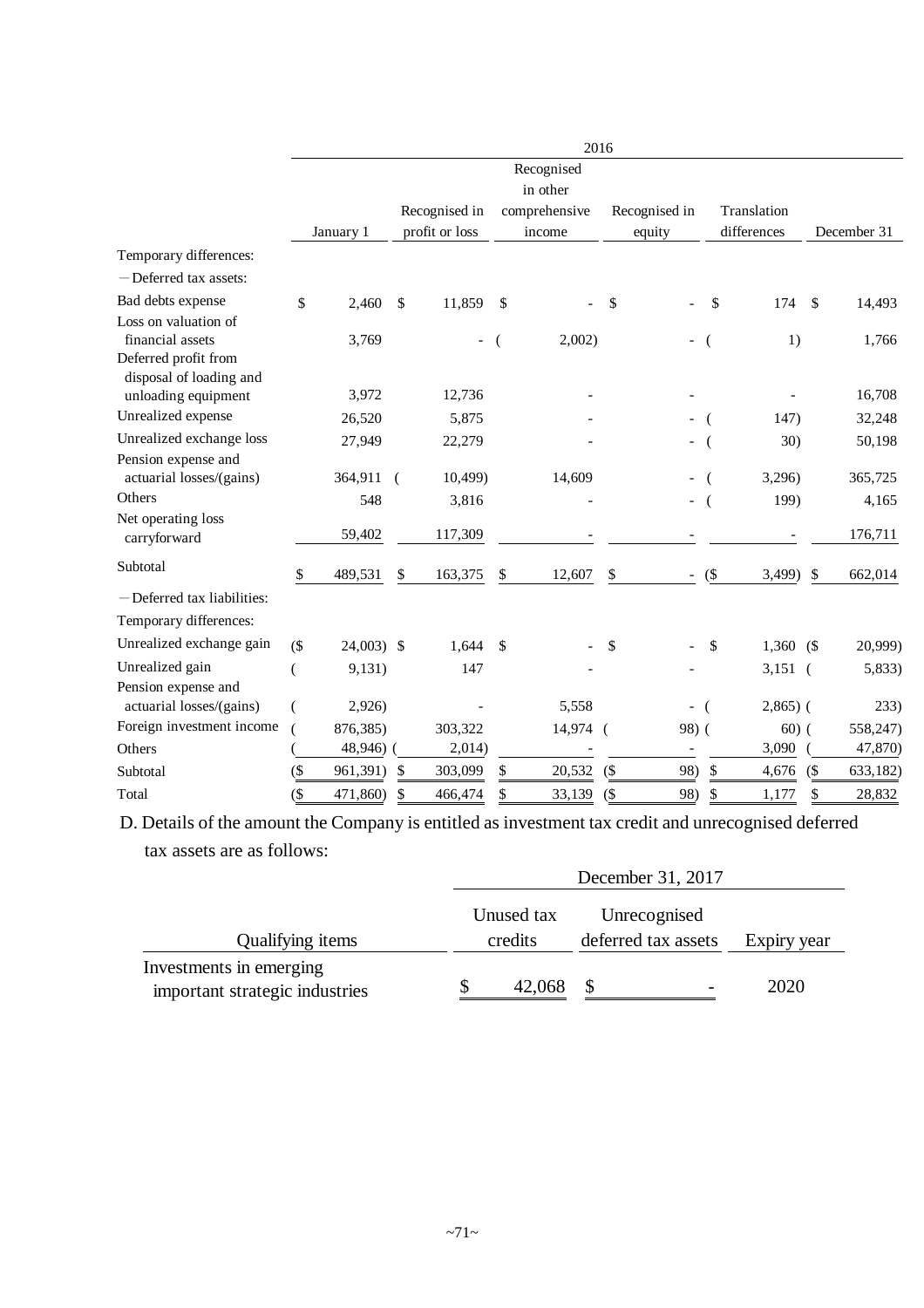| December 31, 2017 |           |                               |           |    |                                    |                                                                                        |  |  |
|-------------------|-----------|-------------------------------|-----------|----|------------------------------------|----------------------------------------------------------------------------------------|--|--|
|                   |           | Unrecognised                  |           |    |                                    |                                                                                        |  |  |
|                   | assessed  |                               |           |    |                                    | Expiry year                                                                            |  |  |
| \$                | 116,177   | \$                            | 116,177   |    |                                    | 2027                                                                                   |  |  |
|                   | 747,045   |                               | 747,045   |    |                                    | 2026                                                                                   |  |  |
|                   | 269,787   |                               | 269,787   |    |                                    | 2025                                                                                   |  |  |
| S                 | 1,133,009 | \$                            | 1,133,009 | \$ |                                    |                                                                                        |  |  |
|                   |           |                               |           |    |                                    |                                                                                        |  |  |
|                   |           |                               |           |    |                                    |                                                                                        |  |  |
|                   |           |                               |           |    |                                    | Expiry year                                                                            |  |  |
| \$                | 747,045   | \$                            | 747,045   | \$ |                                    | 2026                                                                                   |  |  |
|                   | 292,430   |                               | 292,430   |    |                                    | 2025                                                                                   |  |  |
| \$                | 1,039,475 |                               | 1,039,475 | \$ |                                    |                                                                                        |  |  |
|                   |           | Amount filed/<br>Amount filed |           |    | $\mathcal{S}$<br>December 31, 2016 | Unused amount deferred tax assets<br>Unrecognised<br>Unused amount deferred tax assets |  |  |

E. Expiration dates of unused tax losses and amounts of unrecognised deferred tax assets are as follows:

- F. The Company has not recognised taxable temporary differences associated with investment in subsidiaries as deferred tax liabilities. As of December 31, 2017 and 2016, the amounts of temporary difference unrecognised as deferred tax liabilities were \$13,018,477 and \$10,868, 779, respectively.
- G. The Company's income tax returns through 2015 have been assessed and approved by the Tax Authority.
- H. With the abolishment of the imputation tax system under the amendments to the Income Tax Act promulgated by the President of the Republic of China in February, 2018, the information on unappropriated retained earnings and the balance of the imputation credit account as of December 31, 2017, as well as the estimated creditable tax rate for the year ended December 31, 2017 is no longer disclosed.

Accumulated deficit on December 31, 2016:

|                                     | December 31, 2016 |
|-------------------------------------|-------------------|
| Deficit incurred in and before 1997 | 4,248,211         |

I. As of December 31, 2016, the balance of the imputation tax credit account was \$2,412,471. As of December 31, 2016, the Company has accumulated deficits and has no distributable earnings. As a result, creditable tax rate was not disclosed.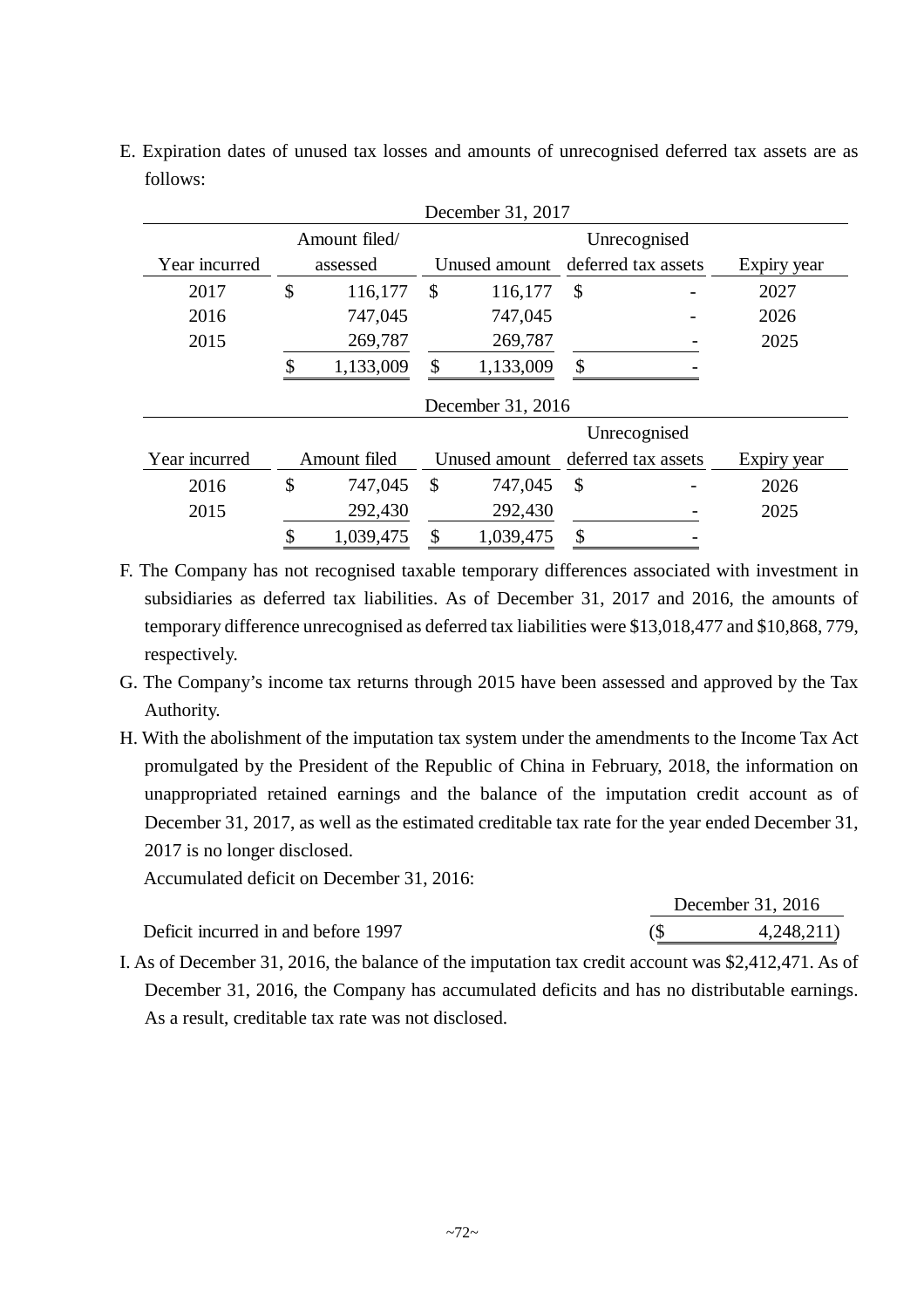# (29) Earnings (loss) per share

|                                        |                  | Year ended December 31, 2017 |                              |                    |  |  |  |  |
|----------------------------------------|------------------|------------------------------|------------------------------|--------------------|--|--|--|--|
|                                        | Weighted average |                              |                              |                    |  |  |  |  |
|                                        |                  |                              | number of ordinary           |                    |  |  |  |  |
|                                        |                  |                              | shares outstanding           | Earnings per share |  |  |  |  |
|                                        |                  | Amount after tax             | (share in thousands)         | (in dollars)       |  |  |  |  |
| Basic earnings per share               |                  |                              |                              |                    |  |  |  |  |
| Net income attributable to             |                  |                              |                              |                    |  |  |  |  |
| ordinary shareholders of the           |                  |                              |                              |                    |  |  |  |  |
| parent                                 | \$               | 7,005,171                    | 3,549,342                    | 1.97<br>\$         |  |  |  |  |
| Diluted earnings per share             |                  |                              |                              |                    |  |  |  |  |
| Net income attributable to             |                  |                              |                              |                    |  |  |  |  |
| ordinary shareholders of the<br>parent |                  | 7,005,171                    | 3,459,342                    |                    |  |  |  |  |
| Assumed conversion of all              |                  |                              |                              |                    |  |  |  |  |
| dilutive potential ordinary            |                  |                              |                              |                    |  |  |  |  |
| shares                                 |                  |                              |                              |                    |  |  |  |  |
| Employees' compensation                |                  |                              | 3,375                        |                    |  |  |  |  |
| Net income attributable to             |                  |                              |                              |                    |  |  |  |  |
| ordinary shareholders of the           |                  |                              |                              |                    |  |  |  |  |
| parent plus assumed                    |                  |                              |                              |                    |  |  |  |  |
| conversion of all dilutive             |                  |                              |                              |                    |  |  |  |  |
| potential ordinary shares              | \$               | 7,005,171                    | 3,462,717                    | \$<br>1.97         |  |  |  |  |
|                                        |                  |                              | Year ended December 31, 2016 |                    |  |  |  |  |
|                                        |                  |                              | Weighted average             |                    |  |  |  |  |
|                                        |                  |                              | number of ordinary           |                    |  |  |  |  |
|                                        |                  |                              | shares outstanding           | Loss per share     |  |  |  |  |
|                                        |                  | Amount after tax             | (share in thousands)         | (in dollars)       |  |  |  |  |
| Basic loss per share                   |                  |                              |                              |                    |  |  |  |  |
| Net loss attributable to               |                  |                              |                              |                    |  |  |  |  |
| ordinary shareholders of               |                  |                              |                              |                    |  |  |  |  |
| the parent                             | $($ \$           | 6,607,986)                   | 3,512,356                    | (<br>1.88)         |  |  |  |  |
| Diluted loss per share                 |                  |                              |                              |                    |  |  |  |  |
| Net loss attributable to               |                  |                              |                              |                    |  |  |  |  |
| ordinary shareholders of               |                  |                              |                              |                    |  |  |  |  |
| the parent                             | $($ \$           | 6,607,986)                   | 3,512,356                    | 1.88)<br>(         |  |  |  |  |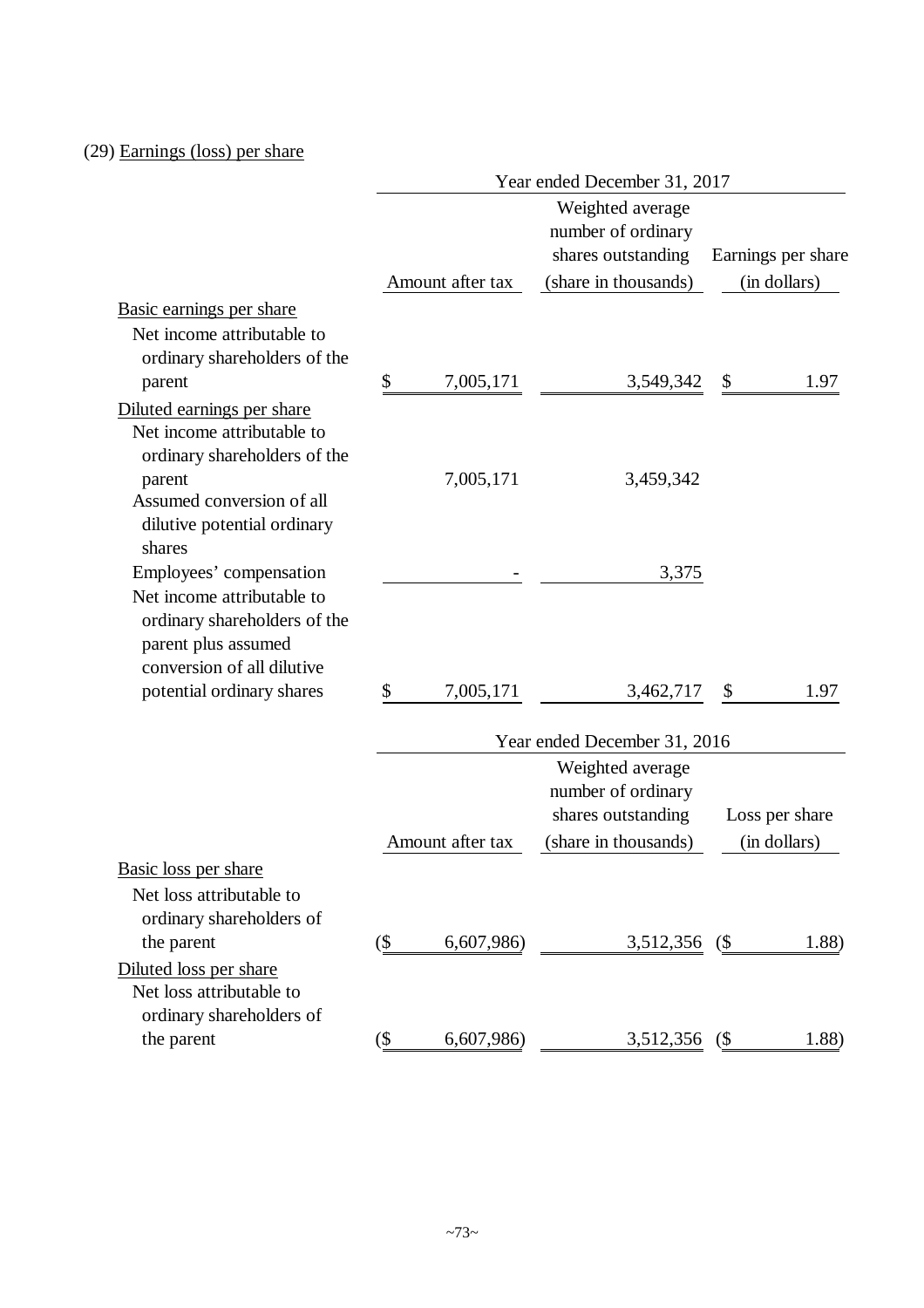- (30) Transactions with non-controlling interest
	- A. Acquisition of additional equity interest in a subsidiary
		- (a) Subsidiary Peony Investment purchased 34% of outstanding shares of subsidiary EGT for cash of \$22,845 (approx. USD 769) on December 31, 2017. The carrying amount of noncontrolling interest in EGT was \$15,311 at the acquisition date. This transaction resulted in a decrease in the non-controlling interest by \$15,311 and a decrease in the equity attributable to owners of the parent by \$7,534.
		- (b) Subsidiary Peony Investment purchased 45% of outstanding shares of subsidiary EES for cash of \$85,393 (approx. USD 2,875) on December 31, 2017. The carrying amount of noncontrolling interest in EES was \$86,620 at the acquisition date. This transaction resulted in a decrease in the non-controlling interest by \$86,620 and an increase in the equity attributable to owners of the parent by \$1,227.
	- B. The effect of changes in interests in EGT and EES on the equity attributable to owners of the parent for the year ended December 31, 2017 is shown below:

|                                                                                                                                  | Year ended December<br>31, 2017 |          |  |  |
|----------------------------------------------------------------------------------------------------------------------------------|---------------------------------|----------|--|--|
| Carrying amount of non-controlling interest acquired                                                                             | S                               | 101,931  |  |  |
| Consideration paid to non-controlling interest                                                                                   |                                 | 108,238) |  |  |
| Capital surplus                                                                                                                  |                                 |          |  |  |
| - difference between proceeds on actual acquisition of or disposal<br>of equity interest in a subsidiary and its carrying amount |                                 | 6,307    |  |  |

### (31) Business combinations

- A. On December 18, 2017, the Company and subsidiary Peony Investment acquired 80% of the shares of EGH for cash of \$6,452,225 and obtained control of the company. The company primarily provides cargo services domestically and internationally and shipping agency services. As a result of the acquisition, the Group is expected to strengthen our foothold in the Greater China market and expand our shipping agency, liner transport, and other related businesses in the region.
- B. On December 27, 2017, subsidiary Peony Investment acquired 70% of the shares of EGM for cash of \$280,668. Previously, on November 30, 2017, Peony Investment received 30% of the shares of EGM from its associate Green Peninsula Agencies SDN. BHD. as a dividend payment. Therefore, Peony owns 100% of the shares of EGM after the acquisition and has control of EGM. The company primarily provides cargo and shipping agency services in Malaysia. As a result of the acquisition, the Group is expected to increase its presence in these markets. It also expects to reduce costs through economies of scale.
- C. The following table summarises the consideration paid and the fair values of the assets acquired and liabilities assumed at the acquisition date, as well as the the non-controlling interest's proportionate share of the recognised amounts of acquiree's identifiable net assets at the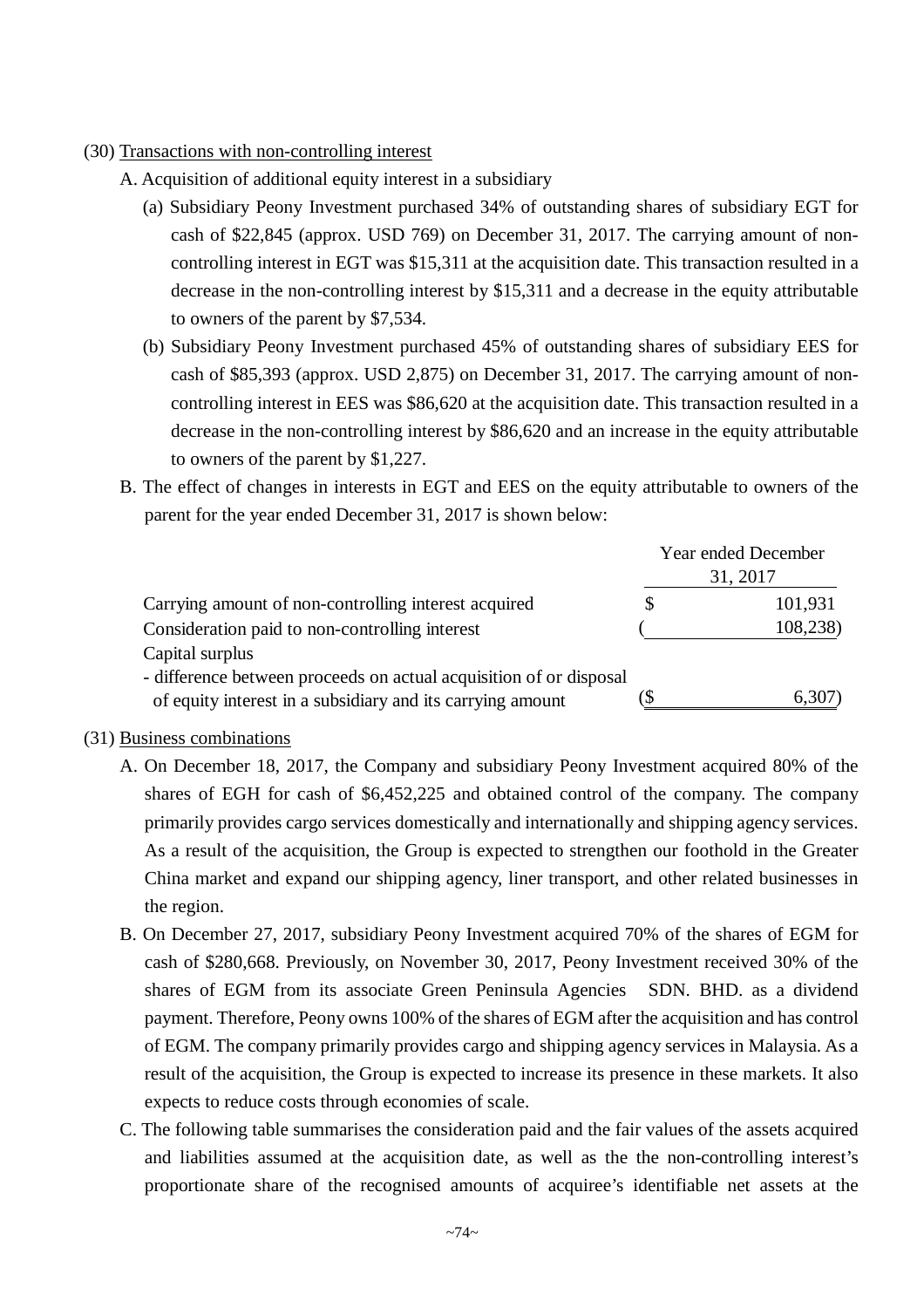acquisition date:

|                                          |        | <b>EGH</b>      |    | <b>EGM</b>  |    | Total      |
|------------------------------------------|--------|-----------------|----|-------------|----|------------|
| Purchase consideration                   |        |                 |    |             |    |            |
| Cash paid                                | \$     | 6,452,225       | \$ | 280,668     | \$ | 6,732,893  |
| Fair value of equity interest in EGM     |        |                 |    |             |    |            |
| held before the business combination     |        |                 |    | 120,287     |    | 120,287    |
| Non-controlling interest's proportionate |        |                 |    |             |    |            |
| share of the recognised amounts of       |        |                 |    |             |    |            |
| acquiree's identifiable net assets       |        | 1,613,445       |    |             |    | 1,613,445  |
|                                          |        | 8,065,670       |    | 400,955     |    | 8,466,625  |
| Fair value of the identifiable assets    |        |                 |    |             |    |            |
| acquired and liabilities assumed         |        |                 |    |             |    |            |
| Cash and cash equivalents                |        | 1,251,341       |    | 375,173     |    | 1,626,514  |
| Notes receivable                         |        | 3,327           |    | 18,084      |    | 21,411     |
| Accounts receivable                      |        | 1,360,142       |    | 294,674     |    | 1,654,816  |
| Prepayments                              |        | 241,686         |    | 116,245     |    | 357,931    |
| Other receivables                        |        | 28,447          |    | 9,928       |    | 38,375     |
| Inventories                              |        | 50,253          |    |             |    | 50,253     |
| Other current assets                     |        | 1,223,859       |    | 191,345     |    | 1,415,204  |
| Investments accounted for using          |        |                 |    |             |    |            |
| equity method                            |        | 4,195           |    |             |    | 4,195      |
| Property, plant and equipment, net       |        | 5,665,779       |    | 99,014      |    | 5,764,793  |
| Investment property, net                 |        | 3,119,127       |    |             |    | 3,119,127  |
| Intangible assets                        |        | 75,928          |    |             |    | 75,928     |
| Other non-current assets                 |        | 10,922          |    | 138,069     |    | 148,991    |
| Accounts payable                         | €      | $1,655,631$ (   |    | $351,065$ ( |    | 2,006,696) |
| Other payables                           |        | 159,458) (      |    | 82,512) (   |    | 241,970)   |
| Current income tax liabilities           |        | $108,094$ (     |    | $106,923$ ( |    | 215,017)   |
| Other current liabilities                |        | $1,512,444$ ) ( |    | $292,605$ ( |    | 1,805,049) |
| Long-term loans                          |        | 534,492)        |    |             |    | 534,492)   |
| Deferred income tax liabilities          |        | 947,618)        |    |             |    | 947,618)   |
| Other non-current liabilities            |        | $50,046$ (      |    | 4,042)      |    | 54,088)    |
| Total identifiable net assets            |        | 8,067,223       |    | 405,385     |    | 8,472,608  |
| Gain from bargain purchase               | $($ \$ | 1,553)          | (  | 4,430)      | (  | 5,983)     |

D. The fair value of the acquired identifiable intangible assets was estimated to be \$75,928

E. The Group originally held 30% of share ownership in EGM before the business combination. Gain on remeasurement of fair value amounted to \$30,253.

F. The Company and subsidiary Peony Investment consolidated EGH as of December 18, 2017, and EGH contributed operating income and pre-tax loss of \$317,144 and \$28,251 respectively. Had EGH been consolidated from January 1, 2017, the consolidated statement of comprehensive income would show operating revenue of \$2,340,377 and profit before income tax of \$455,118.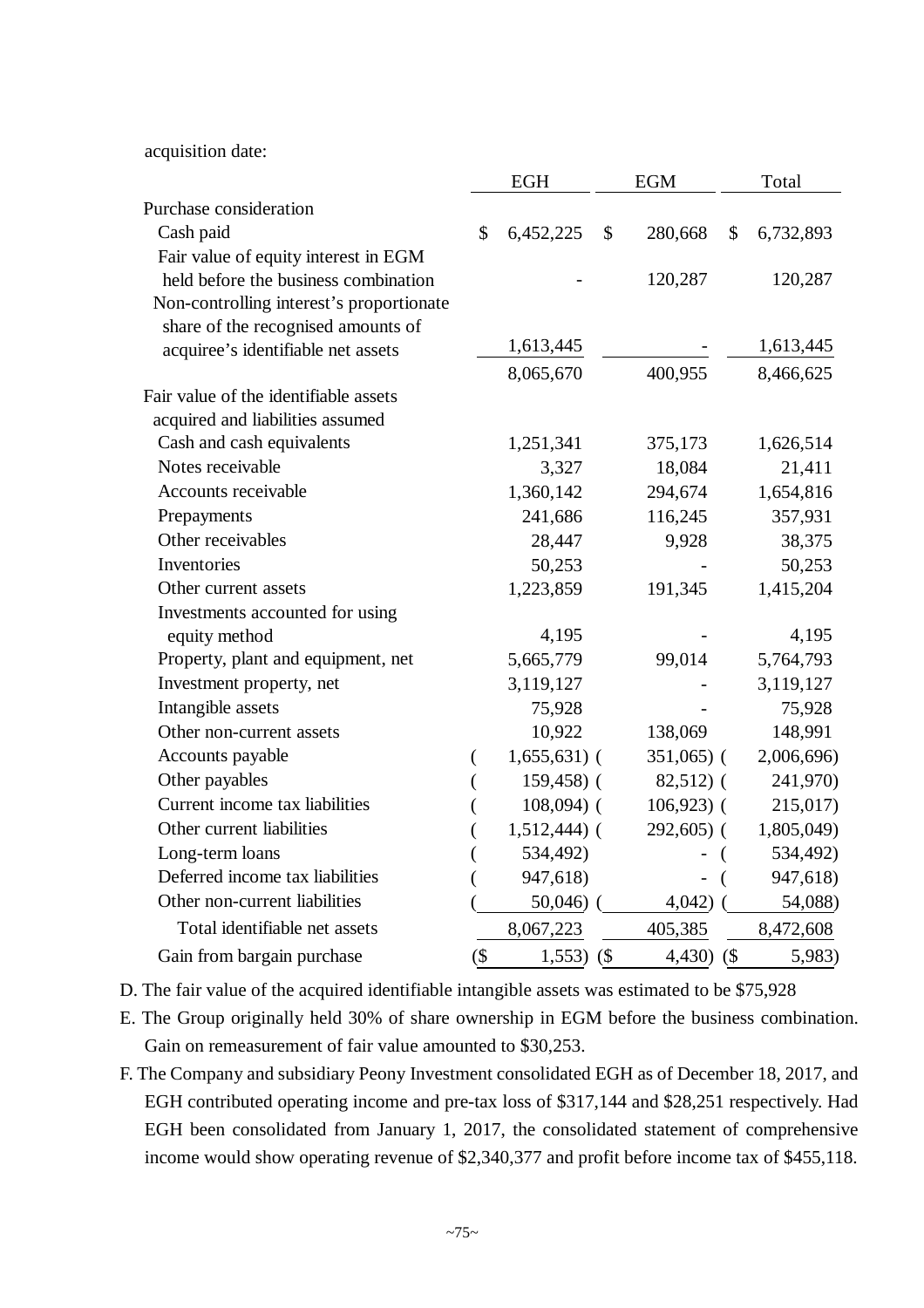G. Subsidiary Peony Investment consolidated EGM as of December 27, 2017, and EGM contributed operating income and pre-tax loss of \$3,531 and \$331, respectively. Had EGM been consolidated from January 1, 2017, the consolidated statement of comprehensive income would show operating revenue of \$341,516 and profit before income tax of \$98,988.

### (32) Supplemental cash flow information

Investing activities with partial cash payments

A.Property, plant and equipment

|                                                 |   | Year ended December<br>31, 2017 | Year ended December<br>31, 2016 |           |  |
|-------------------------------------------------|---|---------------------------------|---------------------------------|-----------|--|
| Purchase of property, plant and<br>equipment    | Φ | 1,602,423                       | - \$                            | 1,674,832 |  |
| Add: Opening balance of payable<br>on equipment |   | 15,693                          |                                 | 10,360    |  |
| Less: Ending balance of payable<br>on equipment |   | 58,347)                         |                                 | 15,693)   |  |
| Cash paid during the period                     |   | 1,559,769                       | \$                              | 1,669,499 |  |

B.Prepayments for equipment (recorded as other non-current assets)

|                                                                    | Year ended December<br>31, 2017 | Year ended December<br>31, 2016 |                                 |  |
|--------------------------------------------------------------------|---------------------------------|---------------------------------|---------------------------------|--|
| Purchase of prepayments for                                        |                                 |                                 |                                 |  |
| equipment                                                          | \$<br>5,615,770                 | $\mathcal{S}$                   | 2,771,129                       |  |
| Add: Opening balance of payable<br>on prepayments for<br>equipment |                                 |                                 |                                 |  |
|                                                                    | 124,787                         |                                 | 5,767                           |  |
| Less: Ending balance of payable<br>on prepayments for              |                                 |                                 |                                 |  |
| equipment                                                          | $4,638$ ) (                     |                                 | 124,787)                        |  |
| Capitalisation of qualifying                                       |                                 |                                 |                                 |  |
| assets                                                             | 107,084)                        |                                 | 55,774)                         |  |
| Cash paid during the period                                        | 5,628,835                       | \$                              | 2,596,335                       |  |
| C.Intangible assets                                                |                                 |                                 |                                 |  |
|                                                                    | Year ended December<br>31, 2017 |                                 | Year ended December<br>31, 2016 |  |
| Purchase of intangible assets                                      | \$<br>7,397                     | $\mathcal{S}$                   | 124,775                         |  |
| Add: Opening balance of payable                                    |                                 |                                 |                                 |  |
| on intangible assets                                               | 48,347                          |                                 |                                 |  |
| Less: Ending balance of payable                                    |                                 |                                 |                                 |  |
| on intangible assets                                               |                                 |                                 | 48,347)                         |  |
| Cash paid during the period                                        | \$<br>55,744                    | \$                              | 76,428                          |  |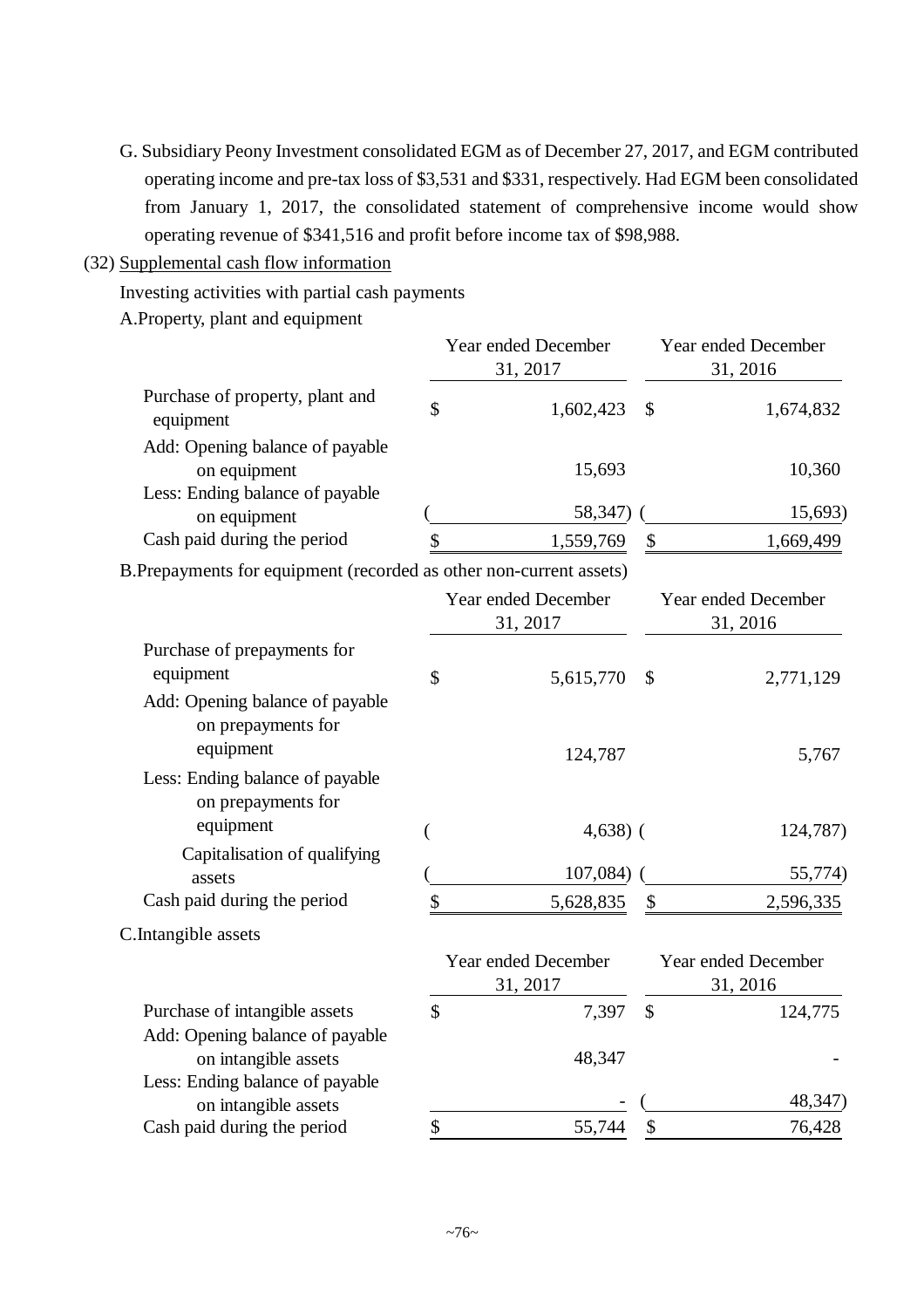D. The balances of the assets and liabilities of consolidated subsidiaries for the current period are as follows:

|                                                      | Year ended December             |  |  |
|------------------------------------------------------|---------------------------------|--|--|
|                                                      | 31, 2017                        |  |  |
| Cash and cash equivalents                            | \$<br>1,626,514                 |  |  |
| Notes receivable                                     | 21,411                          |  |  |
| Accounts receivable                                  | 1,654,816                       |  |  |
| Prepayments                                          | 357,931                         |  |  |
| Other receivable                                     | 38,375                          |  |  |
| Inventories                                          | 50,253                          |  |  |
| Other current assets                                 | 1,415,204                       |  |  |
| Investments accounted for using                      | 4,195                           |  |  |
| equity method                                        |                                 |  |  |
| Property, plant and equipment, net                   | 5,764,793                       |  |  |
| Investment property, net                             | 3,119,127                       |  |  |
| Intangible assets                                    | 75,928                          |  |  |
| Deferred income tax assets                           | 142,849                         |  |  |
| Other non-current assets                             | 6,142                           |  |  |
| Accounts payable                                     | 2,006,696)                      |  |  |
| Other payables                                       | 241,970)                        |  |  |
| Current income tax liabilities                       | 215,017)                        |  |  |
| Other current liabilities                            | 1,805,049)                      |  |  |
| Long-term loans                                      | 534,492)                        |  |  |
| Deferred income tax liabilities                      | 947,618)                        |  |  |
| Other non-current liabilities                        | 54,088)                         |  |  |
| Gain from bargain purchase                           | 5,983)                          |  |  |
|                                                      | \$<br>8,466,625                 |  |  |
| Cash paid for the acquisition                        | \$<br>6,732,893                 |  |  |
| Cash and cash equivalents                            | 1,626,514)                      |  |  |
| Net cash paid for the acquisition                    | \$<br>5,106,379                 |  |  |
| E. Change in non-controlling interest                |                                 |  |  |
|                                                      | Year ended December<br>31, 2017 |  |  |
| Change in transactions with non-controlling interest | \$<br>108,238                   |  |  |
| Add: Opening balance of payable on investments       |                                 |  |  |
| Less: Ending balance of payable on investments       | 22,845)                         |  |  |

Cash paid during the period  $\frac{\$}{\$}$  85,393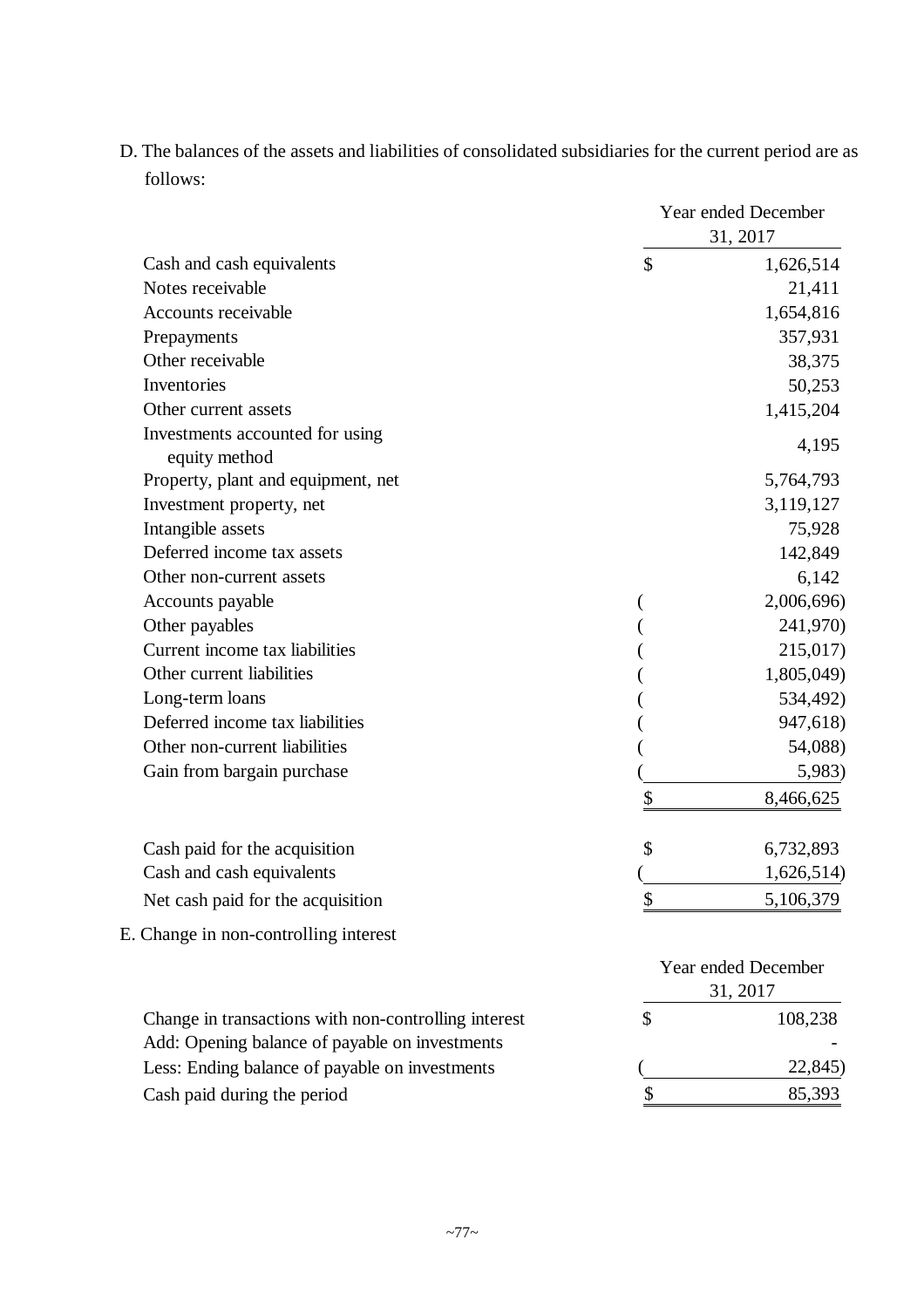# 7. RELATED PARTY TRANSACTIONS

# (1) Name of related parties and their relationship with the Group

| Name of related parties                                       | Relationship with the Group |
|---------------------------------------------------------------|-----------------------------|
| Evergreen International Storage and Transport Corp.           | Associate                   |
| Eva Airways Corp.                                             | Associate                   |
| Evergreen Security Corp.                                      | Associate                   |
| Charng Yang Development Co., Ltd.                             | Associate                   |
| Taipei Port Container Terminal Corp.                          | Associate                   |
| Ningbo Victory Container Co. Ltd.                             | Associate                   |
| Qingdao Evergreen Container Storage & Transportation Co. Ltd. | Associate                   |
| Evergreen Marine (Latin America) S.A.                         | Associate                   |
| Green Peninsula Agencies SDN.BHD                              | Associate                   |
| Luanta Investment (Netherlands) N.V.                          | Associate                   |
| Taranto Container Terminal S.p.A.                             | Associate                   |
| Balsam Investment (Netherlands) N.V.                          | Associate                   |
| Italia Marittima S.p.A.                                       | Associate                   |
| Colon Container Terminal S.A.                                 | Associate                   |
| PT. Evergreen Shipping Agency Indonesia                       | Associate                   |
| Evergreen Shipping Agency (Vietnam) Corp.                     | Associate                   |
| Evergreen Shipping Agency Co. (U.A.E) LLC                     | Associate                   |
| Evergreen International Corp.                                 | Other related party         |
| Evergreen Airline Service Corp.                               | Other related party         |
| Chang Yung-Fa Charity Foundation                              | Other related party         |
| Chang Yung-Fa Foundation                                      | Other related party         |
| Eever Accord Construction Corporation                         | Other related party         |
| Evergreen International S.A.                                  | Other related party         |
| Evergreen Marine (Singapore) Pte. Ltd.                        | Other related party         |
| Gaining Enterprise S.A.                                       | Other related party         |
| Eevergreen Insurance Company Limited                          | Other related party         |
| Evergreen Shipping Agency (America) Corporation               | Other related party         |
| Evergreen Shipping Agency (Japan) Corporation                 | Other related party         |
| Evergreen Shipping Agency (Philippines) Corporation           | Other related party         |
|                                                               | Other related party         |
| Evergreen Marine (Hong Kong) Ltd.                             | (As of subsidiary since     |
|                                                               | December 18, 2017)          |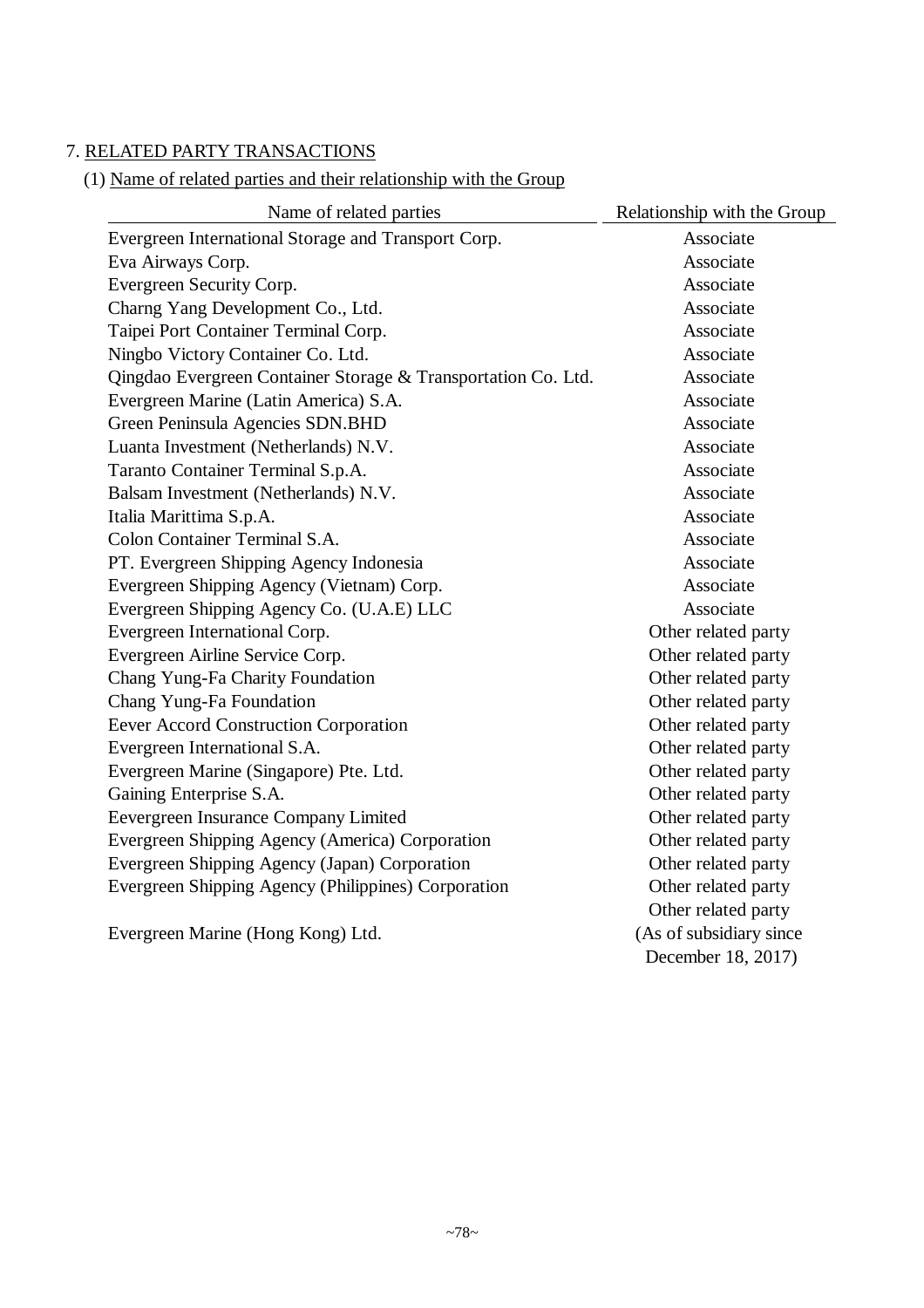#### (2) Significant related party transactions and balances

A.Operating revenue:

|                    |                       | Year ended December<br>31, 2017 |  | Year ended December<br>31, 2016 |
|--------------------|-----------------------|---------------------------------|--|---------------------------------|
| Sales of services: |                       |                                 |  |                                 |
|                    | Associates            | 3,191,386 \$                    |  | 3,655,458                       |
|                    | Other related parties | 10,692,025                      |  | 12,117,953                      |
|                    |                       | 13,883,411                      |  | 15,773,411                      |

The business terms on which the Group transacts with related parties are of no difference from those with non-related parties.

B.Purchases:

|                        | Year ended December |            |      | Year ended December |  |
|------------------------|---------------------|------------|------|---------------------|--|
|                        |                     | 31, 2017   |      | 31, 2016            |  |
| Purchases of services: |                     |            |      |                     |  |
| Associates             | \$                  | 3,717,601  | - \$ | 3,126,670           |  |
| Other related parties  |                     | 7,698,504  |      | 5,880,186           |  |
|                        |                     | 11,416,105 |      | 9,006,856           |  |

Goods and services are purchased from associates and other related parties on normal commercial terms and conditions.

C.Receivables from related parties :

|                       | December 31, 2017 |           | December 31, 2016 |           |
|-----------------------|-------------------|-----------|-------------------|-----------|
| Accounts receivable:  |                   |           |                   |           |
| Associates            | \$                | 162,609   | \$                | 183,493   |
| Other related parties |                   | 631,012   |                   | 739,181   |
| Subtotal              | \$                | 793,621   | \$                | 922,674   |
| Other receivables:    |                   |           |                   |           |
| Associates            |                   |           |                   |           |
| -Other                | \$                | 3,038     | $\mathbb{S}$      | 2,527     |
| Other related parties |                   |           |                   |           |
| -EIC                  |                   | 162,433   |                   | 181,900   |
| -Other                |                   | 48,789    |                   | 22,829    |
| Subtotal              |                   | 214,260   | \$                | 207,256   |
| Total                 | Φ                 | 1,007,881 | \$                | 1,129,930 |

The receivables from related parties arise mainly from sale transactions. The receivables are unsecured in nature and bear no interest. There are no provisions against receivables from related parties.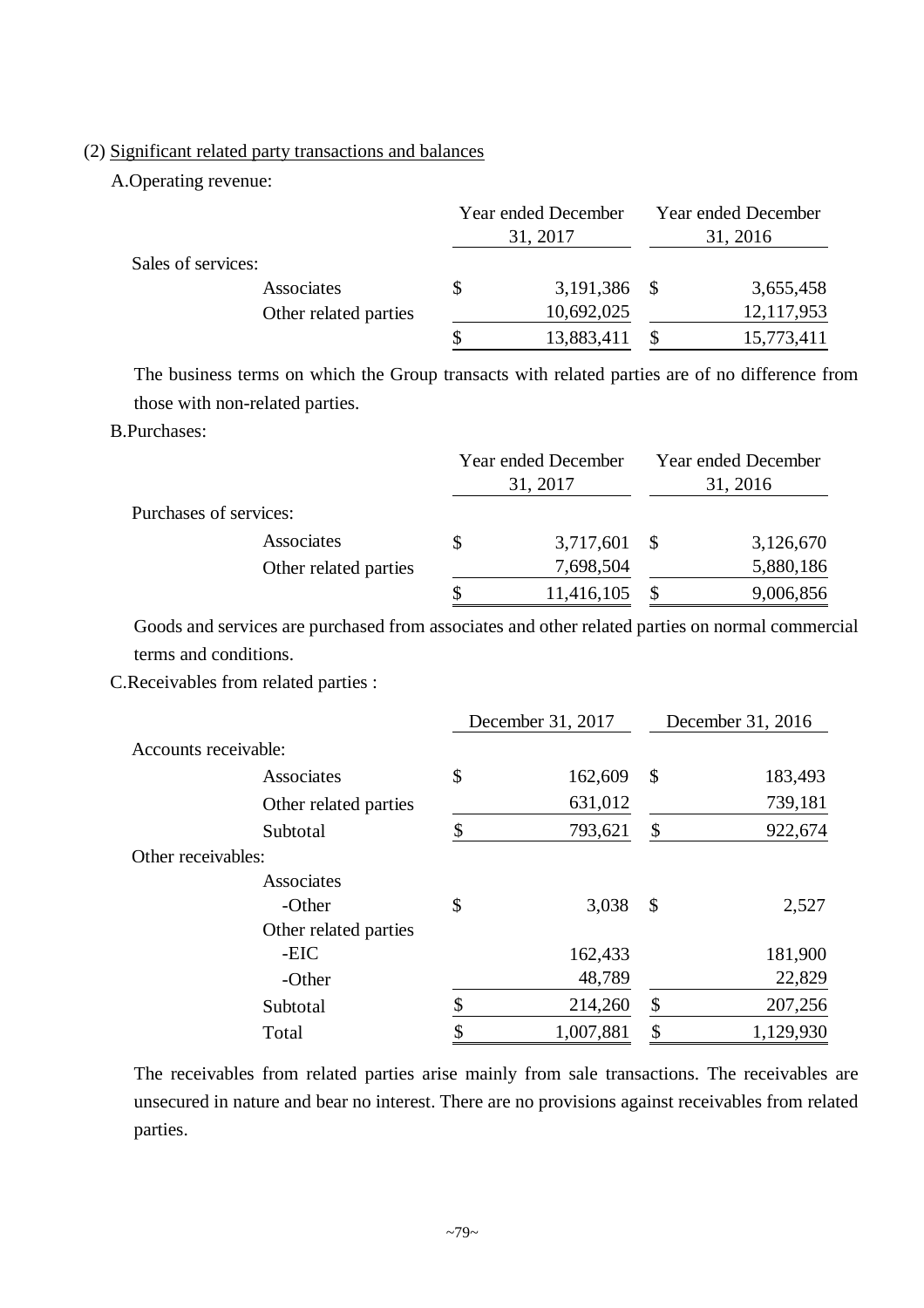D.Payables to related parties:

|                   |                       | December 31, 2017 |         | December 31, 2016 |         |  |
|-------------------|-----------------------|-------------------|---------|-------------------|---------|--|
| Accounts payable: |                       |                   |         |                   |         |  |
|                   | Associates            | \$                | 57,279  | $\mathbb{S}$      | 116,075 |  |
|                   | Other related parties |                   | 146,589 |                   | 175,702 |  |
|                   | Subtotal              |                   | 203,868 | \$                | 291,777 |  |
| Other payables:   |                       |                   |         |                   |         |  |
|                   | Associates            | \$                | 11,752  | \$                | 5,992   |  |
|                   | Other related parties |                   | 113,616 |                   | 72,921  |  |
|                   | Subtotal              | \$                | 125,368 | \$                | 78,913  |  |
|                   | Total                 |                   | 329,236 | \$                | 370,690 |  |

The payables to related parties arise mainly from purchase transactions. The payables bear no interest.

## E.Property transactions:

(a) Acquisition of property, plant and equipment:

|                       | Year ended December | Year ended December |        |  |  |
|-----------------------|---------------------|---------------------|--------|--|--|
|                       | 31, 2017            | 31, 2016            |        |  |  |
| Associates            | 4,350               |                     | 10,620 |  |  |
| Other related parties | 4,199               |                     | 54,979 |  |  |
|                       | \$<br>8.549         |                     | 65,599 |  |  |

(b) Disposal of property, plant and equipment:

|                                    |    | Year ended December<br>31, 2017 |    |                            | Year ended December<br>31, 2016 |                      |                   |                            |  |
|------------------------------------|----|---------------------------------|----|----------------------------|---------------------------------|----------------------|-------------------|----------------------------|--|
|                                    |    | Disposal<br>proceeds            |    | Gain (loss) on<br>disposal |                                 | Disposal<br>proceeds |                   | Gain (loss) on<br>disposal |  |
| Other related parties              | \$ | 4,890                           | \$ | 746                        | S                               | 94                   | $\mathcal{S}$     | 6                          |  |
| F. Agency accounts:                |    |                                 |    |                            |                                 |                      |                   |                            |  |
|                                    |    |                                 |    | December 31, 2017          |                                 |                      | December 31, 2016 |                            |  |
| Debit balance of agency accounts:  |    |                                 |    |                            |                                 |                      |                   |                            |  |
| Associates                         |    |                                 | \$ |                            |                                 |                      |                   | 21,542                     |  |
|                                    |    |                                 |    | December 31, 2017          |                                 |                      | December 31, 2016 |                            |  |
| Credit balance of agency accounts: |    |                                 |    |                            |                                 |                      |                   |                            |  |
| Associates                         |    | $($ \$                          |    |                            | $196,045$ (\$)                  |                      |                   | 33,835)                    |  |
| Other related parties              |    |                                 |    |                            |                                 |                      |                   |                            |  |
| -EIC                               |    |                                 |    |                            | $515,617$ (                     |                      |                   | 645,696)                   |  |
| -Other                             |    |                                 |    |                            | 1,258,818)                      |                      |                   |                            |  |
|                                    |    | (\$                             |    |                            | $1,970,480$ (\$)                |                      |                   | 679,531)                   |  |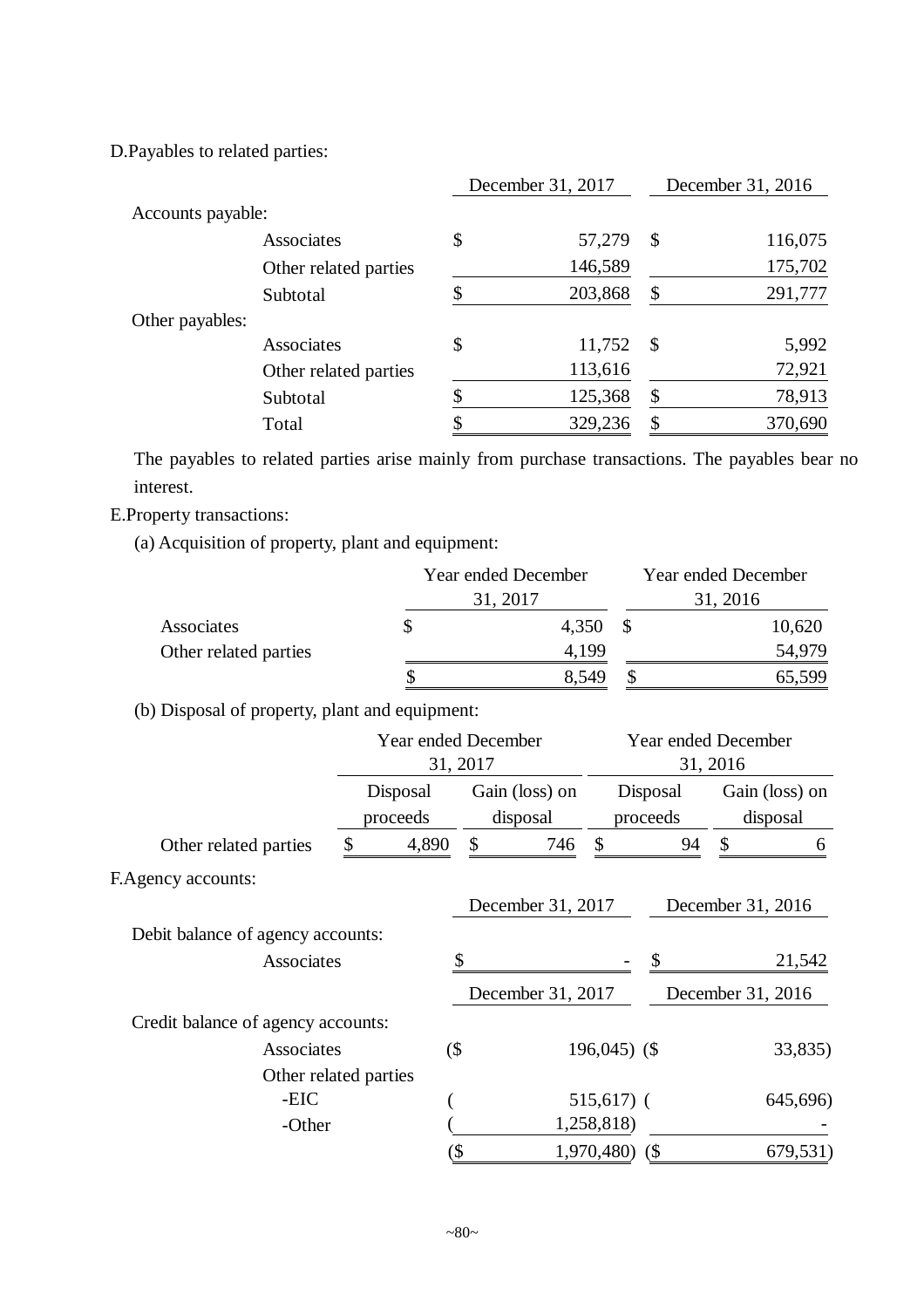G.Shipowner's accounts:

|                                                                                                |                | December 31, 2017   |                   | December 31, 2016   |
|------------------------------------------------------------------------------------------------|----------------|---------------------|-------------------|---------------------|
| Debit balance of shipowner's accounts:                                                         |                |                     |                   |                     |
| Other related parties                                                                          |                |                     |                   |                     |
| -EIS                                                                                           | \$             | 696,616             | \$                |                     |
| -GESA                                                                                          |                | 25,028              |                   | 24,154              |
|                                                                                                | \$             | 721,644             | \$                | 24,154              |
|                                                                                                |                | December 31, 2017   |                   | December 31, 2016   |
| Credit balance of shipowner's accounts:                                                        |                |                     |                   |                     |
| <b>Associates</b>                                                                              |                |                     |                   |                     |
| -ITS                                                                                           | $($ \$         | 889,198) (\$        |                   | 310,278)            |
| Other related parties                                                                          |                |                     |                   |                     |
| -EMS                                                                                           | $\overline{(}$ | $525,647$ ) (       |                   | 496,707)            |
| -EGH                                                                                           |                |                     |                   | 919,072)            |
| -EIS                                                                                           |                |                     |                   | 865,317)            |
|                                                                                                | (\$            | 1,414,845)          | (                 | 2,591,374)          |
| H.Loans to/from related parties:                                                               |                |                     |                   |                     |
| (a) Loans to related parties:                                                                  |                |                     |                   |                     |
| i.Outstanding balance:                                                                         |                |                     |                   |                     |
|                                                                                                |                | December 31, 2017   |                   | December 31, 2016   |
| Associates                                                                                     | \$             | 272,467             | $\boldsymbol{\$}$ | 79,811              |
| ii.Interest income                                                                             |                |                     |                   |                     |
|                                                                                                |                | Year ended December |                   | Year ended December |
|                                                                                                |                | 31, 2017            |                   | 31, 2016            |
| <b>Associates</b>                                                                              | \$             | 2,876               | \$                | 2,964               |
| The loans to associates carry interest at floating rates for the years ended December 31, 2017 |                |                     |                   |                     |
| and 2016.                                                                                      |                |                     |                   |                     |
| (b) Loans from related parties:                                                                |                |                     |                   |                     |
| i.Outstanding balance:                                                                         |                |                     |                   |                     |

|                       | December 31, 2017 | December 31, 2016 |        |  |  |
|-----------------------|-------------------|-------------------|--------|--|--|
| <b>Associates</b>     |                   |                   | 48,472 |  |  |
| Other related parties | 877,363           |                   | 14,789 |  |  |
|                       | 877,363           |                   | 63,261 |  |  |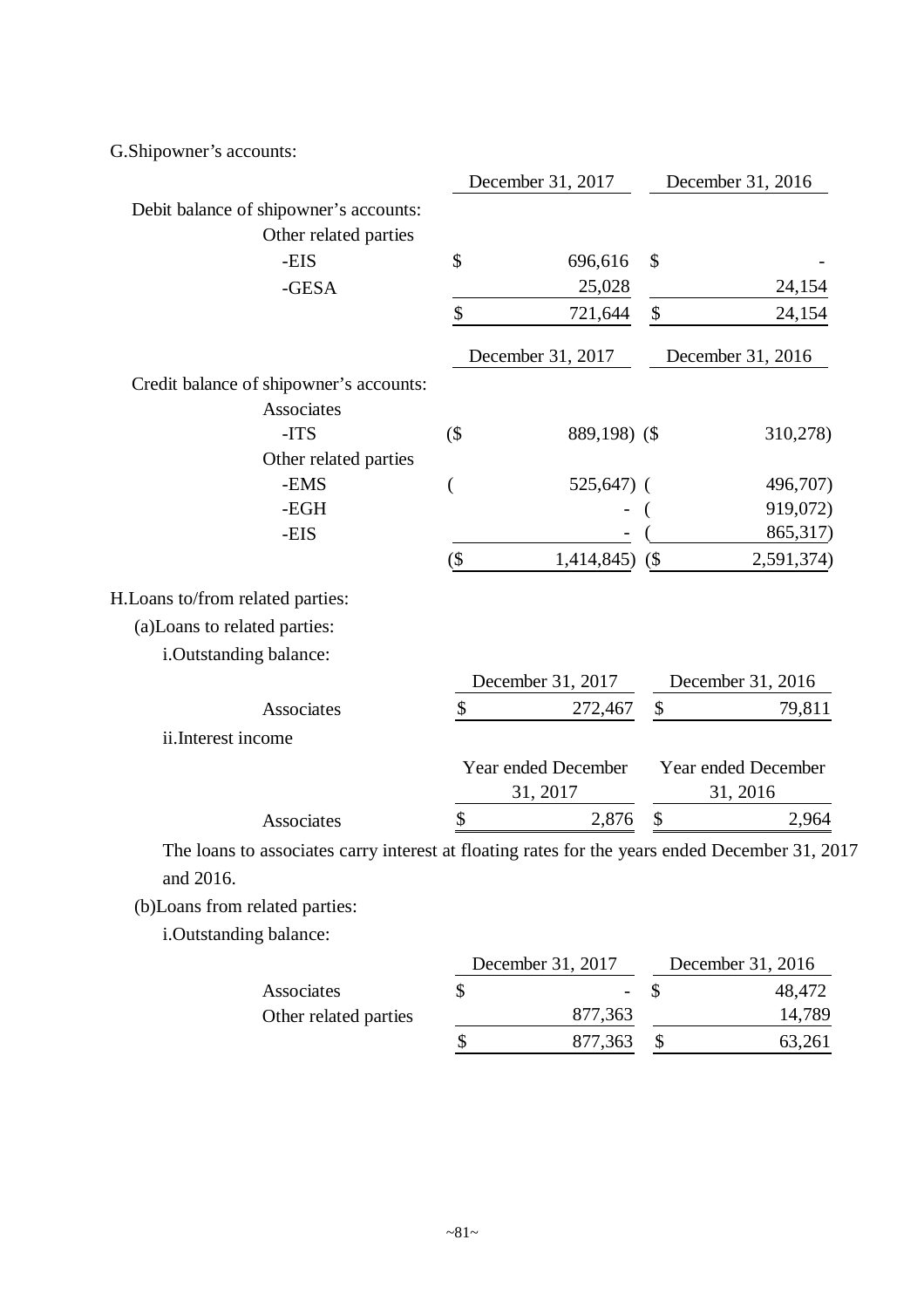ii.Interest expense:

|                       | Year ended December<br>31, 2017 |        | <b>Year ended December</b><br>31, 2016 |     |  |
|-----------------------|---------------------------------|--------|----------------------------------------|-----|--|
|                       |                                 |        |                                        |     |  |
| Associates            |                                 | 765.   |                                        | 917 |  |
| Other related parties |                                 | 15,401 |                                        |     |  |
|                       |                                 | 16,166 |                                        |     |  |

The loans from associates carry interest at floating rates for the years ended December 31, 2017 and 2016.

I.Endorsements and guarantees provided to related parties:

|                                                                                |                                 | December 31, 2017 | December 31, 2016               |                  |  |
|--------------------------------------------------------------------------------|---------------------------------|-------------------|---------------------------------|------------------|--|
| Associates                                                                     |                                 | 3,035,391         | \$                              | 2,689,558        |  |
| (3) Key management compensation                                                |                                 |                   |                                 |                  |  |
|                                                                                | Year ended December<br>31, 2017 |                   | Year ended December<br>31, 2016 |                  |  |
| Salaries and other short-term<br>employee benefits<br>Post-employment benefits | \$                              | 207,058<br>3,909  | -S                              | 166,850<br>5,073 |  |
|                                                                                |                                 | 210,967           |                                 | 171,923          |  |

## 8. PLEDGED ASSETS

The Group's assets pledged as collateral are as follows:

|                                                                                                | Book value                          |                                                            |    |                                                          |                                                                               |
|------------------------------------------------------------------------------------------------|-------------------------------------|------------------------------------------------------------|----|----------------------------------------------------------|-------------------------------------------------------------------------------|
| Pledged assets                                                                                 | December 31, 2017 December 31, 2016 |                                                            |    |                                                          | Purpose                                                                       |
| Other financial assets<br>- Pledged time deposits<br>Refundable deposits                       | \$                                  | 324,508                                                    | \$ | 183,200                                                  | Performance<br>guarantee                                                      |
| - Pledged time deposits<br>Property, plant and equipment                                       |                                     | 2,000                                                      |    | 2,000                                                    | $^{\prime\prime}$                                                             |
| -Land<br>-Buildings<br>-Loading and unloading equipment<br>-Ships<br>-Transportation equipment |                                     | 514,312<br>2,081,017<br>1,968,231<br>56,643,395<br>603,463 |    | 514,312<br>195,726<br>2,977,745<br>60,825,653<br>801,241 | Long-term loan<br>$^{\prime\prime}$<br>$^{\prime\prime}$<br>$^{\prime\prime}$ |
| -Computer and<br>communication equipment                                                       |                                     | 659,279                                                    |    | 740,223                                                  | $^{\prime\prime}$                                                             |
| Investment property                                                                            |                                     |                                                            |    |                                                          |                                                                               |
| -Land<br>-Buildings                                                                            |                                     | 1,285,781<br>3,523,332                                     |    | 1,285,781<br>489,315                                     | Long-term loan<br>n                                                           |
|                                                                                                | \$                                  | 67,605,318                                                 | \$ | 68,015,196                                               |                                                                               |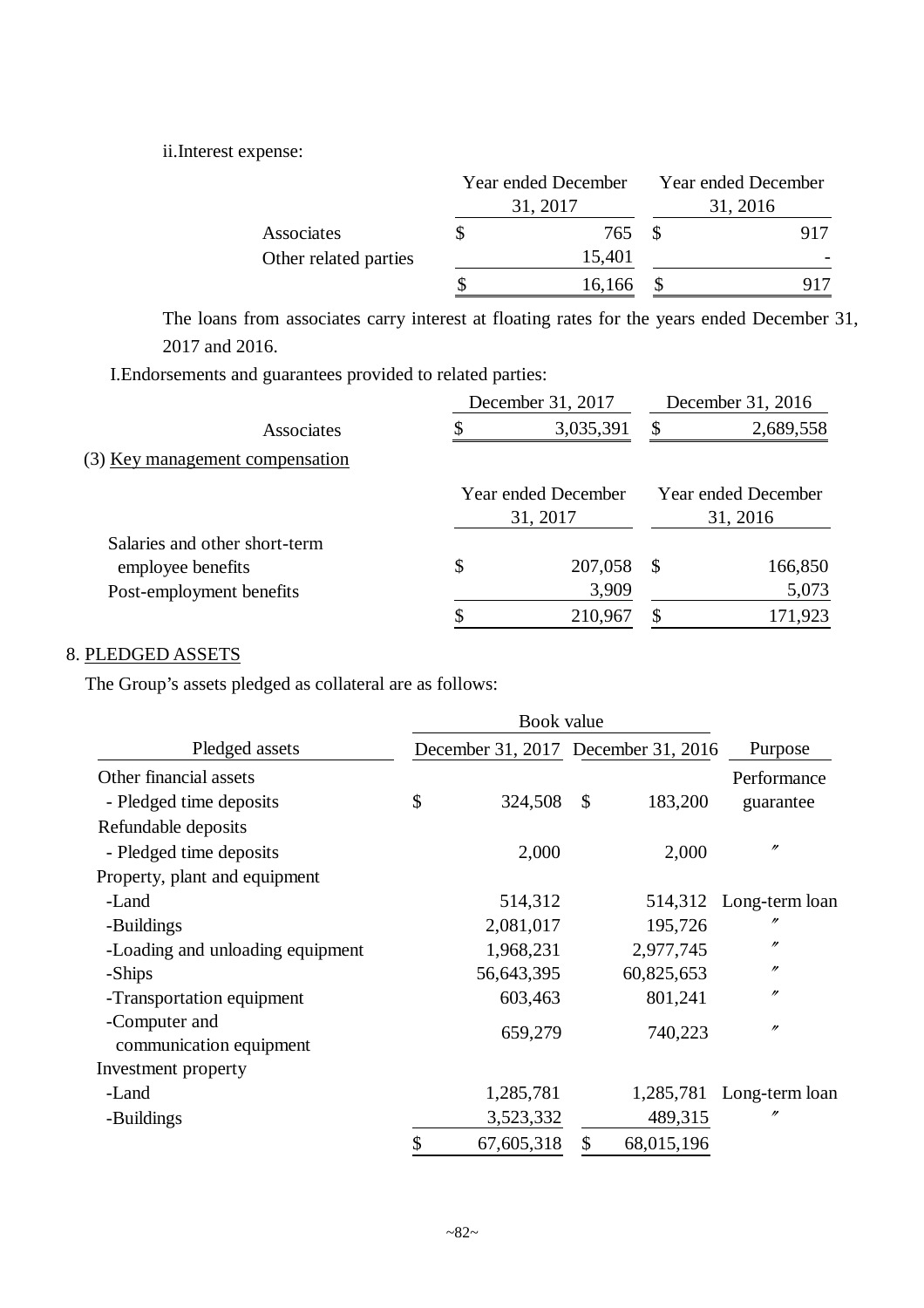# 9. SIGNIFICANT CONTINGENT LIABILITIES AND UNRECOGNISED CONTRACT COMMITMENTS

(4) Contingencies

None.

- (5) Commitments
	- A. As of December 31, 2017, the Company had delegated Crédit Agricole Corporate and Investment Bank to issue Standby Letter of Credit amounting to USD 5,000 thousand.
	- B. A former stockholder of the Company sold some of its shares through issuance of global depository receipts (GDRs). The issuance of GDRs was approved by the SEC on June 19, 1996 as per Letter (85) Tai-Cai-Zheng (1) No. 35410. On August 2, 1996, the GDRs were approved by the UK governing authority to be listed on the London Stock Exchange and were issued in Asia, Europe and the US. The total amount of the issuance of GDRs was USD 115,000 thousand. The initial number of units issued was 5,449,592, representing 54,495,920 shares of the Company's common stock at \$50.50 (in dollars) per share, and the number of supplementary units issued was 817,438. In total, the number of units issued was 6,267,030, representing 62,670,300 shares of the Company's common stock at \$50.50 (in dollars) per share, and the GDRs issued amounted to USD 115,000 thousand. Another 2,089,061 units, representing 20,890,685 shares of the Company's common stock, were issued during the period from 1997 to December 31, 2017. As of December 31, 2017, 7,994,656 units were redeemed and 361,435 units were outstanding, representing 3,614,425 shares of the Company's common stock.
	- C. As of December 31, 2017, the long-term and medium-term loan facilities granted by the financial institutions with the resolution from the Board of Directors to finance the Group's purchase of new ships and general working capital requirement amounted to \$95,626,923 and the unutilized credits was \$14,958,521.
	- D. Operating lease

The estimated amount of charter expense in the following years under long-term contracts is set forth as follows:

|               |            | December 31, 2017 |  |  |
|---------------|------------|-------------------|--|--|
| Within 1 year | <b>USD</b> | 384,917           |  |  |
| $1-5$ years   |            | 1,364,964         |  |  |
| Over 5 years  |            | 432,063           |  |  |
|               | <b>USD</b> | 2,181,944         |  |  |

- E. As of December 31, 2017, the amount of guaranteed notes issued by the Company for loans borrowed was \$74,174,616.
- F. To meet its operational needs, the Company signed the shipbuilding contracts with Taiwan Shipbuilding Co., Ltd. and Imabari Shipbuilding Co., Ltd. As of December 31, 2017, the total price of the contracts, wherein the vessels have not yet been delivered, amounted to USD 648,900 thousand, USD 461,802 thousand of which remain unpaid.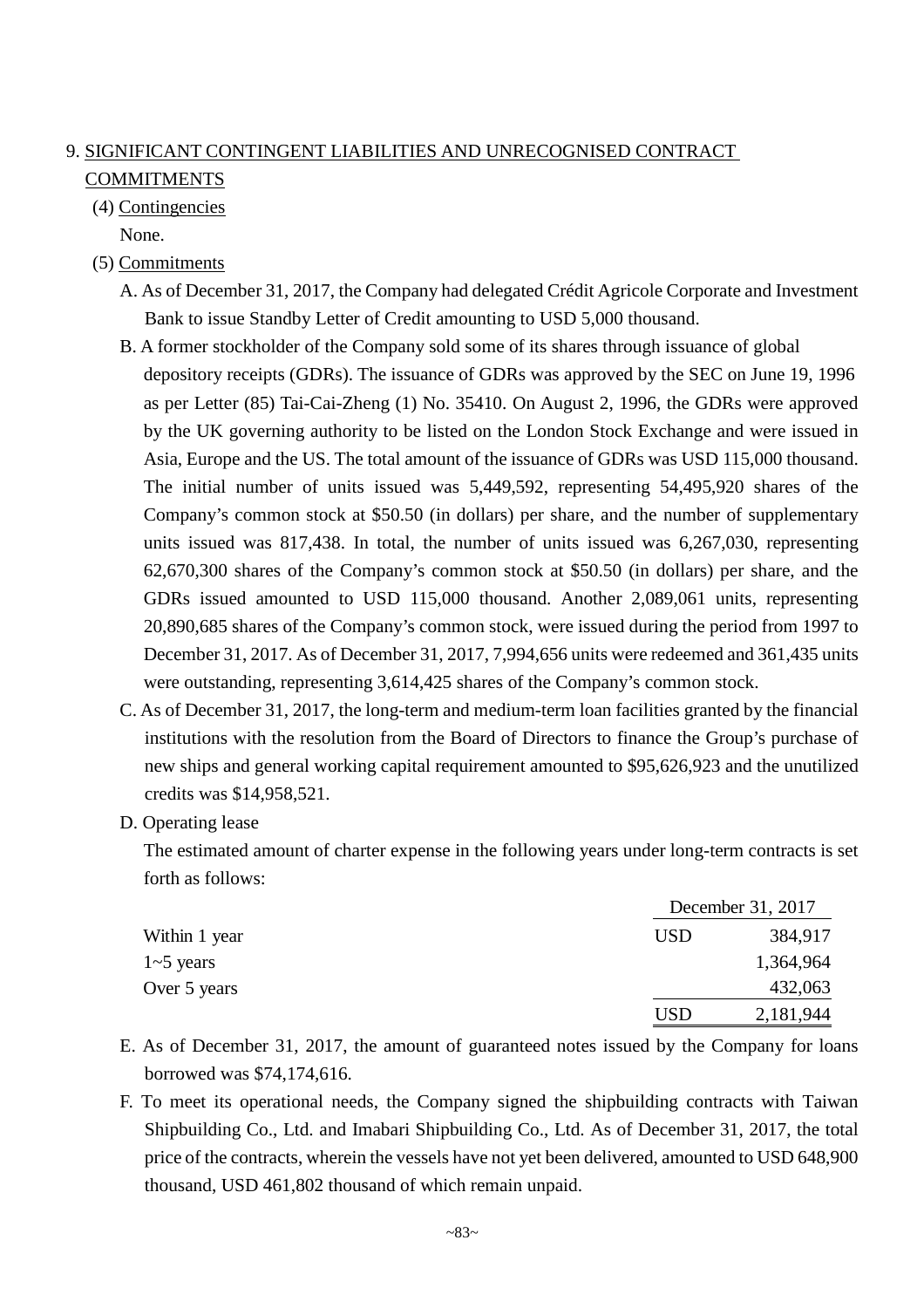### 10. SIGNIFICANT DISASTER LOSS

None.

## 11. SIGNIFICANT EVENTS AFTER THE BALANCE SHEET DATE

- A. Under the amendments to the Income Tax Act which was promulgated by the President of the Republic of China in February, 2018, the Company's applicable income tax rate will be raised from 17% to 20% effective from January 1, 2018. This will increase the Company's deferred tax assets and deferred tax liabilities by \$88,349 and \$129,570, respectively, which will be adjusted in the first quarter of 2018.
- B. For details of appropriation of earnings as proposed by the Board of Directors on March 23, 2018, please refer to Note 6(19).
- C. On February 8, 2018, the consolidated Company signed a shipbuilding contract with Samsung Heavy Industries Co., Ltd., which is valued at USD 755,040 for operational purposes. At the time of the issuance of these financial statements, no payments have been made yet.
- D. For operational purposes, the Board of Directors resolved on March 23, 2018 to purchase shipping equipment (including dry containers, reefer containers and freezing equipment) from China International Marine Containers (Group) Co., Ltd. and Carrier Transicold Pte. Ltd. for USD 144,148 and USD 18,900, respectively.
- E. In response to international regulations on sulfur content in shipping fuel, the Board of Directors resolved on March 23, 2018 to purchase sulfur emission abatement equipment from Wartsila Finland Oy and Alfa Laval Nijmegen B.V. for USD 54,500 and EUR 19,362, respectively.

### 12. OTHERS

(1) Capital management

The Group's objectives when managing capital are to safeguard the Group's ability to continue as a going concern in order to provide returns for shareholders and to maintain an optimal capital structure to reduce the cost of capital. In order to maintain or adjust the capital structure, the Group may adjust the amount of dividends paid to shareholders, return capital to shareholders and issue new shares to maintain an optimal capital.

### (2) Financial instruments

### A. Fair value information of financial instruments

(a) Except for those listed in the table below, the book value of cash and cash equivalents and financial instruments measured at amortised cost (including notes receivable, accounts receivable, other receivables, other financial assets, refundable deposits, guarantee deposits received, held-to-maturity financial assets, short-term borrowings, accounts payable and other payables) are approximate to their fair values. The fair value information of financial instruments measured at fair value is provided in Note 12(3).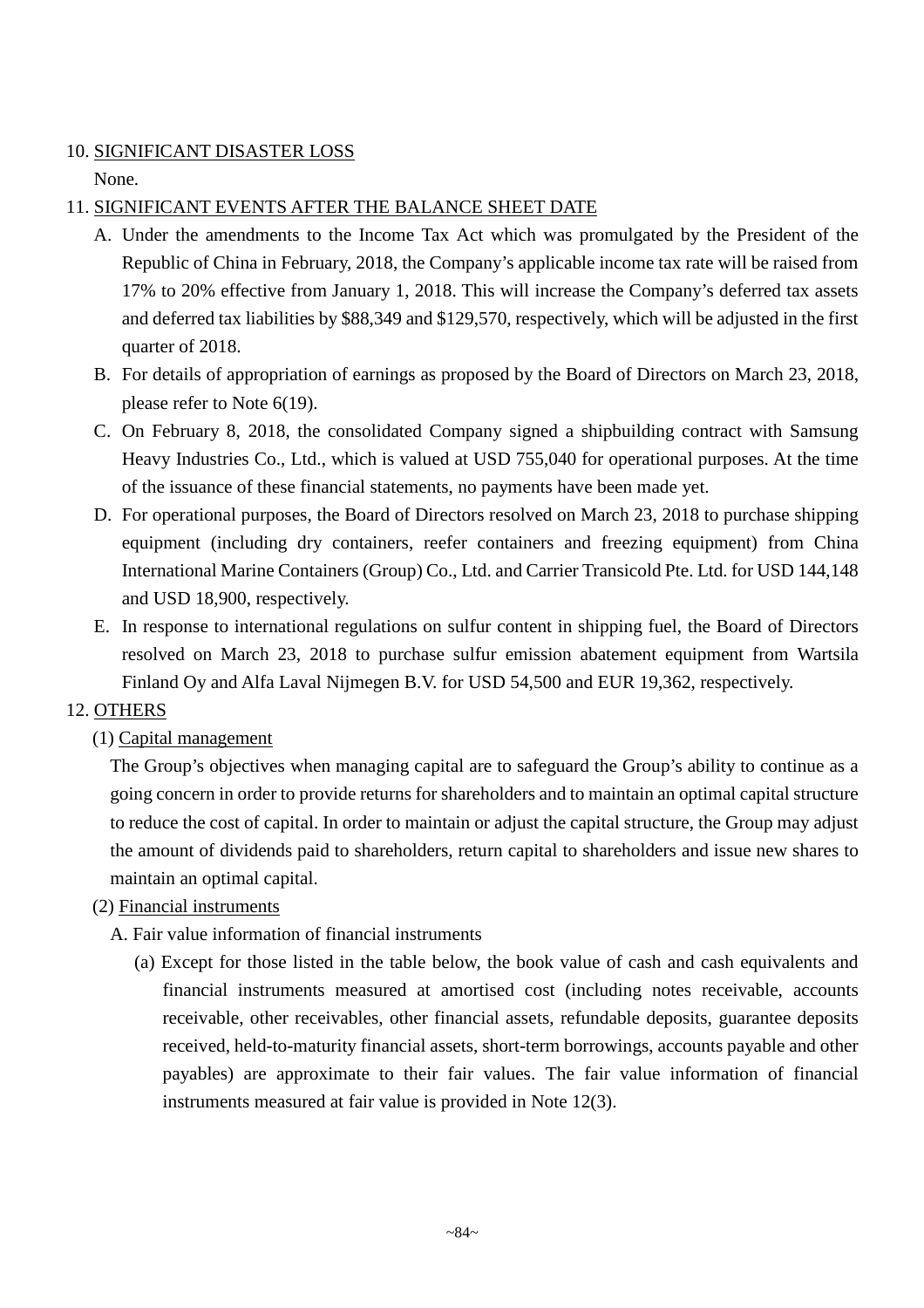|                                             | December 31, 2017 |                   |               |             |  |
|---------------------------------------------|-------------------|-------------------|---------------|-------------|--|
|                                             |                   |                   |               | Fair value  |  |
|                                             |                   | Book value        |               | Level 3     |  |
| Financial liabilities:                      |                   |                   |               |             |  |
| Bonds payable                               | \$                | 8,000,000         | $\mathcal{S}$ | 8,177,927   |  |
| Long-term loans (including current portion) |                   | 81,487,631        |               | 85,935,082  |  |
|                                             | S                 | 89,487,631        | \$            | 94,113,009  |  |
|                                             |                   | December 31, 2016 |               |             |  |
|                                             |                   |                   |               | Fair value  |  |
|                                             |                   | Book value        |               | Level 3     |  |
| Financial liabilities:                      |                   |                   |               |             |  |
| Bonds payable (including current portion)   | \$                | 3,000,000         | $\mathcal{S}$ | 3,029,085   |  |
| Long-term loans (including current portion) |                   | 92,638,646        |               | 97,079,974  |  |
|                                             |                   | 95,638,646        | \$            | 100,109,059 |  |

(b)The methods and assumptions of fair value measurement are as follows:

i.Bonds payable:

With regards to corporate bonds issued by the Company, the coupon rate is approximate to the current market rate. This is due to the discounted value of the expected cash flows to estimate the fair value is equivalent with the carrying amount.

ii.Long-term loans:

The Group estimates the fair value using the discounted value of the expected cash flows.

B.Financial risk management policies

- (a) The Group's activities expose it to a variety of financial risks: market risk (including foreign exchange risk, interest rate risk and price risk), credit risk and liquidity risk. The Group's overall risk management programme focuses on the unpredictability of financial markets and seeks to minimize potential adverse effects on the Group's financial position and financial performance.
- (b)Risk management is carried out by the Group's Finance Department under policies approved by the Board of Directors. The Group's Finance Department identifies, evaluates and hedges financial risks in close co-operation with the Group's Operating Department. The Board of Directors provides written principles for overall risk management, as well as written policies covering specific areas and matters, such as foreign exchange risk, interest rate risk, credit risk, use of derivative financial instruments and non-derivative financial instruments, and investment of excess liquidity.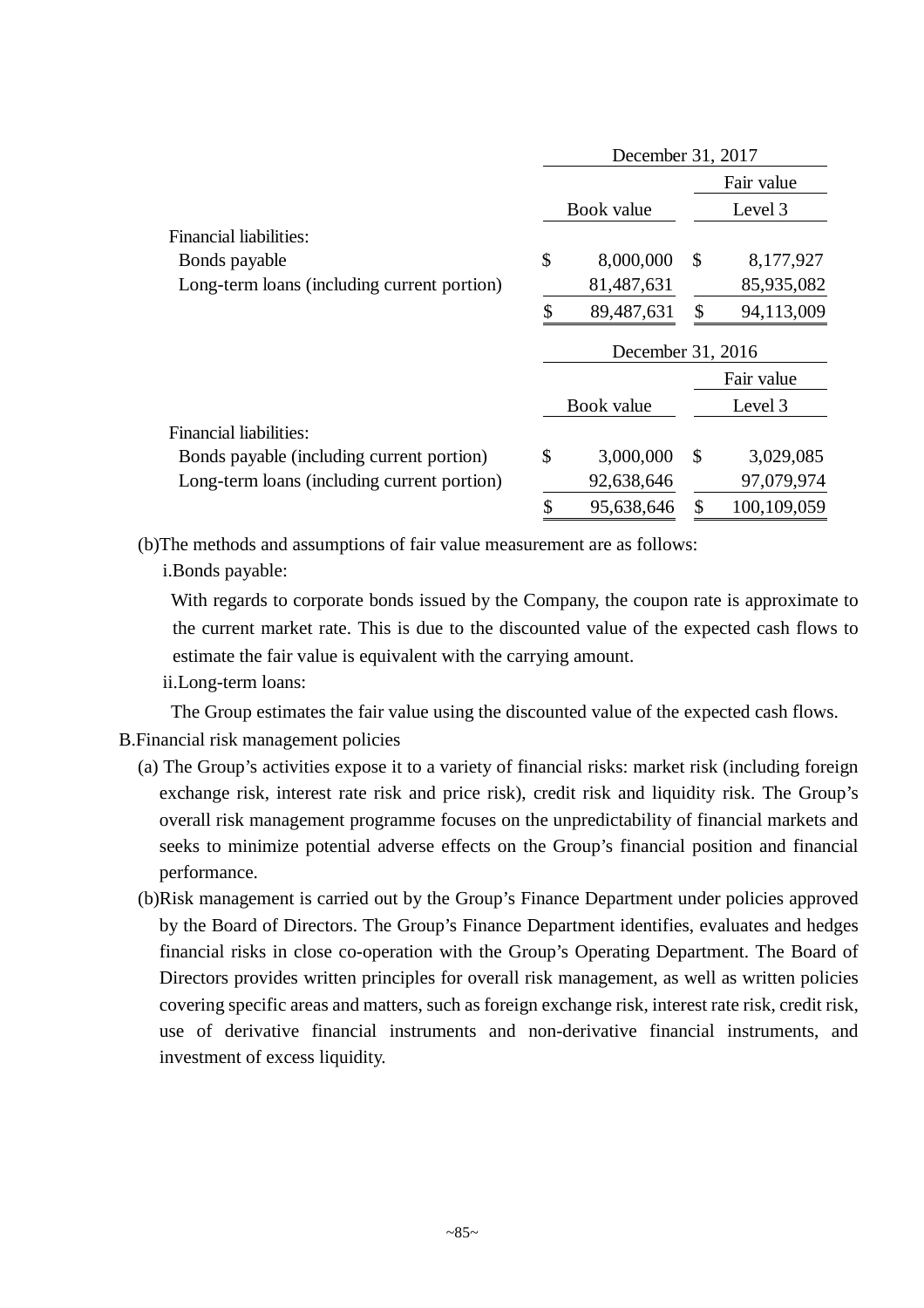C.Significant financial risks and degrees of financial risks

(a)Market risk

### Foreign exchange risk

- i. The Group operates internationally and is exposed to foreign exchange risk arising from various currency exposures, primarily with respect to the USD and GBP. Foreign exchange risk arises from future commercial transactions, recognised assets and liabilities and net investment in foreign operations.
- ii. The Group's management has set up a policy to require group companies to manage their foreign exchange risk against their functional currency. The group companies are required to hedge their entire foreign exchange risk exposure with the Group's Finance Department. To manage their foreign exchange risk arising from future commercial transactions and recognised assets and liabilities, entities in the Group use forward foreign exchange contracts, transacted with Group's Finance Department. Foreign exchange risk arises when future commercial transactions or recognised assets or liabilities are denominated in a foreign currency that is not the entity's functional currency.
- iii. The Group's businesses involve some non-functional currency operations (the Company's and certain subsidiaries' functional currency: NTD; other certain subsidiaries' functional currency: USD, GBP, EUR and others). The information on assets and liabilities denominated in foreign currencies whose values would be materially affected by the exchange rate fluctuations is as follows:

|                                         | December 31, 2017            |         |              |              |  |  |
|-----------------------------------------|------------------------------|---------|--------------|--------------|--|--|
|                                         | Foreign                      |         |              |              |  |  |
|                                         | currency                     |         |              |              |  |  |
|                                         | amount                       |         |              | Book value   |  |  |
|                                         | (In Thousands) Exchange rate |         |              | (NTD)        |  |  |
| (Foreign currency: functional currency) |                              |         |              |              |  |  |
| Financial assets                        |                              |         |              |              |  |  |
| Monetary <i>items</i>                   |                              |         |              |              |  |  |
| <b>USD:NTD</b>                          | 946,352                      | 29.7005 | \$           | 28, 107, 128 |  |  |
| EUR:USD                                 | 9,375                        | 1.1993  |              | 333,936      |  |  |
| <b>Financial liabilities</b>            |                              |         |              |              |  |  |
| Monetary <i>items</i>                   |                              |         |              |              |  |  |
| <b>USD:NTD</b>                          | 830,955                      | 29.7005 | $\mathbb{S}$ | 24,679,779   |  |  |
| HKD:USD                                 | 93,861                       | 0.1279  |              | 356,549      |  |  |
| RMB:USD                                 | 143,195                      | 0.1532  |              | 651,554      |  |  |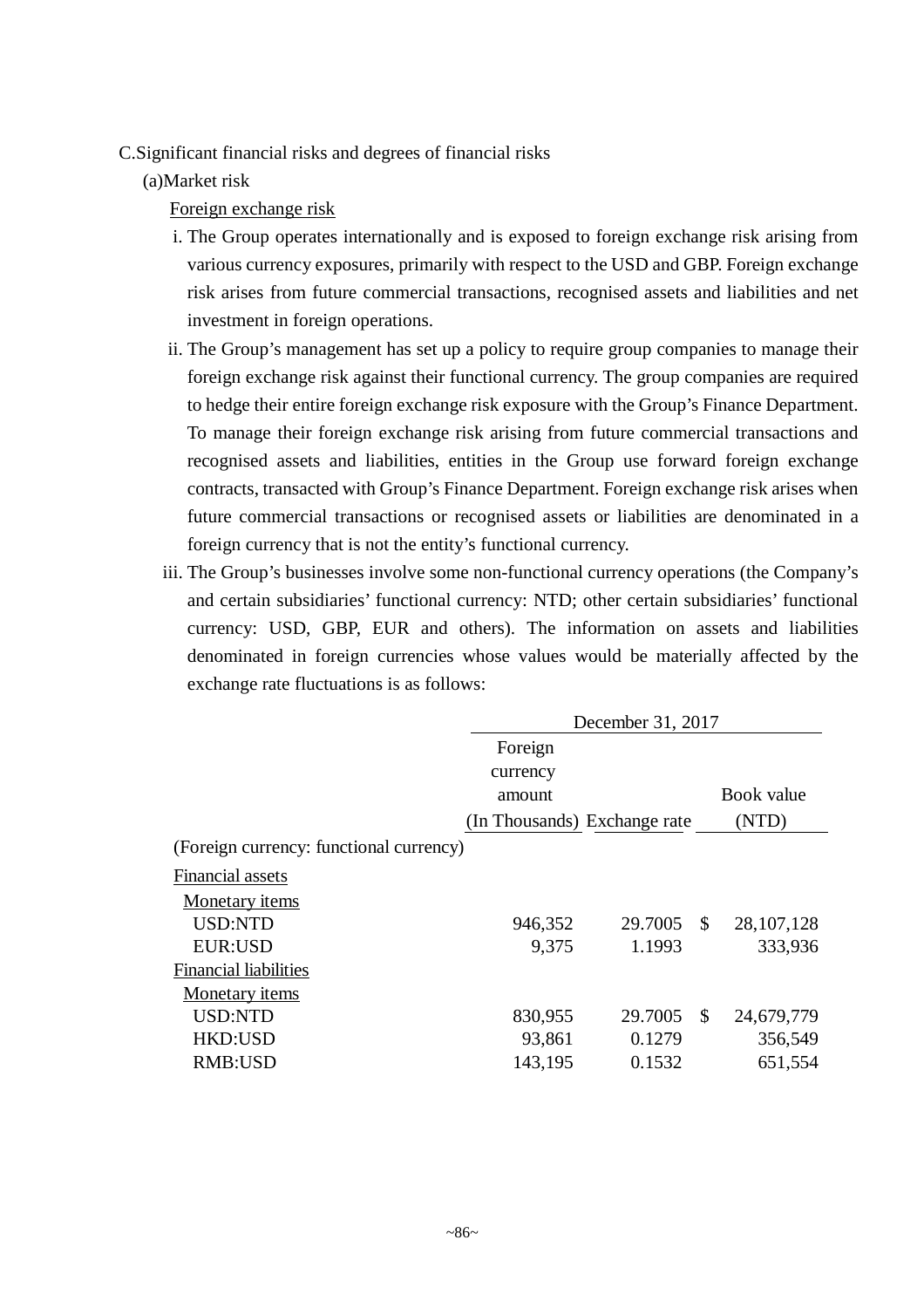|                                         | December 31, 2016            |         |               |            |  |  |  |
|-----------------------------------------|------------------------------|---------|---------------|------------|--|--|--|
|                                         | Foreign                      |         |               |            |  |  |  |
|                                         | currency                     |         |               |            |  |  |  |
|                                         | amount                       |         |               | Book value |  |  |  |
|                                         | (In Thousands) Exchange rate |         |               | (NTD)      |  |  |  |
| (Foreign currency: functional currency) |                              |         |               |            |  |  |  |
| Financial assets                        |                              |         |               |            |  |  |  |
| Monetary <i>items</i>                   |                              |         |               |            |  |  |  |
| <b>USD:NTD</b>                          | 763,170                      | 32.2315 | $\mathbb{S}$  | 24,598,114 |  |  |  |
| GBP:USD                                 | 13,863                       | 1.2294  |               | 549,327    |  |  |  |
| <b>Financial liabilities</b>            |                              |         |               |            |  |  |  |
| Monetary items                          |                              |         |               |            |  |  |  |
| USD:NTD                                 | 620,961                      | 32.2315 | <sup>\$</sup> | 20,014,504 |  |  |  |
| GBP:USD                                 | 43,874                       | 1.2294  |               | 1,738,525  |  |  |  |

iv. The total exchange gain, including realised and unrealised arising from significant foreign exchange variation on the monetary items held by the Group for the years ended December 31, 2017 and 2016 amounted to \$51,516 and \$657,945, respectively.

v. Analysis of foreign currency market risk arising from significant foreign exchange variation:

| Year ended December 31, 2017 |           |         |                |               |  |  |  |  |  |
|------------------------------|-----------|---------|----------------|---------------|--|--|--|--|--|
| Sensitivity analysis         |           |         |                |               |  |  |  |  |  |
| Effect on other              |           |         |                |               |  |  |  |  |  |
| Degree of                    | Effect on |         |                | comprehensive |  |  |  |  |  |
| variation                    |           |         |                | income        |  |  |  |  |  |
|                              |           |         |                |               |  |  |  |  |  |
|                              |           |         |                |               |  |  |  |  |  |
|                              |           |         |                |               |  |  |  |  |  |
| 1%                           | \$        | 281,071 |                |               |  |  |  |  |  |
| 1%                           |           | 3,339   |                |               |  |  |  |  |  |
|                              |           |         |                |               |  |  |  |  |  |
|                              |           |         |                |               |  |  |  |  |  |
| 1%                           | \$        | 246,798 | $\mathcal{S}$  |               |  |  |  |  |  |
| 1%                           |           | 3,565   |                |               |  |  |  |  |  |
| 1%                           |           | 6,516   |                |               |  |  |  |  |  |
|                              |           |         | profit or loss | - \$          |  |  |  |  |  |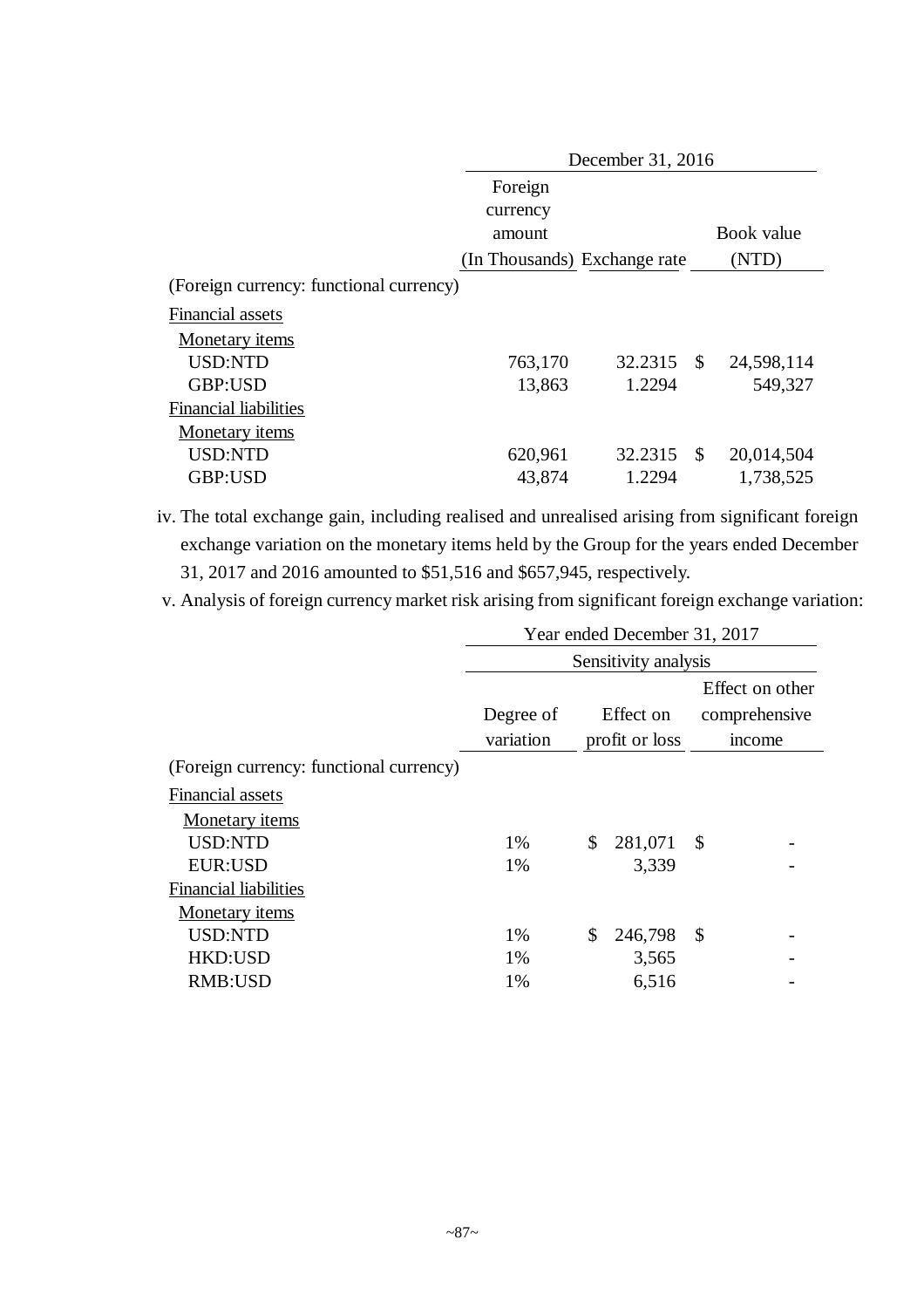|                                         | Year ended December 31, 2016 |                |               |               |  |  |  |  |  |  |
|-----------------------------------------|------------------------------|----------------|---------------|---------------|--|--|--|--|--|--|
|                                         | Sensitivity analysis         |                |               |               |  |  |  |  |  |  |
|                                         | Effect on other              |                |               |               |  |  |  |  |  |  |
|                                         | Degree of                    | Effect on      |               | comprehensive |  |  |  |  |  |  |
|                                         | variation                    | profit or loss |               | income        |  |  |  |  |  |  |
| (Foreign currency: functional currency) |                              |                |               |               |  |  |  |  |  |  |
| Financial assets                        |                              |                |               |               |  |  |  |  |  |  |
| Monetary items                          |                              |                |               |               |  |  |  |  |  |  |
| <b>USD:NTD</b>                          | 1%                           | 245,981<br>\$  | - \$          |               |  |  |  |  |  |  |
| GBP:USD                                 | 1%                           | 5,493          |               |               |  |  |  |  |  |  |
| <b>Financial liabilities</b>            |                              |                |               |               |  |  |  |  |  |  |
| Monetary items                          |                              |                |               |               |  |  |  |  |  |  |
| <b>USD:NTD</b>                          | 1%                           | \$<br>200,145  | $\mathcal{S}$ |               |  |  |  |  |  |  |
| GBP:USD                                 | 1%                           | 17,385         |               |               |  |  |  |  |  |  |
|                                         |                              |                |               |               |  |  |  |  |  |  |

Price risk

- i. The Group is exposed to equity securities price risk because of investments held by the Group and classified on the consolidated balance sheet either as available-for-sale or at fair value through profit or loss. The Group is not exposed to commodity price risk. To manage its price risk arising from investments in equity securities, the Group diversifies its portfolio. Diversification of the portfolio is done in accordance with the limits set by the Group.
- ii. The Group's investments in equity securities comprise domestic listed and unlisted stocks. The prices of equity securities would change due to the change of the future value of investee companies. If the prices of these equity securities had increased/decreased by 1% with all other variables held constant, equity would have increased/decreased by \$22,364 and \$26,514 for the years ended December 31, 2017 and 2016, respectively, as a result of gains/losses on equity securities classified as available-for-sale.

Interest rate risk

- i. The Group's interest rate risk arises from long-term borrowings. Borrowings issued at variable rates expose the Group to cash flow interest rate risk which is partially offset by cash and cash equivalents held at variable rates. Borrowings issued at fixed rates expose the Group to fair value interest rate risk. During the years ended December 31, 2017 and 2016, the Group's borrowings at variable rate were denominated in the NTD, USD and GBP.
- ii. At December 31, 2017 and 2016, if interest rates on borrowings had been 1% higher/lower with all other variables held constant, post-tax profit for the years ended December 31, 2017 and 2016 would have been \$702,141 and \$795,571 lower/higher, respectively, mainly as a result of higher/lower interest expense on floating rate borrowings.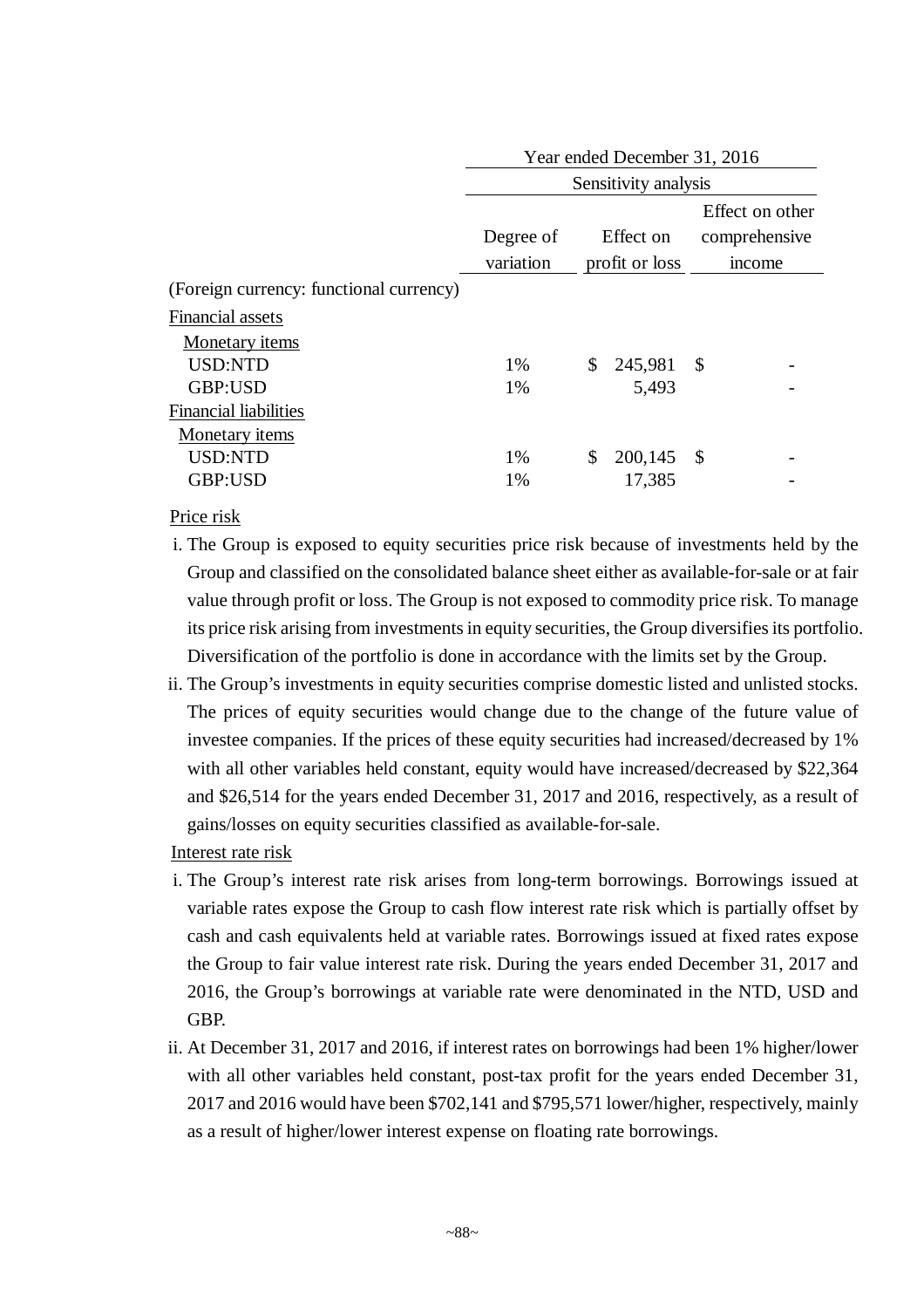### (b)Credit risk

- i. Credit risk refers to the risk of financial loss to the Group arising from default by the clients or counterparties of financial instruments on the contract obligations. According to the Group's credit policy, each local entity in the Group is responsible for managing and analysing the credit risk for each of their new clients before standard payment and delivery terms and conditions are offered. Internal risk control assesses the credit quality of the customers, taking into account their financial position, past experience and other factors. Individual risk limits are set based on internal or external ratings in accordance with limits set by the Board of Directors. The utilisation of credit limits is regularly monitored. Credit risk arises from cash and cash equivalents, derivative financial instruments and deposits with banks and financial institutions, as well as credit exposures to wholesale and retail customers, including outstanding receivables and committed transactions. For banks and financial institutions, only independently rated parties with high reputation are accepted.
- ii. For the years ended December 31, 2017 and 2016, no credit limits were exceeded during the reporting periods, and management does not expect any significant losses from nonperformance by these counterparties.
- iii. For credit quality information of financial assets that are neither past due nor impaired, please refer to Note 6(5).
- (c)Liquidity risk
	- i. Cash flow forecasting is performed in the operating entities of the Group and aggregated by Group's Finance Department. Group's Finance Department monitors rolling forecasts of the Group's liquidity requirements to ensure it has sufficient cash to meet operational needs.
	- ii. The table below analyses the Group's non-derivative financial liabilities and net-settled or gross-settled derivative financial liabilities into relevant maturity groupings based on the remaining period at the balance sheet date to the contractual maturity date for non-derivative financial liabilities.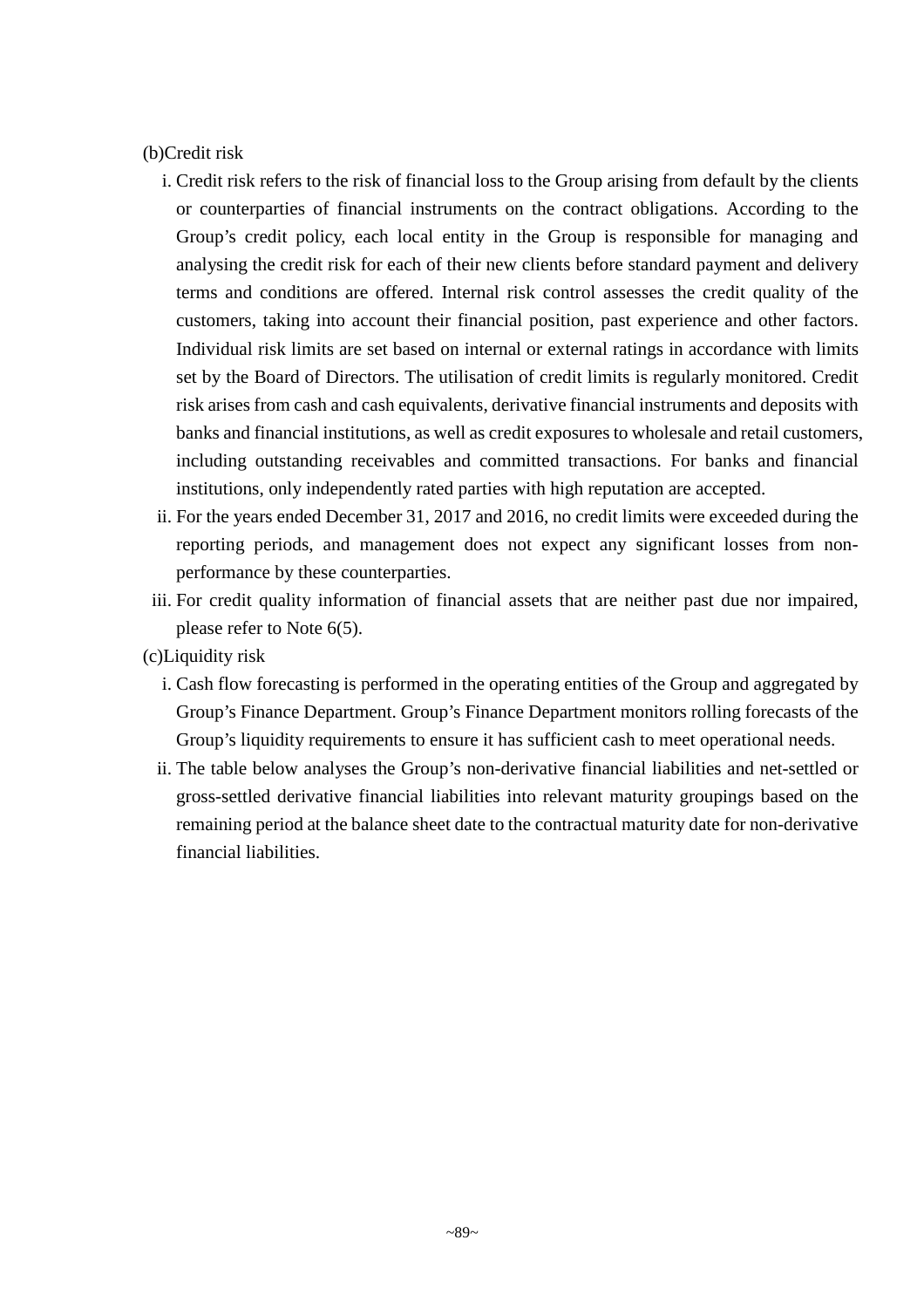|                                       |              | Between 3             |             |                                          |                                           |              |
|---------------------------------------|--------------|-----------------------|-------------|------------------------------------------|-------------------------------------------|--------------|
| December 31, 2017                     | Less than 3  | months and            | Between 1   | Between 2                                | Over 5                                    |              |
|                                       | months       | 1 year                | and 2 years | and 5 years                              | vears                                     | Total        |
| Accounts payable                      | \$15,358,566 | 71<br>\$              | \$<br>14    | $\mathbb{S}$<br>$\overline{\phantom{a}}$ | $\mathcal{S}$<br>$\overline{\phantom{a}}$ | \$15,358,651 |
| Accounts payable                      |              |                       |             |                                          |                                           |              |
| - related parties                     | 188,582      | 15,286                |             |                                          |                                           | 203,868      |
| Other payables                        | 2,683,132    | 426,465               |             |                                          | 1,558                                     | 3,111,155    |
| Other payables                        |              |                       |             |                                          |                                           |              |
| - related parties                     | 138,764      | 863,967               |             |                                          |                                           | 1,002,731    |
| Bonds payable                         |              | 84,000                | 84,000      | 8,210,000                                |                                           | 8,378,000    |
| Long-term loans                       |              |                       |             |                                          |                                           |              |
| (including current                    |              |                       |             |                                          |                                           |              |
| portion)                              | 3,611,101    | 14,125,522            | 19,548,867  | 32,884,400                               | 16,685,608                                | 86,855,498   |
| Long-term leases                      |              |                       |             |                                          |                                           |              |
| (including current                    |              |                       |             |                                          |                                           |              |
| portion)                              | 505,416      | 844,283               | 1,672,398   | 8,359,595                                | 349,204                                   | 11,730,896   |
| Non-derivative financial liabilities: |              |                       |             |                                          |                                           |              |
|                                       |              | Between 3             |             |                                          |                                           |              |
| December 31, 2016                     | Less than 3  | months and            | Between 1   | Between 2                                | Over 5                                    |              |
|                                       | months       | 1 year                | and 2 years | and 5 years                              | years                                     | Total        |
| Accounts payable                      | \$12,609,645 | $\mathbb{S}$<br>6,221 | \$<br>19    | \$                                       | \$                                        | \$12,615,885 |
| Accounts payable                      |              |                       |             |                                          |                                           |              |
| - related parties                     | 291,777      |                       |             |                                          |                                           | 291,777      |
| Other payables                        | 1,465,884    | 367,305               | 3,435       |                                          | 1,663                                     | 1,838,287    |
| Other payables                        |              |                       |             |                                          |                                           |              |
| - related parties                     | 78,913       | 63,261                |             |                                          |                                           | 142,174      |
| Bonds payable                         |              |                       |             |                                          |                                           |              |
| (including current                    |              |                       |             |                                          |                                           |              |
| portion)                              |              | 3,038,400             |             |                                          |                                           | 3,038,400    |
| Long-term loans                       |              |                       |             |                                          |                                           |              |
| (including current                    |              |                       |             |                                          |                                           |              |

#### Non-derivative financial liabilities:

iii. The Group does not expect the timing of occurrence of the cash flows estimated through the maturity date analysis will be significantly earlier, nor expect the actual cash flow amount will be significantly different.

portion) 542,235 988,453 1,464,716 3,898,557 7,367,299 14,261,260

portion) 4,605,509 12,025,996 19,856,241 39,796,394 22,434,912 98,719,052

(3) Fair value estimation

portion)<br>Long-term leases (including current

- A.Details of the fair value of the Group's financial assets and financial liabilities not measured at fair value are provided in Note 12(2)A. Details of the fair value of the Group's investment property measured at cost are provided in Note 6(10).
- B.The different levels that the inputs to valuation techniques are used to measure fair value of financial and non-financial instruments have been defined as follows:

Level 1: Inputs that are quoted prices (unadjusted) in active markets for identical assets or liabilities. A market is regarded as active if it meets all the following conditions: the items traded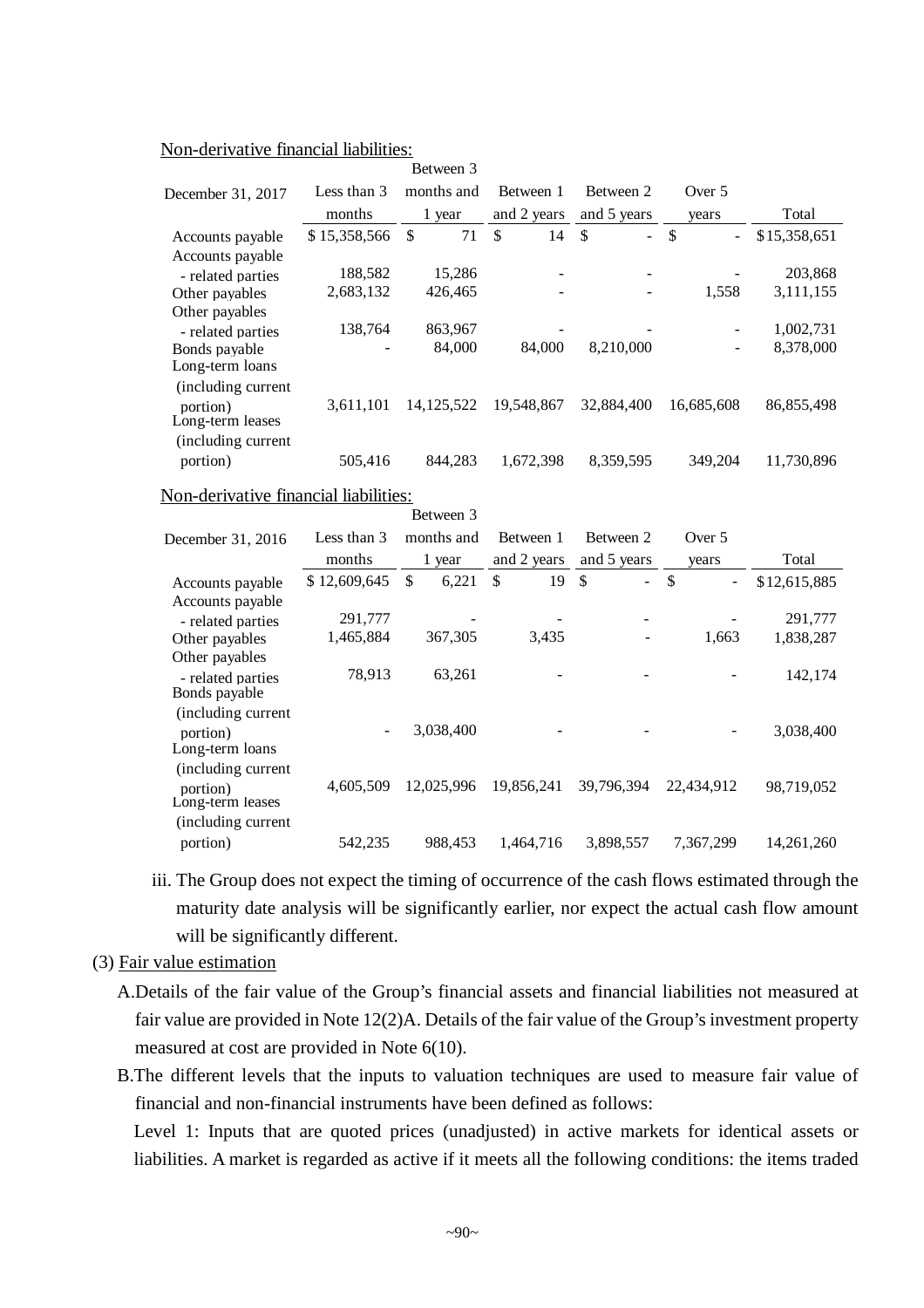in the market are homogeneous; willing buyers and sellers can normally be found at any time; and prices are available to the public. The fair value of the Group's investment in listed stocks, beneficiary certificates and derivative instruments with quoted market prices is included in Level Level 2: Inputs other than quoted prices included within Level 1 that are observable for the asset or liability, either directly or indirectly.

Level 3: Inputs for the asset or liability that are not based on observable market data.

C.The related information of financial and non-financial instruments measured at fair value by level on the basis of the nature, characteristics and risks of the assets and liabilities at December 31, 2017 and 2016 is as follows:

| December 31, 2017                   | Level 1     | Level 2 | Level 3     | Total       |
|-------------------------------------|-------------|---------|-------------|-------------|
| <b>Assets:</b>                      |             |         |             |             |
| Recurring fair value                |             |         |             |             |
| measurements                        |             |         |             |             |
| Available-for-sale financial assets |             |         |             |             |
| Equity securities                   | \$1,144,974 | S       | \$1,137,645 | \$2,282,619 |
| December 31, 2016                   | Level 1     | Level 2 | Level 3     | Total       |
| <b>Assets:</b>                      |             |         |             |             |
| Recurring fair value                |             |         |             |             |
| measurements                        |             |         |             |             |
| Available-for-sale financial assets |             |         |             |             |
| Equity securities                   | 1,638,024   |         | \$1,056,802 | \$2,694,826 |

- D. The methods and assumptions the Group used to measure fair value are as follows:
	- (a)The instruments the Group used market quoted prices as their fair values (that is, Level 1) are listed below by characteristics:

|                     | Listed shares |
|---------------------|---------------|
| Market quoted price | Closing price |

- (b)Except for financial instruments with active markets, the fair value of other financial instruments is measured by using valuation techniques or by reference to counterparty quotes. The fair value of financial instruments measured by using valuation techniques can be referred to current fair value of instruments with similar terms and characteristics in substance, discounted cash flow method or other valuation methods, including calculated by applying model using market information available at the consolidated balance sheet date (i.e. yield curves on the Taipei Exchange, average commercial paper interest rates quoted from Reuters).
- (c)When assessing non-standard and low-complexity financial instruments, the Group adopts valuation technique that is widely used by market participants. The inputs used in the valuation method to measure these financial instruments are normally observable in the market.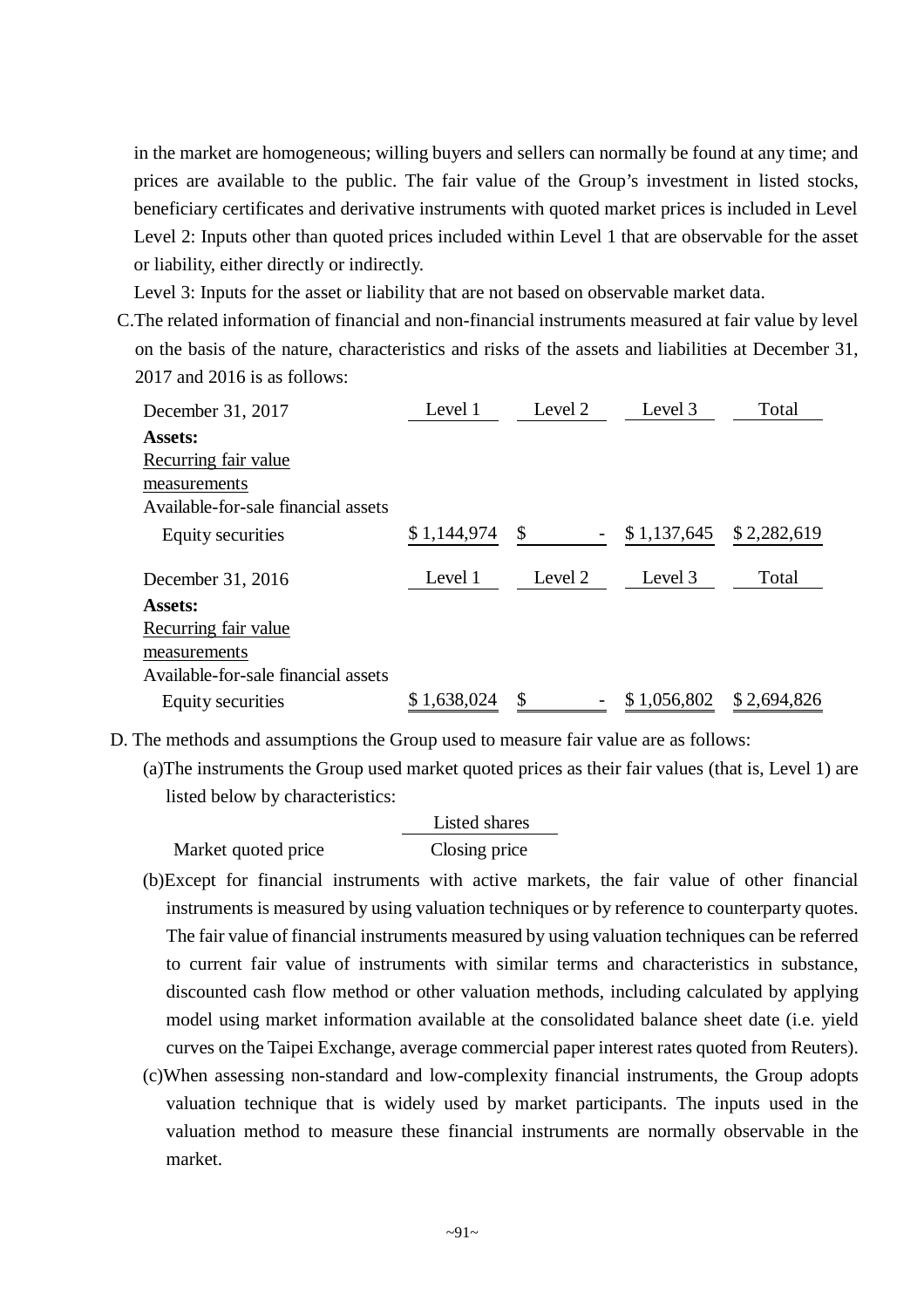- (d) The valuation of derivative financial instruments is based on valuation model widely accepted by market participants, such as present value techniques and option pricing models. Forward exchange contracts are usually valued based on the current forward exchange rate. Structured interest derivative instruments are measured by using appropriate option pricing models (i.e. Black-Scholes model) or other valuation methods, such as Monte Carlo simulation.
- (e)The output of valuation model is an estimated value and the valuation technique may not be able to capture all relevant factors of the Group's financial and non-financial instruments. Therefore, the estimated value derived using valuation model is adjusted accordingly with additional inputs, for example, model risk or liquidity risk and etc. In accordance with the Group's management policies and relevant control procedures relating to the valuation models used for fair value measurement, management believes adjustment to valuation is necessary in order to reasonably represent the fair value of financial and non-financial instruments at the consolidated balance sheet. The inputs and pricing information used during valuation are carefully assessed and adjusted based on current market conditions.
- (f) The Group takes into account adjustments for credit risks to measure the fair value of financial and non-financial instruments to reflect credit risk of the counterparty and the Group's credit quality.
- E.For the years ended December 31, 2017 and 2016, there was no transfer between Level 1 and Level 2.

F.The following chart is the movement of Level 3 for the years ended December 31, 2017 and 2016:

|                             | 2017            | 2016 |           |  |  |
|-----------------------------|-----------------|------|-----------|--|--|
| At January 1                | \$<br>1,056,802 |      | 1,344,962 |  |  |
| Gains and losses recognised |                 |      |           |  |  |
| in other comprehensive      |                 |      |           |  |  |
| income (Note $1$ )          | 80,843          |      | 288,160)  |  |  |
| At December 31              | 1,137,645       |      | 1,056,802 |  |  |

Note 1: Recorded as unrealised valuation gain or loss of available-for-sale financial assets.

G.For the years ended December 31, 2017 and 2016, there was no transfer into or out from Level 3. H.The Group is in charge of valuation procedures for fair value measurements being categorised within Level 3, which is to verify independent fair value of financial instruments. Such assessment is to ensure the valuation results are reasonable by applying independent information to make results close to current market conditions, confirming the resource of information is independent, reliable and in line with other resources and represented as the exercisable price, and frequently calibrating valuation model, performing back-testing, updating inputs used to the valuation model and making any other necessary adjustments to the fair value.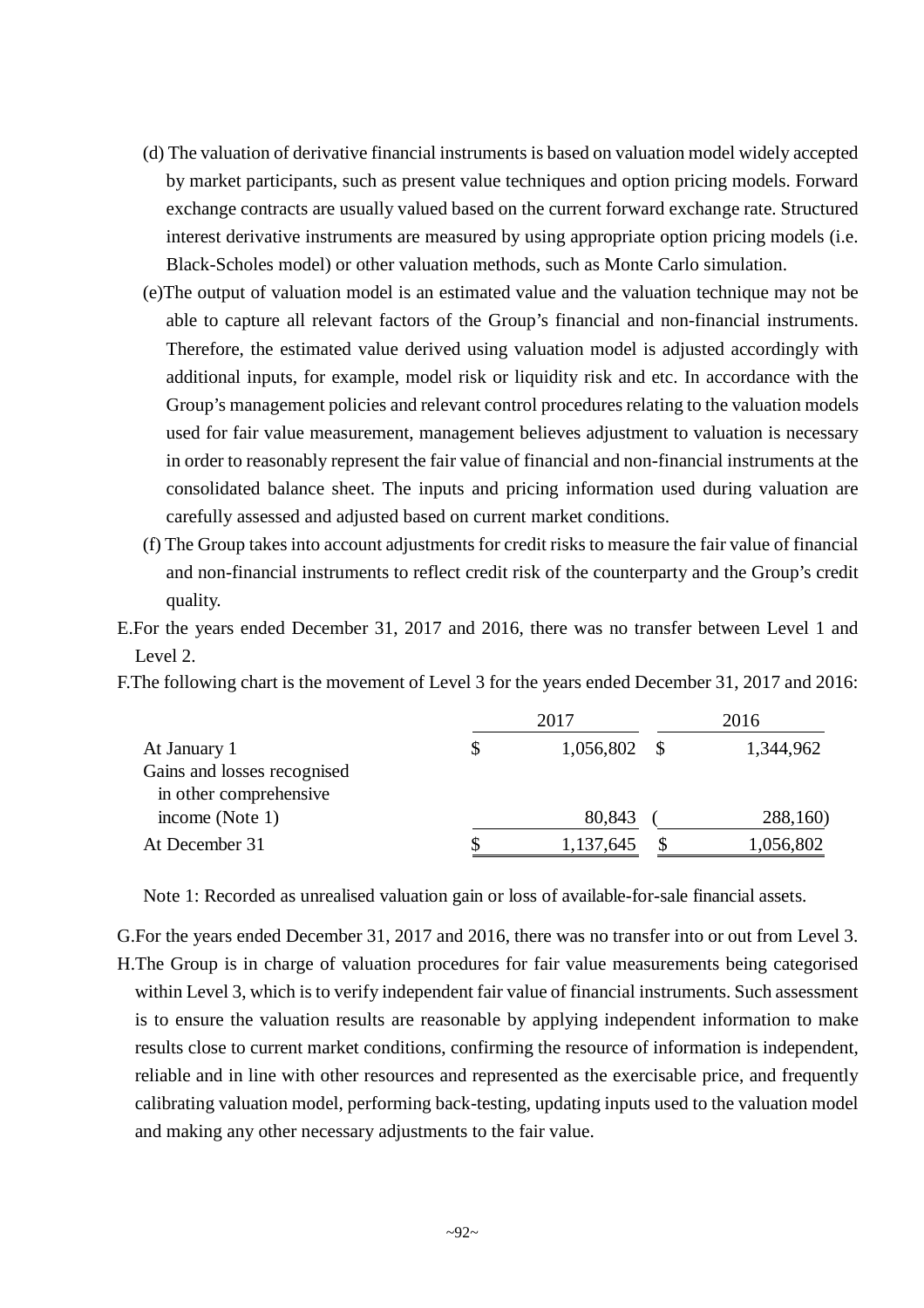I.The following is the qualitative information of significant unobservable inputs and sensitivity analysis of changes in significant unobservable inputs to valuation model used in Level 3 fair value measurement:

|                                                             | Fair value at |                                   | Significant                              | Range          |                                                                                                                        |  |  |  |
|-------------------------------------------------------------|---------------|-----------------------------------|------------------------------------------|----------------|------------------------------------------------------------------------------------------------------------------------|--|--|--|
|                                                             | December      | Valuation                         | unobservable                             | (weighted      | Relationship of inputs                                                                                                 |  |  |  |
|                                                             | 31, 2017      | technique                         | input                                    | average)       | to fair value                                                                                                          |  |  |  |
| Non-derivative equity<br>instrument:                        |               |                                   |                                          |                |                                                                                                                        |  |  |  |
| Unlisted shares                                             | \$1,129,949   | Market<br>comparable<br>companies | Price to<br>earnings ratio<br>multiple   | 15.33~31.89    | The higher the multiple<br>and control premium,<br>the higher the fair value                                           |  |  |  |
|                                                             |               |                                   | Price to book<br>ratio multiple          | $0.48 - 1.71$  | The higher the multiple<br>and control premium,<br>the higher the fair value<br>The higher the                         |  |  |  |
|                                                             |               |                                   | Discount for<br>lack of<br>marketability | 20%            | weighted average cost<br>of capital and discount<br>for lack of control, the<br>lower the fair value                   |  |  |  |
| Venture capital shares<br>Private equity fund<br>investment | 7,696         |                                   | Net asset<br>value                       |                | The higher the net asset<br>value, the higher the<br>fair value                                                        |  |  |  |
|                                                             | Fair value at |                                   | Significant                              | Range          |                                                                                                                        |  |  |  |
|                                                             | December      | Valuation                         | unobservable                             | (weighted      | Relationship of inputs to                                                                                              |  |  |  |
|                                                             | 31, 2016      | technique                         | input                                    | average)       | fair value                                                                                                             |  |  |  |
| Non-derivative equity<br>instrument:                        |               |                                   |                                          |                |                                                                                                                        |  |  |  |
|                                                             |               | Market                            | Price to                                 |                | The higher the multiple                                                                                                |  |  |  |
| <b>Unlisted shares</b>                                      | \$1,049,106   | comparable<br>companies           | earnings ratio<br>multiple               | $9.32 - 32.31$ | and control premium, the<br>higher the fair value                                                                      |  |  |  |
|                                                             |               |                                   | Price to book<br>ratio multiple          | $0.42 - 2.97$  | The higher the multiple<br>and control premium, the<br>higher the fair value                                           |  |  |  |
|                                                             |               |                                   | Discount for<br>lack of<br>marketability | 20%            | The higher the weighted<br>average cost of capital<br>and discount for lack of<br>control, the lower the<br>fair value |  |  |  |
| Venture capital shares<br>Private equity fund<br>investment | 7,696         | Net asset<br>value                | Net asset<br>value                       |                | The higher the net asset<br>value, the higher the fair<br>value                                                        |  |  |  |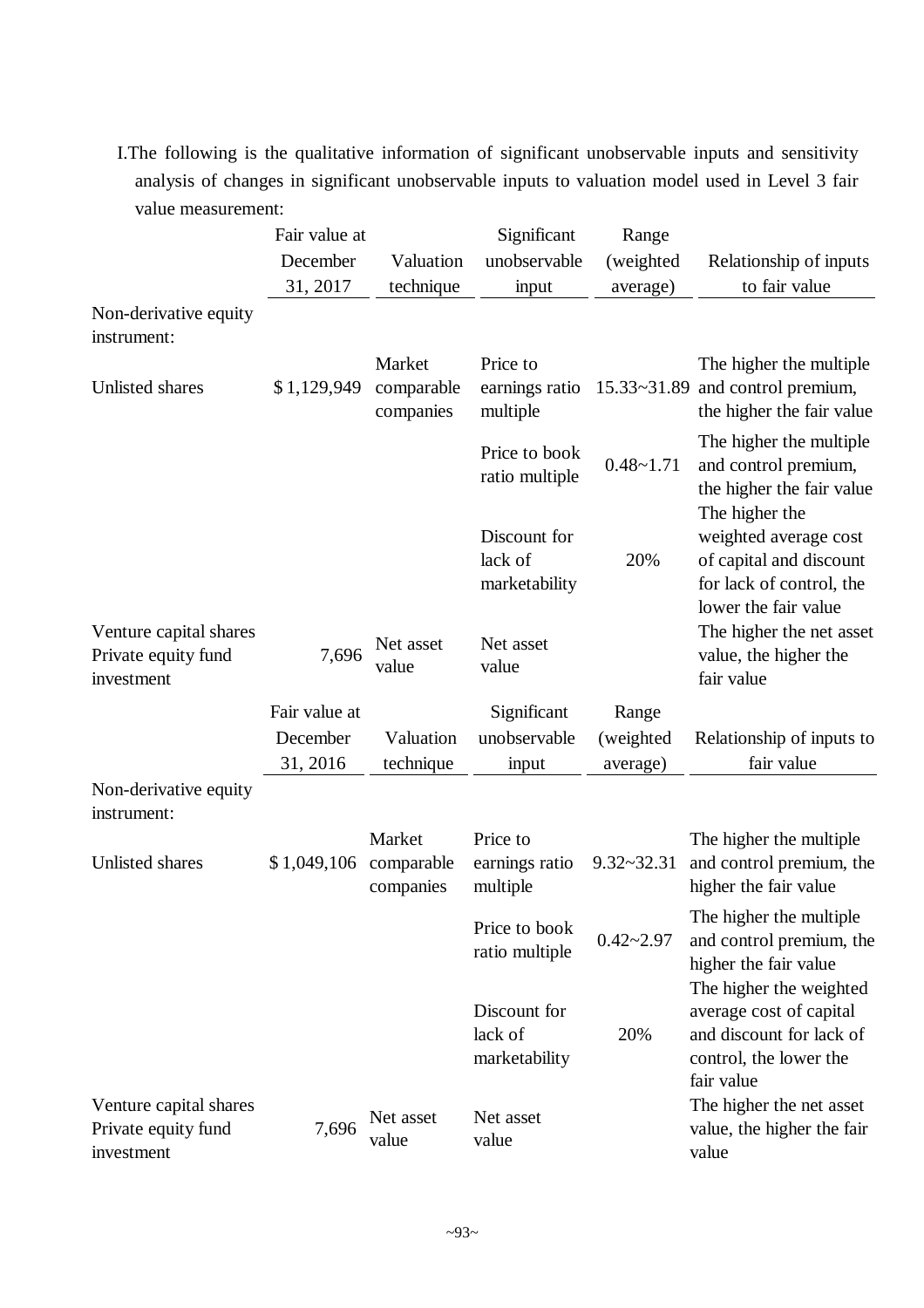J. The Group has carefully assessed the valuation models and assumptions used to measure fair value; therefore, the fair value measurement is reasonable. However, use of different valuation models or assumptions may result in difference measurement. The following is the effect of profit or loss or of other comprehensive income from financial assets and liabilities categorised within Level 3 if the inputs used to valuation models have changed:

|                         |                                                                                           |           | December 31, 2017       |                   |        |                         |                      |                                             |    |                                                 |  |
|-------------------------|-------------------------------------------------------------------------------------------|-----------|-------------------------|-------------------|--------|-------------------------|----------------------|---------------------------------------------|----|-------------------------------------------------|--|
|                         |                                                                                           |           | Recognised in profit or |                   |        |                         |                      | Recognised in other                         |    |                                                 |  |
|                         |                                                                                           |           |                         |                   | loss   |                         | comprehensive income |                                             |    |                                                 |  |
|                         |                                                                                           |           |                         |                   |        |                         |                      |                                             |    | Favourable Unfavourable Favourable Unfavourable |  |
|                         | Input                                                                                     | Change    | change                  |                   |        | change                  |                      | change                                      |    | change                                          |  |
| <b>Financial assets</b> |                                                                                           |           |                         |                   |        |                         |                      |                                             |    |                                                 |  |
| Equity<br>instrument    | Price to earnings<br>ratio/ price to book<br>ratio/ discount for<br>lack of marketability | $\pm 1\%$ | \$                      |                   | \$     |                         | \$                   | 11,299                                      | \$ | 11,299                                          |  |
|                         | Net asset value                                                                           | $\pm 1\%$ |                         |                   |        |                         |                      | 77                                          |    | 77                                              |  |
|                         |                                                                                           |           | \$                      |                   | $\$\,$ |                         | \$                   | 11,376                                      | \$ | 11,376                                          |  |
|                         |                                                                                           |           |                         | December 31, 2016 |        |                         |                      |                                             |    |                                                 |  |
|                         |                                                                                           |           |                         |                   | loss   | Recognised in profit or |                      | Recognised in other<br>comprehensive income |    |                                                 |  |
|                         |                                                                                           |           |                         |                   |        |                         |                      |                                             |    | Favourable Unfavourable Favourable Unfavourable |  |
|                         | Input                                                                                     | Change    |                         | change            |        | change                  |                      | change                                      |    | change                                          |  |
| Financial assets        |                                                                                           |           |                         |                   |        |                         |                      |                                             |    |                                                 |  |
| Equity<br>instrument    | Price to earnings<br>ratio/ price to book<br>ratio/ discount for<br>lack of marketability | $\pm 1\%$ | \$                      |                   | \$     |                         | \$                   | 10,491                                      | \$ | 10,491                                          |  |
|                         | Net asset value                                                                           | $\pm 1\%$ |                         |                   |        |                         |                      | 77                                          |    | 77                                              |  |
|                         |                                                                                           |           | \$                      |                   | \$     |                         | \$                   | 10,568                                      | \$ | 10,568                                          |  |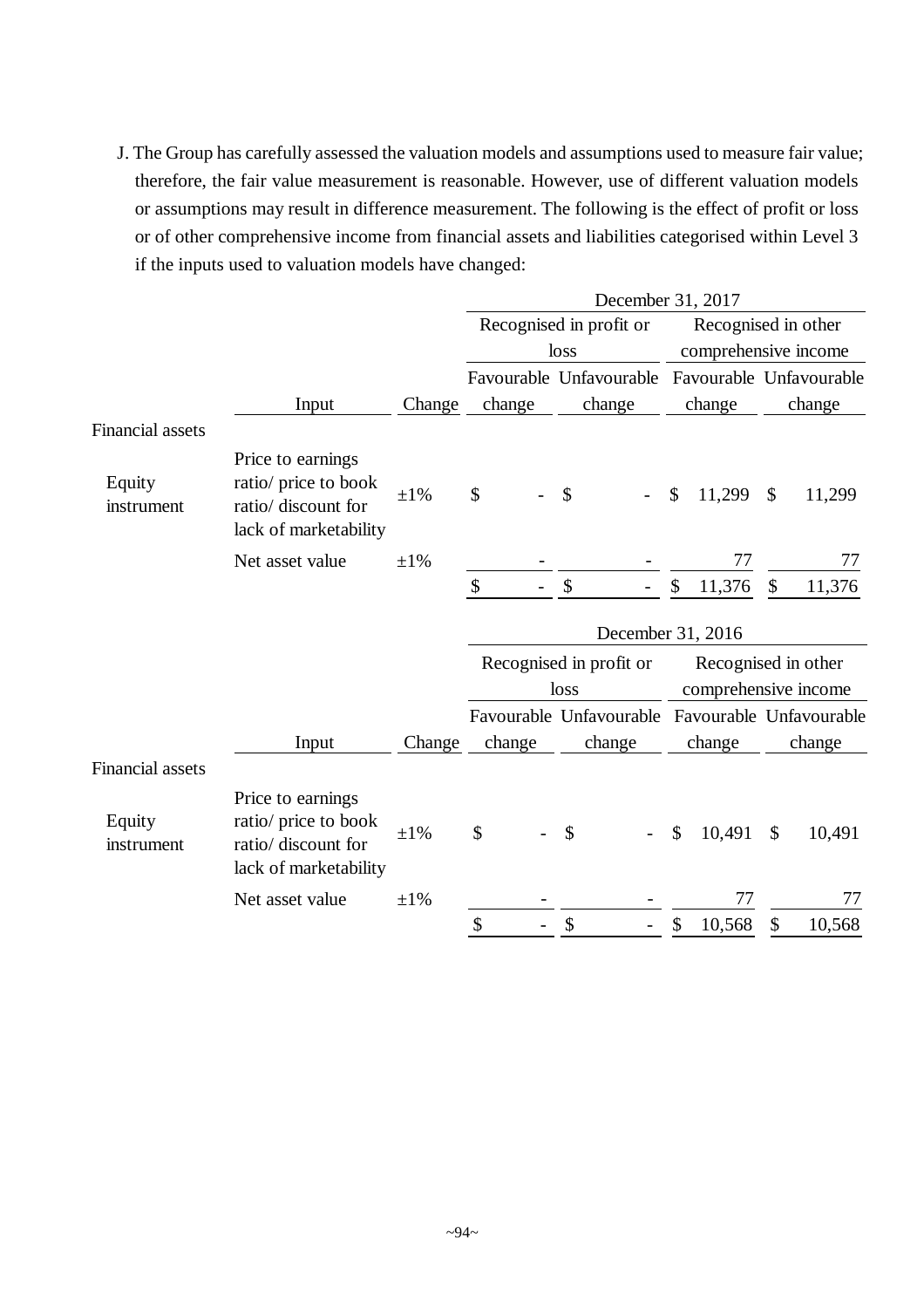### 13. SUPPLEMENTARY DISCLOSURES

(1) Significant transactions information

A.Loans to others: Please refer to table 1.

- B.Provision of endorsements and guarantees to others: Please refer to table 2.
- C.Holding of marketable securities at the end of the period (not including subsidiaries, associates and joint ventures): Please refer to table 3.
- D.Acquisition or sale of the same security with the accumulated cost exceeding \$300 million or 20% of the Company's paid-in capital: Please refer to table 4.
- E. Acquisition of real estate reaching \$300 million or 20% of paid-in capital or more: None.
- F. Disposal of real estate reaching \$300 million or 20% of paid-in capital or more: None.
- G.Purchases or sales of goods from or to related parties reaching \$100 million or 20% of paid-in capital or more: Please refer to table 5.
- H.Receivables from related parties reaching \$100 million or 20% of paid-in capital or more: Please refer to table 6.
- I. Trading in derivative instruments undertaken during the reporting periods: None.
- J. Significant inter-company transactions during the reporting periods: Please refer to table 7.
- (2) Information on investees (not including investees in Mainland China)

Names, locations and other information of investee companies (not including investees in Mainland China): Please refer to table 8.

(3) Information on investments in Mainland China

A. Basic information: Please refer to table 9.

B.Significant transactions, either directly or indirectly through a third area, with investee companies in the Mainland Area: None.

### 14. SEGMENT INFORMATION

(1) General information

Management has determined the operating segments based on the reports reviewed by the Chief Operating Decision-Maker that are used to make strategic decisions.

There is no material change in the basis for formation of entities and division of segments in the Group or in the measurement basis for segment information in this period.

(2) Measure of segment information

The Group assesses the performance of the operating segments based on the profits and losses of segments.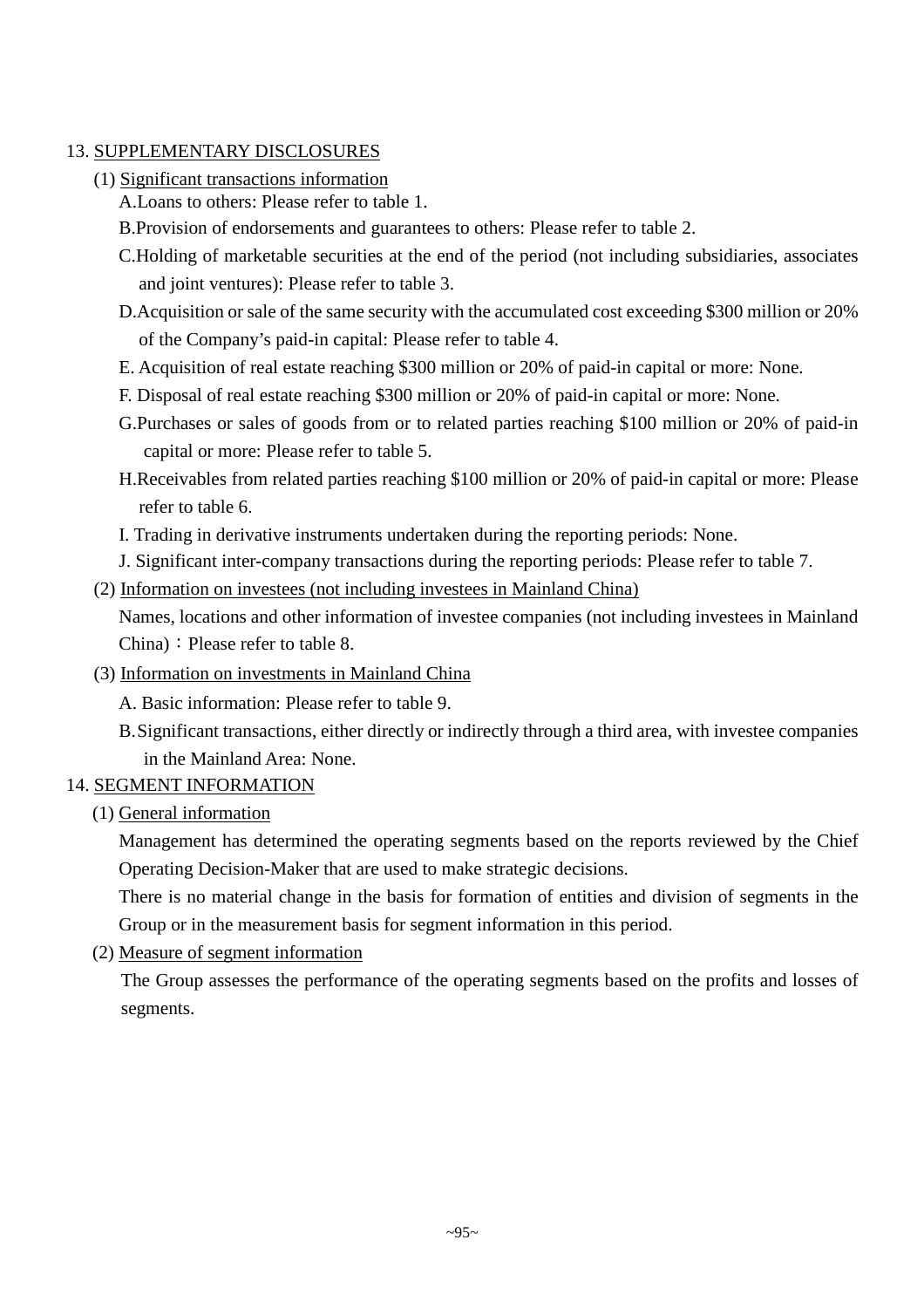# (3) Segment information

The segment information provided to the chief operating decision-maker for the reportable segments is as follows:

|                                                                                                    | Year ended December 31, 2017 |                              |    |                         |    |                                |              |                           |  |  |
|----------------------------------------------------------------------------------------------------|------------------------------|------------------------------|----|-------------------------|----|--------------------------------|--------------|---------------------------|--|--|
|                                                                                                    |                              | Transportation<br>Department |    | Other<br>Departments    |    | Adjustments and<br>written-off |              | Total                     |  |  |
| Revenue from<br>external customers                                                                 | \$                           | 148,746,685                  | \$ | 1,836,007               | \$ |                                | \$           | 150,582,692               |  |  |
| Revenue from<br>internal customers                                                                 |                              | 17,503,128                   |    |                         |    | 17,503,128)                    |              |                           |  |  |
| Segment revenue                                                                                    |                              | 166,249,813                  |    | 1,836,007 (             |    | 17,503,128)                    |              | 150,582,692               |  |  |
| Interest income                                                                                    |                              | 417,798                      |    | 19,156                  |    |                                |              | 436,954                   |  |  |
| Interest expense<br>Depreciation                                                                   |                              | $1,336,931$ (                |    | 43,785)                 |    |                                |              | 1,380,716)                |  |  |
| and amortisation                                                                                   |                              | $7,410,359$ (                |    | 319,715)                |    |                                |              | 7,730,074)                |  |  |
| Share of income (loss) of<br>associates and joint<br>ventures accounted for<br>using equity method |                              |                              |    |                         |    |                                |              |                           |  |  |
| Other items                                                                                        |                              | 1,401,092<br>135, 361, 899)  |    | 1,082,503<br>1,583,003) |    |                                |              | 2,483,595<br>136,944,902) |  |  |
| Segment profit (loss)                                                                              | \$                           | 23,959,514                   | \$ | 991,163                 | (  | 17,503,128)                    | $\mathbb{S}$ | 7,447,549                 |  |  |
| Recognizable assets<br>Investments accounted for                                                   | \$                           | 168,476,948                  | \$ | 4,819,923               | \$ |                                | \$           | 173,296,871               |  |  |
| using equity method                                                                                |                              | 19,745,077                   |    | 7,037,949               |    |                                |              | 26,783,026                |  |  |
| Segment assets                                                                                     |                              | 188,222,025                  | \$ | 11,857,872              | \$ |                                | \$           | 200,079,897               |  |  |
| Segment liabilities                                                                                | \$                           | 131,942,538                  | \$ | 1,448,569               | \$ |                                | \$           | 133,391,107               |  |  |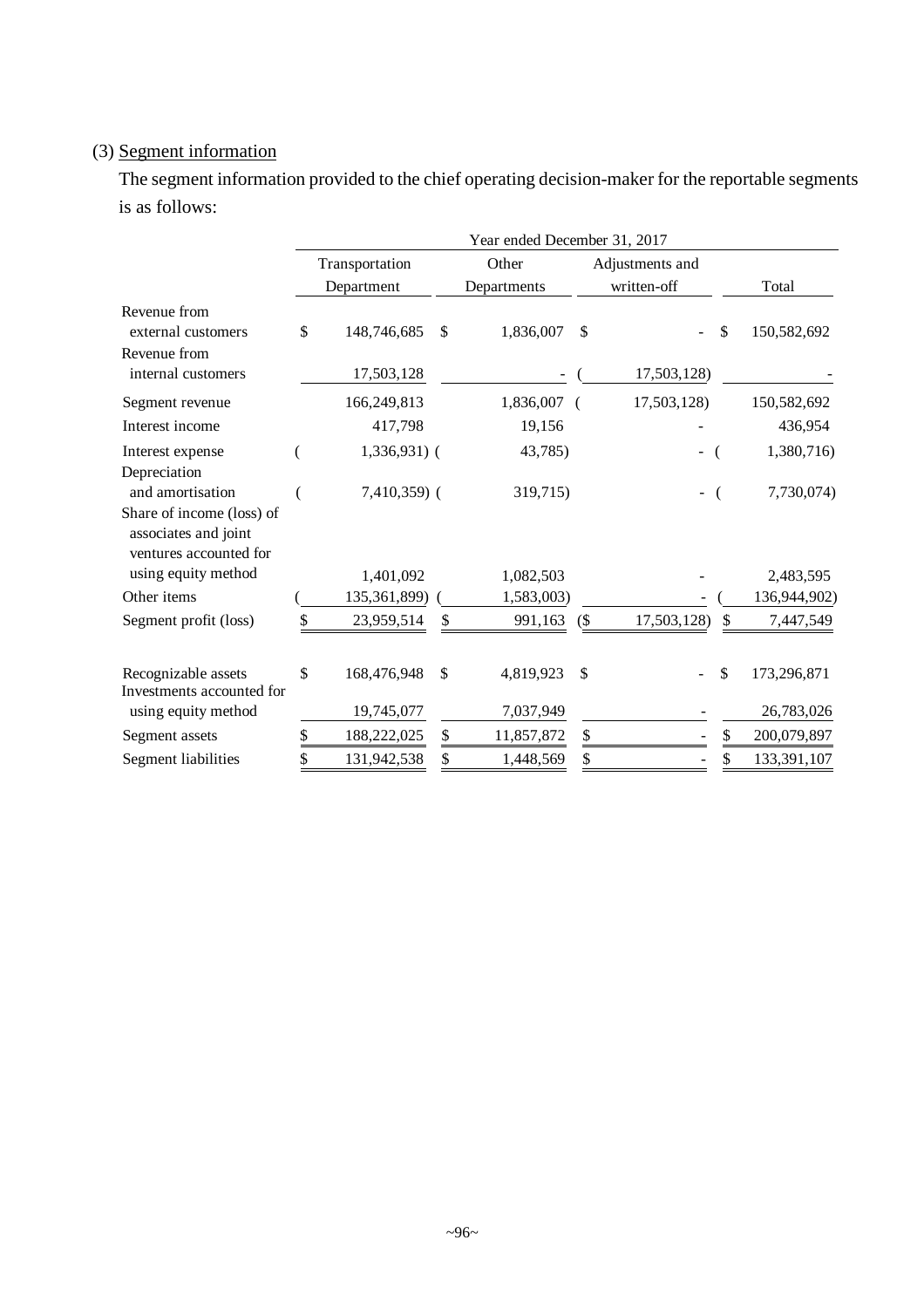|                                                                                                    |                              |        |                                        |     | Year ended December 31, 2016 |    |                                |    |               |
|----------------------------------------------------------------------------------------------------|------------------------------|--------|----------------------------------------|-----|------------------------------|----|--------------------------------|----|---------------|
|                                                                                                    | Transportation<br>Department |        | Investing and<br>holding<br>Department |     | Other<br>Departments         |    | Adjustments and<br>written-off |    | Total         |
| Revenue from<br>external customers<br>Revenue from                                                 | \$122,900,865                | \$     | 275,595                                | \$  | 1,291,148                    | \$ |                                |    | 124,467,608   |
| internal customers                                                                                 | 16,132,037                   |        |                                        |     |                              |    | 16,132,037)                    |    |               |
| Segment revenue                                                                                    | 139,032,902                  |        | 275,595                                |     | 1,291,148                    |    | 16, 132, 037                   |    | 124,467,608   |
| Interest income                                                                                    | 269,889                      |        | 5,071                                  |     | 2,789                        |    |                                |    | 277,749       |
| Interest expense<br>Depreciation                                                                   | $1,194,704$ ) (              |        | $51,238$ (                             |     | 10)                          |    |                                |    | 1,245,952)    |
| and amortisation                                                                                   | 7,787,317) (                 |        | $325,103$ (                            |     | 24,211)                      |    | $\sim$                         |    | 8,136,631)    |
| Share of income (loss) of<br>associates and joint<br>ventures accounted for<br>using equity method | 968,689                      |        | 1,956,351)                             |     |                              |    |                                |    | 987,662)      |
| Other items                                                                                        | 121,831,922)                 |        | 103,886)                               |     | 1,248,287)                   |    |                                |    | 123,184,095)  |
| Segment profit (loss)                                                                              | 9,457,537                    | $($ \$ | 2,155,912)                             | \$. | 21,429                       | (  | 16, 132, 037                   | (S | 8,808,983)    |
| Recognizable assets<br>Investments accounted for                                                   | \$159,419,897                | \$     | 3,004,703                              | \$  | 1,550,111                    | \$ |                                | \$ | 163,974,711   |
| using equity method                                                                                | 18,994,978                   |        | 6,784,075                              |     |                              |    |                                |    | 25,779,053    |
| Segment assets                                                                                     | \$178,414,875                | \$     | 9,788,778                              |     | 1,550,111                    | \$ |                                |    | 189,753,764   |
| Segment liabilities                                                                                | \$134,304,831                | \$     | 1,521,363                              |     | 289,069                      | \$ |                                | \$ | 136, 115, 263 |

(4) Reconciliation for segment income (loss)

A.Sales between segments are carried out at arm's length. The revenue from external parties reported to the Chief Operating Decision-Maker is measured in a manner consistent with that in the statement of comprehensive income.

- B.The amounts provided to the Chief Operating Decision-Maker with respect to total assets are measured in a manner consistent with that in the balance sheet.
- C.The amounts provided to the Chief Operating Decision-Maker with respect to total liabilities are measured in a manner consistent with that in the balance sheet.
- D.The amounts provided to the Chief Operating Decision-Maker with respect to segment profit (loss) are measured in a manner consistent with the income (loss) before tax from continuing operations.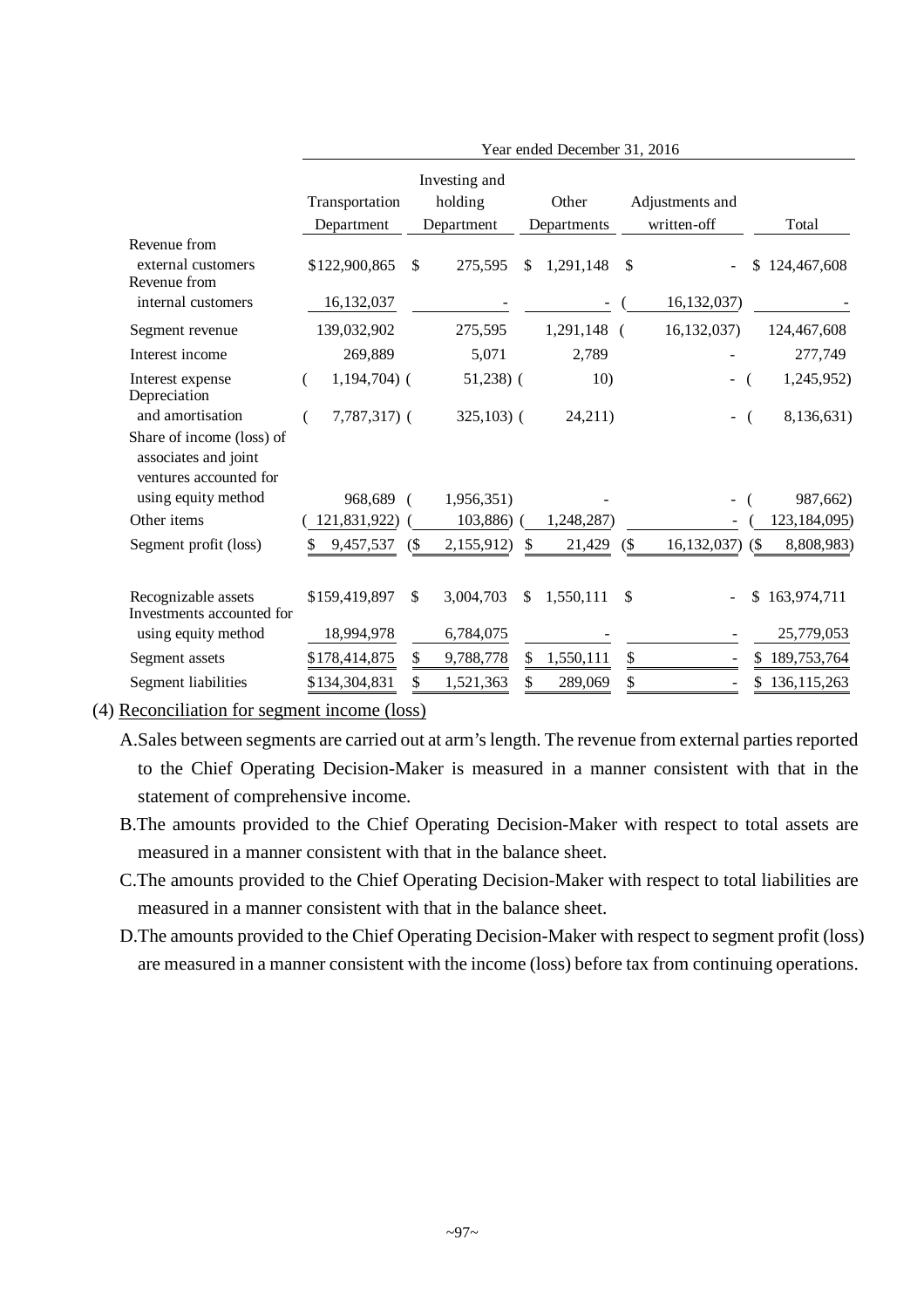## (5) Trading information

|                |                  | Year ended December 31, 2017 | Year ended December 31, 2016 |                |  |  |  |
|----------------|------------------|------------------------------|------------------------------|----------------|--|--|--|
|                |                  | % of Account                 |                              | % of Account   |  |  |  |
| Service routes | Amount           | <b>Balance</b>               | Amount                       | <b>Balance</b> |  |  |  |
| North America  | \$<br>52,789,741 | 39                           | \$<br>47,309,728             | 43             |  |  |  |
| Europe         | 37,900,327       | 28                           | 22,004,525                   | 20             |  |  |  |
| Asia           | 29,778,828       | 22                           | 25,305,203                   | 23             |  |  |  |
| Others         | 14,889,414       | 11                           | 15,403,167                   | 14             |  |  |  |
|                | 135,358,310      | 100                          | 110,022,623                  | 100            |  |  |  |

# (6) Geographical information

|                | Year ended December 31, 2017 |  |             |   | Year ended December 31, 2016 |  |             |  |  |
|----------------|------------------------------|--|-------------|---|------------------------------|--|-------------|--|--|
|                |                              |  | Non-current |   |                              |  | Non-current |  |  |
| Service routes | Revenue<br>assets            |  |             |   | Revenue                      |  | assets      |  |  |
| Taiwan         | \$<br>26,534,097             |  | 32,260,172  | S | 19,814,103                   |  | 30,637,333  |  |  |
| America        | 66,722,280                   |  | 28,478,053  |   | 57,465,469                   |  | 30,781,100  |  |  |
| Europe         | 53,904,721                   |  | 38,404,276  |   | 44,776,521                   |  | 43,895,208  |  |  |
| Asia           | 2,890,167                    |  | 10,104,135  |   | 2,074,550                    |  | 1,273,640   |  |  |
| Others         | 531,427                      |  | 8,122       |   | 336,965                      |  | 3,583       |  |  |
|                | 150,582,692                  |  | 109,254,758 |   | 124,467,608                  |  | 106,590,864 |  |  |

# (7) Major customer information

The Group provides services to customers all over the world. No single customer of the Group accounts for more than 10% of the Group's operating revenues.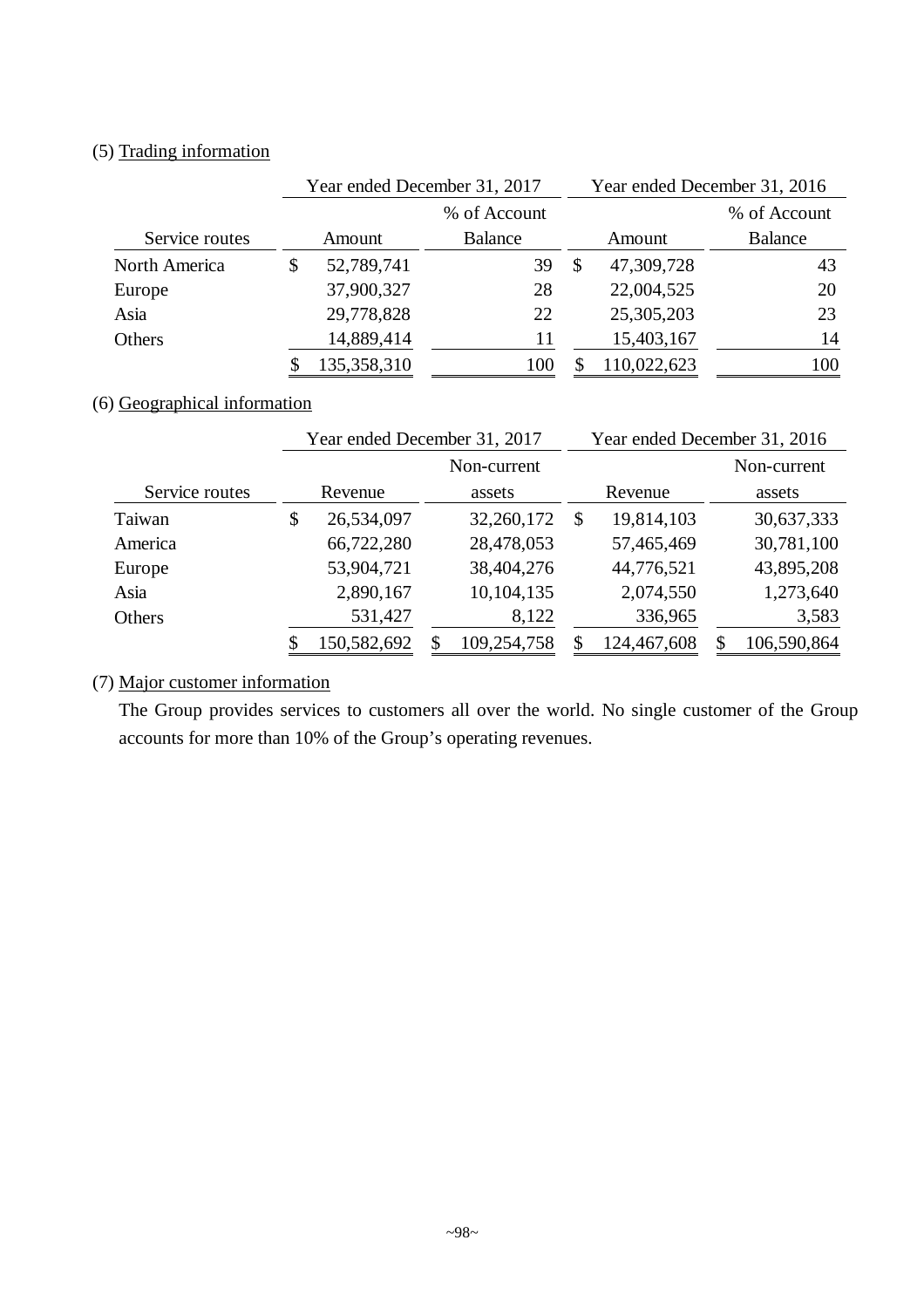#### Evergreen Marine Corporation (Taiwan) Ltd. Loans to others For the year ended December 31, 2017

Table 1 Expressed in thousands of NTD

| Number   | Creditor                 | Borrower                                | General ledger                      | Is a  | Maximum outstanding balance                                 | <b>Balance at December</b> | Actual amount | Interest rate     | Nature of loan | Amount of                              | Reason for short-term          | Allowance for        |      | Collateral | Limit on loans granted to a | Ceiling on total          |          |
|----------|--------------------------|-----------------------------------------|-------------------------------------|-------|-------------------------------------------------------------|----------------------------|---------------|-------------------|----------------|----------------------------------------|--------------------------------|----------------------|------|------------|-----------------------------|---------------------------|----------|
| (Note 1) |                          |                                         | account (Note 2)                    | party | related during the year ended December<br>31, 2017 (Note 3) | 31, 2017 (Note 8)          | drawn down    |                   | (Note 4)       | transactions with<br>borrower (Note 5) | financing (Note 6)             | doubtful<br>accounts | Item | Value      | single party (Note 7)       | loans granted<br>(Note 7) | Footnote |
|          | Peony Investment<br>S.A. | Luanta Investment<br>(Netherlands) N.V. | Receivables from<br>related parties | Yes   | 78,238 \$                                                   | $74,251$ \$                | 56,431        | 2.4376-<br>2.6638 | $\sim$         |                                        | Working capital<br>requirement |                      | None | $\sim$ 1   | 6,060,035                   | 15,150,087                |          |
|          | Peony Investment<br>S.A. | Clove Holding Ltd.                      | Receivables from<br>related parties | Yes   | 696,647                                                     | 683,112                    | 525,699       | 2.2942-<br>2.6349 | $\sim$         |                                        | Working capital<br>requirement |                      | None |            | 12,120,070                  | 15,150,087                | (Note 9) |
|          | Clove Holding Ltd.       | Whitney Equipment<br>LLC.               | Receivables from<br>related parties | Yes   | 93,885                                                      | 89,102                     | 89,102        | 2.3356            | $\sim$         |                                        | Working capital<br>requirement |                      | None |            | 518,348                     | 1,036,695                 | (Note 9) |
|          | Clove Holding Ltd.       | Colon Container<br>Terminal S.A.        | Receivables from<br>related parties | Yes   | 363,468                                                     | 356,406                    | 213,844       | 2.3942-<br>2.6349 | $\sim$         |                                        | Working capital<br>requirement |                      | None |            | 518,348                     | 1,036,695                 |          |

Note 1: The numbers filled in for the loans provided by the Company or subsidiaries are as follows

(1)The Company is '0'.

(2)The subsidiaries are numbered in order starting from '1'.

Note 2: Fill in the name of account in which the loans are recognised, such as receivables-related parties, current account with stockholders, prepayments, temporary payments, etc.

Note 3: Fill in the maximum outstanding balance of loans to others during the year ended December 31, 2017.

Note 4: The column of'Nature of loan' shall fill in 1.'Business transaction' or 2.'Short-term financing'.

Note 5: Fill in the amount of business transactions when nature of the loan is related to business transactions, which is the amount of business transactions occurred between the creditor and borrower in the current period

Note 6: Fill in purpose of loan when nature of loan is for short-term financing, for example, repayment of loan, acquisition of equipment, working capital, etc.

Note 7: Fill in limit on loans granted to a single party and ceiling on total loans granted as prescribed in the creditor company's "Procedures for Provision of Loans", and state each individual party to which the loans ha

the calculation for ceiling on total loans granted in the footnote.

1. According to the Company's credit policy, the total amount of loans granted to a single company should not exceed 20% of the net worth stated in the latest financial statements.

PEONY:USD 1,020,191\*29.7005\*20%=6,060,035

Clove Holding Ltd.:USD 87,262\*29.7005\*20%=518,348

The Company held 100% voting shares directly and indirectly in foreign company, that the total amount of loans granted to a single company should not exceed 40% of the net worth stated in the latest financial statements.

PEONY:USD 1,020,191\*29.7005\*40%=12,120,070

2. According to the Company's credit policy, the total amount of loans granted should not exceed 40% of the net worth stated in the latest financial statements.

Clove Holding Ltd.: USD 87,262\*29.7005\*40%=1,036,695

The Company held 100% voting shares directly and indirectly in foreign company, that the total amount of loans granted should not exceed 50% of the net worth stated in the latest financial statements.

PEONY:USD 1,020,191\*29.7005\*50%=15,150,087

Note 8: The amounts of funds to be loaned to others which have been annroved by the Board of Directors of a nublic company in accordance with Article 14. Item 1 of the "Repulations Governing Loaning of Funds and Making of at the end of the reporting period to reveal the risk of loaning the public company bears, even though they have not yet been appropriated. However, this balance should exclude the loans repaid when repayments are done sub Chairman to loan funds in instalments or in revolving within certain lines and within one year in accordance with Article 14, Item 2 of the "Regulations Governing Loaning of Funds and Making of Endorsements/Guarantees by P these lines of loaning approved by the Board of Directors, and these lines of loaning should not be excluded from this balance even though the loans are repaid subsequently, for taking into consideration that they could be

Note 9: This transaction was written off when the consolidated financial statements were prepared.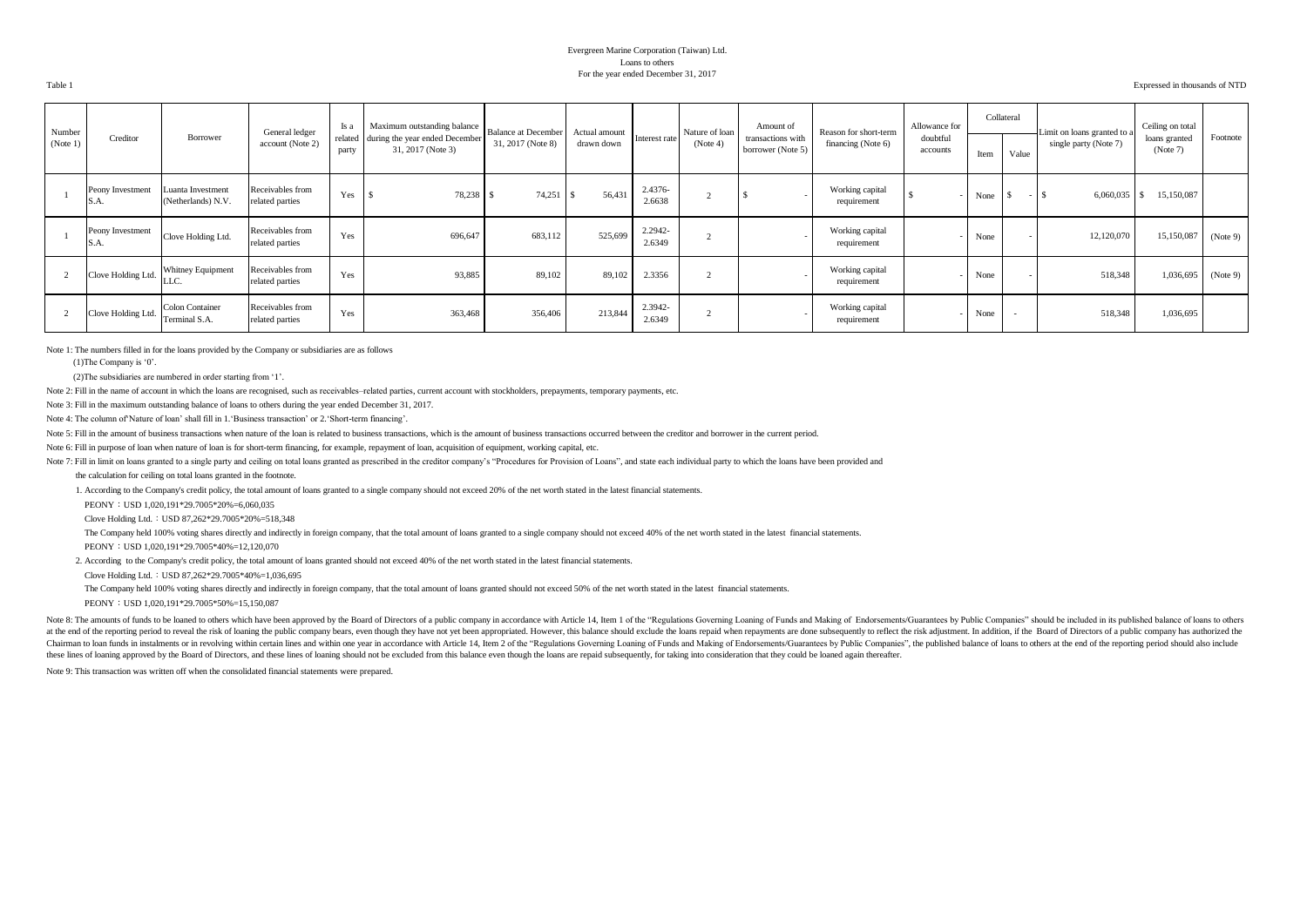#### Evergreen Marine Corporation (Taiwan) Ltd. Provision of endorsements and guarantees to others For the year ended December 31, 2017

Table 2 Expressed in thousands of NTD

|                    |                                 | Party being endorsed/guaranteed         |                                                          |                                                                             | Maximum outstanding                                                    | Outstanding                                                             |                                      | Amount of                                                | Ratio of<br>accumulated<br>endorsement                                               |                                                                                | Provision of                                                               | Provision of                                                                  | Provision of                                                                 |          |
|--------------------|---------------------------------|-----------------------------------------|----------------------------------------------------------|-----------------------------------------------------------------------------|------------------------------------------------------------------------|-------------------------------------------------------------------------|--------------------------------------|----------------------------------------------------------|--------------------------------------------------------------------------------------|--------------------------------------------------------------------------------|----------------------------------------------------------------------------|-------------------------------------------------------------------------------|------------------------------------------------------------------------------|----------|
| Number<br>(Note 1) | Endorser/Guarantor              | Company name                            | Relationship with<br>the endorser/<br>guarantor (Note 2) | Limit on endorsements/<br>guaratees provided for a<br>single party (Note 3) | endorsement/<br>guarantee amount as o<br>December 31, 2017<br>(Note 4) | endorsement/<br>guarantee amount<br>at December 31.<br>2017<br>(Note 5) | Actual amount drawn<br>down (Note 6) | endorsements<br>guarantees<br>secured with<br>collateral | guarantee<br>amount to net<br>asset value of<br>the endorser<br>guarantor<br>company | Ceiling on total amount<br>of endorsements/<br>guarantees provided<br>(Note 3) | endorsements/<br>guarantees by parent<br>company to subsidiary<br>(Note 7) | endorsements/<br>guarantees by<br>subsidiary to parent<br>company<br>(Note 7) | endorsements/<br>guarantees to the<br>party in Mainland<br>China<br>(Note 7) | Footnote |
| $\Omega$           | Evergreen Marine<br>Corporation | Greencompass Marine S.A.                | 3                                                        | 126,797,107 \$<br>$\mathbf{C}$                                              | 35,449,742 \$                                                          | 30,736,753 \$                                                           | 19,928,297                           | <sup>\$</sup>                                            | 48.48%                                                                               | 158,496,384<br>- S                                                             | Y                                                                          | N                                                                             | N                                                                            |          |
| $\Omega$           | Evergreen Marine<br>Corporation | Peony Investment S.A.                   | $\overline{2}$                                           | 126,797,107                                                                 | 156,475                                                                | 148,503                                                                 |                                      |                                                          | 0.23%                                                                                | 158,496,384                                                                    | Y                                                                          | $\mathbf N$                                                                   | $_{\rm N}$                                                                   |          |
| $\Omega$           | Evergreen Marine<br>Corporation | Evergreen Marine (UK) Limited           | $\mathbf{3}$                                             | 126,797,107                                                                 | 37,459,486                                                             | 31,733,797                                                              | 30,333,753                           |                                                          | 50.05%                                                                               | 158,496,384                                                                    | Y                                                                          | N                                                                             | N                                                                            |          |
| $\Omega$           | Evergreen Marine<br>Corporation | Whitney Equipment LLC.                  |                                                          | 126,797,107                                                                 | 701,632                                                                | 241,425                                                                 | 235,824                              |                                                          | 0.38%                                                                                | 158,496,384                                                                    | Y                                                                          | N                                                                             | N                                                                            |          |
| $\Omega$           | Evergreen Marine<br>Corporation | Hemlock Equipment LLC.                  |                                                          | 126,797,107                                                                 | 433,748                                                                | 240,598                                                                 | 232,935                              |                                                          | 0.38%                                                                                | 158,496,384                                                                    | Y                                                                          | N                                                                             | N                                                                            |          |
| $\Omega$           | Evergreen Marine<br>Corporation | Colon Container Terminal S.A.           | -6                                                       | 31,699,277                                                                  | 2,162,196                                                              | 2,162,196                                                               | 2,162,196                            |                                                          | 3.41%                                                                                | 158,496,384                                                                    | N                                                                          | N                                                                             | N                                                                            |          |
| $\Omega$           | Evergreen Marine<br>Corporation | Balsam Investment (Netherlands)<br>N.V. | -6                                                       | 31,699,277                                                                  | 1,234,431                                                              | 873,195                                                                 | 582,130                              |                                                          | 1.38%                                                                                | 158,496,384                                                                    | N                                                                          | N                                                                             | N                                                                            |          |
| $\Omega$           | Evergreen Marine<br>Corporation | Everport Terminal Services Inc.         | 2                                                        | 126,797,107 \$                                                              | 1,533,455                                                              | 1,433,420                                                               | 1,205,191                            | -S                                                       | 2.26%                                                                                | 158,496,384                                                                    | Y                                                                          | N                                                                             | N                                                                            |          |
| $\Omega$           | Evergreen Marine<br>Corporation | Evergreen Marine (Hong Kong)<br>Ltd.    |                                                          | 126,797,107                                                                 | 2,019,634                                                              | 2,019,634                                                               | 705,387                              |                                                          | 3.19%                                                                                | 158,496,384                                                                    | Y                                                                          | N                                                                             | $_{\rm N}$                                                                   |          |

Note 1: The numbers filled in for the endorsements/guarantees provided by the Company or subsidiaries are as follows:

(1)The Company is '0'.

(2)The subsidiaries are numbered in order starting from '1'.

Note 2: Relationship between the endorser/guarantor and the party being endorsed/guaranteed is classified into the following six categories; fill in the number of category each case belongs to:

(1) Having business relationship.

(2) The endorser/guarantor parent company owns directly more than 50% voting shares of the endorsed/guaranteed subsidiary.

(3) The endorser/guarantor parent company and its subsidiaries jointly own more than 50% voting shares of the endorsed/guaranteed company.

(4) The endorsed/guaranteed parent company directly or indirectly owns more than 50% voting shares of the endorser/guarantor subsidiary.

(5) Mutual guarantee of the trade as required by the construction contract.

(6) Due to joint venture, each shareholder provides endorsements/guarantees to the endorsed/guaranteed company in proportion to its ownership.

Note 3: Fill in limit on endorsements/guarantees provided for a single party and ceiling on total amount of endorsements/guarantees provided as prescribed in the endorser/guarantor company's "Procedures for Provision of En

Guarantees", and state each individual party to which the endorsements/guarantees have been provided and the calculation for ceiling on total amount of endorsements/guarantees provided in the footnote.

The calculation is as follows:

The Company:63,398,553\*250% = 158,496,384

Limit on endorsement or guarantees provided by the Company for a single entity is \$31,699,277 (Amounting to 50% of its net worth).

When the Company owns more than 50% voting shares of the endorsed/guaranteed company, the limit on endorsement or guarantee provided by the Company should not exceed 200% of its net worth, which equals to \$126,797,107.

Note 4: Fill in the year-to-date maximum outstanding balance of endorsements/guarantees provided as of the reporting period.

Note 5: Once endorsement/guarantee contracts or promissory notes are signed/issued by the endorser/guarantor company to the banks, the endorser/guarantor company bears endorsement/guarantee liabilities. And all other event and guarantees.

Note 6: Fill in the actual amount of endorsements/guarantees used by the endorsed/guaranteed company.

Note 7: Fill in 'Y' for those cases of provision of endorsements/guarantees by listed parent company to subsidiary, provision by subsidiary to listed parent company, and provision to the party in Mainland China.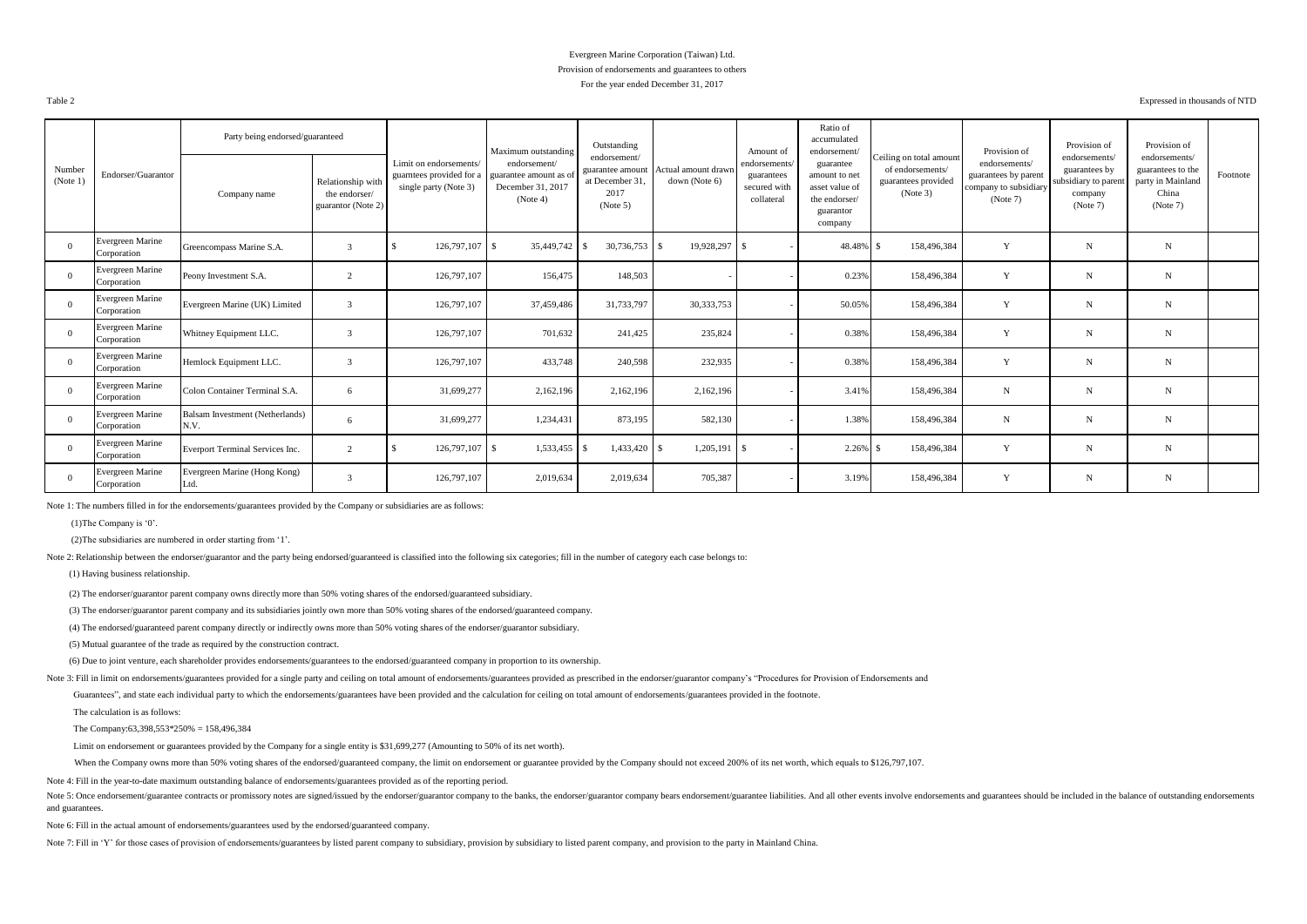#### Evergreen Marine Corporation (Taiwan) Ltd.

#### Holding of marketable securities at the end of the period (not including subsidiaries, associates and joint ventures) For the year ended December 31, 2017

| Securities held by                              | Marketable securities (Note 1)                                  | Relationship with the      | Genearl ledger account                              |                  | As of December 31, 2017 |               |                                                                                                                     | Footnote (Note 4) |
|-------------------------------------------------|-----------------------------------------------------------------|----------------------------|-----------------------------------------------------|------------------|-------------------------|---------------|---------------------------------------------------------------------------------------------------------------------|-------------------|
|                                                 |                                                                 | securities issuer (Note 2) |                                                     | Number of shares | Book value (Note 3)     | Ownership (%) | Fair value<br>7,696<br>313,866<br>11,081<br>14,750<br>119,427<br>831,108<br>50,000<br>50,000<br>199<br>32,943<br>10 |                   |
| Evergreen Marine Corporation                    | Stock:                                                          |                            |                                                     |                  |                         |               |                                                                                                                     |                   |
|                                                 | Power World Fund Inc.                                           |                            | Available-for-sale financial<br>asset - non-current | 770              | 7,696                   | 5.68%         |                                                                                                                     |                   |
|                                                 | <b>Taiwan HSR Consortium</b>                                    |                            |                                                     | 13,356           | 313,866                 | 0.24%         |                                                                                                                     |                   |
|                                                 | Linden Technologies, Inc.                                       |                            | $^{\prime\prime}$                                   | 50               | 11,081                  | 1.44%         |                                                                                                                     |                   |
|                                                 | TopLogis, Inc.                                                  |                            |                                                     | 2,464            | 14,750                  | 17.48%        |                                                                                                                     |                   |
|                                                 | Ever Accord Construction Corp.                                  | Other related party        |                                                     | 9,317            | 119,427                 | 17.50%        |                                                                                                                     |                   |
|                                                 | Central Reinsurance Corp.                                       |                            |                                                     | 47,492           | 831,108                 | 8.45%         |                                                                                                                     |                   |
|                                                 | Financial bonds:                                                |                            |                                                     |                  |                         |               |                                                                                                                     |                   |
|                                                 | Sunny Bank 2nd Subordinate Financial Debentures-B Issue in 2015 |                            | Held-to-maturity financial<br>asset - non-current   |                  | 50,000                  |               |                                                                                                                     |                   |
|                                                 | Sunny Bank 3rd Subordinate Financial Debentures-B Issue in 2017 |                            |                                                     |                  | 50,000                  |               |                                                                                                                     |                   |
| Peony Investment S.A.                           | Hutchison Inland Container Depots Ltd.                          |                            | Available-for-sale financial<br>asset - non-current | $0.75$ USD       | 199                     |               | 4.60 USD                                                                                                            |                   |
|                                                 | South Asia Gateway Terminals (Private) Ltd.                     |                            | $^{\prime\prime}$                                   | 18,942           | 32,943<br><b>USD</b>    |               | 5.00 USD                                                                                                            |                   |
| Evergreen Shipping Agency (Deutschland)<br>GmbH | Zoll Pool Hafen Hamburg AG                                      |                            | $^{\prime\prime}$                                   |                  | 10 EUR<br>10            | 2.86 EUR      |                                                                                                                     |                   |

Note 1: Marketable securities in the table refer to stocks, bonds, beneficiary certificates and other related derivative securities within the scope of IAS39, 'Financial instruments: recognition and measurement'.

Note 2: Leave the column blank if the issuer of marketable securities is non-related party.

Note 3: Fill in the amount after adjusted at fair value and deducted by accumulated impairment for the marketable securities measured at fair value; fill in the acquisition cost or amortised cost deducted by accumulated im marketable securities not measured at fair value.

Note 4: The number of shares of securities and their amounts pledged as security or pledged for loans and their restrictions on use under some agreements should be stated in the footnote if the securities presented herein

Table 3 Expressed in thousands of shares/thousands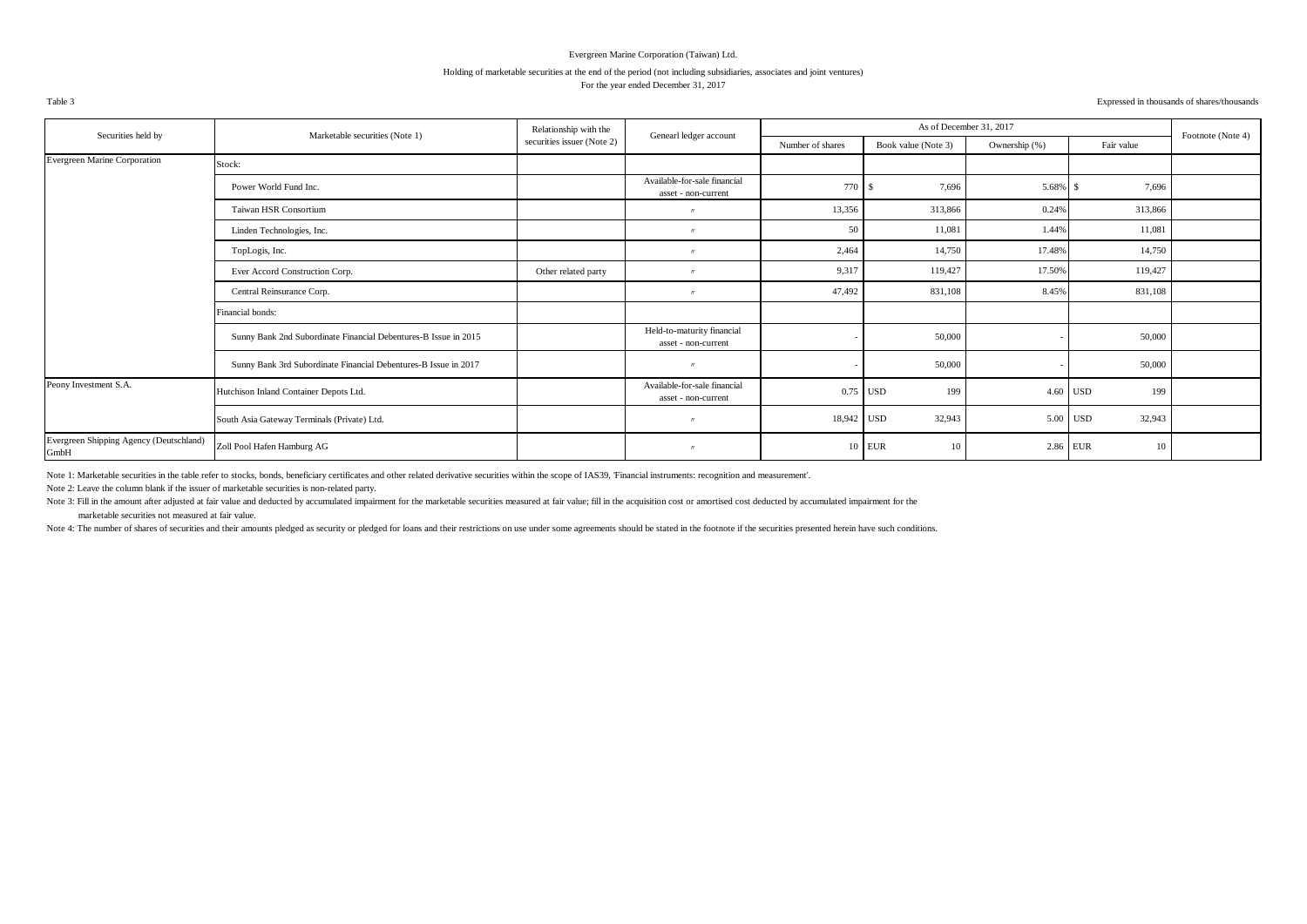#### Evergreen Marine Corporation (Taiwan) Ltd.

#### Acquisition or sale of the same security with the accumulated cost exceeding \$300 million or 20% of the Company's paid-in capital

#### For the year ended December 31, 2017

Expressed in thousands of shares/thousands of NTD

| Investor            | Marketable securities                 | General ledger                                                        | Counterparty         | Relationship with the                      | Balance as at January 1,<br>2017 |         | Addition (Note 3)   |           |                     | Disposal (Note 3)        |                    |                                                                                 |           | Balance as at December 31,<br>2017 |
|---------------------|---------------------------------------|-----------------------------------------------------------------------|----------------------|--------------------------------------------|----------------------------------|---------|---------------------|-----------|---------------------|--------------------------|--------------------|---------------------------------------------------------------------------------|-----------|------------------------------------|
|                     | (Note 1)                              | account                                                               | (Note 2)             | investor (Note 2)                          | Number of<br>shares              | Amount  | Number of<br>shares | Amount    | Number of<br>shares | Selling price            | Book value         | Gain (loss)<br>on disposal<br>shares<br>94<br>51<br>58<br>106<br>249<br>523,111 | Number of | Amount                             |
| Evergreen<br>Marine | <b>Beneficiary Certificates:</b>      |                                                                       |                      |                                            |                                  |         |                     |           |                     |                          |                    |                                                                                 |           |                                    |
| Corporation         | FSITC Taiwan Money<br>Market          | Financial assets at fair<br>value through profit or<br>loss - current |                      |                                            |                                  | S.      | $3,958$ \$          | 700,000   | 3,958               | 700,094<br>$\mathcal{S}$ | 700,000 \$<br>l \$ |                                                                                 |           | <b>S</b>                           |
|                     | Taishin Ta-Chong Money<br>Market Fund | $^{\prime}$                                                           |                      |                                            |                                  |         | 28,405              | 400,000   | 28,405              | 400,051                  | 400,000            |                                                                                 |           |                                    |
|                     | Taishin 1699 Money Market<br>Fund     | $^{\prime\prime}$                                                     |                      |                                            |                                  |         | 44,742              | 600,000   | 44,742              | 600,058                  | 600,000            |                                                                                 |           |                                    |
|                     | Capital Money Market Fund             | $^{\prime\prime}$                                                     |                      |                                            |                                  |         | 62,514              | 1,000,000 | 62,514              | 1,000,106                | 1,000,000          |                                                                                 |           |                                    |
|                     | TCB Taiwan Money Market<br>Fund       | $^{\prime\prime}$                                                     |                      |                                            |                                  |         | 49,625              | 500,000   | 49,625              | 500,249                  | 500,000            |                                                                                 |           |                                    |
|                     | Stock:                                |                                                                       |                      |                                            |                                  |         |                     |           |                     |                          |                    |                                                                                 |           |                                    |
|                     | Taiwan HSR Consortium                 | Available-for-sale<br>financial asset -<br>non-current                |                      |                                            | 50,694                           | 532,287 |                     |           | 37,338              | 915,160                  | 392,049            |                                                                                 | 13,356    | 140,238                            |
|                     | Evergreen Marine (Hong<br>Kong) Ltd.  | <b>Investments accounted</b> Evergreen<br>for using equity<br>method  | Inernational<br>S.A. | Major shareholder of<br>the Parent Company |                                  |         | 6,320               | 6,287,883 |                     |                          |                    |                                                                                 | 6,320     | 6,287,883                          |

Note 1: Marketable securities in the table refer to stocks, bonds, beneficiary certificates and other related derivative securities.

Note 2: Fill in the columns the counterparty and relationship if securities are accounted for under the equity method; otherwise leave the columns blank.

Note 3: Aggregate purchases and sales amounts should be calculated separately at their market values to verify whether they individually reach NT\$300 million or 20% of paid-in capital or more.

Note 4: Paid-in capital referred to herein is the paid-in capital of parent company.

Table 4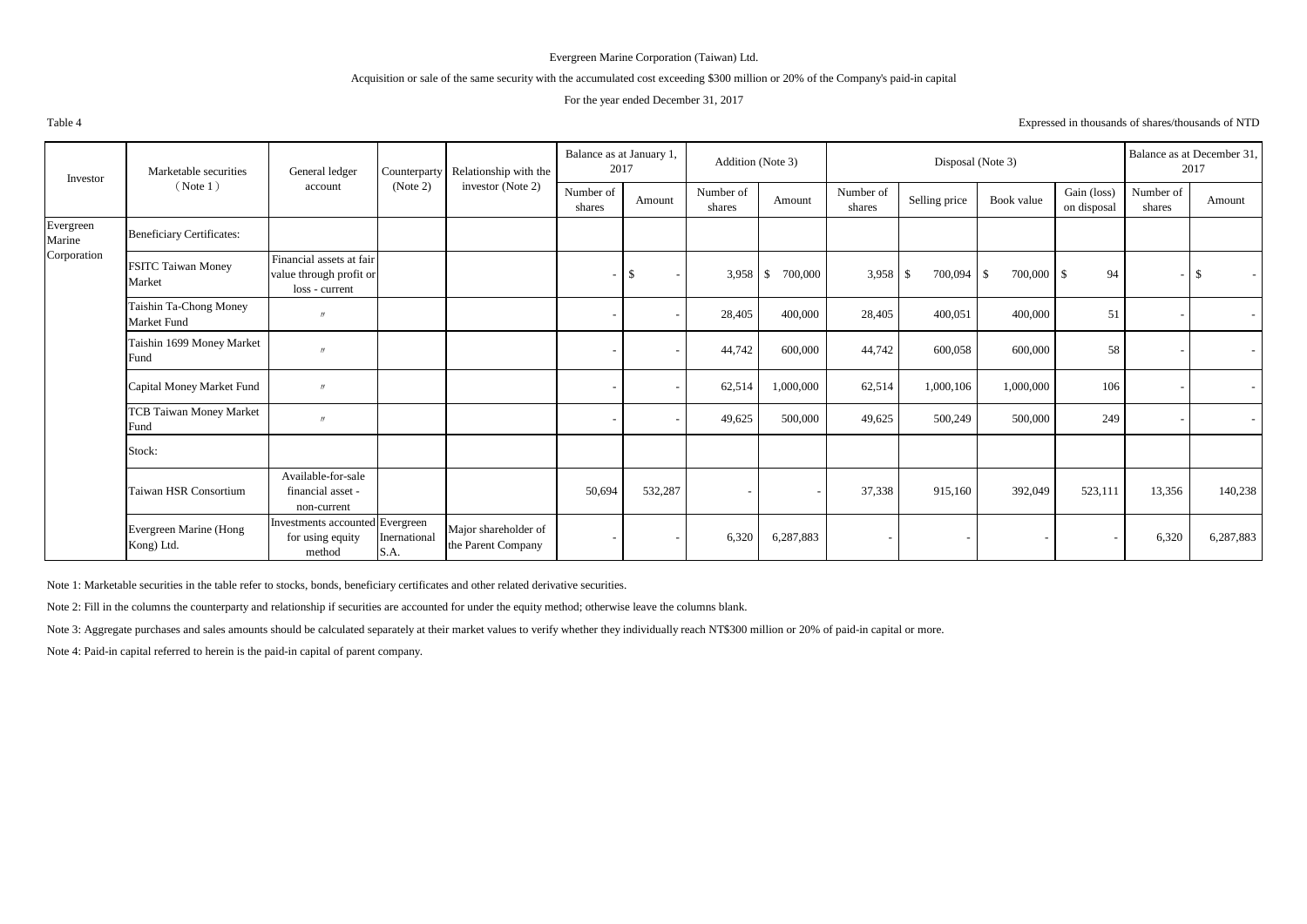#### Evergreen Marine Corporation (Taiwan) Ltd.

#### Purchases or sales of goods from or to related parties reaching NT\$100 million or 20% of paid-in capital or more

#### For the year ended December 31, 2017

Table 5

Purchases/ sales Amount Percentage of total purchases/ sales Credit term Unit price Credit term Balance Percentage of total notes/accounts receivable (payable) Evergreen Marine Corporation Everport Terminal Services Inc. Subsidiary Purchases \$ 1,153,476 4% 30 days \$ - \$ - (Note) Purchases 1,278,055 4% 30~60 days - - - - - - - - (Note) Sales 1,209,020 4% 30~60 days - - 19,489 1% 1% (Note) Taiwan Terminal Services Co., Ltd. Subsidiary Purchases 835,846 3% 30~60 days - ( 84.451) 2% (Note) Purchases 526,940 2% 30~60 days - - - - Sales  $502,561$   $2\%$   $30~-60$  days -  $2,441$ Evergreen International Storage and Transport Corp. Associates Associates Purchases 432,190 1% 30~60 days - (11,455) Evergreen Shipping Agency (America) Corporation Other related parties Purchases 268,549 1% 30~60 days - - - - Gaining Enterprise S.A. **Other related parties** Purchases 1,373,466 5% 30~60 days - - - - - - - - - - - - - - - -Purchases 398,234 1% 30~60 days - - ( 4,390) Sales 1,798,898 6% 30~60 days - - 108,665 4% Purchases 207,487 1% 30~60 days - - - - - - - - (Note) Sales 1% 718,114 2% 30~60 days - - 20,444 1% 1% (Note) Italia Marittima S.p.A. Associates Greencompass Marine S.A. Indirect subsidiary of the Company Purchaser/Seller Counterparty Relationship with the Relationship with the (Note 1) Rootnote (Note 2) counterparty Transaction Differences in transaction terms compared to third party transactions (Note 1) Notes/accounts receivable (payable) Evergreen Marine (UK) Limited  $\begin{bmatrix} \text{Indirect subsidiary of the} \\ \text{Equation:} \end{bmatrix}$ Company Evergreen International Corp. Other related parties

Evergreen Marine (Hong Kong) Ltd. Subsidiary **Report According to the Purchases 497,155** 2% 30~60 days - - - - - - - (Note 4)

Evergreen Marine (Singapore) Pte. Ltd. Other related parties

Purchases 159,824 1% 30~60 days - - - -

Sales 997,565 3% 30~60 days - - 25,936 1%

Expressed in thousands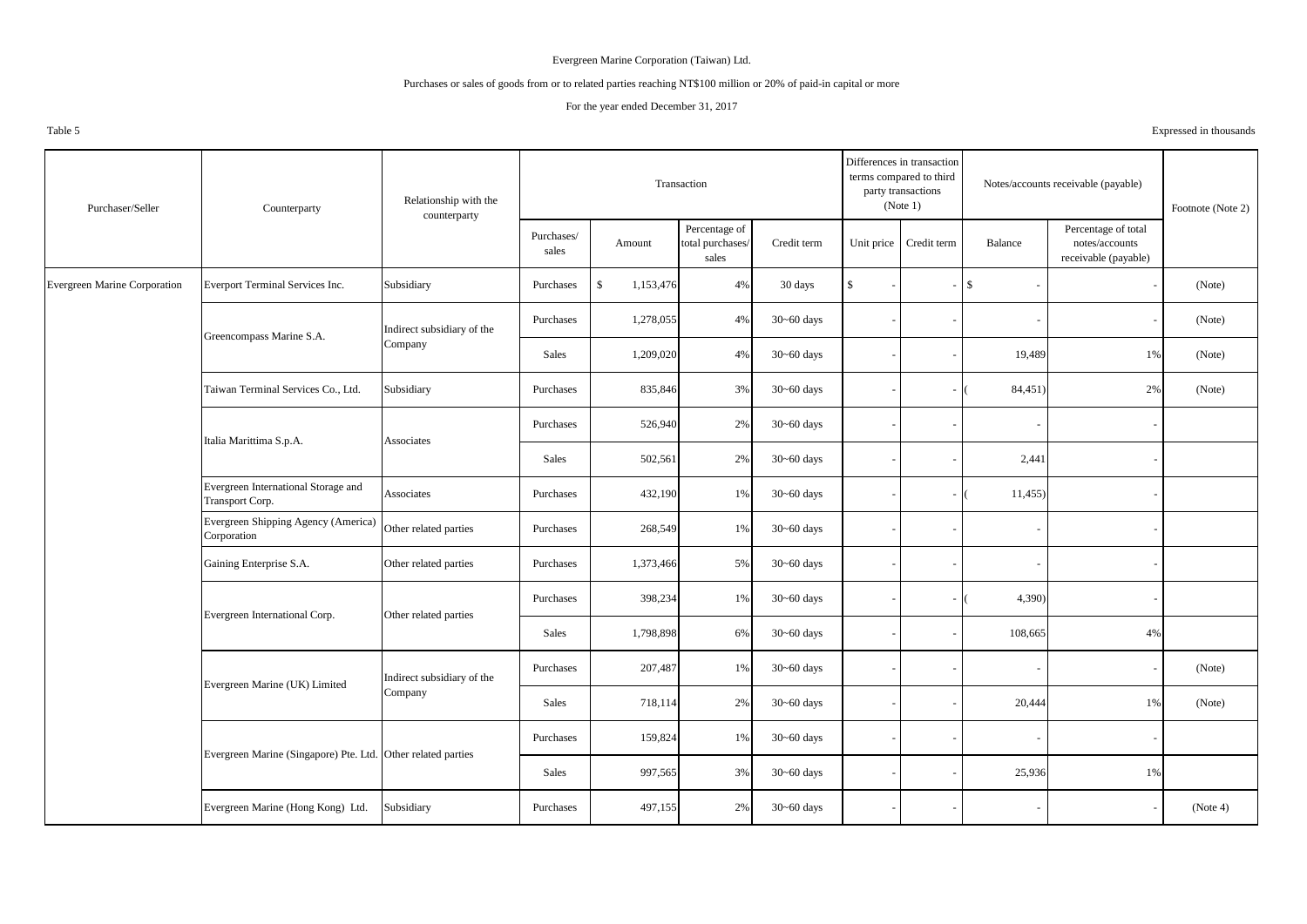| Purchaser/Seller                            | Counterparty                                       | Relationship with the<br>counterparty                 |                     |              |         | Differences in transaction<br>terms compared to third<br>party transactions<br>(Note 1) |                | Notes/accounts receivable (payable) | Footnote (Note 2) |              |         |                                                               |          |
|---------------------------------------------|----------------------------------------------------|-------------------------------------------------------|---------------------|--------------|---------|-----------------------------------------------------------------------------------------|----------------|-------------------------------------|-------------------|--------------|---------|---------------------------------------------------------------|----------|
|                                             |                                                    |                                                       | Purchases/<br>sales |              | Amount  | Percentage of<br>total purchases/<br>sales                                              | Credit term    | Unit price                          | Credit term       |              | Balance | Percentage of total<br>notes/accounts<br>receivable (payable) |          |
| <b>Taiwan Terminal Services</b><br>Co.,Ltd. | Evergreen Marine Corp.                             | The parent                                            | <b>Sales</b>        | $\mathbb{S}$ | 835,846 | 97%                                                                                     | $30 - 60$ days | \$                                  |                   | $\mathbb{S}$ | 84,451  | 98%                                                           | (Note)   |
| Everport Terminal Services Inc.             | Evergreen Marine Corp.                             | The parent                                            | <b>Sales</b>        | <b>USD</b>   | 37,931  | 9%                                                                                      | 30 days        |                                     |                   |              |         |                                                               | (Note)   |
|                                             | Evergreen Marine (Singapore) Pte. Ltd              | Investee of the Parent<br>Company's major shareholder | Sales               | <b>USD</b>   | 75,754  | 19%                                                                                     | 30 days        |                                     |                   | <b>USD</b>   | 585     | 3%                                                            |          |
|                                             | Greencompass Marine S.A.                           | Indirect subsidiary of the<br>Parent Company          | Sales               | <b>USD</b>   | 38,821  | 10%                                                                                     | 30 days        |                                     |                   | <b>USD</b>   | 274     | 1%                                                            | (Note)   |
|                                             | Evergreen Marine (UK) Limited                      | Indirect subsidiary of the<br>Parent Company          | Sales               | <b>USD</b>   | 125,127 | 31%                                                                                     | 30 days        |                                     |                   |              |         |                                                               | (Note)   |
|                                             | Italia Marittima S.p.A.                            | Investee of Balsam                                    | Sales               | <b>USD</b>   | 17,327  | 4%                                                                                      | 30 days        |                                     |                   | <b>USD</b>   | 192     | 1%                                                            |          |
|                                             | Whitney Equipment LLC.                             | Investee of the Parent<br>Company                     | Purchases           | <b>USD</b>   | 7,479   | 2%                                                                                      | 30 days        |                                     |                   |              |         |                                                               |          |
|                                             | Evergreen Shipping Agency (America)<br>Corporation | Investee of the Parent<br>Company's major shareholder | Purchases           | <b>USD</b>   | 7,987   | 2%                                                                                      | 30 days        |                                     |                   |              |         |                                                               |          |
| Evergreen Marine (Hong Kong)<br>Ltd.        | Evergreen Marine Corp.                             | The parent                                            | <b>Sales</b>        | <b>USD</b>   | 16,349  | 13%                                                                                     | $30 - 60$ days |                                     |                   |              |         |                                                               | (Note 4) |
| Greencompass Marine S.A.                    | Evergreen Marine (UK) Limited                      | Indirect subsidiary of the<br>Parent Company          | <b>Sales</b>        | <b>USD</b>   | 52,927  | 2%                                                                                      | $30 - 60$ days |                                     |                   | <b>USD</b>   | 2,264   | 1%                                                            | (Note)   |
|                                             |                                                    |                                                       | Purchases           | <b>USD</b>   | 24,390  | 1%                                                                                      | $30 - 60$ days |                                     |                   | (USD         | 158)    |                                                               | (Note)   |
|                                             | Evergreen Marine Corp.                             | The parent                                            | Sales               | <b>USD</b>   | 42,028  | 2%                                                                                      | $30 - 60$ days |                                     |                   |              |         |                                                               | (Note)   |
|                                             |                                                    |                                                       | Purchases           | <b>USD</b>   | 39,758  | 2%                                                                                      | $30 - 60$ days |                                     |                   | (USD         | 656)    |                                                               | (Note)   |
|                                             | Everport Terminal Services Inc.                    | Subsidiary of the Parent<br>Company                   | Purchases           | <b>USD</b>   | 38,821  | 2%                                                                                      | 30 days        |                                     |                   | (USD         | 274)    |                                                               | (Note)   |
|                                             | Evergreen Marine (Singapore) Pte. Ltd              | Investee of the Parent                                | Sales               | <b>USD</b>   | 78,652  | 4%                                                                                      | $30 - 60$ days |                                     |                   | <b>USD</b>   | 1,218   | 1%                                                            |          |
|                                             |                                                    | Company's major shareholder                           | Purchases           | <b>USD</b>   | 20,735  | 1%                                                                                      | $30 - 60$ days |                                     |                   | (USD         |         |                                                               |          |
|                                             |                                                    | <b>Investee of Balsam</b>                             | <b>Sales</b>        | <b>USD</b>   | 36,390  | 2%                                                                                      | $30 - 60$ days |                                     |                   |              |         |                                                               |          |
|                                             | Italia Marittima S.p.A.                            |                                                       | Purchases           | <b>USD</b>   | 34,034  | 2%                                                                                      | $30 - 60$ days |                                     |                   |              |         |                                                               |          |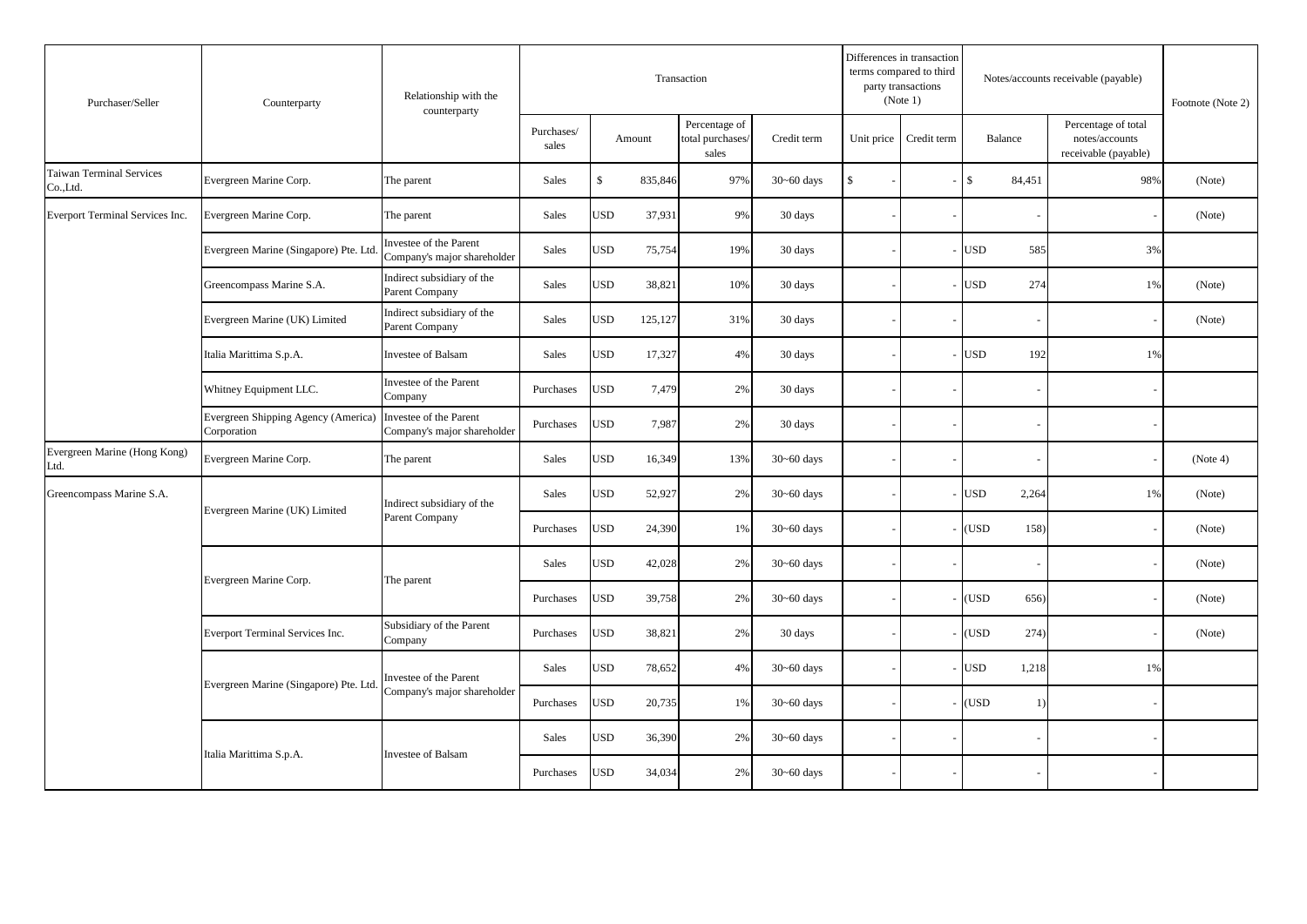| Purchaser/Seller                                     | Counterparty                                                              | Relationship with the<br>counterparty                 |                     |                      | Transaction                                |      |                | Differences in transaction<br>terms compared to third<br>party transactions<br>(Note 1) |              |         | Notes/accounts receivable (payable)                           | Footnote (Note 2) |
|------------------------------------------------------|---------------------------------------------------------------------------|-------------------------------------------------------|---------------------|----------------------|--------------------------------------------|------|----------------|-----------------------------------------------------------------------------------------|--------------|---------|---------------------------------------------------------------|-------------------|
|                                                      |                                                                           |                                                       | Purchases/<br>sales | Amount               | Percentage of<br>total purchases/<br>sales |      | Credit term    | Unit price Credit term                                                                  |              | Balance | Percentage of total<br>notes/accounts<br>receivable (payable) |                   |
| Greencompass Marine S.A.                             | Evergreen Shipping Agency (America) Investee of the Parent<br>Corporation | Company's major shareholder                           | Purchases           | USD<br>14,116        |                                            | 1%   | $30 - 60$ days | \$                                                                                      | $\mathbb{S}$ |         |                                                               |                   |
|                                                      | Evergreen International Corp.                                             | Investee of the Parent<br>Company's major shareholder | Purchases           | USD<br>10,500        |                                            | 1%   | $30 - 60$ days |                                                                                         |              |         |                                                               |                   |
|                                                      | Evergreen Shipping Agency (Japan)                                         | Investee of the Parent<br>Company's major shareholder | Purchases           | <b>USD</b>           | 5,435                                      | 0%   | $30 - 60$ days |                                                                                         |              |         |                                                               |                   |
|                                                      | Evergreen Shipping Agency (Europe)<br>GmbH                                | Indirect subsidiary of the<br>Parent Company          | Purchases           | USD                  | 5,468                                      | 0%   | $30 - 60$ days |                                                                                         |              |         |                                                               | (Note)            |
|                                                      | Evergreen Insurance Company Limited                                       | Investee of the Parent<br>Company's major shareholder | Purchases           | USD<br>3,848         |                                            | 0%   | $30 - 60$ days |                                                                                         | (USD         | 774)    |                                                               |                   |
| Evergreen Marine (UK) Limited                        | Greencompass Marine S.A.                                                  | Indirect subsidiary of the                            | Sales               | USD<br>24,390        |                                            | 1%   | $30 - 60$ days |                                                                                         | <b>USD</b>   | 158     |                                                               | (Note)            |
|                                                      |                                                                           | Parent Company                                        | Purchases           | USD<br>52,927        |                                            | 3%   | $30 - 60$ days |                                                                                         | (USD         | 2,264)  | 1%                                                            | (Note)            |
|                                                      | Evergreen Marine Corp.                                                    | The Parent                                            | Sales               | <b>USD</b>           | 6,823                                      | 0%   | $30 - 60$ days |                                                                                         |              |         |                                                               | (Note)            |
|                                                      |                                                                           |                                                       | Purchases           | USD<br>23,615        |                                            | 1%   | $30 - 60$ days |                                                                                         | (USD         | 688)    |                                                               | (Note)            |
|                                                      | Everport Terminal Services Inc.                                           | Subsidiary of the Parent<br>Company                   | Purchases           | USD<br>125,127       |                                            | 7%   | 30 days        |                                                                                         |              |         |                                                               | (Note)            |
|                                                      | Italia Marittima S.p.A.                                                   | Investee of Balsam                                    | Sales               | USD<br>16,256        |                                            | 1%   | $30 - 60$ days |                                                                                         | USD          | 2,774   | 1%                                                            |                   |
|                                                      |                                                                           |                                                       | Purchases           | USD<br>39,010        |                                            | 2%   | $30 - 60$ days |                                                                                         | (USD         | 372)    |                                                               |                   |
|                                                      | Evergreen Marine (Singapore) Pte. Ltd                                     | Investee of the Parent                                | Sales               | USD<br>22,149        |                                            | 1%   | $30 - 60$ days |                                                                                         | <b>USD</b>   | 446     |                                                               |                   |
|                                                      |                                                                           | Company's major shareholder                           | Purchases           | <b>JSD</b><br>10,149 |                                            | 1%   | $30 - 60$ days |                                                                                         | (USD         | 415)    |                                                               |                   |
|                                                      | Evergreen Shipping Agency (America) Investee of the Parent<br>Corporation | Company's major shareholder                           | Purchases           | USD<br>29,473        |                                            | 2%   | $30 - 60$ days |                                                                                         |              |         |                                                               |                   |
|                                                      | Evergreen International Corp.                                             | Investee of the Parent<br>Company's major shareholder | Purchases           | USD<br>10,010        |                                            | 1%   | $30 - 60$ days |                                                                                         | (USD)        | 276)    |                                                               |                   |
|                                                      | Evergreen Insurance Company Limited                                       | Investee of the Parent<br>Company's major shareholder | Purchases           | JSD<br>4,187         |                                            | 0%   | $30 - 60$ days |                                                                                         |              |         |                                                               |                   |
|                                                      | Evergreen Shipping Agency (Europe)<br>GmbH                                | Indirect subsidiary of the<br>Parent Company          | Purchases           | USD                  | 6,471                                      | 0%   | $30 - 60$ days |                                                                                         |              |         |                                                               | (Note)            |
| Evergreen Heavy Industrial<br>Corp.(Malaysia) Berhad | Gaining Enterprise S.A.                                                   | Investee of EITC                                      | Sales               | MYR<br>234,462       |                                            | 100% | 45 days        |                                                                                         | <b>MYR</b>   | 43,907  | 100%                                                          |                   |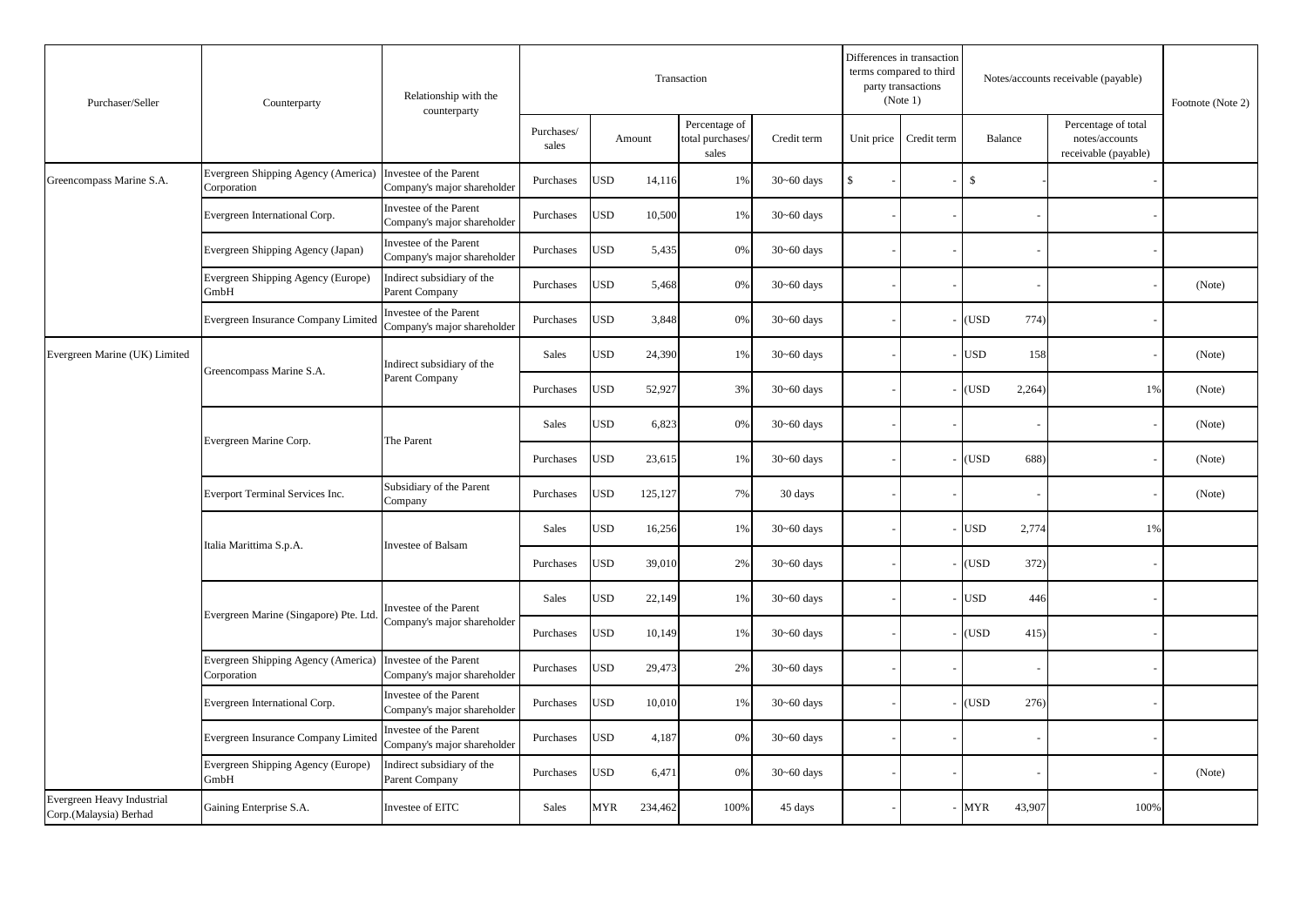| Purchaser/Seller                           | Counterparty                           | Relationship with the<br>counterparty                 |                     |                     | Transaction                                |                | Differences in transaction<br>terms compared to third<br>party transactions<br>(Note 1) | Notes/accounts receivable (payable) | Footnote (Note 2)                                             |        |
|--------------------------------------------|----------------------------------------|-------------------------------------------------------|---------------------|---------------------|--------------------------------------------|----------------|-----------------------------------------------------------------------------------------|-------------------------------------|---------------------------------------------------------------|--------|
|                                            |                                        |                                                       | Purchases/<br>sales | Amount              | Percentage of<br>total purchases/<br>sales | Credit term    | Unit price Credit term                                                                  | Balance                             | Percentage of total<br>notes/accounts<br>receivable (payable) |        |
| Evergreen Shipping Agency<br>(Europe) GmbH | Greencompass Marine S.A.               | Indirect subsidiary of the<br>Parent Company          | Sales               | 4,840<br><b>EUR</b> | 21%                                        | $30 - 60$ days | $\sim$                                                                                  |                                     |                                                               | (Note) |
|                                            | Italia Marittima S.p.A.                | Investee of Balsam                                    | Sales               | <b>EUR</b><br>4,469 | 20%                                        | $30 - 60$ days |                                                                                         | $-EUR$<br>644                       | 2%                                                            |        |
|                                            | Evergreen Marine (UK) Limited          | Indirect subsidiary of the<br>Parent Company          | Sales               | 5,728<br><b>EUR</b> | 25%                                        | $30 - 60$ days |                                                                                         |                                     |                                                               | (Note) |
|                                            | Evergreen Marine (Singapore) Pte. Ltd. | Investee of the Parent<br>Company's major shareholder | Sales               | <b>EUR</b><br>5,573 | 25%                                        | $30 - 60$ days |                                                                                         | 918<br>$-EUR$                       | 2%                                                            |        |
| Whitney Equipment LLC.                     | Everport Terminal Services Inc.        | Subsidiary of the Parent<br>Company                   | Sales               | <b>USD</b><br>7,479 | 51%                                        | 30 days        |                                                                                         |                                     |                                                               | (Note) |

Note: This transaction was written off when the consolidated financial statements were prepared.

Note 1: If terms of related-party transactions are different from third-party transactions, explain the differences and reasons in the 'Unit price' and 'Credit term' columns.

Note 2: In case related-party transaction terms involve advance receipts (prepayments) transactions, explain in the footnote the reasons, contractual provisions, related amounts, and differences in types of transactions co transactions.

Note 3: Paid-in capital referred to herein is the paid-in capital of parent company.

Note 4: Subsidiary Evergreen Marine (Hong Kong) Ltd., which was incorporated into the consolidated financial statements on December 18, 2017, was only written off against the post-merger transaction amount.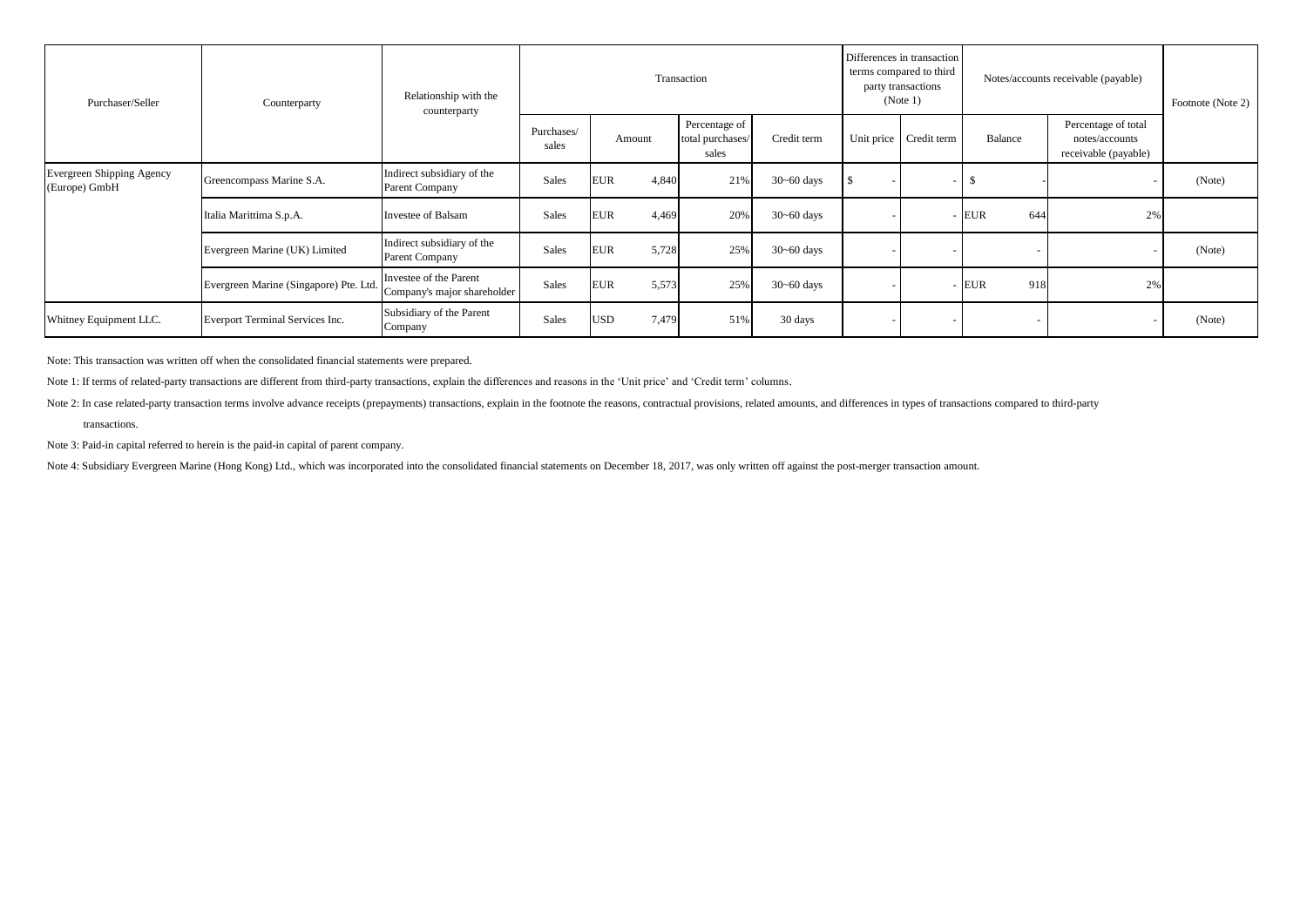#### Evergreen Marine Corporation (Taiwan) Ltd. Receivables from related parties reaching NT\$100 million or 20% of paid-in capital or more December 31, 2017

Table 6 Expressed in thousands

|                                                       |                                     | Relationship with the                                     | Balance as at                 |               |        | Overdue receivables | Amount collected                        | Allowance for     |
|-------------------------------------------------------|-------------------------------------|-----------------------------------------------------------|-------------------------------|---------------|--------|---------------------|-----------------------------------------|-------------------|
| Creditor                                              | Counterparty                        | counterparty                                              | December 31, 2017<br>(Note 1) | Turnover rate | Amount | Action taken        | subsequent to the<br>balance sheet date | doubtful accounts |
| Evergreen Marine Corp.                                | Evergreen International Corporation | Investee of the<br>Company's major<br>shareholder         | 271,096<br>- 75               |               | -\$    |                     | 190,636                                 | $\sim$            |
| Peony Investment S.A.                                 | Clove Holding Ltd. (Note)           | Subsidiary                                                | 17,754<br><b>USD</b>          |               |        |                     |                                         | $\sim$            |
| Evergreen Heavy Industrial Corp.<br>(Malaysia) Berhad | Gaining Enterprise S.A.             | Investee of the Parent<br>Company's major<br>shareholder  | 43,907<br><b>MYR</b>          |               |        |                     | 43,907<br>$-MYR$                        | $\sim$            |
| Clove Holding Ltd.                                    | Colon Container Terminal, S.A.      | Investee of Clove<br>accounted for using<br>equity method | <b>USD</b><br>7,254           |               |        |                     |                                         |                   |

Note: This transaction was written off when the consolidated financial statements were prepared.

Note 1: Fill in separately the balances of accounts receivable–related parties, notes receivable–related parties, other receivables–related parties, etc.

Note 2: Paid-in capital referred to herein is the paid-in capital of parent company.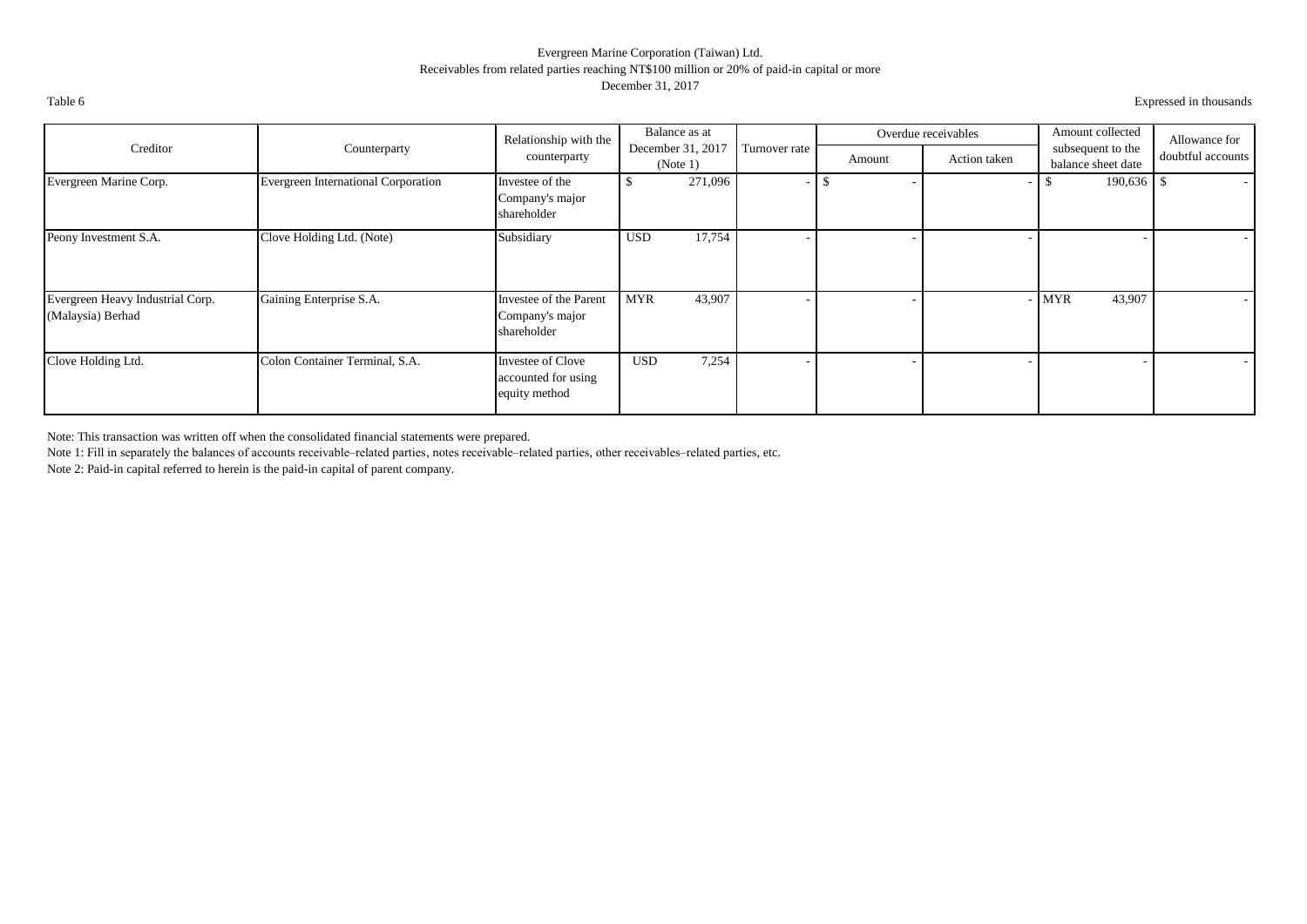### Evergreen Marine Corporation (Taiwan) Ltd. Significant inter-company transactions during the reporting periods For the year ended December 31, 2017

Expressed in thousands of NTD

|                    |                                         |                                         |                       | Transaction                  |                               |                   |                                                                                    |  |
|--------------------|-----------------------------------------|-----------------------------------------|-----------------------|------------------------------|-------------------------------|-------------------|------------------------------------------------------------------------------------|--|
| Number<br>(Note 1) | Company name                            | Counterparty                            | Relationship (Note 2) | General ledger account       | Amount                        | Transaction terms | Percentage of consolidated total<br>operating revenues or total assets<br>(Note 3) |  |
| $\overline{0}$     | <b>Evergreen Marine Corporation</b>     | Taiwan Terminal Services Co., Ltd.      | $\overline{1}$        | Operating cost               | $\mathbf{\hat{S}}$<br>835,846 | Note 4            | 0.56                                                                               |  |
| $\overline{0}$     | <b>Evergreen Marine Corporation</b>     | Greencompass Marine S.A.                |                       | Shipowner's account - credit | 362,323                       |                   | 0.18                                                                               |  |
| $\Omega$           | <b>Evergreen Marine Corporation</b>     | Greencompass Marine S.A.                |                       | Operating revenue            | 1,209,020                     |                   | 0.80                                                                               |  |
| $\Omega$           | <b>Evergreen Marine Corporation</b>     | Greencompass Marine S.A.                |                       | Operating cost               | 1,278,055                     |                   | 0.85                                                                               |  |
| $\Omega$           | <b>Evergreen Marine Corporation</b>     | Evergreen Marine (UK) Limited           |                       | Shipowner's account - debit  | 595,393                       |                   | 0.30                                                                               |  |
| $\Omega$           | <b>Evergreen Marine Corporation</b>     | Evergreen Marine (UK) Limited           |                       | Operating revenue            | 718,114                       |                   | 0.48                                                                               |  |
| $\Omega$           | <b>Evergreen Marine Corporation</b>     | Evergreen Marine (UK) Limited           |                       | Operating cost               | 207,487                       |                   | 0.14                                                                               |  |
| $\overline{0}$     | <b>Evergreen Marine Corporation</b>     | Evergreen Marine (Hong Kong) Ltd.       |                       | Shipowner's account - credit | 301,631                       |                   | 0.15                                                                               |  |
| $\Omega$           | <b>Evergreen Marine Corporation</b>     | Everport Terminal Services Inc.         |                       | Operating cost               | 1,153,476                     |                   | 0.77                                                                               |  |
|                    | Greencompass Marine S.A.                | Evergreen Marine (UK) Limited           | 3                     | Operating revenue            | 1,609,487                     |                   | 1.07                                                                               |  |
|                    | Greencompass Marine S.A.                | Evergreen Marine (UK) Limited           | $\mathcal{R}$         | Operating cost               | 741,678                       |                   | 0.49                                                                               |  |
|                    | Greencompass Marine S.A.                | Evergreen Marine (UK) Limited           | 3                     | Shipowner's account - debit  |                               |                   | $\sim$                                                                             |  |
|                    | Greencompass Marine S.A.                | Evergreen Marine (Hong Kong) Ltd.       | 3                     | Shipowner's account - credit | 445,006                       |                   | 0.22                                                                               |  |
|                    | Greencompass Marine S.A.                | Everport Terminal Services Inc.         | $\mathcal{R}$         | Operating cost               | 1,180,536                     |                   | 0.78                                                                               |  |
|                    | Greencompass Marine S.A.                | Evergreen Shipping Agency (Europe) GmbH | $\mathcal{R}$         | Operating cost               | 170,248                       |                   | 0.11                                                                               |  |
| $\overline{2}$     | Evergreen Marine (UK) Limited           | Everport Terminal Services Inc.         | $\mathcal{R}$         | Operating cost               | 3,805,088                     |                   | 2.53                                                                               |  |
| $\overline{2}$     | Evergreen Marine (UK) Limited           | Greencompass Marine S.A.                | 3                     | Shipowner's account - credit |                               |                   | $\sim$                                                                             |  |
| $\overline{2}$     | Evergreen Marine (UK) Limited           | Evergreen Shipping Agency (Europe) GmbH | 3                     | Operating cost               | 199,369                       |                   | 0.13                                                                               |  |
| 3                  | Whitney Equipment LLC.                  | Everport Terminal Services Inc.         | $\mathcal{R}$         | Operating revenue            | 270,240                       |                   | 0.18                                                                               |  |
| $\overline{4}$     | Peony Investment S.A.                   | Clove Holding Ltd.                      | $\mathcal{R}$         | Other receivables            | 527,297                       |                   | 0.26                                                                               |  |
| -5                 | Evergreen Shipping Agency (Europe) GmbH | Evergreen Marine (UK) Limited           | 3                     | Shipowner's account - debit  | 145,969                       |                   | 0.07                                                                               |  |

Note 1: The numbers filled in for the transaction company in respect of inter-company transactions are as follows:

(1) Parent company is '0'.

(2) The subsidiaries are numbered in order starting from '1'.

Note 2: Relationship between transaction company and counterparty is classified into the following three categories; Fill in the number of category each case belongs to (If transactions between parent company and subsidiar subsidiaries refer to the same transaction, it is not required to disclose twice. For example, if the parent company has already disclosed its transaction with a subsidiary, then the subsidiary is not required to disclose for transactions between two subsidiaries, if one of the subsidiaries has disclosed the transaction, then the other is not required to disclose the transaction.):

(1) Parent company to subsidiary.

(2) Subsidiary to parent company

(3) Subsidiary to subsidiary

Note 3: Regarding percentage of transaction amount to consolidated total operating revenues or total assets, it is computed based on period-end balance of transaction to consolidated total assets for balance sheet accounts

accumulated transaction amount for the period to consolidated total operating revenues for income statement accounts.

Note 4: Terms are approximately the same as for general transactions.

Note 5:The Company may decide whether or not to disclose transaction details in this table based on the Materiality Principle.

Table 7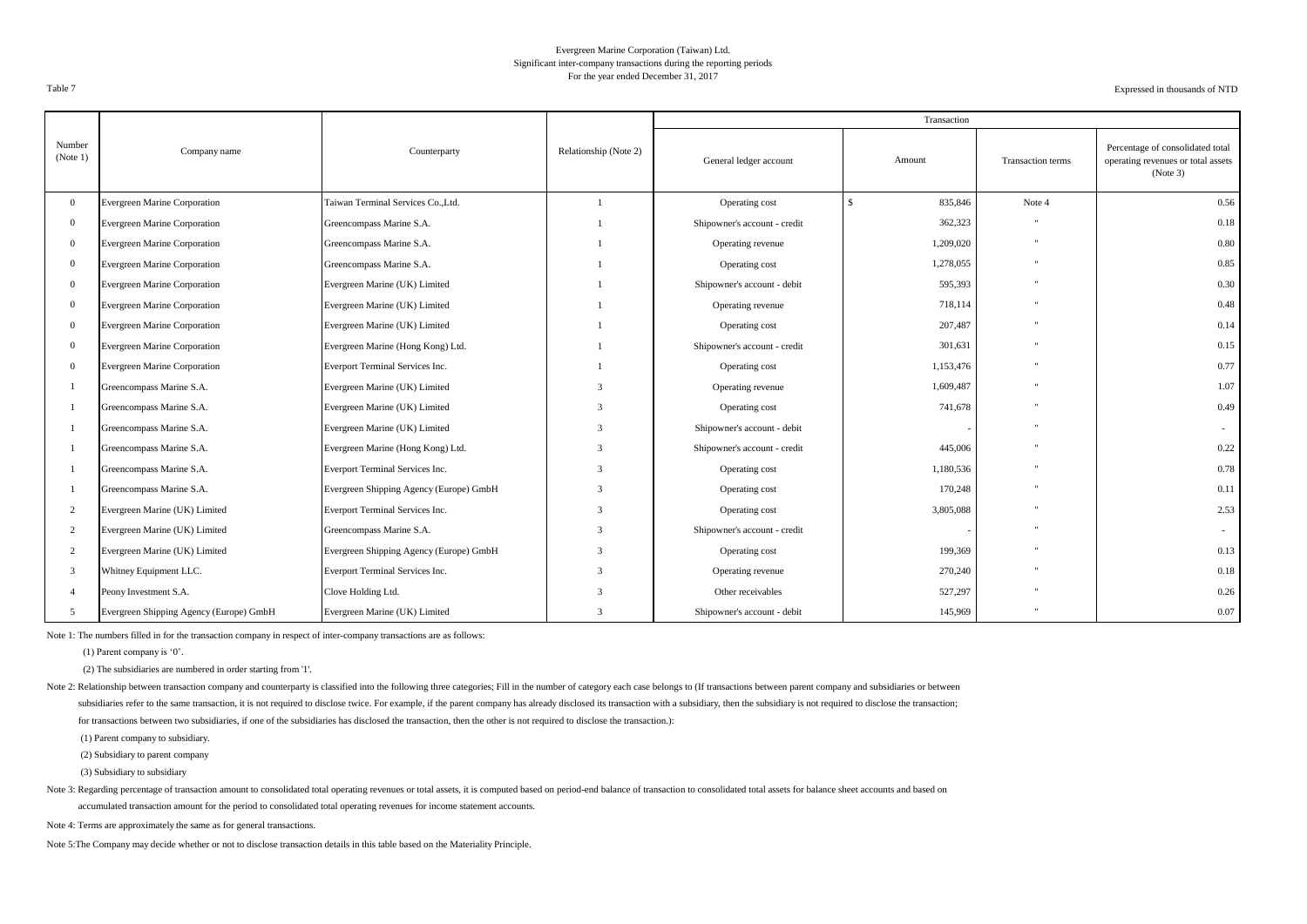# Evergreen Marine Corporation (Taiwan) Ltd.

#### Information on investees

## For the year ended December 31, 2017

Expressed in thousands of shares/thousands of NTD

|                        |                                                                     |                                  |                                                                      | Initial investment amount          |                                    | Shares held as of December 31, 2017 |                  |               |                                                                                          |                                                                                                              |                                                 |
|------------------------|---------------------------------------------------------------------|----------------------------------|----------------------------------------------------------------------|------------------------------------|------------------------------------|-------------------------------------|------------------|---------------|------------------------------------------------------------------------------------------|--------------------------------------------------------------------------------------------------------------|-------------------------------------------------|
| Investor               | Investee (Note 1 and 2)                                             | Location                         | Main business activities                                             | Balance as of<br>December 31, 2017 | Balance as of<br>December 31, 2016 | Number of<br>shares                 | Ownership<br>(%) | Book value    | Net profit (loss) of the investee<br>For the year ended December<br>31, 2017 (Note 2(2)) | Investment income (loss)<br>recognised by the Company<br>For the year ended December<br>31, 2017 (Note 2(3)) | Footnote                                        |
| Evergreen Marine Corp. | Peony Investment S.A.                                               | Republic of<br>Panama            | Investment activities                                                | $\mathbf{\hat{S}}$<br>14,152,288   | 14,152,288                         | 4.765                               | 100.00           | \$ 30,152,551 | $\mathbb{S}$<br>4,817,092                                                                | 4,822,278<br>$\mathcal{S}$                                                                                   | Subsidiary of the<br>Company (Note)             |
|                        | Taiwan Terminal Services Co., Ltd.                                  | Taiwan                           | Loading and discharging operations of<br>container yards             | 55,000                             | 55,000                             | 5,500                               | 55.00            | 39,912        | 5,553                                                                                    | 3,054                                                                                                        | $\text{M}$ (Note)                               |
|                        | Everport Terminal Services Inc.                                     | U.S.A                            | Terminal services                                                    | 2,970                              | 2,970                              |                                     | 100.00           | 568,156       | 415,389                                                                                  | 415,389                                                                                                      | $\text{W}$ (Note)                               |
|                        | Evergreen Marine (Hong Kong) Ltd.                                   | Hong Kong                        | Marine transportation                                                | 6,217,800                          |                                    | 6,320                               | 79.00            | 6,287,883     | 862,722                                                                                  | 50,870                                                                                                       | $\text{W}$ (Note)                               |
|                        | Charng Yang Development Co., Ltd.                                   | Taiwan                           | Development, rental, sale of<br>residential and commercial buildings | 320,000                            | 320,000                            | 58,542                              | 40.00            | 537,532       | 172,458                                                                                  | 68,983                                                                                                       | nvestee accounted for<br>using equity method    |
|                        | Evergreen International Storage and<br><b>Transport Corporation</b> | Taiwan                           | Container transportation and gas<br>stations                         | 4,753,514                          | 4,753,514                          | 424,063                             | 39.74            | 8,452,437     | 883,121                                                                                  | 353,789                                                                                                      | $^{\prime\prime}$                               |
|                        | <b>Evergreen Security Corporation</b>                               | Taiwan                           | General security guards services                                     | 25,000                             | 25,000                             | 6,336                               | 31.25            | 97,140        | 28,651                                                                                   | 8.954                                                                                                        | $\mathcal{L}$                                   |
|                        | <b>EVA Airways Corporation</b>                                      | Taiwan                           | International passengers and cargo<br>ransportation                  | 10,767,879                         | 10,767,879                         | 680,786                             | 16.31            | 9,462,402     | 5,752,067                                                                                | 938,295                                                                                                      | $^{\prime\prime}$                               |
|                        | Taipei Port Container Terminal<br>Corporation                       | Taiwan                           | Container distribution and cargo<br>stevedoring                      | 1,094,073                          | 1,094,073                          | 109,378                             | 21.03            | 977,049       | 45,516                                                                                   | 9,574                                                                                                        | $\mathbf{u}$                                    |
|                        | Evergreen Marine (Latin America),<br>S.A.                           | Republic of<br>Panama            | Management consultancy                                               | 3,119                              | 3,119                              | 105                                 | 17.50            | 4,364         | 1,494                                                                                    | 262                                                                                                          | $\mathbf{u}$                                    |
|                        | VIP Greenport Joint Stock Company                                   | Vietnam                          | Terminal services                                                    | 178,750                            | 162,500                            | 13,750                              | 21.74            | 205,923       | 96,413                                                                                   | 20,959                                                                                                       | $^{\prime\prime}$                               |
| Peony Investment S.A.  | Clove Holding Ltd.                                                  | <b>British Virgin</b><br>Islands | Investment holding company                                           | 1,560,740                          | 1,560,740                          | 10                                  | 100.00           | 2,591,738     | 17,673                                                                                   | 17,673                                                                                                       | Indirect subsidiary of<br>the Company<br>(Note) |
|                        | Evergreen Shipping Agency (Europe)<br>GmbH                          | Germany                          | Shipping agency                                                      | 246,989                            | 246,989                            |                                     | 100.00           | 273,947       | 17,255                                                                                   | 17,255                                                                                                       | $\text{W}$ (Note)                               |
|                        | Evergreen Shipping Agency (Korea)<br>Corporation                    | South Korea                      | Shipping agency                                                      | 72,053                             | 72,053                             | 121                                 | 100.00           | 64,326        | 20,095                                                                                   | 20,095                                                                                                       | $\prime\prime$ (Note)                           |
|                        | <b>Evergreen Shipping Agency</b><br>(Netherlands) B.V.              | Netherlands                      | Shipping agency                                                      |                                    | 118,119                            | 0.047                               | 100.00           |               | 2,426)                                                                                   | 2,426                                                                                                        | $\text{W}$ (Note)                               |
|                        | Evergreen Shipping Agency (Poland)<br>SP. ZO. O                     | Poland                           | Shipping agency                                                      | 19,662                             | 19,662                             | $\overline{2}$                      | 100.00           | 10,842        | 1,080                                                                                    | 1,080                                                                                                        | $\textit{n}$ (Note)                             |
|                        | Greencompass Marine S.A.                                            | Republic of<br>Panama            | Marine transportation                                                | 10,499,127                         | 10,499,127                         | 3,535                               | 100.00           | 17,695,428    | 3,806,113                                                                                | 3,806,113                                                                                                    | $\prime\prime$ (Note)                           |
|                        | Evergreen Shipping Agency (India) Pvt.<br>Ltd.                      | India                            | Shipping agency                                                      | 34,951                             | 34,951                             | 100                                 | 99.99            | 102,526       | 41,396                                                                                   | 41,396                                                                                                       | $\text{W}$ (Note)                               |
|                        | Evergreen Argentina S.A.                                            | Argentina                        | Leasing                                                              | 4,158                              | 4,158                              | 150                                 | 95.00            | 1,522         | 4,943                                                                                    | 4,696)                                                                                                       | $\textit{M}$ (Note)                             |

Table 8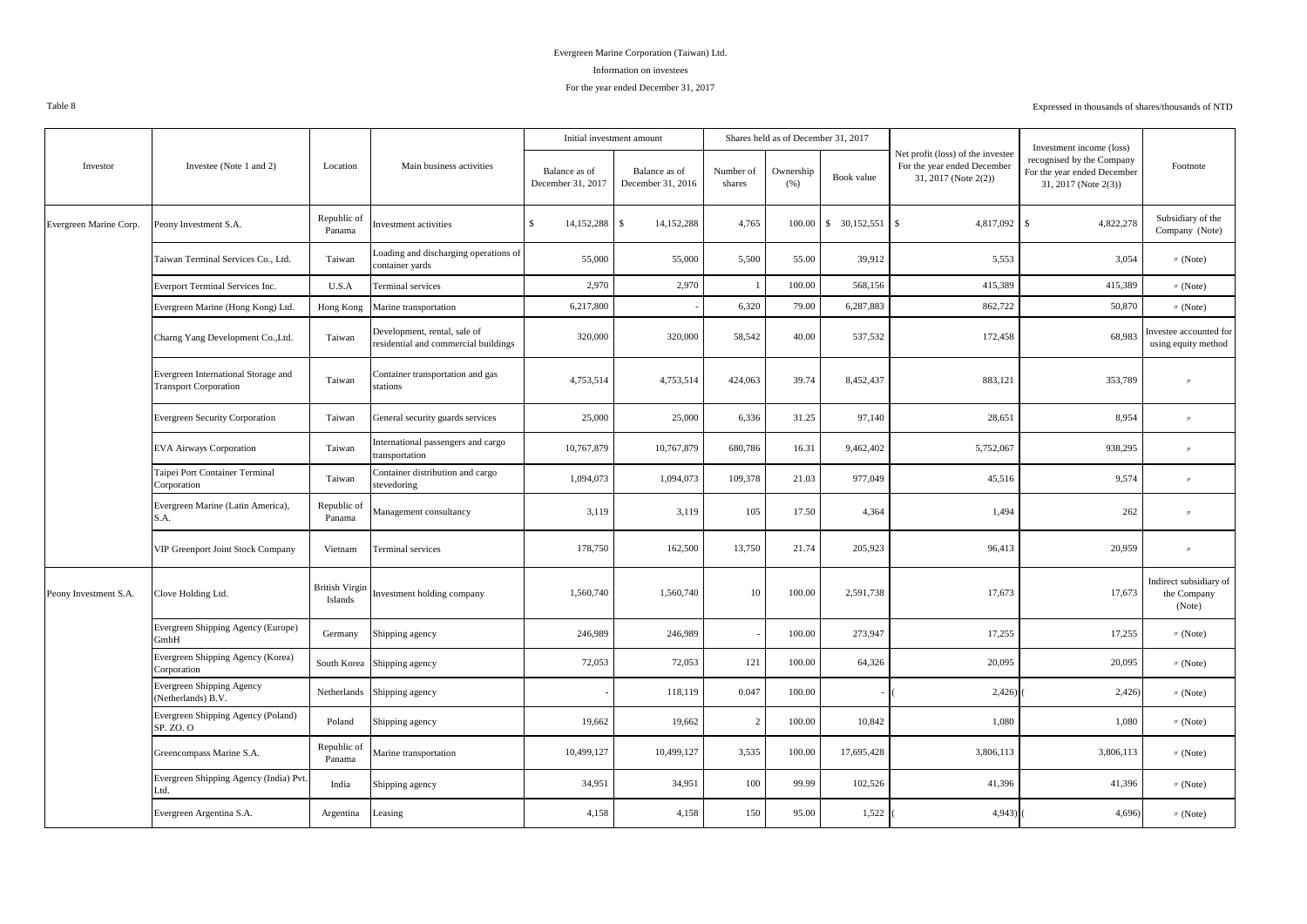|                       |                                                       |                         |                                                                                      | Initial investment amount          |                                    |                     | Shares held as of December 31, 2017 |               |                                                                                          | Investment income (loss)                                                              |                                                                   |
|-----------------------|-------------------------------------------------------|-------------------------|--------------------------------------------------------------------------------------|------------------------------------|------------------------------------|---------------------|-------------------------------------|---------------|------------------------------------------------------------------------------------------|---------------------------------------------------------------------------------------|-------------------------------------------------------------------|
| Investor              | Investee (Note 1 and 2)                               | Location                | Main business activities                                                             | Balance as of<br>December 31, 2017 | Balance as of<br>December 31, 2016 | Number of<br>shares | Ownership<br>(% )                   | Book value    | Net profit (loss) of the investee<br>For the year ended December<br>31, 2017 (Note 2(2)) | recognised by the Company<br>For the year ended December<br>$31, 2017$ (Note $2(3)$ ) | Footnote                                                          |
| Peony Investment S.A. | Evergreen Shipping Agency (France)<br>S.A.S.          | France                  | Shipping agency                                                                      | \$.                                | 26,938<br>- \$                     |                     |                                     | $\mathsf{\$}$ | 4,230<br>\$                                                                              | 4,230<br>-S                                                                           | Indirect subsidiary of<br>the Company<br>(Note)                   |
|                       | PT. Multi Bina Pura International                     | Indonesia               | Loading and discharging operations of<br>container yards and inland<br>ransportation | 232,880                            | 232,880                            | 17                  | 95.03                               | 404,966       | 87,029                                                                                   | 82,704                                                                                | $\prime\prime$ (Note)                                             |
|                       | PT. Multi Bina Transport                              | Indonesia               | Container repair, cleaning and inland<br>ransportation                               | 23,888                             | 23,888                             | $\overline{2}$      | 17.39                               | 13,225        | 1,680                                                                                    | 292                                                                                   | $\text{M}$ (Note)                                                 |
|                       | Evergreen Heavy Industrial Corp.<br>(Malaysia) Berhad | Malaysia                | Container manufacturing                                                              | 810,671                            | 810,671                            | 42,120              | 84.44                               | 947,392       | 22,465                                                                                   | 18,969                                                                                | $\prime\prime$ (Note)                                             |
|                       | Armand Investment (Netherlands) N.V.                  | Curacao                 | Investment holding company                                                           | 341,928                            | 341,928                            | $\overline{4}$      | 70.00                               | 309,784       | 1,685                                                                                    | 1,180                                                                                 | $\text{M}$ (Note)                                                 |
|                       | Evergreen Shipping (Spain) S.L.                       | Spain                   | Shipping agency                                                                      | 200,333                            | 114,941                            | 6                   | 100.00                              | 194,800       | 102,541                                                                                  | 56,398                                                                                | $\text{W}$ (Note)                                                 |
|                       | Evergreen Shipping Agency (Italy)<br>S.p.A.           | Italy                   | Shipping agency                                                                      | 69,856                             | 69,856                             | 0.55                | 55.00                               | 83,564        | 58,522                                                                                   | 32,187                                                                                | $\prime\prime$ (Note)                                             |
|                       | Evergreen Marine (UK) Limited                         | U.K                     | Marine transportation                                                                | 2,468,190                          | 953,465                            | 765                 | 51.00                               | 622,821       | 1,329,659                                                                                | 678,126                                                                               | $\prime\prime$ (Note)                                             |
|                       | Evergreen Shipping Agency (Australia)<br>Pty. Ltd.    | Australia               | Shipping agency                                                                      | 7,339                              | 7,339                              | 0.675               | 67.50                               | 58,303        | 82,193                                                                                   | 55,481                                                                                | $\text{M}$ (Note)                                                 |
|                       | Evergreen Shipping Agency (Russia)<br>Ltd.            | Russia                  | Shipping agency                                                                      | 25,186                             | 25,186                             |                     | 51.00                               | 17,411        | 63,574                                                                                   | 32,423                                                                                | $\prime\prime$ (Note)                                             |
|                       | Evergreen Shipping Agency(Singapore)<br>Pte. Ltd.     | Singapore               | Shipping agency                                                                      | 64,064                             | 64,064                             | 765                 | 51.00                               | 36,290        | 39,947                                                                                   | 20,373                                                                                | $\text{M}$ (Note)                                                 |
|                       | Evergreen Shipping Agency (Thailand)<br>Co., Ltd.     | Thailand                | Shipping agency                                                                      | 59,089                             | 43,779                             | 650                 | 85.00                               | 38,276        | 86,474                                                                                   | 44,102                                                                                | $\prime\prime$ (Note)                                             |
|                       | Evergreen Agency (South Africa) (Pty)<br>Ltd.         | South Africa            | Shipping agency                                                                      | 17,249                             | 17,249                             | 5,500               | 55.00                               | 110,639       | 124,049                                                                                  | 68,227                                                                                | $\prime\prime$ (Note)                                             |
|                       | Evergreen Shipping Agency (Vietnam)<br>Corp.          | Vietnam                 | Shipping agency                                                                      | 13,484                             | 13,484                             |                     | 49.00                               | 192,172       | 126,272                                                                                  | 61,873                                                                                | Investee company of<br>Peony accounted for<br>using equity method |
|                       | PT. Evergreen Shipping Agency<br>Indonesia            | Indonesia               | Shipping agency                                                                      | 28,899                             | 28,899                             | 0.441               | 49.00                               | 112,782       | 127,144                                                                                  | 62,301                                                                                |                                                                   |
|                       | Luanta Investment (Netherlands) N.V.                  | Curaçao                 | Investment holding company                                                           | 1,404,165                          | 1,404,165                          | 460                 | 50.00                               | 1,865,804     | 59,055                                                                                   | 29,527                                                                                |                                                                   |
|                       | Balsam Investment (Netherlands) N.V.                  | Curaçao                 | Investment holding company                                                           | 11,241,236                         | 11,241,236                         | 0.451               | 49.00                               | 1,282,862     | 1,393,694                                                                                | 682,910                                                                               | $^{\prime\prime}$                                                 |
|                       | Green Peninsula Agencies SDN. BHD.                    | Malaysia                | Investment holding company                                                           | 215,477                            | 215,477                            | 1,500               | 30.00                               | 12,687        | 277,637                                                                                  | 83,291                                                                                | $^{\prime\prime}$                                                 |
|                       | Evergreen Shipping Agency Co.<br>(U.A.E.) LLC         | United Arab<br>Emirates | Shipping agency                                                                      | 61,836                             | 61,836                             |                     | 49.00                               | 81,102        | 96,209                                                                                   | 47,142                                                                                |                                                                   |
|                       | Greenpen Properties Sdn. Bhd.                         | Malaysia                | Renting estate and storehouse<br>company                                             | 12,654                             | 12,654                             | 1,500               | 30.00                               | 50,096        | 14,909                                                                                   | 4,473                                                                                 |                                                                   |
|                       | Evergreen Marine Corp. (Malaysia) Sdn<br><b>Bhd</b>   | Malaysia                | Shipping agency                                                                      | 3,658                              |                                    | 500                 | 100.00                              | 407,454       | 253,161                                                                                  | 3,188                                                                                 | Indirect subsidiary of<br>the Company<br>(Note)                   |
|                       | Evergreen Marine (Hong Kong) Ltd.                     | Hong Kong               | Marine transportation                                                                | 78,706                             |                                    | 80                  | 1.00                                | 79,593        | 862,722                                                                                  | 653                                                                                   | Investee company of<br>Peony accounted for<br>using equity method |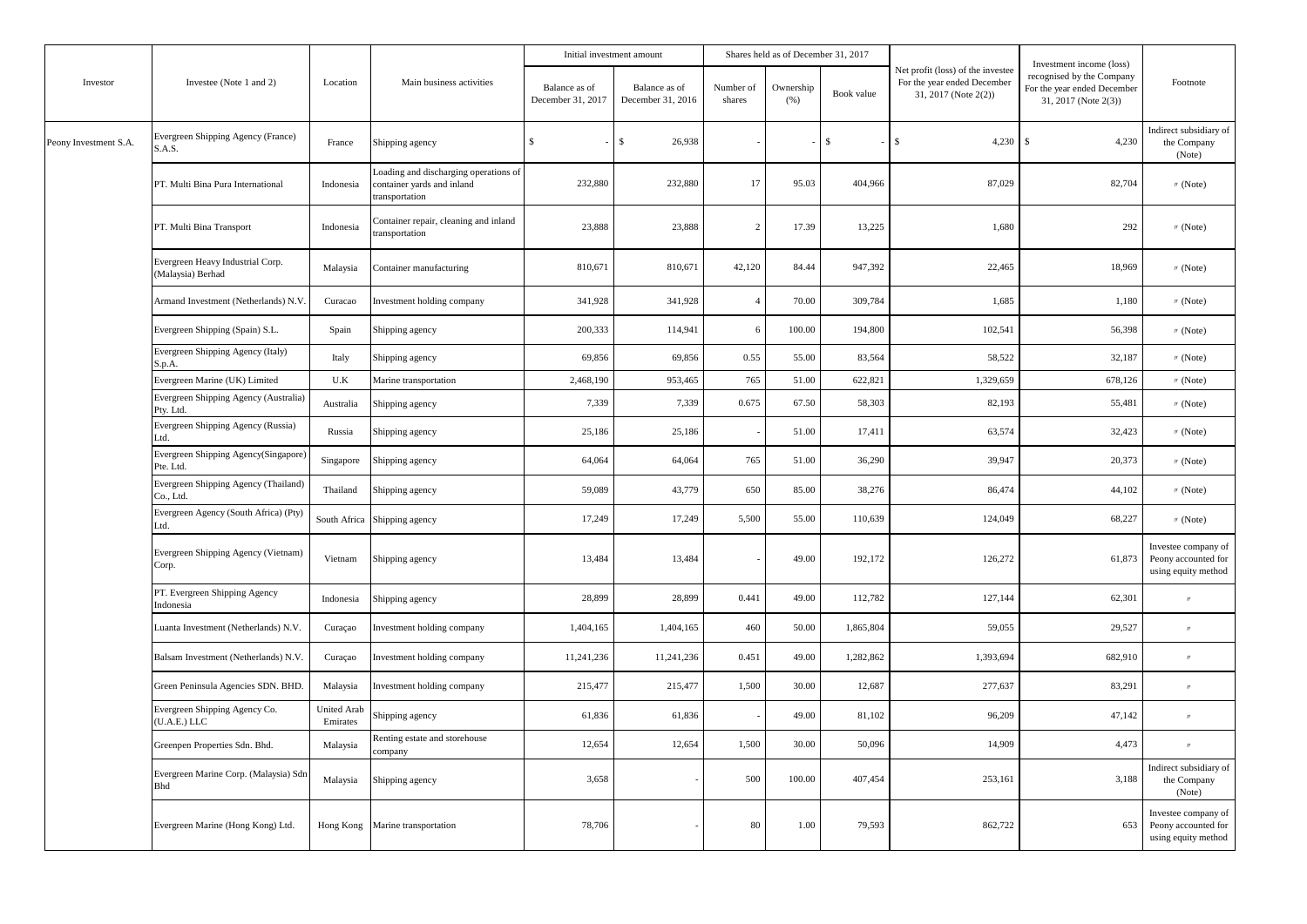|                                                   |                                                        |                                                                                                                                                 |                                                        | Initial investment amount |            | Shares held as of December 31, 2017                                                      |                                                                                  |           |                             | Investment income (loss) |                                                                                                 |
|---------------------------------------------------|--------------------------------------------------------|-------------------------------------------------------------------------------------------------------------------------------------------------|--------------------------------------------------------|---------------------------|------------|------------------------------------------------------------------------------------------|----------------------------------------------------------------------------------|-----------|-----------------------------|--------------------------|-------------------------------------------------------------------------------------------------|
| Investor                                          | Investee (Note 1 and 2)                                | Main business activities<br>Location<br>Number of<br>Balance as of<br>Balance as of<br>December 31, 2017<br>December 31, 2016<br>shares<br>(% ) |                                                        | Ownership                 | Book value | Net profit (loss) of the investee<br>For the year ended December<br>31, 2017 (Note 2(2)) | recognised by the Company<br>For the year ended December<br>31, 2017 (Note 2(3)) | Footnote  |                             |                          |                                                                                                 |
| Armand Investment<br>(Netherlands) N.V.           | Armand Estate B.V.                                     | Netherlands                                                                                                                                     | Investment holding company                             | 503,006<br>S              | 503,006    | 0.045                                                                                    | 100.00                                                                           | 445,592   | $2,414$ \$<br>$\mathcal{S}$ | 2,414                    | Indirect subsidiary of<br>the Company<br>(Note)                                                 |
| Armand Estate B.V.                                | Taipei Port Container Terminal<br>Corporation          | Taiwan                                                                                                                                          | Container distribution and cargo<br>stevedoring        | 506,019                   | 506,019    | 50,602                                                                                   | 9.73                                                                             | 451,246   | 45,516                      | 4,429                    | Investee company of<br>Armand Estate B.V.<br>accounted for using<br>equity method               |
| Clove Holding Ltd.                                | Colon Container Terminal, S.A.                         | Republic of<br>Panama                                                                                                                           | Inland container storage and loading                   | 678,953                   | 678,953    | 22,860                                                                                   | 40.00                                                                            | 2,532,187 | 36,178                      | 14,472                   | Investee company of<br>Clove Holding Ltd.<br>accounted for using<br>equity method               |
|                                                   | Island Equipment LLC.                                  | U.S.A                                                                                                                                           | Investment holding company                             | 4,277                     | 4,277      |                                                                                          | 36.00                                                                            | 163,841   | 24,479                      | 8,812                    | Indirect subsidiary of<br>the Company<br>(Note)                                                 |
| Island Equipment LLC                              | Whitney Equipment LLC.                                 | U.S.A                                                                                                                                           | Equipment leasing company                              | 5,940                     | 5,940      |                                                                                          | 100.00                                                                           | 173,294   | 28,598                      | 28,598                   | $\prime\prime$ (Note)                                                                           |
|                                                   | Hemlock Equipment LLC.                                 | U.S.A                                                                                                                                           | Equipment leasing company                              | 5,940                     | 5,940      |                                                                                          | 100.00                                                                           | 309,839   | 21,803                      | 21,803                   | $\prime\prime$ (Note)                                                                           |
| Evergreen Marine (UK)<br>Limited                  | Island Equipment LLC.                                  | U.S.A                                                                                                                                           | Investment holding company                             | 1,782                     | 1,782      |                                                                                          | 15.00                                                                            | 68,267    | 24,479                      | 3,672                    | $\prime\prime$ (Note)                                                                           |
|                                                   | Evergreen Shipping Agency (UK)<br>Limited              | U.K                                                                                                                                             | Shipping agency                                        | 0.06                      | 0.06       |                                                                                          | 100.00                                                                           | 25,109    |                             |                          | $\prime\prime$ (Note)                                                                           |
|                                                   | Evergreen Marine (Latin America),<br>S.A.              | Republic of<br>Panama                                                                                                                           | Management consultancy                                 | 2,940                     | 2,940      | 99                                                                                       | 16.50                                                                            | 4,115     | 1,494                       | 247                      | Investee company of<br>Evergreen Marine<br>(UK) Limited<br>accounted for using<br>equity method |
|                                                   | Evergreen Shipping Agency (Ireland)<br>Ltd.            | Ireland                                                                                                                                         | Shipping agency                                        | 3,006                     | 3,006      | 0.1                                                                                      | 100.00                                                                           | 3,006     |                             |                          | Indirect subsidiary of<br>the Company<br>(Note)                                                 |
| PT. Multi Bina Pura<br>International              | PT. Multi Bina Transport                               | Indonesia                                                                                                                                       | Container repair cleaning and inland<br>transportation | 98,054                    | 98,054     | 8                                                                                        | 72.95                                                                            | 55,480    | 1.680                       | 1,225                    | $\prime\prime$ (Note)                                                                           |
| <b>Evergreen Shipping</b><br>Agency (Europe) GmbH | Evergreen Shipping Agency (Austria)<br>GmbH            | Austria                                                                                                                                         | Shipping agency                                        |                           | 647        |                                                                                          |                                                                                  |           | 330                         | 330                      | $\prime\prime$ (Note)                                                                           |
|                                                   | <b>Evergreen Shipping Agency</b><br>(Switzerland) S.A. | Switzerland                                                                                                                                     | Shipping agency                                        | 2,453                     | 2,453      | 0.1                                                                                      | 100.00                                                                           | 8,958     | 764                         | 764                      | $\prime\prime$ (Note)                                                                           |

Note: This transaction was written off when the consolidated financial statements were prepared.

Note 1: If a public company is equipped with an overseas holding company and takes consolidated financial report as the main financial report according to the local law rules, it can only disclose the information of the ov company about the disclosure of related overseas investee information.

Note 2: If situation does not belong to Note 1, fill in the columns according to the following regulations:

(1) The columns of 'Investee', 'Location', 'Main business activities', Initial investment amount' and 'Shares held as at December 31, 2017' should fill orderly in the Company's (public company's) information on investees a directly or indirectly controlled investee's investment information, and note the relationship between the Company (public company) and its investee each (ex. direct subsidiary or indirect subsidiary) in the 'footnote' col (2) The 'Net profit (loss) of the investee For theyear ended December 31, 2017' column should fill in amount of net profit (loss) of the investee for this period.

(3) The'Investment income (loss) recognised by the Company For the year ended December 31, 2017' column should fill in the Company (public company) recognised investment income (loss) of its direct subsidiary and

 recognised investment income (loss) of its investee accounted for under the equity method for this period. When filling in recognised investment income (loss) of its direct subsidiary, the Company (public company) should confirm that direct subsidiary's net profit (loss) for this period has included its investment income (loss) which shall be recognised by regulations.